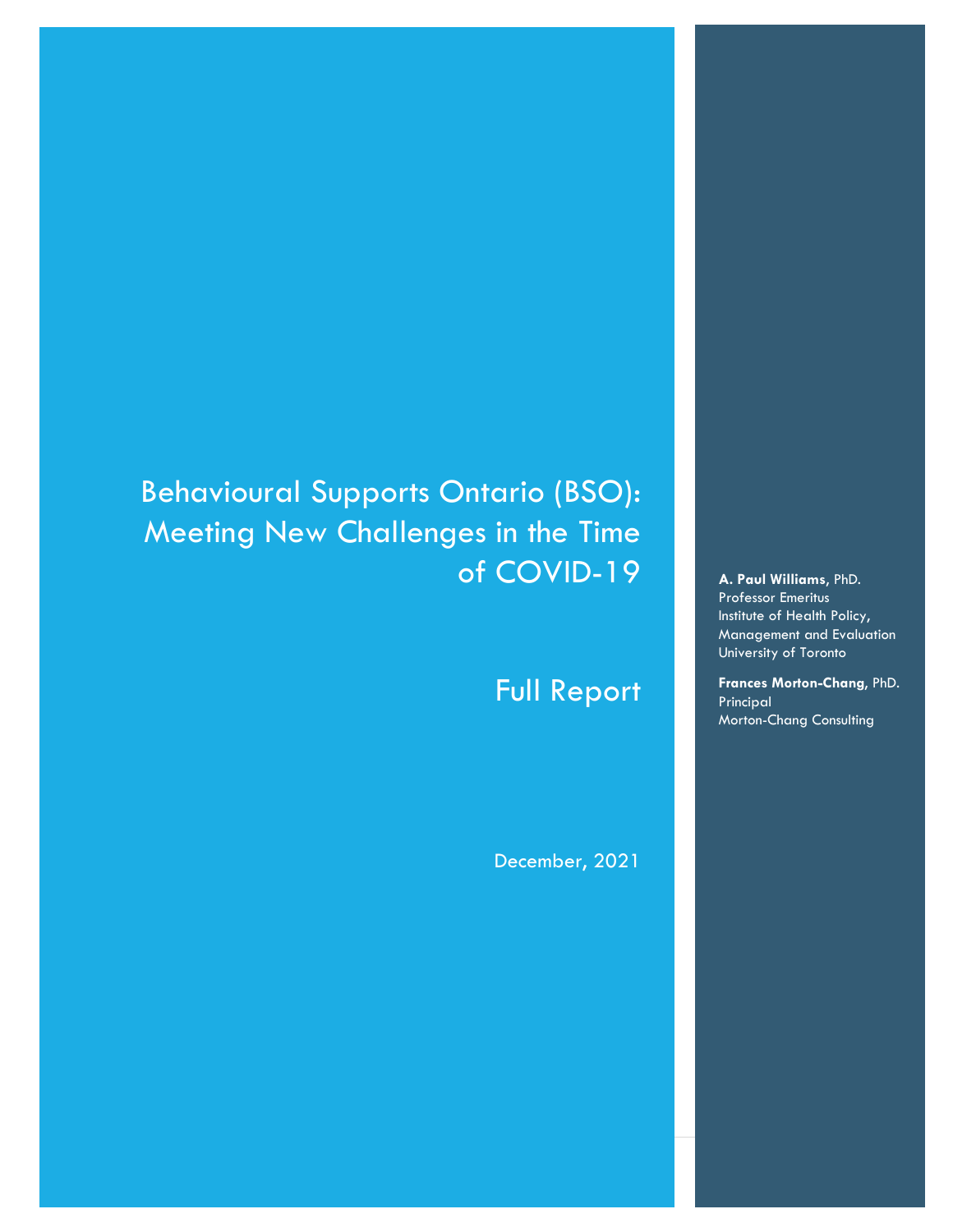# **Contents**

| 4.1.6 Dimension 6: Balancing Pharmacological and Non-Pharmacological Approaches 33         |  |
|--------------------------------------------------------------------------------------------|--|
|                                                                                            |  |
|                                                                                            |  |
|                                                                                            |  |
|                                                                                            |  |
|                                                                                            |  |
|                                                                                            |  |
|                                                                                            |  |
|                                                                                            |  |
|                                                                                            |  |
| Bolster Inter-Disciplinary, Inter-Organizational Collaborations Including Care Partners 54 |  |
|                                                                                            |  |
|                                                                                            |  |
|                                                                                            |  |
|                                                                                            |  |
|                                                                                            |  |
|                                                                                            |  |
|                                                                                            |  |
|                                                                                            |  |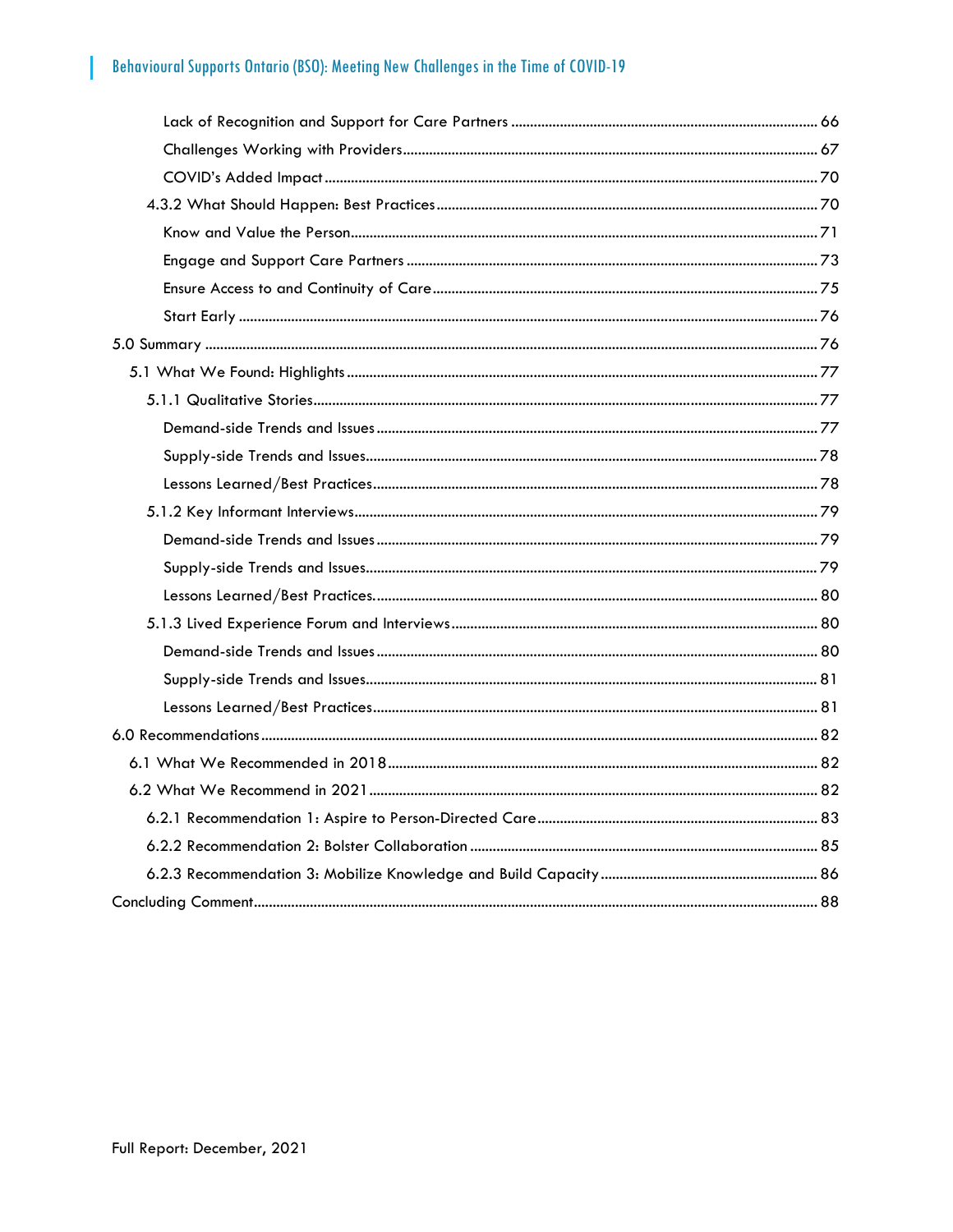## Acknowledgements

We sincerely thank the Qualitative Story writers, Key Informants and Lived Experience Respondents from across the province and care continuum, who generously shared their time, expertise and insight to inform this evaluation. Their dedication to enhancing the wellbeing, quality of life and choice for persons living with behaviours/expressions, and care partners, is inspiring.

### Executive Brief Available

An Executive Brief summarizing key findings from this Full Report is available on‐line at https://www.behaviouralsupportsontario.ca/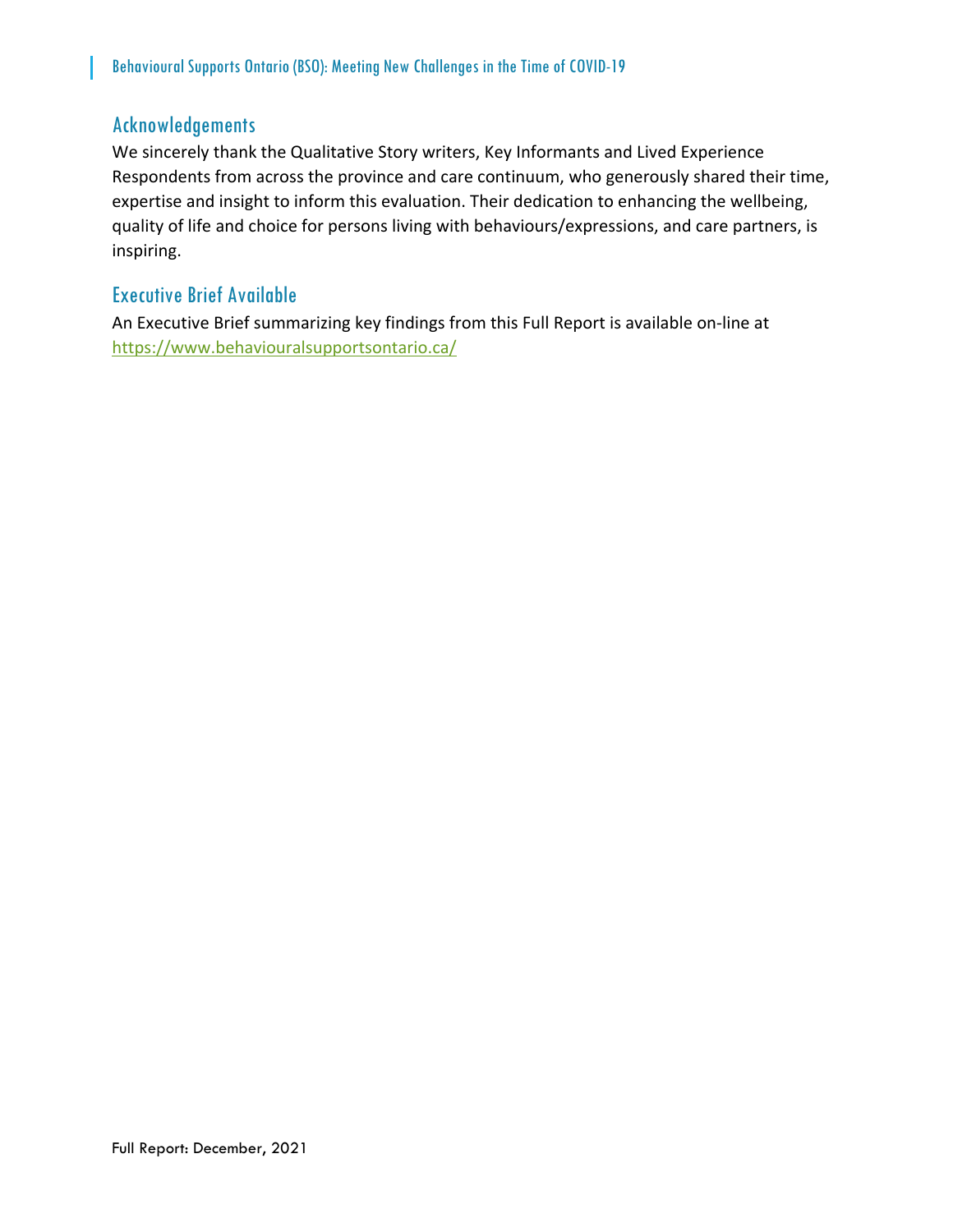# List of Acronyms Used in This Report

| <b>ABI</b>   | <b>Acquired Brain Injury</b>                          | LGBTQ+        | Lesbian, Gay, Bisexual, Transgender &                      |
|--------------|-------------------------------------------------------|---------------|------------------------------------------------------------|
|              |                                                       |               | Queer Community                                            |
| <b>ACBC</b>  | Acute Care Behavioural Consultant                     | <b>LHIN</b>   | Local Health Integration Network                           |
| <b>ADL</b>   | Activities of Daily Living                            | <b>LTC</b>    | Long-Term Care                                             |
| <b>ADOC</b>  | <b>Assistant Director of Care</b>                     | MI            | <b>Myocardial Infarction</b>                               |
| <b>ADP</b>   | <b>Adult Day Program</b>                              | <b>MD</b>     | <b>Medical Doctor</b>                                      |
| <b>ALC</b>   | Alternate level of care                               | <b>MMSE</b>   | Mini Mental State Exam                                     |
| <b>ASH</b>   | <b>Addictions Supportive Housing</b>                  | <b>MOHLTC</b> | Ministry of Health and Long-Term Care                      |
| <b>BPSD</b>  | Behavioural and Psychological<br>Symptoms of Dementia | <b>MP</b>     | <b>Member of Parliament</b>                                |
| <b>BSO</b>   | <b>Behavioural Supports Ontario</b>                   | <b>NP</b>     | <b>Nurse Practitioner</b>                                  |
| <b>BSOT</b>  | Behavioural Support Outreach Team                     | <b>OCD</b>    | Obsessive-Compulsive Disorder                              |
| <b>CAMH</b>  | Centre for Addictions & Mental Health                 | <b>OECD</b>   | Organization for Economic Co-<br>Operation and Development |
| <b>CGA</b>   | <b>Comprehensive Geriatric Assessment</b>             | <b>OHA</b>    | <b>Ontario Hospital Association</b>                        |
| <b>CIHI</b>  | Canadian Institute of Health<br>Information           | <b>OPP</b>    | <b>Ontario Provincial Police</b>                           |
| <b>COT</b>   | <b>Community Outreach Team</b>                        | <b>OT</b>     | <b>Occupational Therapist</b>                              |
| <b>CRO</b>   | Coordinating & Reporting Office                       | <b>OTN</b>    | <b>Ontario Telemedicine Network</b>                        |
| <b>CSW</b>   | <b>Community Support Worker</b>                       | <b>PCO</b>    | <b>Provincial Coordinating Office</b>                      |
| <b>DOS</b>   | Dementia Observation System                           | <b>PEC</b>    | <b>Public Education Coordinator</b>                        |
| <b>DM</b>    | <b>Diabetes Mellitus</b>                              | <b>PERT</b>   | Personal Expressions Resource Team                         |
| <b>ED</b>    | <b>Emergency Department</b>                           | <b>POA</b>    | Power of Attorney                                          |
| <b>EMS</b>   | <b>Emergency Medical Service</b>                      | <b>PRC</b>    | Psychogeriatric Resource Consultant                        |
| <b>ENDS</b>  | Electronic Nicotine Delivery System                   | <b>PSW</b>    | Personal Support Worker                                    |
| GBA+         | <b>Gender-Based Analysis Plus</b>                     | PT            | Physiotherapist                                            |
| <b>GEM</b>   | <b>Geriatric Emergency Medicine</b>                   | <b>RN</b>     | <b>Registered Nurse</b>                                    |
| <b>GERD</b>  | Gastroesophageal Reflux Disease                       | <b>RPN</b>    | <b>Registered Practical Nurse</b>                          |
| <b>GMHOT</b> | Geriatric Mental Health Outreach Team                 | <b>SST</b>    | <b>Specialized Social Therapist</b>                        |
| <b>GPA</b>   | Gentle Persuasive Approaches                          | <b>TIA</b>    | <b>Transient Ischemic Attack</b>                           |
| <b>HQO</b>   | Health Quality Ontario                                | UTI           | <b>Urinary Tract Infection</b>                             |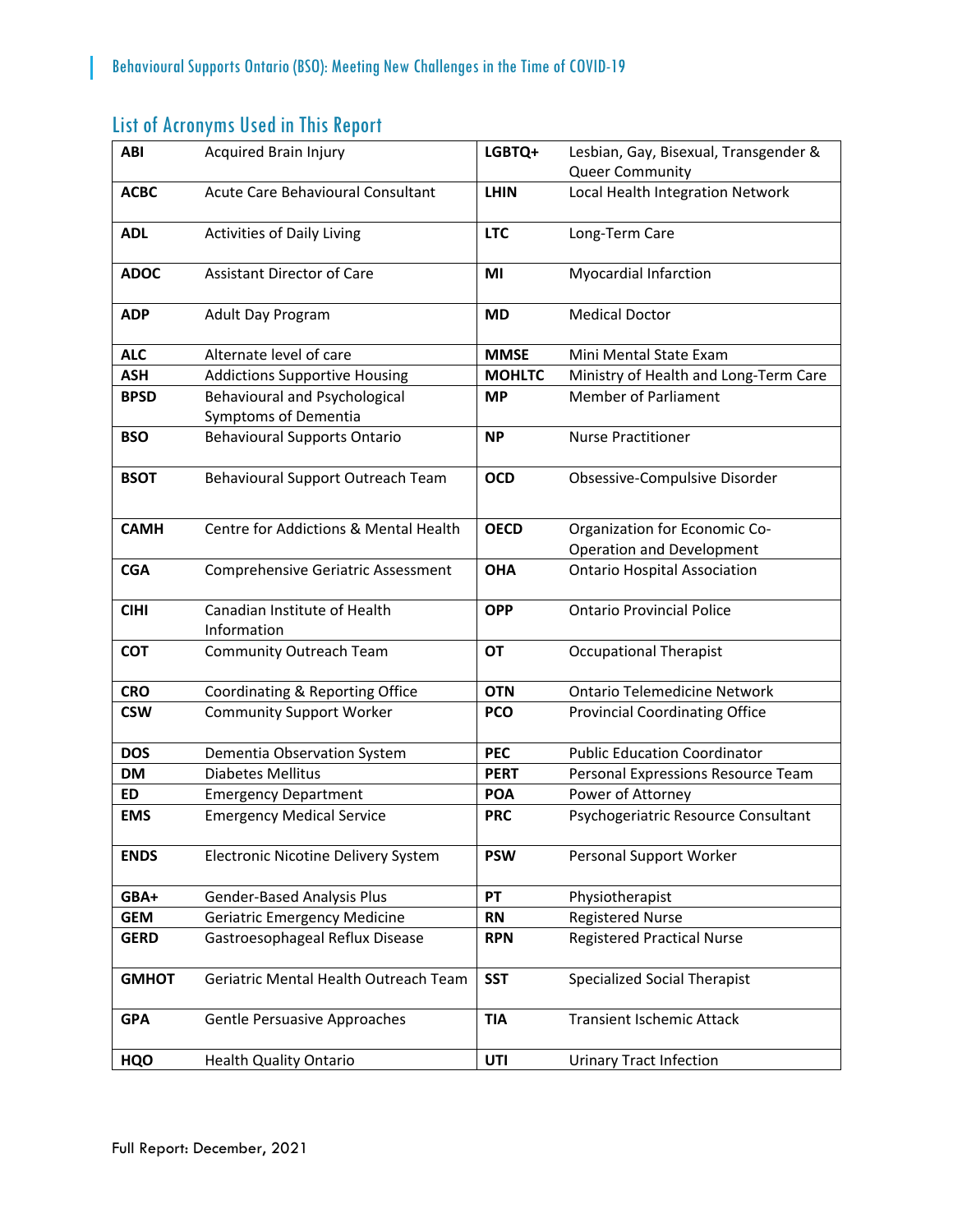# 1.0 Introduction

Behavioural Supports Ontario (BSO) provides behavioural healthcare for older adults living with, or at risk of, responsive behaviours/personal expressions associated with dementia, complex mental health, substance use and/or other neurological conditions, along with care partners, in community, hospital and residential long-term care (LTC) settings.<sup>1</sup>

Although increasingly understood as an expression of unmet needs, behaviours/expressions such as repetitive questioning, pacing, cursing, screaming, hitting, pushing and exploring/searching<sup>2</sup> can nonetheless impact negatively on persons expressing them, as well as care partners, providers, others living in congregate settings, and care systems. $3$ 

This report is the third in a series commissioned by the BSO Provincial Coordinating Office (PCO).

In our first report<sup>4</sup> we provided an introduction to BSO and its evolution. Rather than being created as a singular intervention at a particular point in time, BSO emerged over two decades as a framework for new and existing initiatives aimed at enhancing care for persons with behaviours/expressions and care partners. Evaluation results revealed numerous positive outcomes associated with BSO work including "measurable change to health service delivery culture and provider mix" and a "renewed focus on quality improvement." As well, lower hospitalization rates were observed for residents supported by BSO in LTC homes in some regions;<sup>5</sup> BSO teams in these homes reported enhanced point-of-care education, staff assessment and management of behaviours/expressions, resulting in improved care and outcomes.<sup>6</sup>

In our second report<sup>7</sup> we analyzed 253 "qualitative stories" from Ontario's 14 Local Health Integration Networks (LHINs) between 2015 and 2018. These stories offered detailed "real

https://www.albertahealthservices.ca/assets/about/scn/ahs-scn-srs-responsive-behaviours.pdf

<sup>&</sup>lt;sup>1</sup> Behavioural Supports Ontario. About Us. Accessed on-line, February, 2021 at

https://www.behaviouralsupportsontario.ca/29/Background/

<sup>2</sup> Behavioural Supports Ontario. What is Behavioural Change? Accessed on-line, January 2021, at https://www.behaviouralsupportsontario.ca/32/Behaviour Change\_in\_Older\_Adults/<br><sup>3</sup> Alberta Health Services. Responsive Behaviours. Accessed on-line, February 2021, at

<sup>4</sup> Morton-Chang F, Williams AP. Behavioural Supports Ontario: Review of Evaluation Outcomes. Submitted to Behavioural Supports Ontario, April, 2018.

<sup>&</sup>lt;sup>5</sup> HayGroup. 2013. Behavioural Supports Ontario. Hay Group Final Evaluation Report.<br><sup>6</sup> Grouchy M, Cooper N, Wong T. 2017. Implementation of Behavioural Supports Ontario (BSO): an evaluation of three models of care. Healthcare Quarterly Vol. 19, No. 4. Accessed on-line, March 2018 at

https://www.oltca.com/OLTCA/Documents/Reports/ImplementationOfBSO\_EvaluationOfThreeModelsOfCare\_HQVo <mark>119No4.pdf</mark><br>7 Morton-Chang F, Williams AP. 2018. Behavioural Supports Ontario: Review of Qualitative Stories. Accessed on-line,

February, 2021at https://behaviouralsupportsontario.ca/Uploads/ContentDocuments/2019- 07\_BSO\_Review\_of\_Qualitative\_Stories.pdf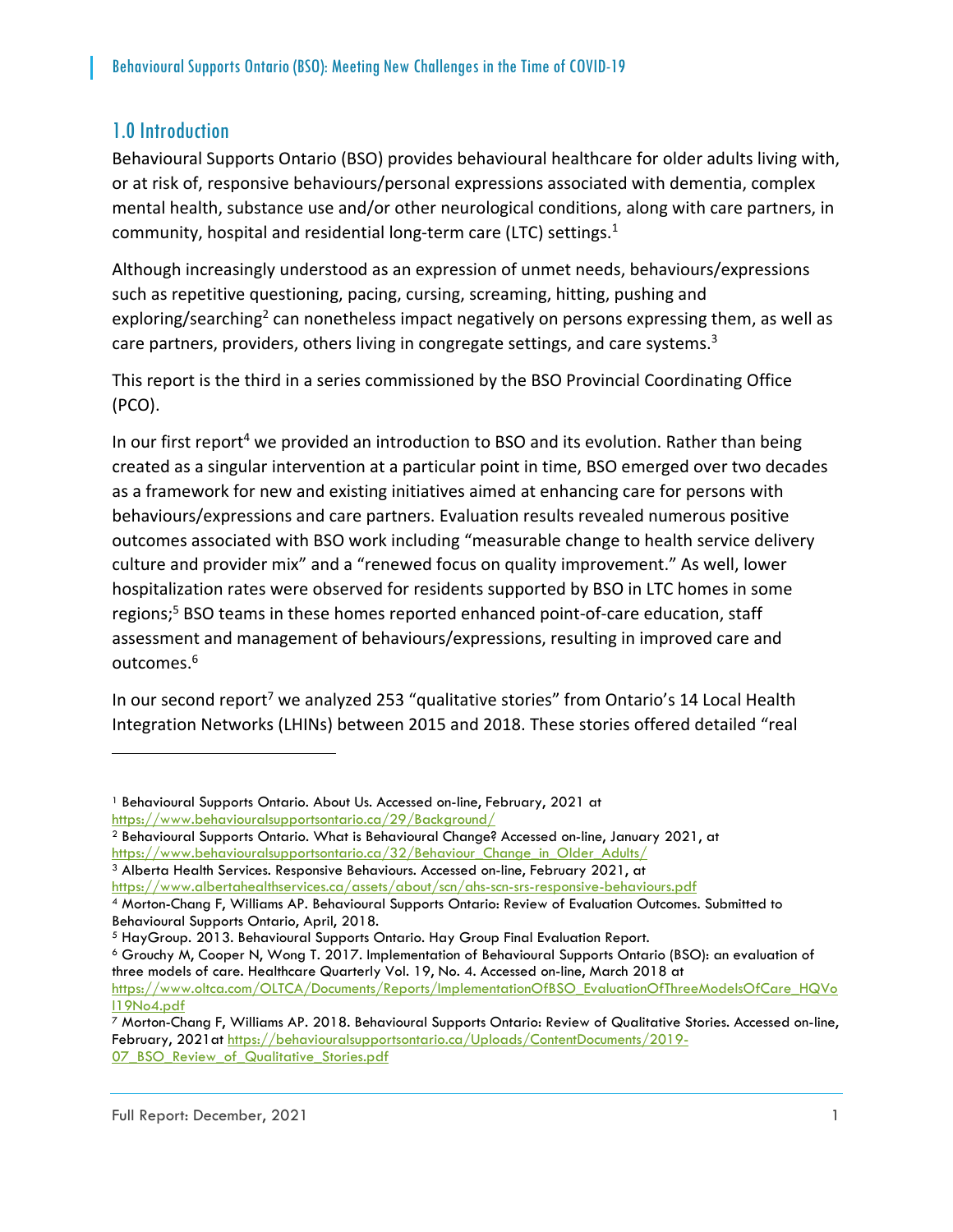world" insights into the design and impact of BSO initiatives in community, hospital and LTC settings. We identified eight recurrent themes or dimensions in the stories documenting the needs and characteristics of persons receiving BSO support, approaches used to provide support, and outcomes at individual, organization and system levels. The report offered three main recommendations to guide BSO work: reaffirm person‐centred care as a core value; strengthen the evidence base; and advance knowledge mobilization and capacity building.

In this third report we draw on multiple, complementary evidence sources to dig deeper into the work and impact of BSO prior to and during the COVID‐19 pandemic. These include:

- Two hundred and sixty-nine qualitative stories written by BSO teams across Ontario between the first quarter of 2018 (where our previous analysis left off) and the second quarter of 2020 (when the pandemic was already well under way)
- Key Informant interviews with 20 BSO team members and collaborators from all regions of the province, different care settings (e.g., community, hospital, residential care), and diverse professional/occupational groups (e.g., Physicians, Nurses, Personal Support Workers) conducted in late 2020 and early 2021
- Findings from a Lived Experience forum and individual interviews involving a total of 13 persons living with dementia and care partners conducted in the spring of 2021.

In the sections below we begin by outlining the demographic and policy context for BSO work and this report. We then detail "what we did" (e.g., evidence sources and methods) and "what we found" (e.g., results from the qualitative stories, Key Informant interviews and Lived Experience forum and individual interviews). We conclude with three recommendations to inform BSO work going forward.

It is worth noting, even at this early juncture, that in spite of the extraordinary demands of the pandemic, and the different perspectives represented in each of these three evidence sources, a strong and consistent message emerged: in a period of rising and more complex needs, and care systems that struggled to meet needs even prior to the pandemic, the work of BSO and its readiness to take on the most complex challenges at individual, organization and systems levels, seem all the more essential. The real question, from provider and Lived Experience perspectives alike, is how to scale and spread this work.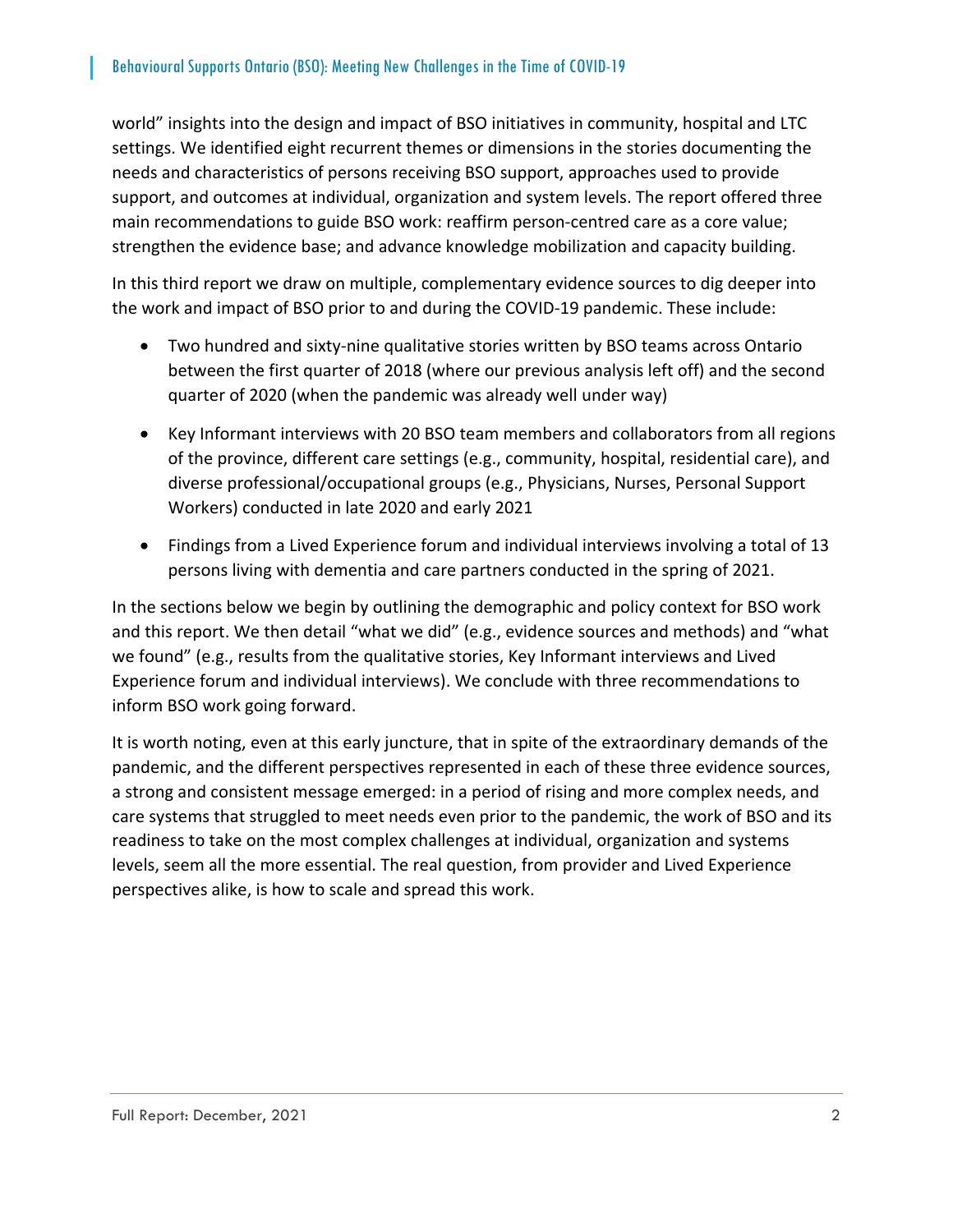# 2.0 A Brief History of BSO

As summarized in our first report, $8$  the roots of BSO date back to the mid-1990s when it was already well understood that the population was aging, that the number of older Canadians living with dementia was rising, and that the costs and consequences would be widespread and profound particularly if action was not taken.

In 1999, Ontario introduced a four year, \$68.4 million Strategy for Alzheimer Disease and Related Dementias, a wide‐ranging plan that anticipated a mix of educational programs, service enhancements in community and residential care settings, along with research activities and knowledge exchange.<sup>9</sup> This strategy also saw the development of dedicated positions called psychogeriatric resource consultants (PRCs) to support learning in LTC homes, along with public education coordinators (PECs) at local Alzheimer Societies to support learning in the community. Nevertheless, in 2003, the provincial strategy lapsed, and while some initiatives remained, many were left to find their own funding after a transition period ending in 2007.

At about the same time, issues around responsive behaviours/personal expressions became more visible. In 2007, Ontario's Ministry of Health and Long‐Term Care (MOHLTC) released a report titled *Building a Better System: Caring for Older Individuals with Aggressive Behaviours in Long‐Term Care Homes*. This report, a response to a Coroner's Inquest investigating the tragic death of two LTC residents killed by a new resident, highlighted a growing need for prevention, knowledge, coordination, integration, early identification and adequate supports to safely manage residents living with behaviours/expressions.10

In 2009, a knowledge exchange session with multiple stakeholders was convened by the Alzheimer Knowledge Exchange, Alzheimer Society Ontario, MOHLTC and the North Simcoe Muskoka Local Health Integration Network (LHIN). Consensus was reached on the need to build a shared model of behavioural supports with the goal of implementing an integrated system approach to the care for those living with behaviours/expressions.

In 2010, Ontario announced the development of an evidence and experience‐based framework to enhance the availability of supports and services to persons living with responsive

<sup>8</sup> Morton-Chang F, Williams AP. 2018. Behavioural Supports Ontario: Review of Evaluation Outcomes. Submitted to Behavioural Supports Ontario provincial Coordinating Office.<br>9 Morton-Chang F. 2015. Tipping points to institutional care for persons living with dementia: analyzing the policy

trajectory in Ontario. PhD. Thesis, Institute of Health Policy, Management and Evaluation, University of Toronto, 2015. Accessed, on-line, March 2018, at https://tspace.library.utoronto.ca/bitstream/1807/69351/3/Morton-Chang\_Frances\_M\_201506\_PhD\_thesis.pdf

<sup>10</sup> Dudgeon, S. and Reed, P. 2010. Older Adults Behavioural Support System. Accessed on-line, March 2018, at http://brainxchange.ca/Public/Files/BSO/Older-Adults-Behavioural-Support-System.aspx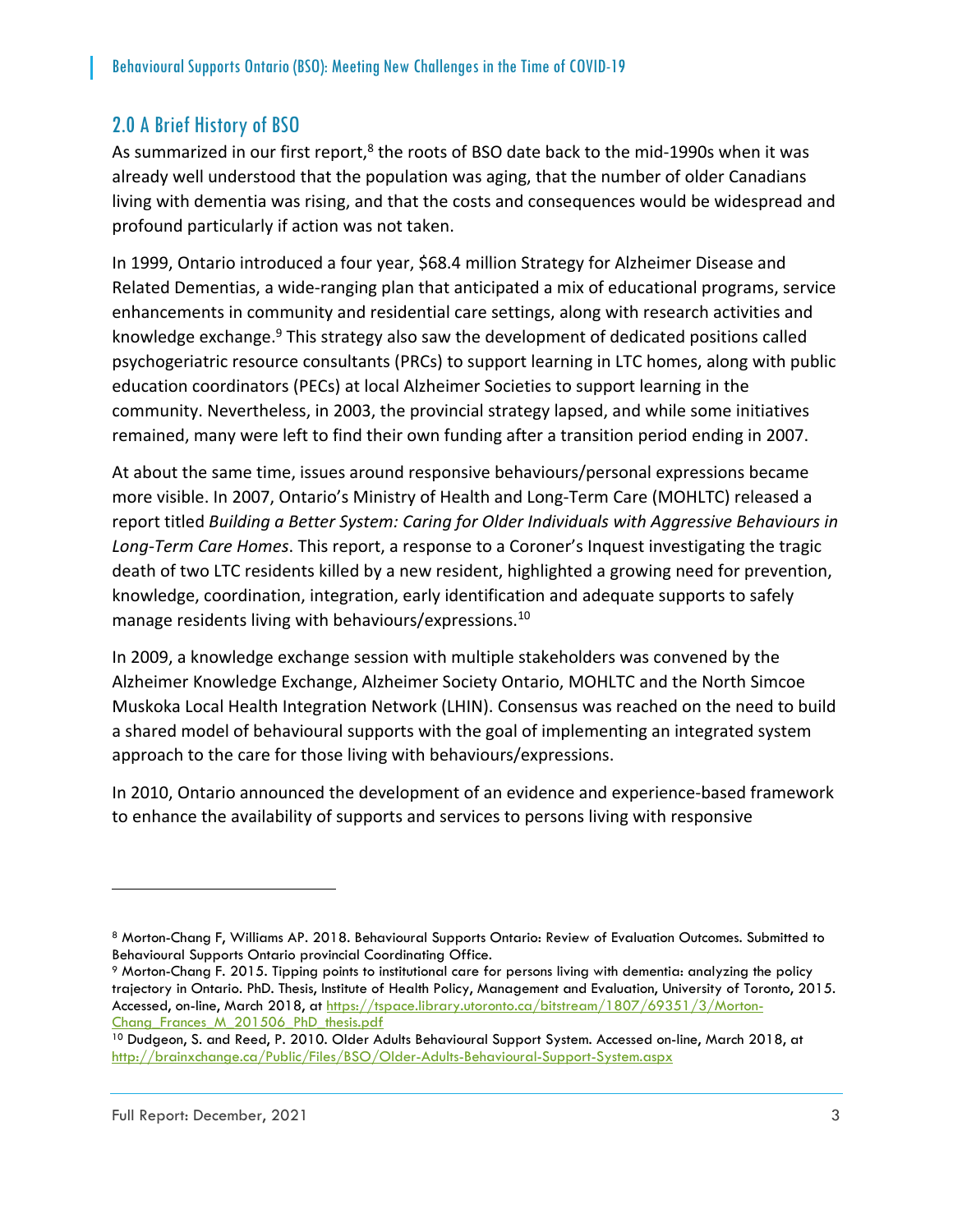behaviours/personal expressions.11 A Framework for Care was developed including "three pillars:" system coordination and management through cross‐agency, cross‐sectoral collaboration and partnerships; inter‐disciplinary service delivery across the continuum to ensure equitable and timely access to the right provider for the right services; and knowledgeable care teams equipped with best practice skills.<sup>12</sup> The "regional" character of the program was emphasized; while working from common principles, LHINs would implement approaches suited to local needs and resources.<sup>13</sup>

Behavioural Supports Ontario (BSO) was built on these pillars. By early 2012, all 14 LHINs had adopted the Framework for Care and a provincial Coordinating and Reporting Office (CRO) was created to coordinate LHIN‐based initiatives and ensure fiscal accountability until March 2013.

A BSO provincial coordinating office re‐emerged in 2015; it is now hosted at the North Bay Regional Health Centre. Subsequently, the MOHLTC (now Ministry of Long‐Term Care [MLTC] and Ministry of Health [MOH]), made new investments to scale and spread BSO. The primary goal of this funding was to ensure that all Ontario LTC Homes had access to specialized behavioural support teams.

BSO resources in the community and acute care received dedicated funding through the Ontario Dementia Strategy over the period of 2017‐20, including funds to establish and/or enhance BSO centralized intake mechanisms.

What has changed since BSO's inception?

On the demand side, population needs have continued to rise in volume and complexity. In 2018, an estimated half a million Canadians lived with dementia; by 2023 that number is expected to double<sup>14</sup> as Canadians live longer and the risks of dementia and related neurocognitive conditions increase with age.<sup>15 16</sup> Added to this, findings from the 2017 Commonwealth survey suggest that a third of Canadian seniors live with at least 3 chronic

<sup>&</sup>lt;sup>11</sup> Behavioural Supports Ontario. About Us. Accessed on-line, February, 2021 at

https://www.behaviouralsupportsontario.ca/29/Background/<br><sup>12</sup> Behavioural Supports Ontario. 2017. Behavioural Supports Ontario (BSO) Initiative Overview.

<sup>&</sup>lt;sup>13</sup> Dudgeon, S. and Reed, P. 2010. Older Adults Behavioural Support System. Accessed on-line, March 2018, at http://brainxchange.ca/Public/Files/BSO/Older-Adults-Behavioural-Support-System.aspx

<sup>14</sup> Alzheimer Society Canada. 2018. Latest information and statistics. Accessed on-line, September 2020, at <u>https://alzheimer.ca/en/Home/Get-involved/Advocacy/Latest-info-stats</u><br><sup>15</sup> Canadian Institute for Health Information. How dementia impacts Canadians. Accessed on-line, February 2021 at

https://www.cihi.ca/en/dementia-in-canada/how-dementia-impacts-canadians<br><sup>16</sup> Morton-Chang F, Williams AP, Berta W, Laporte A. 2019. Towards a community-based dementia care strategy:

how do we get there from here? World Health and population 18(1): 6-29. Accessed on-line, February 2021 at https://www.longwoods.com/content/26062//towards-a-community-based-dementia-care-strategy-how-do-weget-there-from-here-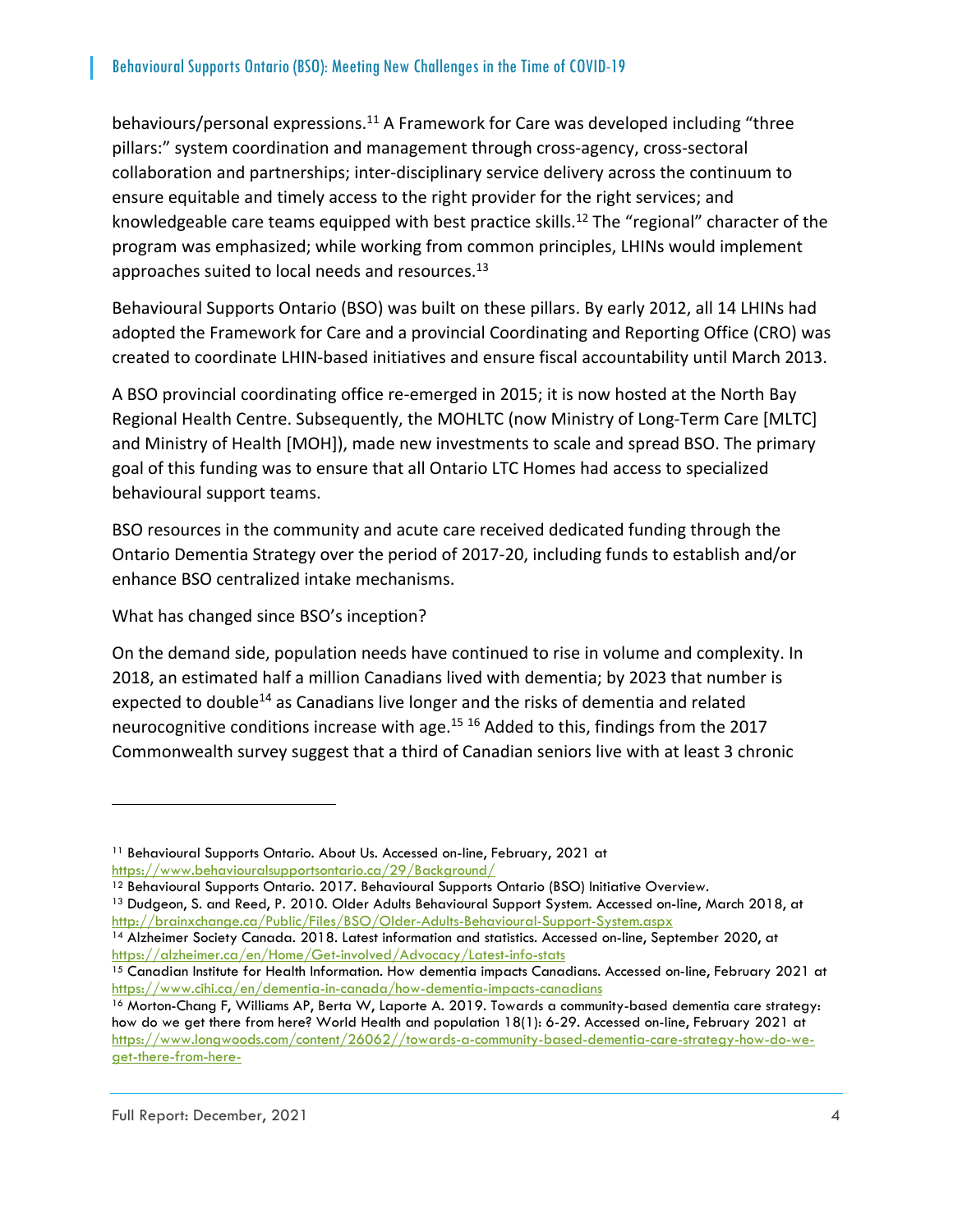conditions, while 14% face a mental health challenge such as depression or anxiety.17 For community‐dwelling persons living with dementia in Ontario, numbers are higher. It is estimated that more than three quarters (77%) experience six or more comorbidities; these persons are also almost twice as likely to be hospitalized as those living without dementia.<sup>18</sup>

Although limited, available evidence suggests that responsive behaviours/personal expressions are also on the rise. Estimates suggest that 50‐90% of Canadians living with dementia may be at risk of developing "behavioural or psychological symptoms."19

While affecting people across the care continuum, behaviours/expressions are particularly visible in LTC homes. A 2011 Canadian study showed that between 26% and 66% of individuals in care homes recorded some form of "aggressive behaviour" including "verbal and physical abuse, socially inappropriate behaviour, and resisting care."<sup>20</sup> A 2018 review concluded that 90% of Ontario LTC residents live with some form of cognitive impairment and that most (80%) will exhibit "behavioural symptoms of dementia" at some point during the "course of their disease."21

On the supply side, care systems continue to struggle. Prior to the COVID‐19 pandemic, Health Quality Ontario (HQO) noted there had been improvements in health care in discrete areas like wait times for cancer care and the use of electronic communications between patients and providers. Nevertheless, persistent and costly problems remained, key among them the difficulties faced by growing numbers of persons with multiple health needs attempting to access different areas of care. While trying to navigate on their own, these persons could "fall through the cracks" and "get stuck" for extended periods in inappropriate care settings such as

19 Baycrest. What are responsive behaviours? Accessed on-line, June 2021, at

https://www.baycrest.org/Baycrest/Education-Training/Educational-Resources/Responsive-Behaviours/What-are-<u>responsive-behaviours</u><br><sup>20</sup> Perlman C, Hirdes J. 2008. The Aggressive Behavior Scale: A new scale to measure aggression based on the

https://www.oltca.com/OLTCA/Documents/Reports/Thisislongtermcare2018.pdf

<sup>&</sup>lt;sup>17</sup> Canadian Institute for Health Information. 2018. How Canada Compares: Results from the Commonwealth Fund's 2017 International Health Policy Survey of Seniors. Accessed on-line, June 2021, at

https://www.cihi.ca/en/commonwealth-fund-survey-2017<br><sup>18</sup> Bronskill SE, Yates E, Guan J, Walker J, Newman A, Wang X, Vermeulen M. 2020. AHRQ Report: Health system utilization patterns of community-dwelling persons with physician-diagnosed dementia in Ontario. Toronto, ON: Institute for Clinical Evaluative Sciences; Jan 2016

Minimum Data Set. Journal of the American Geriatrics Society, 56(12), 2298–2303. Accessed on-line, June 2021, at https://psycnet.apa.org/record/2008-18152-017<br><sup>21</sup> Ontario Long Term Care Association. 2018. This is Long-Term Care 2018., at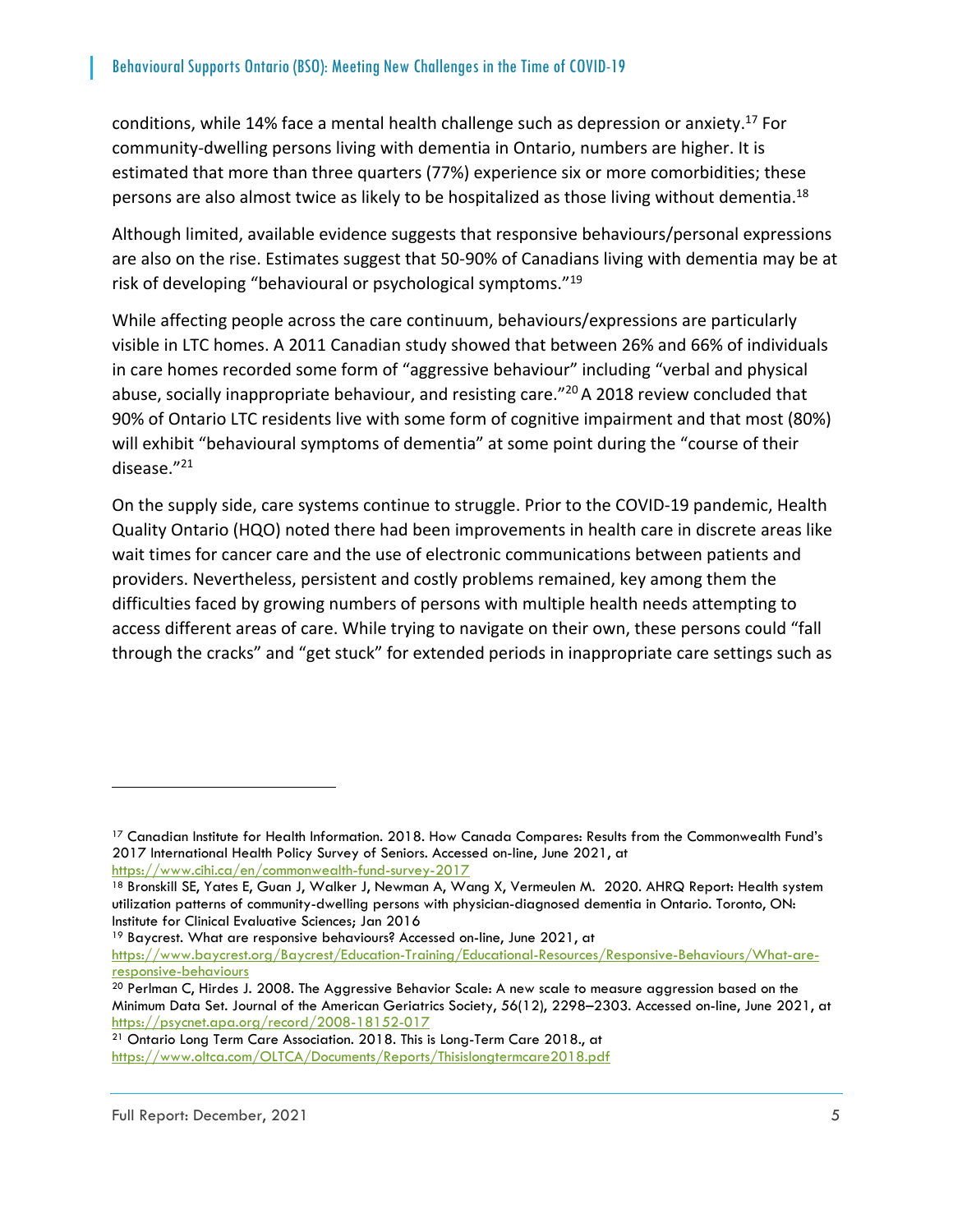acute care hospital beds, thus contributing to the costly and persistent problem of "hallway medicine."22 <sup>23</sup>

According to the Premier's Council on Improving Healthcare and Ending Hallway Medicine, "on an average day in 2018, there were approximately 1,000 patients waiting for a hospital bed in an unconventional space or emergency department stretcher;" many of these were older persons living with dementia and other chronic conditions whose needs surpassed available LTC capacity, resulting in delayed admissions and additional strain on families.<sup>24</sup>

This aligns with evidence that persons living with dementia are two to five times more likely than other adults to use home care, hospital emergency departments (EDs), in‐patient hospital beds, hospital ALC (Alternative Level of Care) beds and LTC, and to experience negative outcomes.25 Moreover, persons living with dementia are more likely than others to require ongoing and specialized care due to confusion, anxiety, agitation and delirium and they typically stay longer in hospital than their peers. The Ontario Hospital Association (OHA) has identified the need for "enhancing behavioural support capacity in long‐term care and community settings" as crucial to "ending hallway medicine."<sup>26</sup>

The COVID‐19 pandemic layered on new challenges. While dementia "does not increase risk for COVID‐19," "people with Alzheimer's disease and other dementia may forget to wash their hands or take other recommended precautions to prevent illness."<sup>27</sup> As the recent report of Canada's Chief Public Health Officer of Canada's observed $^{28}$  the pandemic's impact has been most severe among communities characterized by "overlapping and compounding risks related

 $\overline{a}$ 

<sup>&</sup>lt;sup>22</sup> Health Quality Ontario. Measuring Up 2019. Accessed on-line, February 2021, at<br>https://www.haontario.ca/System-Performance/Yearly-Reports/Measuring-Up-2019

<sup>&</sup>lt;sup>23</sup> Ontario Hospital Association. 2019. A Balanced Approach: The Path to Ending Hallway Medicine for Ontario Patients and Families. Pre-Budget Submission 2019 Ontario Budget. Accessed on-line, February 2021, at<br>https://www.oha.com/Bulletins/A%20Balanced%20Approach%20-%202019%20Pre-Budget%20Submission.pdf <sup>24</sup> Premier's Council on Improving Healthcare. 2019. Hallway Health Care: A System Under Strain. 1st Interim Report from the Premier's Council on Improving Healthcare and Ending Hallway Medicine. Accessed on-line, February 2021, at <u>https://files.ontario.ca/moh-hallway-health-care-system-under-strain-en-2019-06-24.pdf</u><br><sup>25</sup> Morton-Chang F, Williams AP, Berta W, Laporte A. 2019. Towards a community-based dementia care strategy:

how do we get there from here? World Health and population 18(1): 6-29. Accessed on-line, February 2021 at https://www.longwoods.com/content/26062//towards-a-community-based-dementia-care-strategy-how-do-we-

get-there-from-here-<br><sup>26</sup> Ontario Hospital Association. 2019. A Balanced Approach: The Path to Ending Hallway Medicine for Ontario Patients and Families. Pre-Budget Submission 2019 Ontario Budget. Accessed on-line, February 2021, at https://www.oha.com/Bulletins/A%20Balanced%20Approach%20-%202019%20Pre-Budget%20Submission.pdf <sup>27</sup> Alzheimer Society Canada. 2020. Coronavirus (COVID-19): Tips for dementia caregivers. Accessed on-line, September 2020, at

https://alzheimer.ca/sites/default/files/files/coronavirus%20tips%20for%20dementia%20caregivers.pdf <sup>28</sup> Chief Public Health Officer of Canada. 2020. From risk to resilience: an equity approach to COVID-19. Report on the State of Public Health in Canada 2020. Accessed on-line, March 2021 at https://www.canada.ca/en/publichealth/corporate/publications/chief-public-health-officer-reports-state-public-health-canada/from-risk-resilienceequity-approach-covid-19.html#a2.1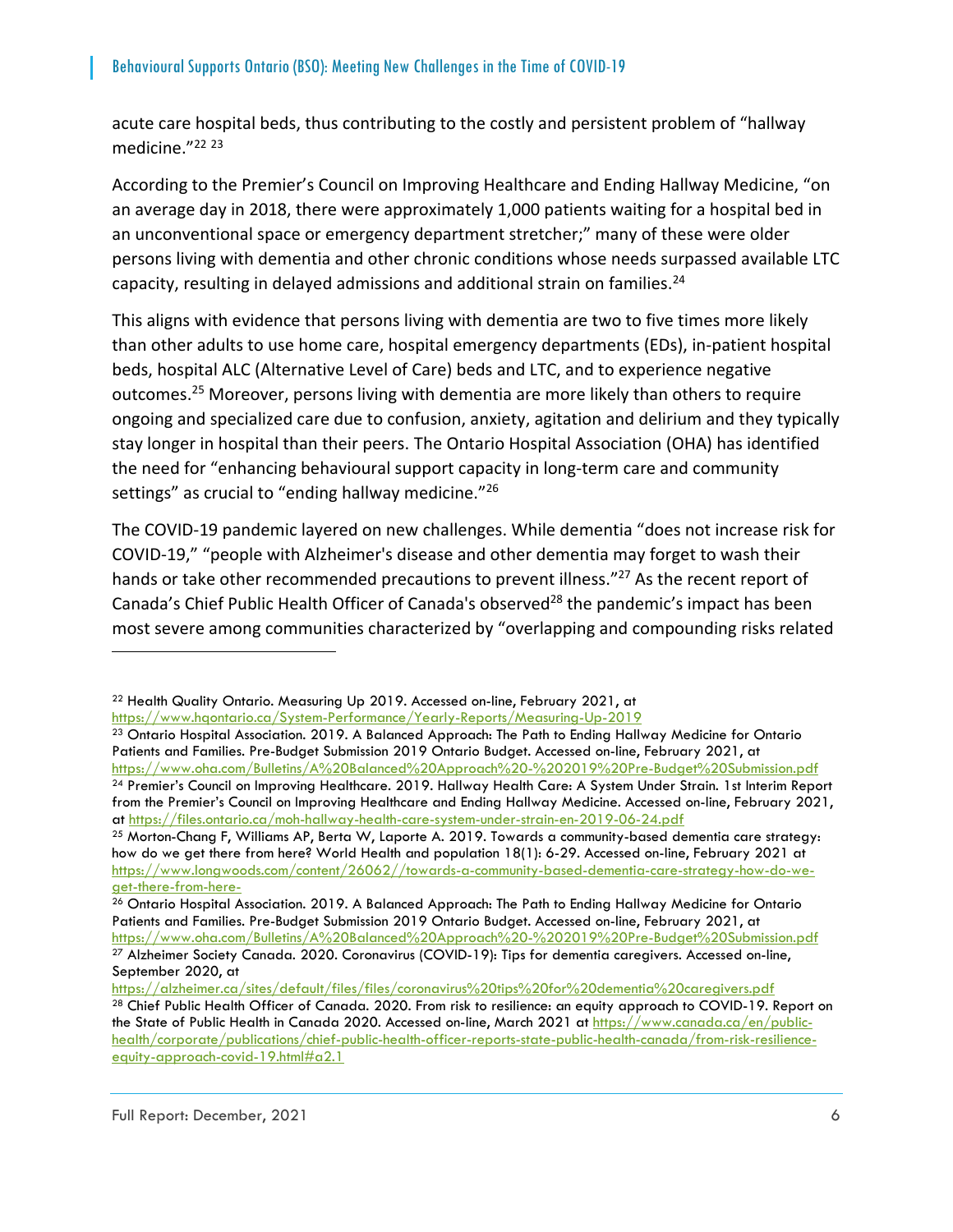to sex, gender, racialization, income, housing, employment, and other socioeconomic factors" including older Canadians.29

In the community, financial stress, lockdowns and service disruptions intensified social isolation and made essential everyday tasks such as grocery shopping and attendance at medical appointments more difficult even as access to formal supports such as adult day programs was curtailed. Limited access to needed health and social care including in‐home help and respite increased burden and stress for care partners. Studies from the United States point to a significant increase in elder abuse after the beginning of the pandemic.<sup>30 31</sup>

In hospitals, infection control measures, while aimed at limiting disease spread, disrupted many services. A temporary freeze on LTC bed placements in Ontario, also aimed at limiting disease spread, meant that hospitalized older persons living with dementia were "stuck" in hospital beds for extended periods with consequent declines in mental and physical health.<sup>32</sup>

COVID's deadliest toll has been in LTC homes.33 In June 2020, just months after the pandemic had become widespread in Canada, the Canadian Institute of Health Information (CIHI) estimated that more than 5,300 LTC residents had died of COVID, accounting for 81% of all COVID deaths in Canada, almost twice the OECD (Organization for Economic Cooperation and Development) average of 42%.<sup>34 35</sup> During the pandemic's second wave, COVID infections among residents of LTC and retirement homes actually increased by two thirds.<sup>36</sup>

1386-1387. Accessed on-line, September 2020, at https://onlinelibrary.wiley.com/doi/full/10.1111/jgs.16496<br><sup>32</sup> Ontario Health Coalition. 2020. COVID-19 Update. Accessed on-line, September 2020, at https://www.ontariohealthcoalition.ca/wp-content/uploads/Outbreaks-July-13-final.pdf

33 Chief Public Health Officer of Canada. 2020. From risk to resilience: An equity approach to COVID-19. Accessed on-line, February 2021, at https://www.cihi.ca/sites/default/files/document/covid-19-rapid-responselong-term-care-snapshot-en.pdf<br><sup>34</sup> Canadian Institute for Health Information. 2020. CIHI. Pandemic Experience in the Long-Term Care Sector.

 $\overline{a}$ 

<sup>&</sup>lt;sup>29</sup> Government of Canada. 2020. Vulnerable populations and COVID-19. Accessed on-line, September 2020, at https://www.canada.ca/en/public-health/services/publications/diseases-conditions/vulnerable-populations-covid-19.html<br><sup>30</sup> Makaroun LK, et al. Elder Abuse in the Time of COVID-19—Increased Risks for Older Adults and Their Caregivers.

Am J Geriatr Psychiatry. 2020 Aug; 28(8): 876–880. Accessed on-line, September 2020, at https://www.ncbi.nlm.nih.gov/pmc/articles/PMC7234937/

 $31$  Han SD, Mosqueda L. 2020. Elder Abuse in the COVID-19 Era. Journal of the American Geriatrics Society. 68(7):

Accessed on-line, September 2020, at https://www.cihi.ca/sites/default/files/document/covid-19-rapid-responsel<mark>ong-term-care-snapshot-en.pdf</mark><br><sup>35</sup> Canadian Institute for Health Information. 2020. CIHI. Pandemic Experience in the Long-Term Care Sector.

Accessed on-line, September 2020, at https://www.cihi.ca/sites/default/files/document/covid-19-rapid-responsel<mark>ong-term-care-snapshot-en.pdf</mark><br><sup>36</sup> Canadian Institute for Health Information (CIHI). 2020. Pandemic Experience in the Long-Term Care Sector. How

Does Canada Compare With Other Countries? Ottawa, ON. Accessed on-line, June 2021, at https://www.cihi.ca/sites/default/files/document/covid-19-rapid-response-long-term-care-snapshot-en.pdf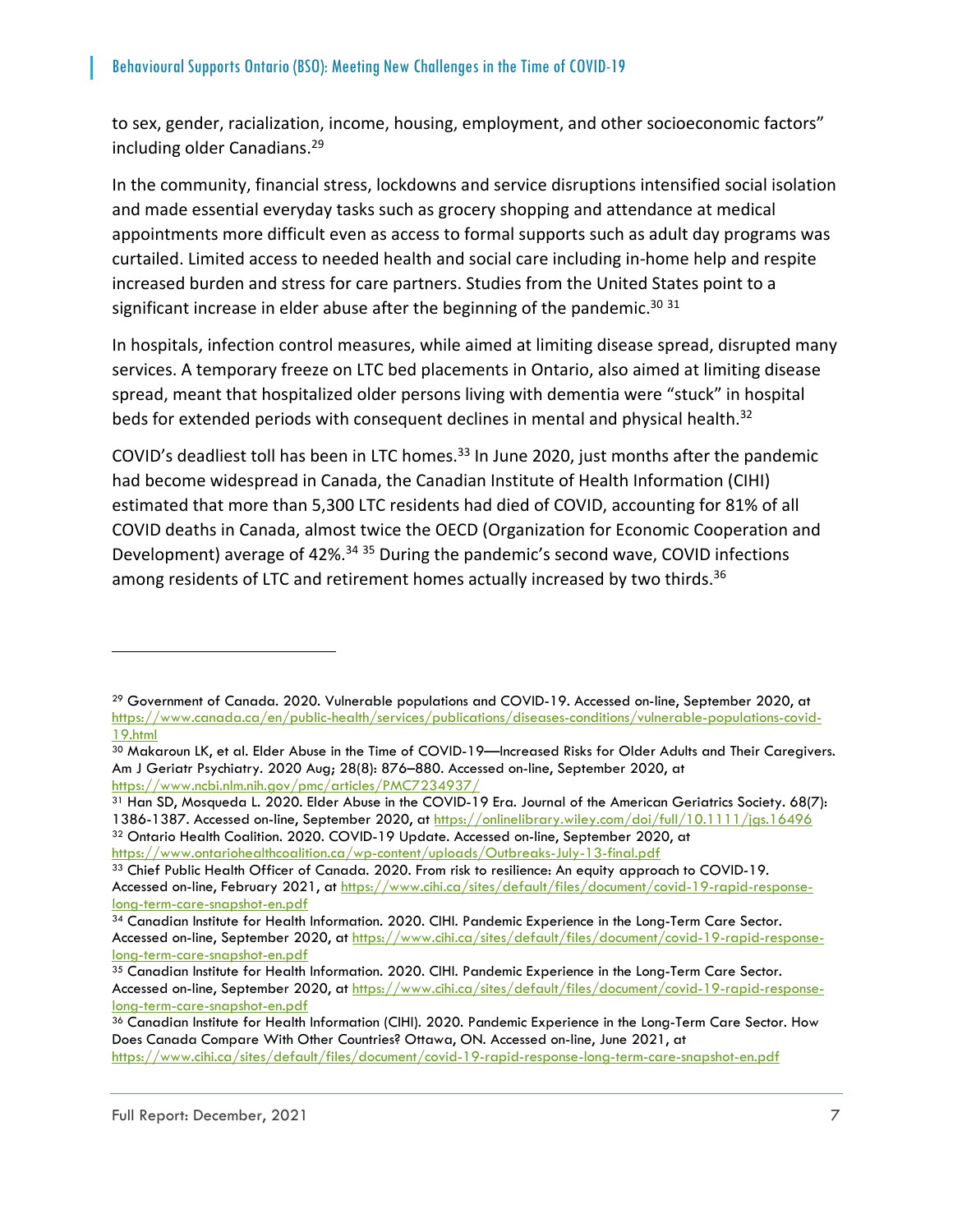Moreover, even in homes where no outbreaks occurred, the pandemic often resulted in severe restrictions on the movement of LTC residents and visits by care partners.<sup>37 38</sup> Such restrictions, combined with worker shortages, appear to have contributed to a sharp rise in the use of antipsychotics, antidepressants, sleeping medications and benzodiazepines. Between March and September 2020 the use of such drugs in 263 LTC residences in Ontario increased significantly, despite a growing body of evidence that they can increase the "risk of stroke, falls and all-cause mortality, and are not recommended for frail, older adults," including persons living with dementia, "who make up about 70 per cent of LTC residents in Ontario."<sup>39</sup>

In sum, BSO operates in a dynamic and challenging environment characterized by rising and more complex population needs and care systems that struggled even prior to the pandemic. As such, BSO work presents as a classic case of "complexity" in healthcare, where there are so many interacting parts that it is difficult to separate them out.<sup>40</sup>

In the sections below, we begin by detailing "what we did" and then "what we found." We then summarize key findings and offer recommendations for the future.

## 3.0 What We Did

We analyzed multiple evidence sources and then "triangulated" the results. Triangulation is commonly used in social research and evaluation, to widen and deepen understanding of complex subjects by examining them from different perspectives.<sup>41</sup>

In doing this, we were interested in assessing both the current work and impact of BSO, and what, if anything, had changed since our 2018 reports. Accordingly, in our presentation of the findings of the qualitative stories, we begin each section by briefly reviewing what we found in 2018 before presenting findings from the more recent stories. Likewise, in the results of the Key

<sup>37</sup> Ontario, Ministry of Long-Term Care. 2020. Update to visits at long-term care homes. Accessed on-line, September 2020, at http://www.health.gov.on.ca/en/pro/programs/ltc/docs/covid-<br>19/mltc\_resuming\_ltc\_home\_visits\_20200715.pdf

<sup>38</sup> Welsh M. 2021. Nursing home residents sick with COVID kept out of hospital far more than seniors in community. Inside the documents, data and attitudes that explain why. Tuesday, February 9. Accessed on-line, February 2021, at https://www.thestar.com/news/investigations/2021/02/09/nursing-home-residents-sick-with-covid-kept-out-ofhospital-far-more-than-seniors-in-community-inside-the-documents-data-and-attitudes-that-explain-why.html 39 Alkenbrack K. 2020. Doctors concerned about rise in dangerous medications in long-term care homes during

pandemic. CTV News. December 3. Accessed on-line, February 2021, at https://www.ctvnews.ca/health/doctorsconcerned-about-rise-in-dangerous-medications-in-long-term-care-homes-during-pandemic-1.5215060 40 Unite, February<br><sup>40</sup> World Health Organization. Systems and the effect of complexity on patient care. Accessed on-line, Feb 2021, at https://www.ctvnews.ca/health/doctors-concerned-about-rise-in-dangerous-medications-in-long-term-care-

homes-during-pandemic-1.5215060<br><sup>41</sup> Olsen W. 2004. Triangulation in social research: Qualitative and quantitative methods can really be mixed. Accessed on-line, February 2021, at https://brainxchange.ca/Public/Resource-Centre-Topics-A-to-Z/COVID-19.aspx#4a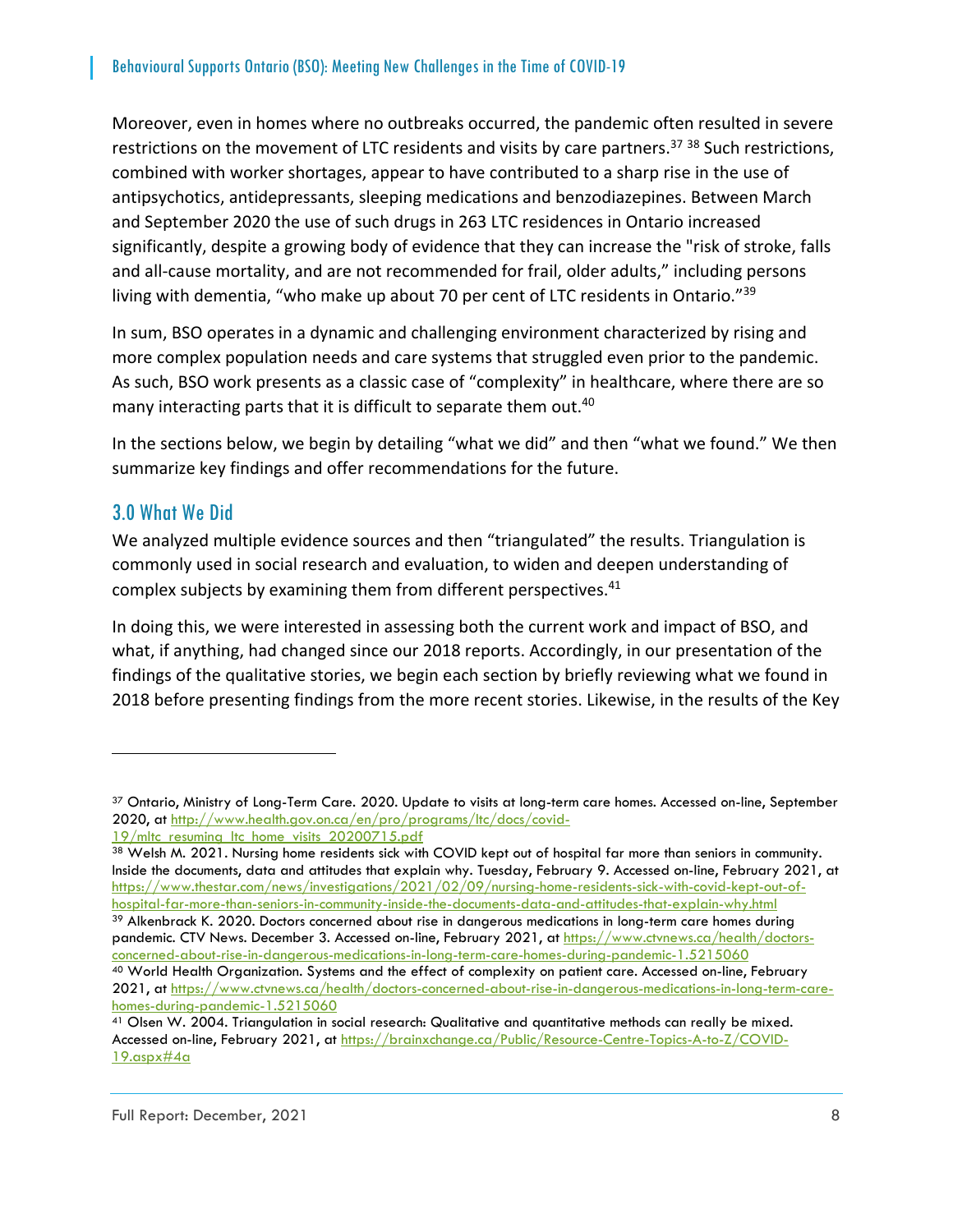Informant interviews and Lived Experience Forum and interviews, we highlight the extent to which Respondents perceive change in both needs and system responses.

#### 3.1 Qualitative Stories

The first evidence source consists of 269 qualitative stories written by BSO teams across the province between the first quarter of 2018/19 and the second quarter of 2020/21 (see Table 1). These stories, consisting of detailed, first-hand accounts of real-life events, are submitted to the BSO PCO on a quarterly basis.

| Table 1. Distribution of Qualitative Stories By Year and Quarter |                                      |  |  |
|------------------------------------------------------------------|--------------------------------------|--|--|
| Year & Quarter                                                   | <b>Number of Qualitative Stories</b> |  |  |
| 2018/19 Q1                                                       | 25                                   |  |  |
| 2018/19 Q2                                                       | 26                                   |  |  |
| 2018/19 Q3                                                       | 34                                   |  |  |
| 2018/19 Q4                                                       | 35                                   |  |  |
| Sub-Total                                                        | 120                                  |  |  |
| 2019/20 Q1                                                       | 26                                   |  |  |
| 2019/20 Q2                                                       | 31                                   |  |  |
| 2019/20 Q3                                                       | 26                                   |  |  |
| 2019/20 Q4                                                       | 19 (pandemic period)                 |  |  |
| Sub-Total                                                        | 102                                  |  |  |
| 2020/21 Q1                                                       | 22                                   |  |  |
| 2020/21 Q2                                                       | 25                                   |  |  |
| Sub-Total                                                        | 47                                   |  |  |
|                                                                  |                                      |  |  |
| <b>Total</b>                                                     | 269                                  |  |  |

To ensure comparability, we applied the same analytic method used in our 2018 analysis. The consultants (A. Paul Williams and Frances Morton‐Chang), both trained and experienced qualitative researchers and evaluators, independently reviewed and coded each of the qualitative stories to identify recurring themes and dimensions; they then cross‐checked results to identify areas of convergence and reconcile differences.

#### 3.2 Key Informant Interviews

The second evidence source consists of semi‐structured interviews with 20 BSO team members and collaborators asking about their experiences in day‐to‐day practice.

Key Informants were selected by the consultants from a pool of 43 "volunteers" provided by the BSO PCO. All individuals in the pool either worked in BSO roles (e.g., as BSO Leads in LTC homes, hospitals and community settings) or in collaborating organizations (e.g., local Alzheimer Societies, community mental health agencies).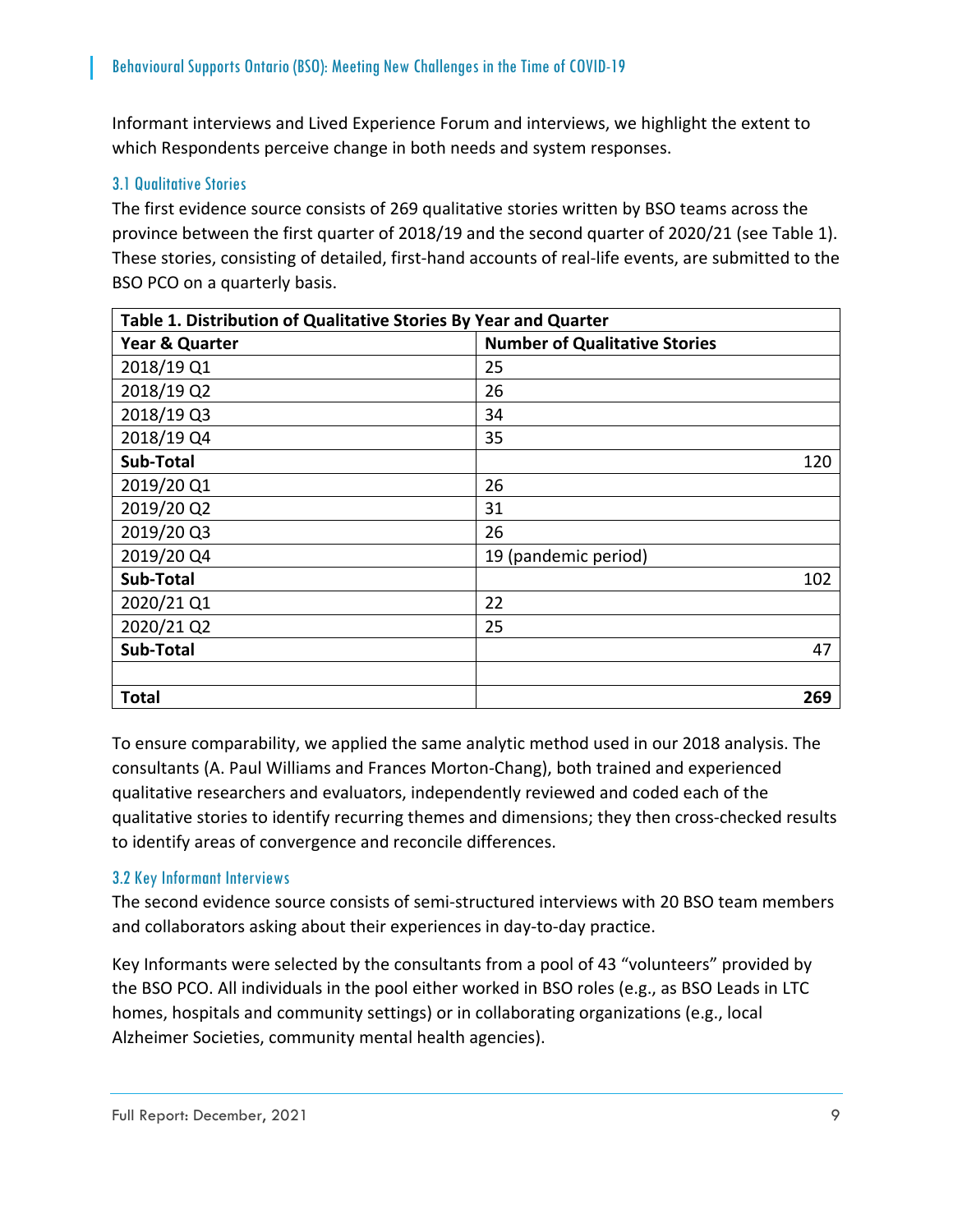A "maximum variation" sampling strategy was used to ensure broad representation along three key dimensions:

- Region: approximately equal numbers were selected from each of Ontario's 5 Health Regions (i.e., West, Central, Toronto, East, North), with representation, where possible, from at least 2 different LHINs within each Health Region (e.g., Erie St. Clair, South West, Hamilton Niagara Haldimand Brant and Waterloo Wellington LHINs within the West Health Region)
- Sector: approximately equal numbers from LTC and "other" sectors (e.g., community, acute care)
- Profession/occupation: physicians, nurses, therapists, geriatric services managers, personal support workers, educators, and team leads.

To protect confidentiality and encourage forthright responses, the BSO PCO was not told which individuals were selected or interviewed. Key Informants were assured that while their responses would be reported, and quotes used where appropriate, they would not be identified in any report or presentation of the results.

Of the 20 Key Informants selected by the consultants, 19 (95%) were interviewed. For work‐ related reasons, one individual was not available. However, an interview was conducted with a co‐worker substituting to produce an overall completion rate of 100%. Table 2 shows the distribution of Key Informants interviewed by Health Region and sector.

| Table 2: Distribution of Key Informants by Health Region and Sector <sup>1</sup>                                            |            |                            |       |  |
|-----------------------------------------------------------------------------------------------------------------------------|------------|----------------------------|-------|--|
| <b>Health Region/Sector</b>                                                                                                 | <b>LTC</b> | Other Sectors <sup>2</sup> | Total |  |
| West                                                                                                                        | 3          |                            | 5     |  |
| <b>Central</b>                                                                                                              |            | 2                          |       |  |
| <b>Toronto</b>                                                                                                              |            | 2                          | 4     |  |
| East                                                                                                                        |            | 2                          | 4     |  |
| <b>North</b>                                                                                                                |            | 3                          | 4     |  |
| <b>Total</b>                                                                                                                | q          | 11                         | 20    |  |
| <sup>1</sup> Including physicians, geriatric psychiatrists, RNs, RPNs, NPs, social workers, PSWs, educators, geriatric team |            |                            |       |  |
| leads, directors of care, psychogeriatric resource consultants, managers                                                    |            |                            |       |  |
| <sup>2</sup> Including community, acute care hospitals, cross-sector and mobile teams                                       |            |                            |       |  |

Using an open‐ended approach, Key Informants were asked for their insights in three broad areas:

- Demand and supply-side trends and issues prior to and during the pandemic
- Emerging best practices and lessons learned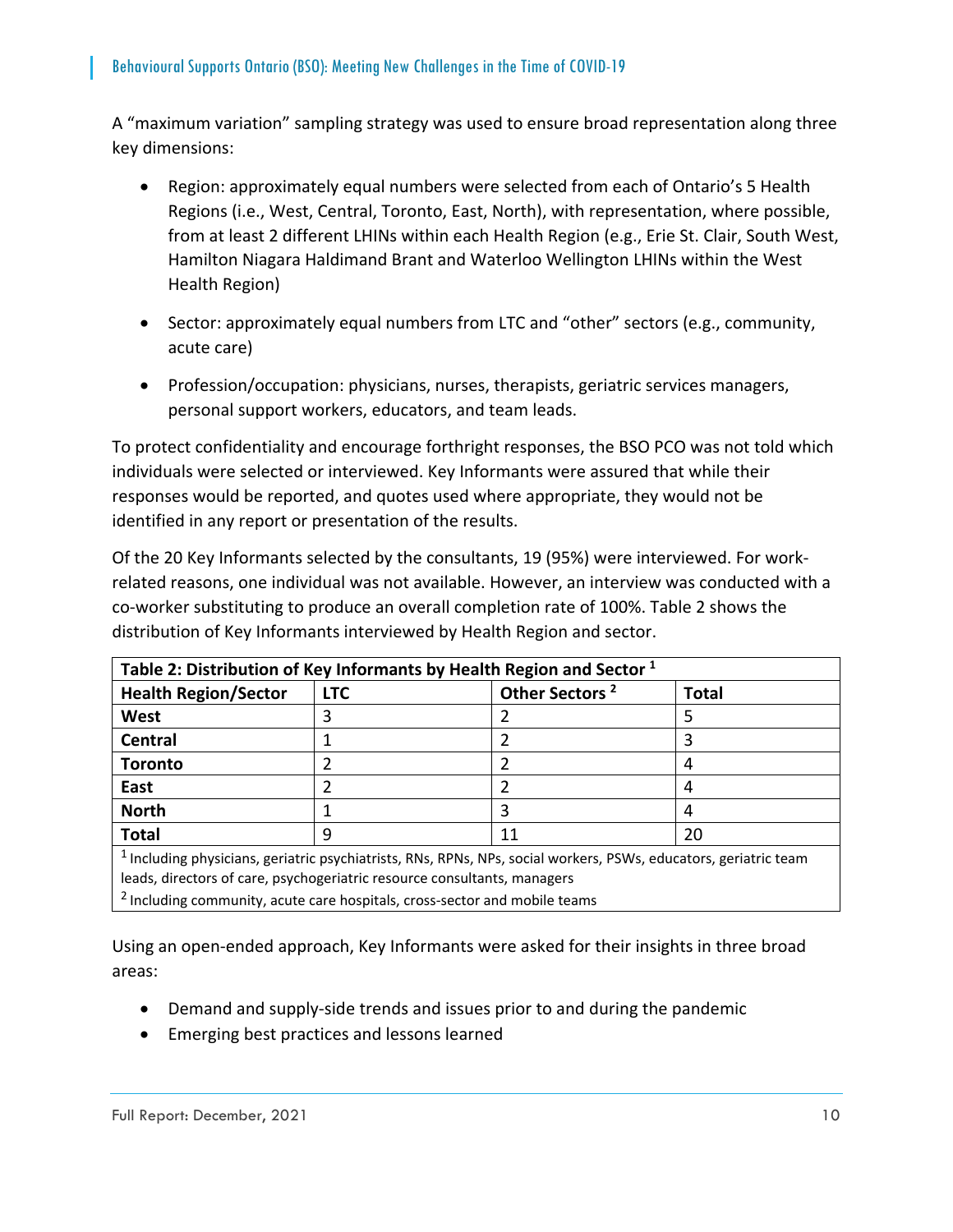Opportunities for spreading and scaling the work of BSO.

All interviews were conducted via Zoom and lasted 30‐45 minutes. With the expressed consent of Key Informants, interviews were recorded solely for the purpose of verifying the interviewers' field notes.

As with the results of the qualitative stories, the two consultants independently reviewed and coded interview transcripts and then cross‐checked the results.

#### 3.3. Lived Experience Forum and Interviews

The third evidence source documents the perspectives of persons with lived experience, including care partners. While recognizing important ethical cautions around privacy, informed consent, and recruitment,<sup>42</sup> engaging those with "lived experience" is increasingly seen as crucial to elaborating and validating research and evaluation findings, affirming the "personhood" of individuals using care, and improving care processes and outcomes. $43$  To facilitate participation, two alternatives were offered: an on‐line group "forum" and individual interviews.

**Lived Experience Forum.** A 90 minute on‐line forum with a total of eight persons living with dementia and care partners was held in late March 2021. To recruit Respondents, members of the BSO Provincial Lived Experience Advisory<sup>44</sup> were contacted by two BSO Lived Experience Co-Facilitators (one a person living with dementia and the other a care partner), given a short overview of the evaluation project written by the consultants, and invited to participate in the forum. To protect confidentiality, the identities of Respondents were not revealed to the BSO PCO.

The forum agenda was co-created in collaboration with the BSO Lived Experience Co-Facilitators. To prompt discussion, Respondents were presented with a brief overview of the evaluation project and then asked to comment on draft findings and recommendations. To add a measure of safety, a BSO team member trained to support individuals living with dementia and care partners remained "on call" for the duration of the forum in the event that any participant experienced distress.

<sup>42</sup> West E, Stuckelberger A, Pautex S, Staaks J, Gysels M. 2017. Operationalising ethical challenges in dementia research—a systematic review of current evidence. *Age and Ageing*, Volume 46, Issue 4, July 2017, Pages 678–687. Accessed on-line, February 2021, at https://academic.oup.com/ageing/article/46/4/678/2926037

<sup>43</sup> Gorska S, Forsyth K, Maciver D. 2018. Living with dementia: A meta-synthesis of qualitative research on the lived experience. Gerontologist 2018;58:e180-e196. Accessed on-line, February 2021, at https://pubmed.ncbi.nlm.nih.gov/28069886/

<sup>44</sup> Behavioural Supports Ontario. (ND). Behavioural Supports Ontario Provincial Lived Experience Network Advisory. Accessed on-line, April 2021 at https://brainxchange.ca/Public/Files/Lived-Experience-Advisory-Network/ODSFeedback\_BSO-Lived-Experience-Network-Advisory.aspx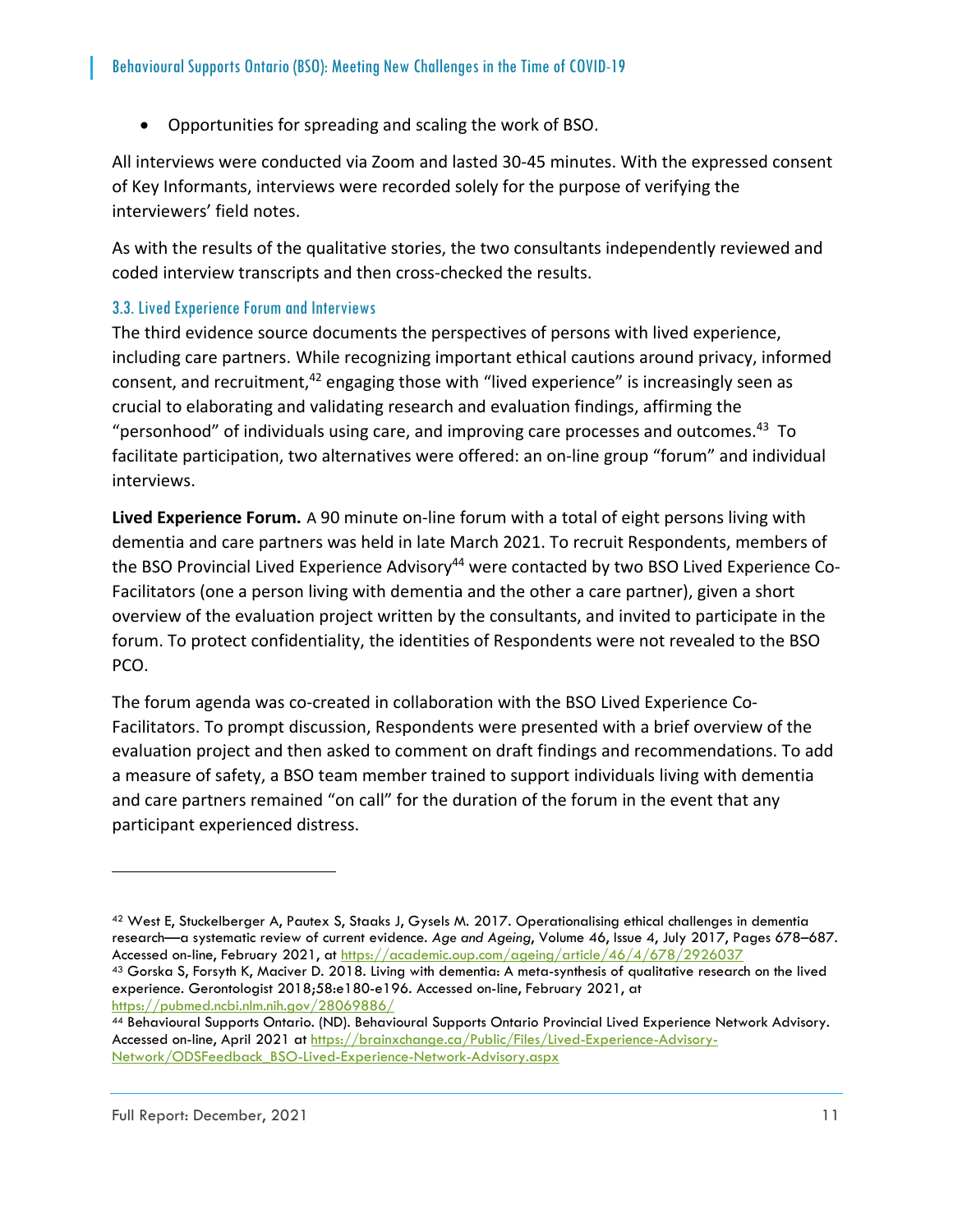With the consent of all Respondents, forum proceedings were recorded solely for the purpose of accurately reporting the results. Respondentss were assured that while comments and quotes would be used, individuals would not be identified in any report or presentation of the results. Transcripts of the proceedings were reviewed and coded by each of the consultants independently, and then cross‐checked to ensure accuracy.

**Lived Experience Interviews.** In April 2021, five 30 minute on‐line interviews were conducted with persons living with dementia and care partners who did not attend the forum. Once again, Respondents were recruited with the assistance of the BSO Lived Experience Co-Facilitators; identities were not revealed to the BSO PCO.

Interviews were semi‐structured, focusing on personal experiences with BSO and other care providers. Respondents offered rich descriptions of their care journeys including challenges they had experienced when trying to access care.

With the consent of Respondents, interviews were recorded solely for the purpose of accurately reporting the results. Interview transcripts were subsequently reviewed and coded by each of the consultants independently, and then cross-checked to ensure accuracy.

# 4.0 What We Found

In this section, we present findings from each of the three evidence sources in turn: the qualitative stories, Key Informant interviews and Lived Experience forum and interviews. As noted earlier, we highlight changes since 2018.

### 4.1 Qualitative Stories

In our 2018 report, we identified eight recurrent themes/dimensions in the qualitative stories. These were:

- 1. Responsive behaviours/physical expressions (e.g., depression, refusal to accept care)
- 2. Client needs (e.g., health and social needs)
- 3. Initial point of BSO contact (e.g., community, hospital, LTC)
- 4. Involved providers (e.g., health and social care providers)
- 5. Transitions (e.g., between community, hospital and LTC settings)
- 6. BSO initiatives (e.g., at individual, organization or system levels)
- 7. Outcomes and benefits (e.g., for individuals, providers, health care system)
- 8. Lessons learned (e.g., to inform future successes).

Based on our initial review of the more recent qualitative stories, we revised this classification. Specifically:

 We combined "Responsive Behaviours" and "Client Needs" into a single dimension titled "The Person." This reflects a strong emphasis in the stories on the importance of seeing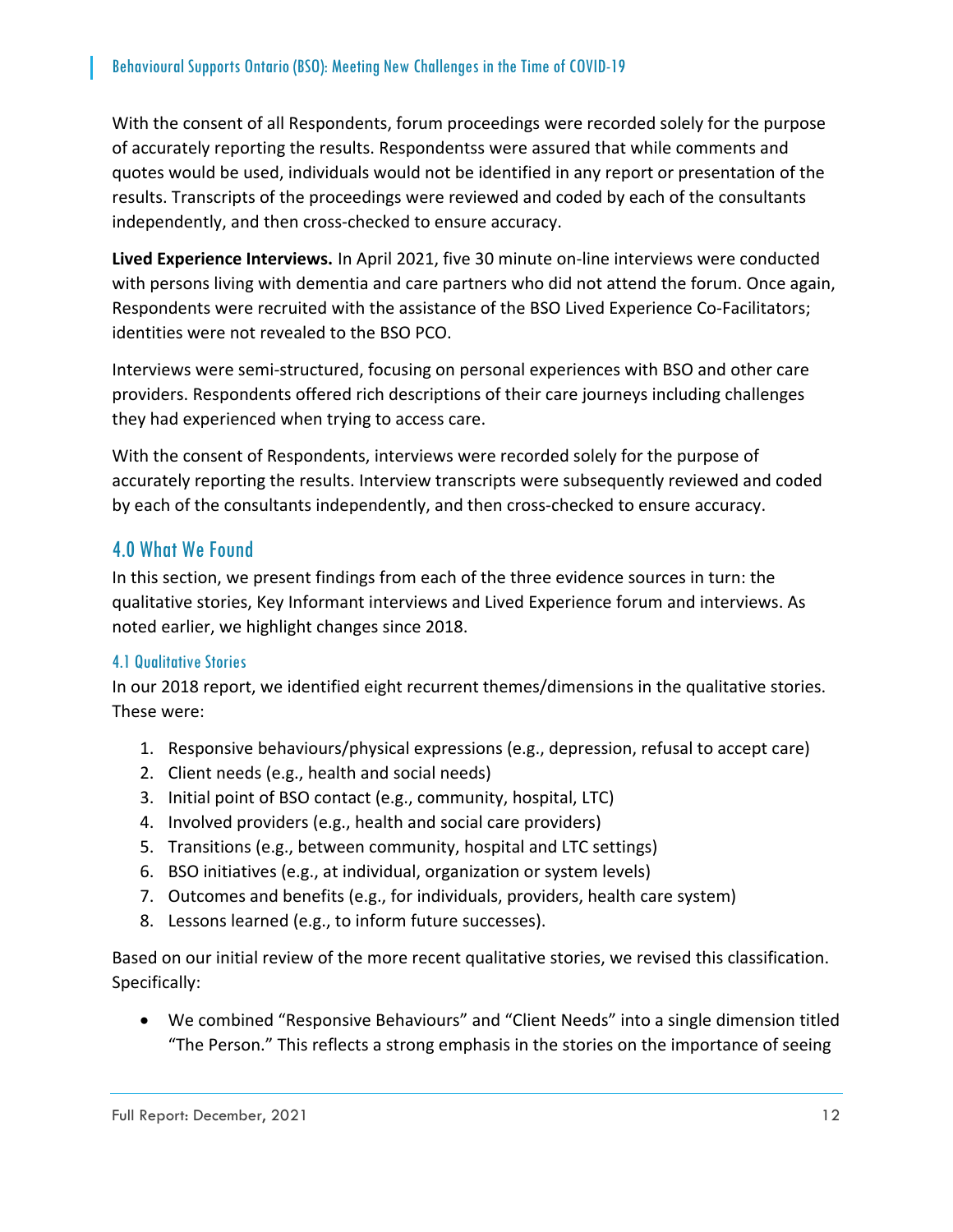the whole person, including their characteristics, preferences, needs, and behaviours/expressions, to validate their personhood and provide person‐centred care.

- We renamed the dimension titled "Involved Providers" to "Providers and Care Partners" reflecting the fact that care partners (including family, friends and neighbours), when present, invariably make valuable contributions to assessment, care planning and care delivery in community, hospital and LTC settings alongside, and in collaboration with, health and social care providers.
- We also identified two new dimensions:
	- o "Balancing Pharmacological and Non‐Pharmacological Approaches." This dimension recognizes frequent mentions in the more recent qualitative stories to initiatives aimed at moderating the use of drugs to manage responsive behaviours/personal expressions.
	- o "New Challenges in the Time of COVID‐19." This dimension highlights issues recorded during the extraordinary circumstances of the COVID‐19 pandemic.

#### 4.1.1 Dimension 1: The Person

This first dimension focuses on the person, including their characteristics, needs and responsive behaviours/personal expressions.

Behaviours/expressions are highly evident in the qualitative stories, not surprisingly, since they are at the focus of BSO's mandate. Nevertheless, as one story‐writer observed, "behaviours don't define a person" (20‐2‐19). Seeing the whole person is the basis for person‐centred care.

*What We Found in 2018.* In our 2018 report we recorded an extensive and varied list of behaviours/expressions including alcohol/tobacco/substance use, anxiety, collecting/hoarding, depression, exit seeking, hallucinations, mood changes, pacing, paranoia, resistance to care, self-neglect, verbal and physical expressions, sexual touching, wandering, withdrawal and selfharm.45

The stories clarified that although behaviours/expressions can present one‐at‐a‐time, many individuals present with multiple behaviours/expressions that can change over time.

https://behaviouralsupportsontario.ca/Uploads/ContentDocuments/2019- 07\_BSO\_Review\_of\_Qualitative\_Stories.pdf

<sup>45</sup> For a full list see section 3.3.1 in Morton-Chang F, Williams AP. 2018. Behavioural Supports Ontario: Review of Qualitative Stories. Accessed on-line, February, 2021at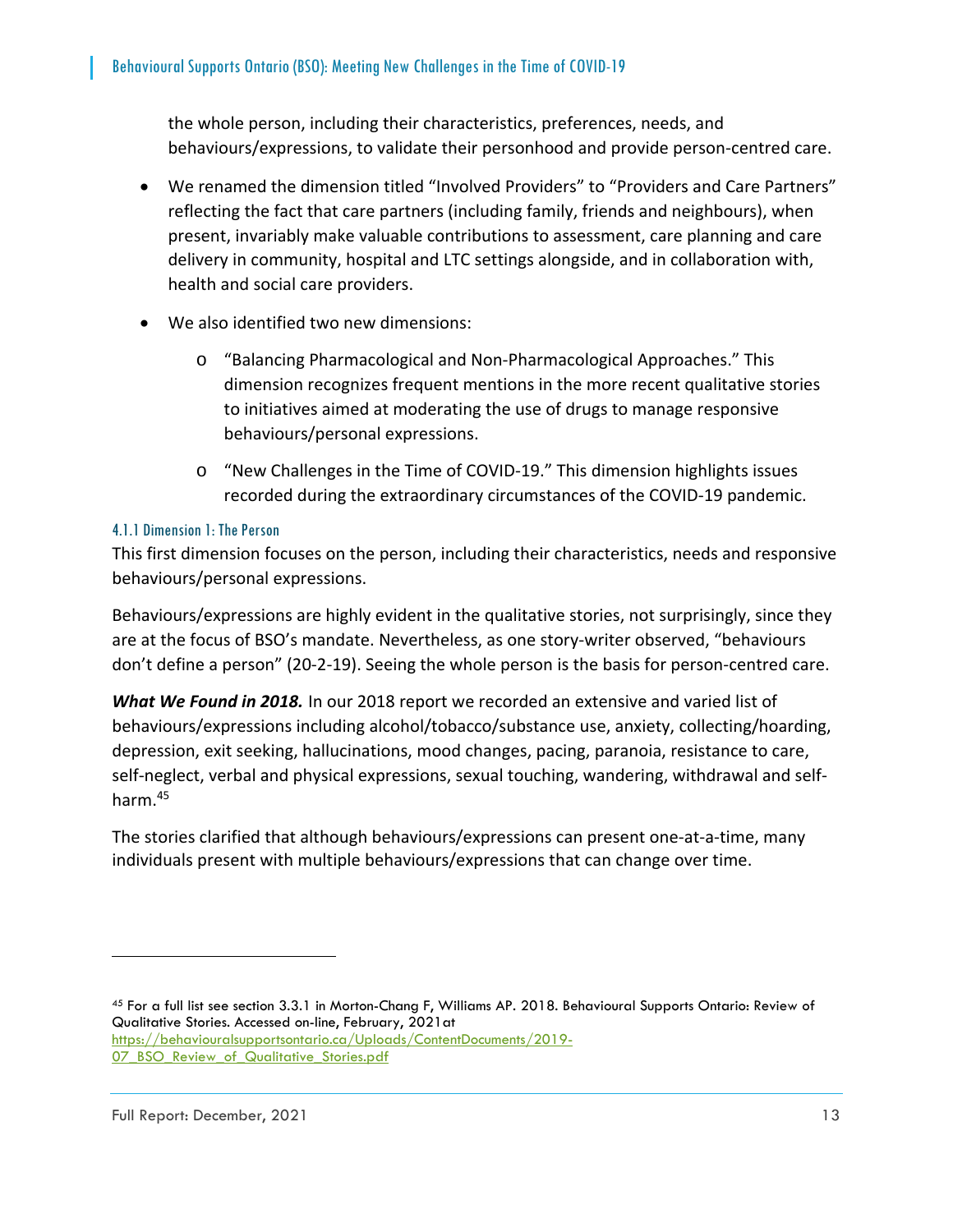We also recorded a lengthy and diverse list of needs underlying behaviours/expressions. While all were associated with dementia, cognitive deficits, and/or mental health and addictions, they were often complicated by factors including:

- Health co-morbidities (e.g., cancer, arthritis, heart disease, addictions)
- Social deficits (e.g., poverty, family distress, social isolation)
- Inadequate or inappropriate health system responses (e.g., inappropriate prescribing, failure to diagnose and treat conditions such as chronic pain, and/or lengthy hospital stays contributing to mental and physical decline).

*What Changed?* The stories since 2018 confirm that many/most persons supported by BSO experience "multimorbidity," that is, "the co-occurrence of multiple chronic or acute diseases and medical conditions in one person."46 Moreover, as observed in 2018, such medical conditions are often compounded by physical, social and mental health challenges or trauma (e.g., sexual abuse, death of a loved one). For example:

- "This story is in relation to an 89 year old lady who has lived in LTC for the last 6 years. … She needs assistance with all ADLs [activities of daily living]. Her medical history includes: Delirium; Hypertension; mixed Dementia; Hx: falls; Bipolar disorder … Hyperlipidemia, recurrent UTIs [urinary tract infections] (E.coli), Hx. left hip fracture, and partially deaf. The resident used to have hearing aids but they were constantly missing, as the resident could not tolerate anything in her ears" (19‐1‐12)
- "… 84 year old female admitted to Long Term Care (LTC) home … from her daughter's house in the community. Diagnosis of mixed dementia (Alzheimer's & Vascular), Transient Ischemic Attacks (TIA), GERD [Gastroesophageal reflux disease], sleep apnea and asthma. This resident dealt with several losses. Subsequent to her admission to LTC home, her husband became very ill and passed away. She was no longer able to live on her own in the community and her condominium was sold and it was no longer possible for her dog to be with her at the LTC home 24/7 (her dog was previously a source of comfort for her but was starting to become difficult for her to manage)." (20‐1‐13)
- "… one of our residents expressed that he was feeling suicidal and felt there was no reason to go on living. … [he] has no children and was never married; his parent[s] both passed away and his contacts are good friends. He had an accident … causing a brain

<sup>46</sup> Johnston M, Crilly M, Black C, Prescott GJ, Mercer SW. 2019. Defining and measuring multimorbidity: a systematic review of systematic reviews. European Journal of Public Health, Volume 29, Issue 1, February 2019, Pages 182– 189. Accessed on-line, February 2021, at https://academic.oup.com/eurpub/article/29/1/182/5033670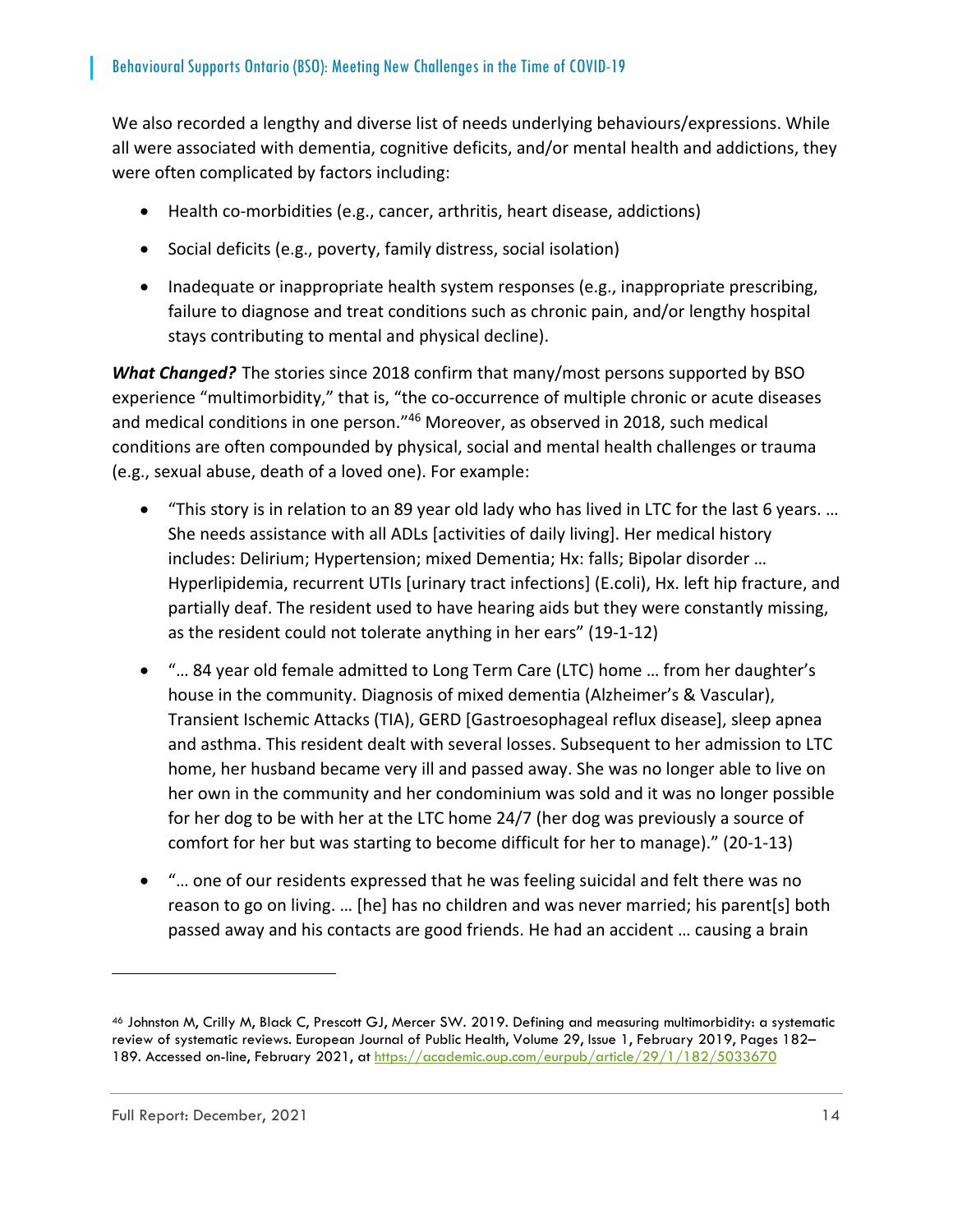injury … Prior to coming into long term care, our resident had been living in his [vehicle] …" (20‐1‐04)

Behaviours/expressions are similarly complex. They can be directed at others, including care partners, staff and other persons, or they can be directed inward through self-neglect, anxiety, depression and withdrawal.

- "…she began to exhibit attention seeking behaviour requesting to be toileted 2‐3 times in an hour. Staff would try to reason with her and remind her that she had just been toileted recently. This caused the resident to become agitated, argumentative and scold the staff. After another few weeks passed the resident exhibited physical aggression, agitation, paranoia and began hoarding supplies she found [in] staff carts. She called 911 several times to report that staff was stealing her belongings." (19-1-17)
- "… upon initial admission, she desperately wanted to leave the facility to return home, making several attempts to do so. When she was unable to leave, she would cry and had become verbally and physically aggressive by hitting, kicking and punching doors. On one occasion, she hit another resident who was trying to help her, and another incident involved the resident leaving the facility and running towards a road where staff were able to intervene, and redirect her without incident." (19‐2‐15)
- "This resident is 77 years old married male; has Son and daughter; was admitted from [the] mental health unit. He was in the hospital for about 11 months for aggressive behaviours. He is alert and pleasant man, speaks only few words. He was a professional musician and is still able to play the piano which calms him down. … He is diagnosed with Alzheimer's, Dementia, BPSD [behavioural and psychological symptoms of dementia]. Resident is ambulatory with no gait aid, no history of falls. He needs limited to extensive assistance with his ADL's due to cognitive impairment. Expressive Behaviour: Wandering/exit seeking, attempting to enter co-resident's room, getting anxious and agitated by loud noises (during fire drill); verbally/physically expressive toward staff during care by yelling, pushing, hitting and refusing to have his clothes changed." (19‐4‐20)

While such complex needs and behaviours/expressions are most evident in stories recorded in LTC homes, they are also present in community and hospital settings where care partners, health and social care providers, first responders, local businesses and community neighbours, may require specialized support to respond appropriately.

 "Refusing assistance. He believes he is still able to live independently despite his cognitive and physical decline and difficulty coping at home. He often forgets to take his medications and usually skips a meal due to his dementia. He refuses to move to a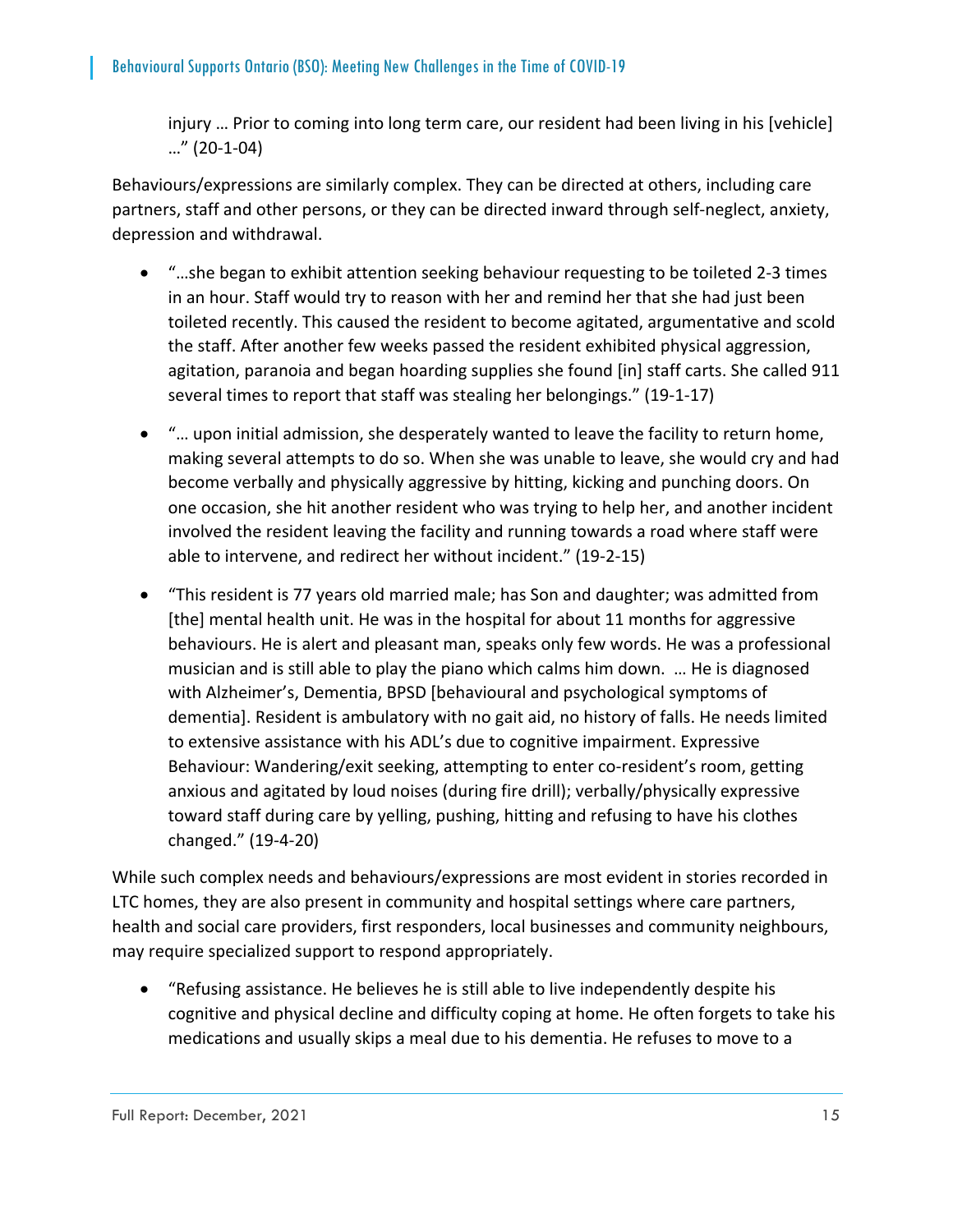retirement home or long term care home. … Paranoia believing that his daughter is controlling him … Suspicious that the bank is taking and controlling his money … Repeatedly contacting real estate agents and asking that they sell his house without planning for where he'll live after the house sells. … Verbally aggressive with bank staff and managers as he wanted to withdraw all his money." (19‐1‐15)

- "Wife's main concerns: He is unmotivated, "stubborn", will not help out around the home. … So frustrated with him that she limits engaging with him. Asked him to move to basement. … Missing mortgage payments. Used to have a joint account with patient however 6 months ago he transferred all of his money out of the account and opened a new one. Wife states funds are tight. … Wife would like him to go to an ADP [adult day program] however he does not want to pay for it with his money. … Easily agitated and irritable. Delusions regarding family's activities. …He is non‐adherent with all of his medications (longstanding). Limited insight into indications for his medications. ….Patient told wife he met with his cardiologist and that some of his medications were stopped. …Believes he is behaving this way by choice. "Too young to have dementia".  $(19-2-17)$
- "The patient is a 78 year old female who was admitted to hospital with an increase in behaviours. The patient is deaf and communicates with interpreters, but uses a lot of slang, at one point requiring two interpreters for communication. For approximately three weeks, she was leaving her apartment at night, and knocking on car windows. The patient was found by passers by lying on the sidewalk, refusing to get up. The police were called and the patient was brought to hospital." (21‐1‐10)

Reflecting the growing diversity of Canadian society, as well as mounting public and political concerns around issues of equity and inclusion, the qualitative stories written since 2018 offer multiple references to gender, culture, language and disability. Examples include,

- "Transgender resident, born male and identifies as female, 63 years old." (19‐1‐13)
- "His primary language is Arabic, but he can speak some English as well. He moved to Canada about 2 years ago." (19‐3‐14)
- "She only speaks Portuguese." (19-3-15)
- "He identifies as part of the LGBTQ+ community." (19‐4‐35)
- "The patient's first language spoke Mandarin and Cantonese, but he also understood some English." (20‐3‐14)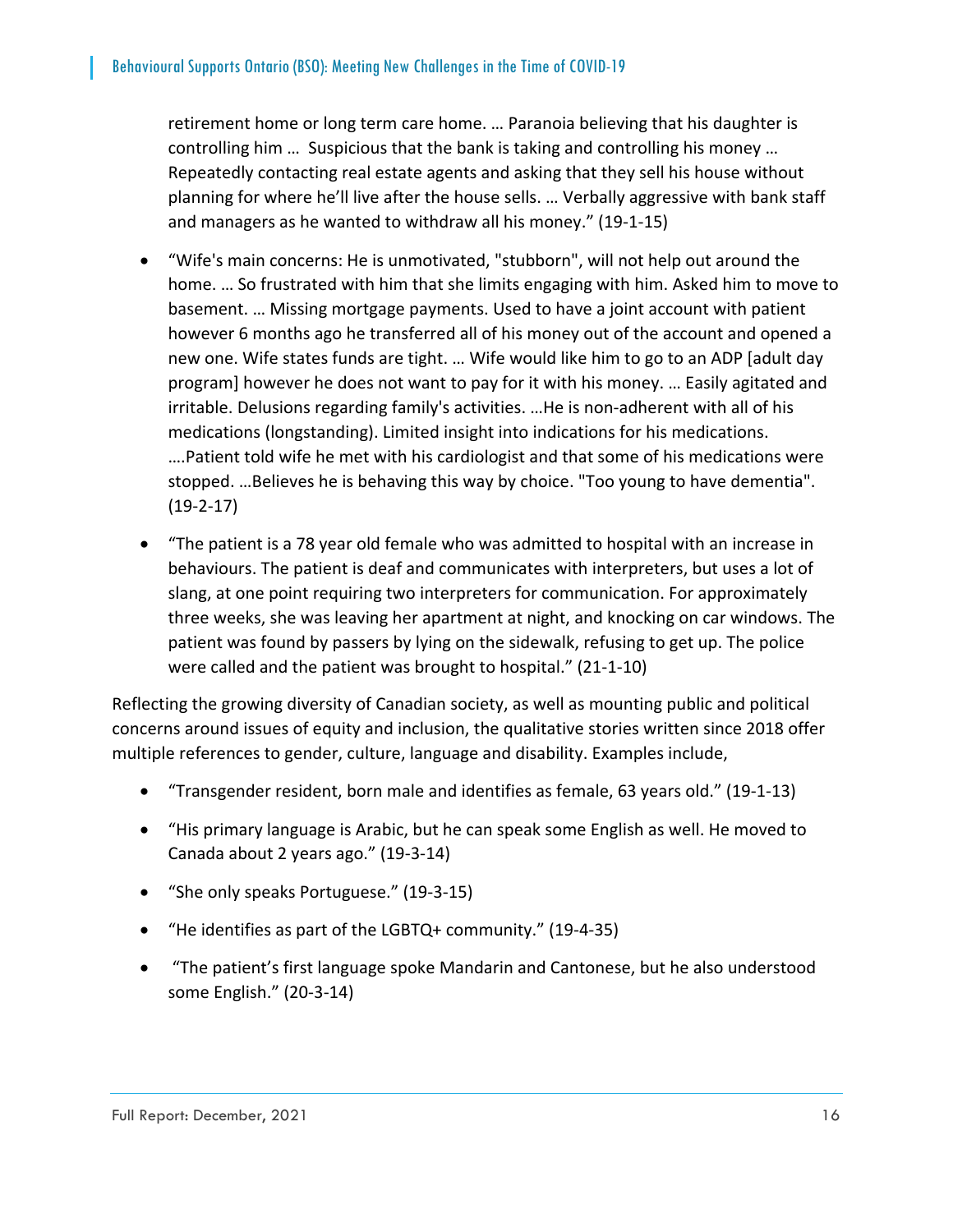- "… a 49 year old male resident who transitioned into LTC [home] from community. Diagnosis of Delusional Schizophrenia. … Note: there is an increase with younger adults being admitted to LTCH that have mental health diagnosis such as this." (20‐3‐16)
- "Over the past few years, more and more residents are moving into our [facilities] who speak little to no English." (20‐4‐01)
- "The client had down [sic] syndrome with dementia." (21‐1‐07)
- "The patient is deaf and communicates with interpreters, but uses a lot of slang, at one point requiring two interpreters for communication." (21‐1‐10)
- "A French Canadian female client, fifty eight years old, was admitted to a … district hospital … Challenges during admission included a language barrier …" (21‐1‐19)

Such differences have clear implications for language of care, food choices, activities, socialization and comfort level. Accordingly, stories reveal awareness of the need for culturally‐ sensitive care that takes such differences into account. For example, in the case of one LTC home serving residents of Indigenous ancestry:

 "BSO staff … are embracing and honouring the Ancient Tradition of First Nations People, having taken the initiative to teach one another the art and ritual of performing smudging and healing ceremonies for residents within the home. The home has a designated Smudging Room purposefully designed and reserved for purification and healing ceremonies. Staff use cedar, sage, tobacco and sweet grass to smudge within the Smudging Room; light smudging can also be performed in a resident's room should the need arise. … Because smudging is a vital form of healing for many Indigenous People, health care partners are increasingly modifying their policies and operations to accommodate smudging within their buildings." (19‐4‐03)

The stories also highlight the importance and challenges of providing language- and culturallyappropriate care. In the case of a LTC resident with European ancestry:

 "Many interventions were tried with [the client] with most being unsuccessful. Staff tried to engage her in activities to keep her busy, [the client] was on multiple medications (including … injections), and LTC staff even tried a volunteer visitor who spoke [her first language] … No resources were available to the home to obtain a translator to support [the client] and the staff. [The client's] behaviours escalated to the point where the staff were unable to successfully manage her care safely …" (20‐2‐05)

In this particular instance, language was only one of the factors at play; the individual's cognition turned out to be low, a factor initially obscured by the language barrier.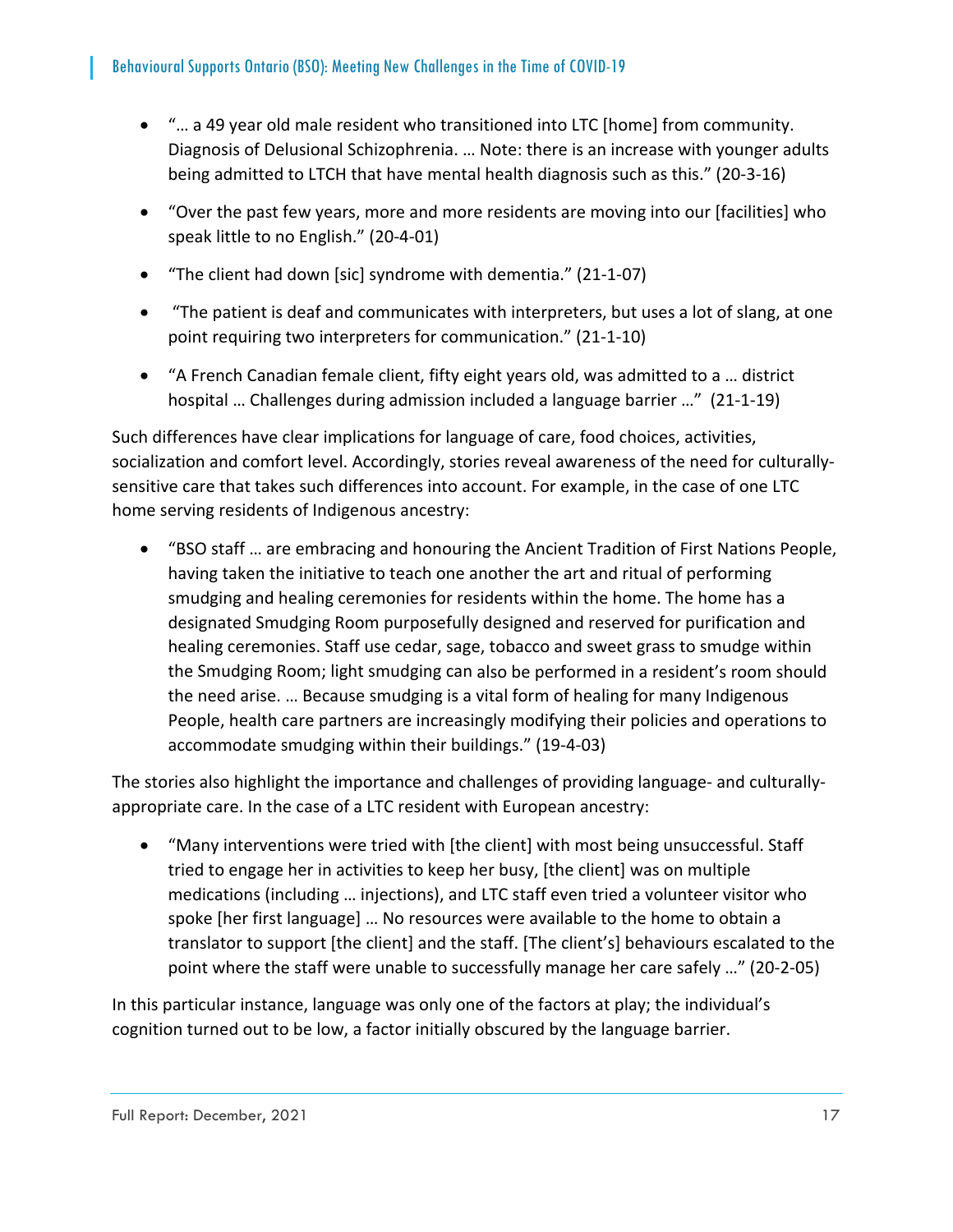#### 4.1.2 Dimension 2: First Contact with BSO

*What We Found in 2018.* In our 2018 report we observed that the BSO Framework anticipates that care will be provided to individuals wherever they are "across the continuum" to ensure "equitable and timely access to the right provider for the right services." $47$ 

The qualitative stories revealed that first contact with BSO can take place in the community, in hospital, or in a LTC home. They documented how BSO teams work to access and coordinate different providers and resources within specific care settings, and to support transitions between care settings when required.

*What Changed?* The more recent qualitative stories reveal similar patterns. The data in Table 3 show first point of contact with BSO. Given that the majority of BSO teams support LTC homes, it is not surprising that almost two thirds (64%) of the qualitative stories are located in LTC. Nevertheless, about a fifth (18%) begin in the community (e.g., family home, adult day program), while just under a tenth (7%) begin in hospitals. An additional tenth of the stories (11%) do not identify a specific point of contact; rather, they describe initiatives aimed at improving care processes and building capacity at organization and system levels through of education, training, knowledge transfer, and team‐building.

 $\overline{a}$ 

<sup>47</sup> Ontario Behavioural Support Systems: A Framework for Care. January 2011. Accessed on-line, September 2018, at http://brainxchange.ca/Public/Files/BSO/Framework-of-Care-BSS-11X17-1.aspx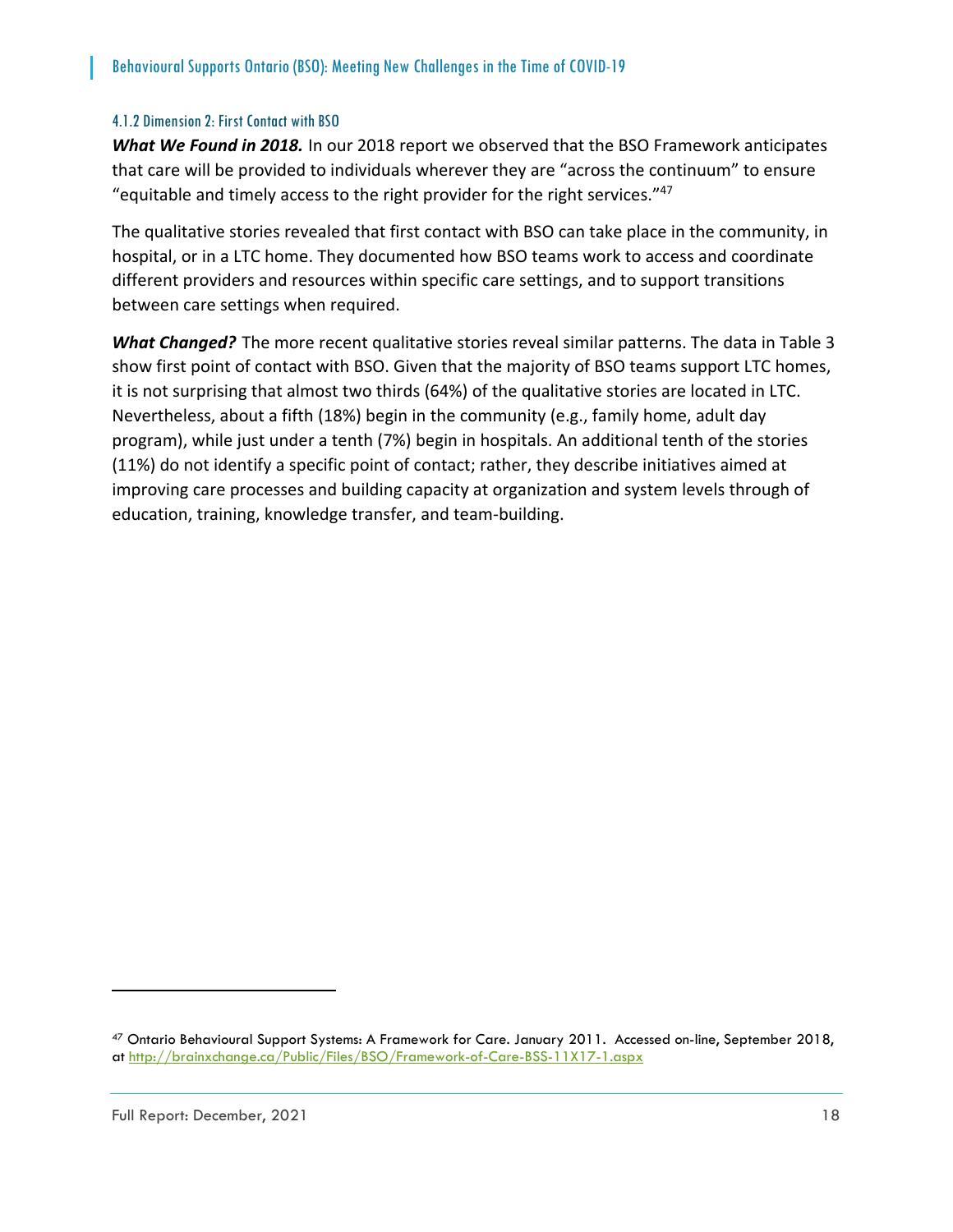| Table 3: Initial Point of BSO Contact in Qualitative Stories                                           |           |                 |           |                       |               |
|--------------------------------------------------------------------------------------------------------|-----------|-----------------|-----------|-----------------------|---------------|
| Year &                                                                                                 | Community | <b>Hospital</b> | RH/LTCH   | Capacity              | <b>Number</b> |
| Quarter                                                                                                |           |                 |           | Building <sup>1</sup> | (Percent)     |
| 2018/19 Q1                                                                                             | 2(8%)     | 3 (12%)         | 18 (72%)  | 2(8%)                 | 25 (100%)     |
| 2018/19 Q2                                                                                             | 1(4%)     | $0(0\%)$        | 24 (92%)  | 1(4%)                 | 26 (100%)     |
| 2018/19 Q3                                                                                             | 8 (23%)   | 1(3%)           | 23 (68%)  | 2(6%)                 | 34 (100%)     |
| 2018/19 Q4                                                                                             | 10 (29%)  | 3(9%)           | 19 (54%)  | 3(8%)                 | 35 (100%)     |
|                                                                                                        |           |                 |           |                       |               |
| 2019/20 Q1                                                                                             | 5(19%)    | 2(8%)           | 16 (61%)  | 3(12%)                | 26 (100%)     |
| 2019/20 Q2                                                                                             | 7 (22%)   | 3 (10%)         | 21 (68%)  | $0(0\%)$              | 31 (100%)     |
| 2019/20 Q3                                                                                             | 3(12%)    | $0(0\%)$        | 18 (69%)  | 5 (19%)               | 26 (100%)     |
| 2019/20 Q4                                                                                             | 1(5%)     | 1(5%)           | 9(48%)    | 8 (42%)               | 19 (100%)     |
|                                                                                                        |           |                 |           |                       |               |
| 2020-21 Q1                                                                                             | 4(18%)    | 4 (18%)         | 12 (55%)  | 2(9%)                 | 22 (100%)     |
| 2020-21 Q2                                                                                             | 6(24%)    | 2(8%)           | 13 (52%)  | 4(16%)                | 25 (100%)     |
|                                                                                                        |           |                 |           |                       |               |
| <b>Total</b>                                                                                           | 47 (18%)  | 19 (7%)         | 173 (64%) | 30 (11%)              | 269 (100%)    |
| <sup>1</sup> Includes education, training, knowledge-transfer, and other activities aimed at enhancing |           |                 |           |                       |               |
| care delivery at organization or system levels.                                                        |           |                 |           |                       |               |

In the community, many contacts with BSO begin as care needs and behaviours/expressions escalate, overwhelming care partners and providers. For example:

- "[We] received a referral … to complete a home visit … family called as she was wandering, verbally and physically responsive behaviours towards … her spouse … (i.e., hitting, biting, punching, and swearing), paranoia, refusing care, mobility issues, hearing impairment, poor memory, fluctuation in cognition, safety concerns while spouse drives, and refusing medications." (19‐3‐10)
- "In July, the housing situation of a senior was introduced … Due to responsive behaviours directed at a co-resident coupled with loss of insight, police had been called; this senior was at risk of being evicted from their apartment. They were widowed and had no immediate family. … BSO staff, PRC and Alzheimer Society (AS) BSO staff member paid a home visit and met a senior who spoke clearly and insisted firmly on living independently. It was apparent that medications were being mismanaged, food intake was questionable, and risk to other tenants was high." (19‐4‐04)
- "The resident had been living in the community with some supports but was very reclusive and had not been out of her apartment for over a year prior to a crisis which resulted in a hospital admission. While there was no clinical diagnosis or treatment she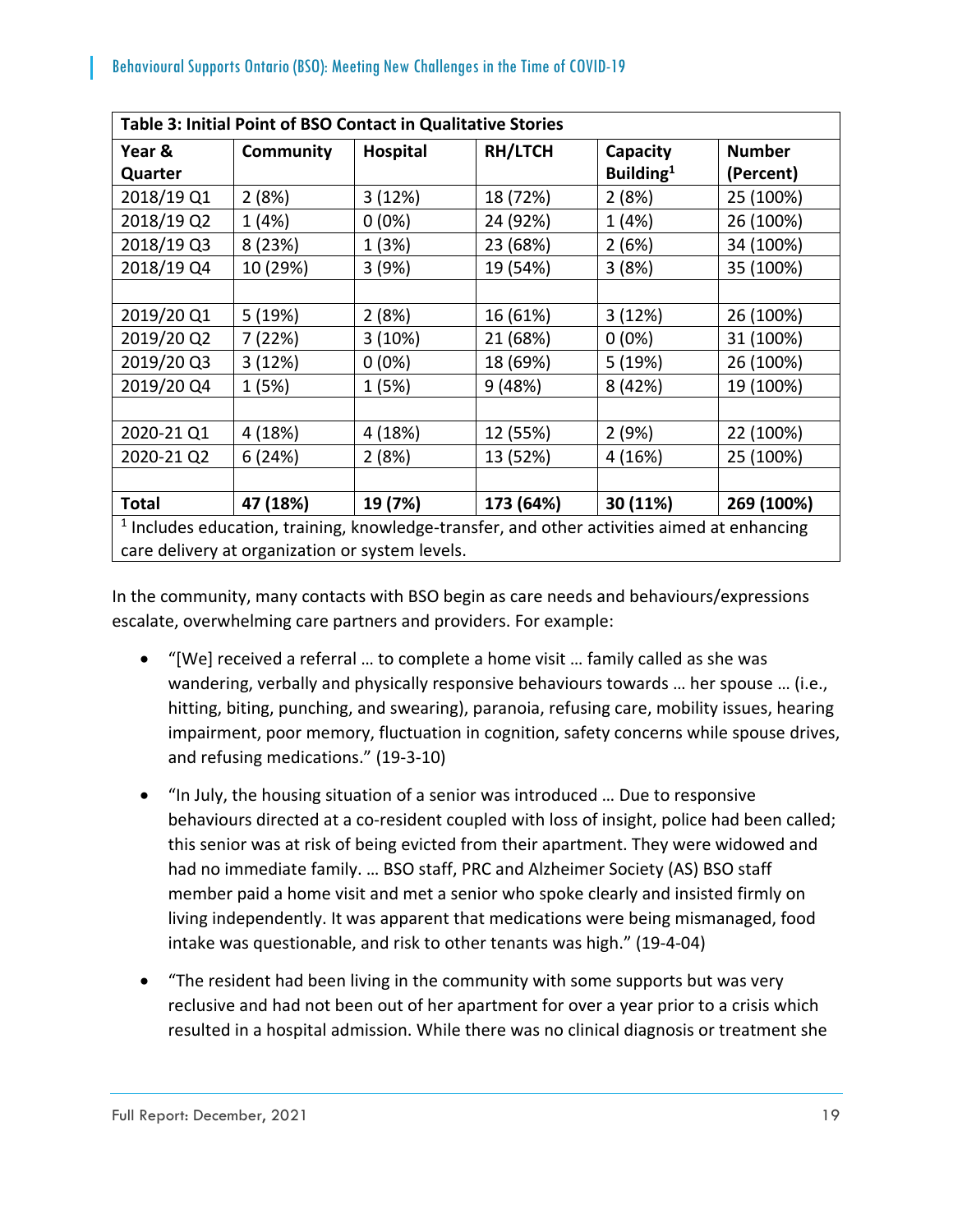was at risk, several times, of being evicted from her community apartment due to behaviours described as "paranoid" which included hoarding, covering lights and vents with tin foil, and not allowing anyone to come into her apartment. The apartment was very unsanitary when she moved out. She was non‐compliant with any medical intervention while in the community and when she did enter the hospital she was in very poor shape. She was diagnosed with Dementia at that time." (19‐3‐24)

As this story highlights, even prior to a formal diagnosis, behaviours/expressions can pose challenges. In such cases, timely interventions drawing on a mix of providers and resources, can help care partners to sustain their caring activities, thus avoiding or delaying a hospital or LTC home admission.

- "As a support to the hospital staff and the LHIN Care Coordinator, the PRC was able to gather information from a number of community partners and suggested a care conference to explore the complex issues, including patient distress, frequent use of emergency/police services and significant caregiver burden and family stress." (19‐1‐06)
- "The main goal of the Care Conference was to prevent Mr. A from being discharged from adult day program because of the increased behaviours, as well as to assist the adult day program staff and caregiver (his wife) in implementing strategies to manage Mr. A's responsive behaviours at home." (19‐3‐14)
- "[She] is a 76 [year old] Female living in the community, with common law spouse. [She] has current diagnosis of Alzheimer type Dementia and have been receiving support from [the local] Alzheimer Society … since 2015, through the First Link Program Family and Caregivers have received support through Counselling, Support Groups (Client and Family), Respite, 3 Day Programs and Bathing. …. Due to increasing behaviours in the ADPs and changes in staffing a 2nd CSW [community support worker] referral [was] submitted ... Caregiver support over this 4 month period included 2 BSO Counselors, 2 Outreach Counselors, 2 ADPs and 2 CSWs. Caregiver also attended 3‐4 different support groups." (19‐4‐18)

Hospitals can likewise experience difficult challenges when persons living with behaviours/expressions arrive at their door with little support. In turn, this can result in potentially avoidable admissions, extended hospital stays, and mental and physical decline, as well as escalating behaviours/expressions in an unfamiliar and challenging environment.

 "For years, emergency department (ED) clinicians recognized that the ED was not the most appropriate place to care for older adults with responsive behaviours related to dementia, addiction, mental health or neurodegenerative disorders … The ED environment contains many types of triggers and at various levels of intensity and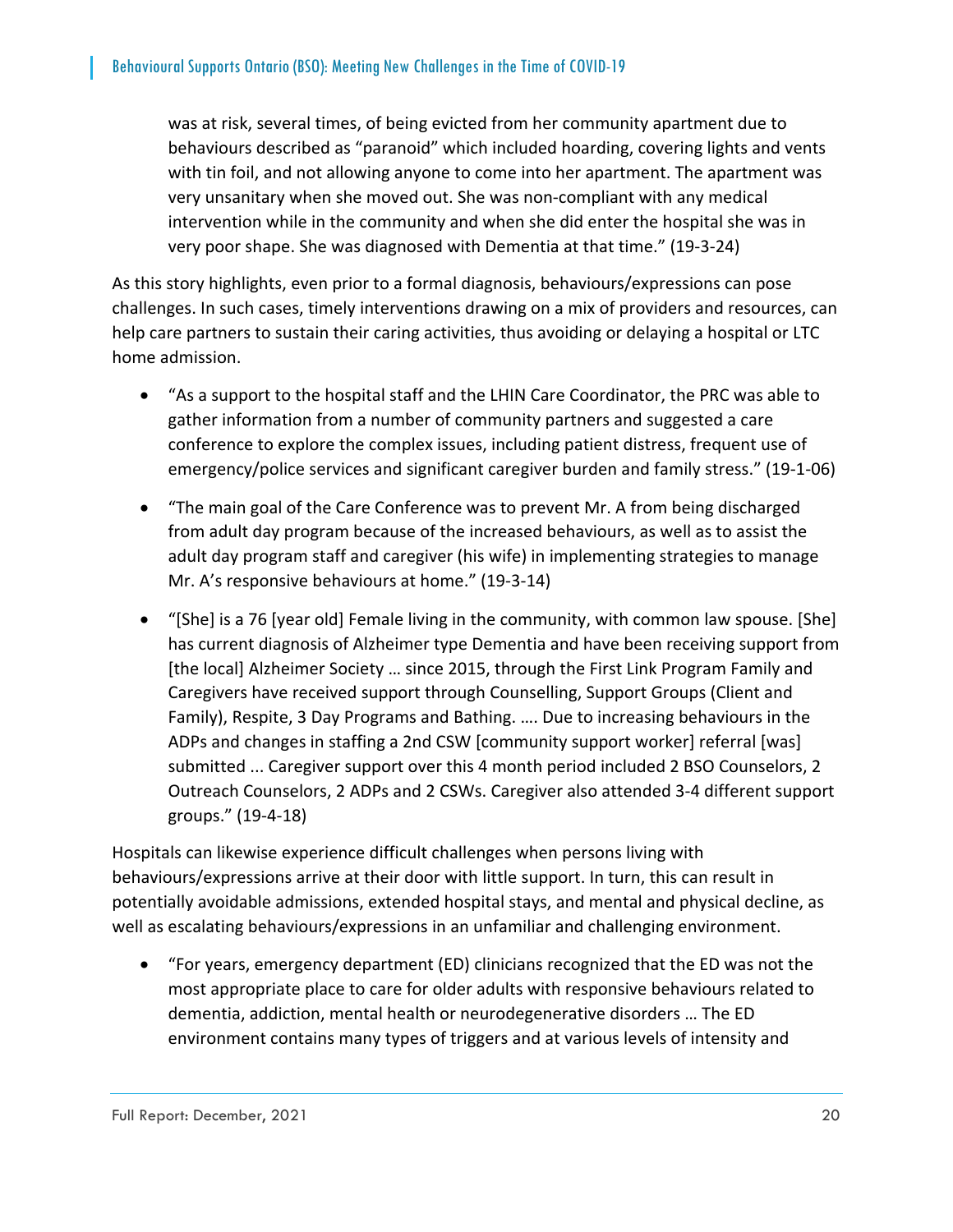frequency. Noise levels in the triage room and ambulance transfer hallway were often comparable to city traffic (71 dB) and in the triage room, at times, noise levels were similar to that of a vacuum cleaner (81 dB)." (19‐1‐03)

- "Patient is an 88 year old woman who was admitted to hospital with a probable transient ischemic attack (TIA). She also had a previous diagnosis of dementia and a mini mental state examination (MMSE) score of seven. The patient has been in hospital for several months on a transitional unit, awaiting Long-Term Care (LTC) placement. Staff referred her to BSO Nurse for responsive behaviours, including agitated behaviour (verbal angry behaviour at other patients, families and staff, physical responsive angry behaviour of throwing items on her tray, including food and personal items) and hoarding of items that are in reach." (19‐4‐23)
- "[a female] 85 years old, around 80lbs, who lived at home with her sister for the last 30 years … [had] entered the healthcare system and been to the ER … due to a few car accidents, elopement episodes and UTIs. She stayed in the hospital for over 30 days where it was determined she was unable to live at home anymore, related to advance dementia and failure to cope. While in hospital, she ate poorly and her blood work was low. … In the hospital, she was severely depressed, refusing all meds, sleeping all the time, and refusing the majority of her care. She would yell and swear at staff to leave her alone." (20‐3‐02)

LTC homes can also face tough challenges when persons living with complex needs and behaviours/expressions arrive at their door, particularly when the transition has not been well prepared.

- "Prior to admission in November 2016, she was ambulatory with a walker and required limited assistance with ADLs. She did have behaviours – demanding "wanting her purse or money now, call her parents now", focused on boyfriend (delusional about this) male co-resident. Other diagnoses were diabetes, depression, bipolar, anxiety, hypertension, asthma, arthritis, and GERD [gastroesophageal reflux disease] … From October to December 2018, resident became ill with several infections/delirium and had several admissions to the hospital. … Total assistance with ADLs, even feeding was required. She had decreased cognition, was screaming/calling at all times of the day, and had auditory and visual hallucinations. Eventually, she had a hard time swallowing, (thickened fluids and puree diet), was sliding out of wheel chair (tilt recline wheel chair used), and tried taking herself to the bathroom even with a toileting routine (her bed was lowered to the floor with fall mats)." (20‐2‐01)
- "The resident is an 89‐year old female admitted from a retirement home in October, 2017. The resident's diagnosis includes renal failure, diabetes mellitus, coronary artery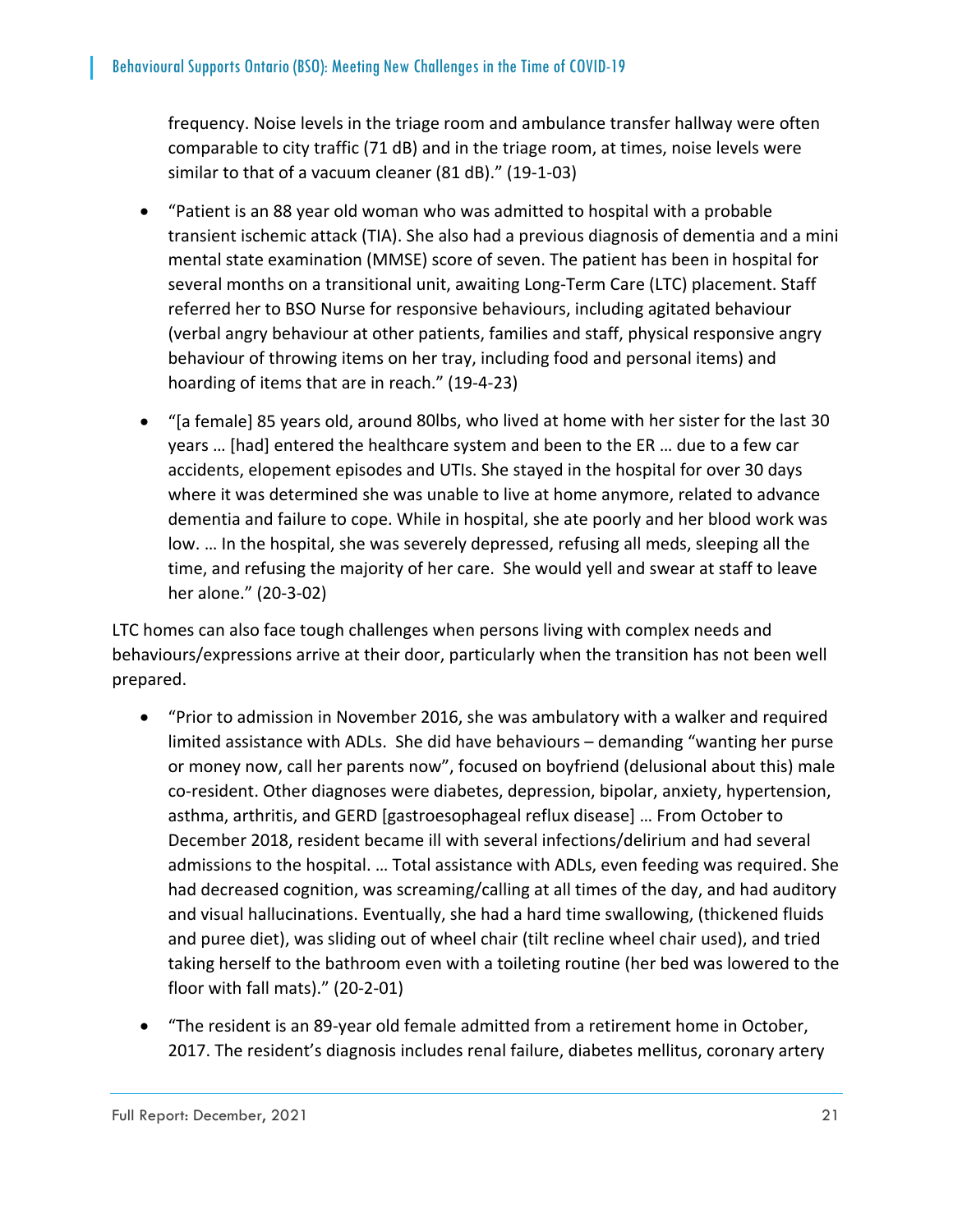disease, hypertension, vitamin B12 deficiency, osteoporosis, GERD, UTIs, and Alzheimer's disease. A few months ago, she began to exhibit physically aggressive behaviours towards staff during care, co-residents during meal time (primarily supper meal) and an overall change in irritability. The resident would pull PSWs hair during care or slap them across the face. She would hit/slap co-resident's during dinner time if they were "bothering" her." (20-3-14)

 "[The resident] was admitted … in April 2017 from [a retirement home]. She arrived at [the LTC home] after having lived a life struggling with bipolar disorder, fibromyalgia, an acquired brain injury and a recent diagnosis of dementia. [The resident] is 71 years old and often times shares that she feels that she is too young and does not belong here. She often refuses to participate in activities, excluding herself from the social aspect of the home. She frequently shares with team members that she does not like living here as she wishes to live independently in the community." (21‐1‐19)

#### 4.1.3 Dimension 3: Care Providers and Care Partners

*What We Found in 2018*. Reflecting this complexity, the qualitative stories analyzed in 2018 revealed that BSO initiatives typically involved collaborations spanning different professions, occupations, organizations and sectors, within and beyond health care. Reported collaborations included community service providers, Alzheimer Societies, addictions and mental health agencies, as well as housing providers, faith organizations and police services.<sup>48</sup>

Confirming what a growing weight of international evidence shows, $49$  the stories also documented that care partners (including family, friends and neighbours) supplied essential emotional, instrumental and personal support to individuals, as well as valuable intelligence and insight to care teams. Care partners also played key roles in transitions. Indeed, the stories suggested that when care partners were not present or when they faltered, hospital admissions and LTC placements often followed.

Of course, such efforts on the part of care partners can come at a cost. Particularly in community settings, care partners can face verbal and physical expressions of risk, 24 hours a day, seven days a week, compounded by uncertainty about how to get help when needed.

<sup>48</sup> A full listing of these providers and organizations can be found in section 3.2.4 of Morton-Chang F, Williams AP. 2018. Behavioural Supports Ontario: Review of Qualitative Stories. Accessed on-line, February, 2021at https://behaviouralsupportsontario.ca/Uploads/ContentDocuments/2019- 07\_BSO\_Review\_of\_Qualitative\_Stories.pdf

<sup>49</sup> Williams AP, Peckham A, Watkins J, et al., Caring for Caregivers: facing up to tough challenges. Healthcare Quarterly, October, 2014. See also, Williams AP, Peckham A, Kuluski K et al., Caring for Caregivers: challenging the assumptions. Invited Essay. HealthcarePapers vol. 15, no. 1, 2015.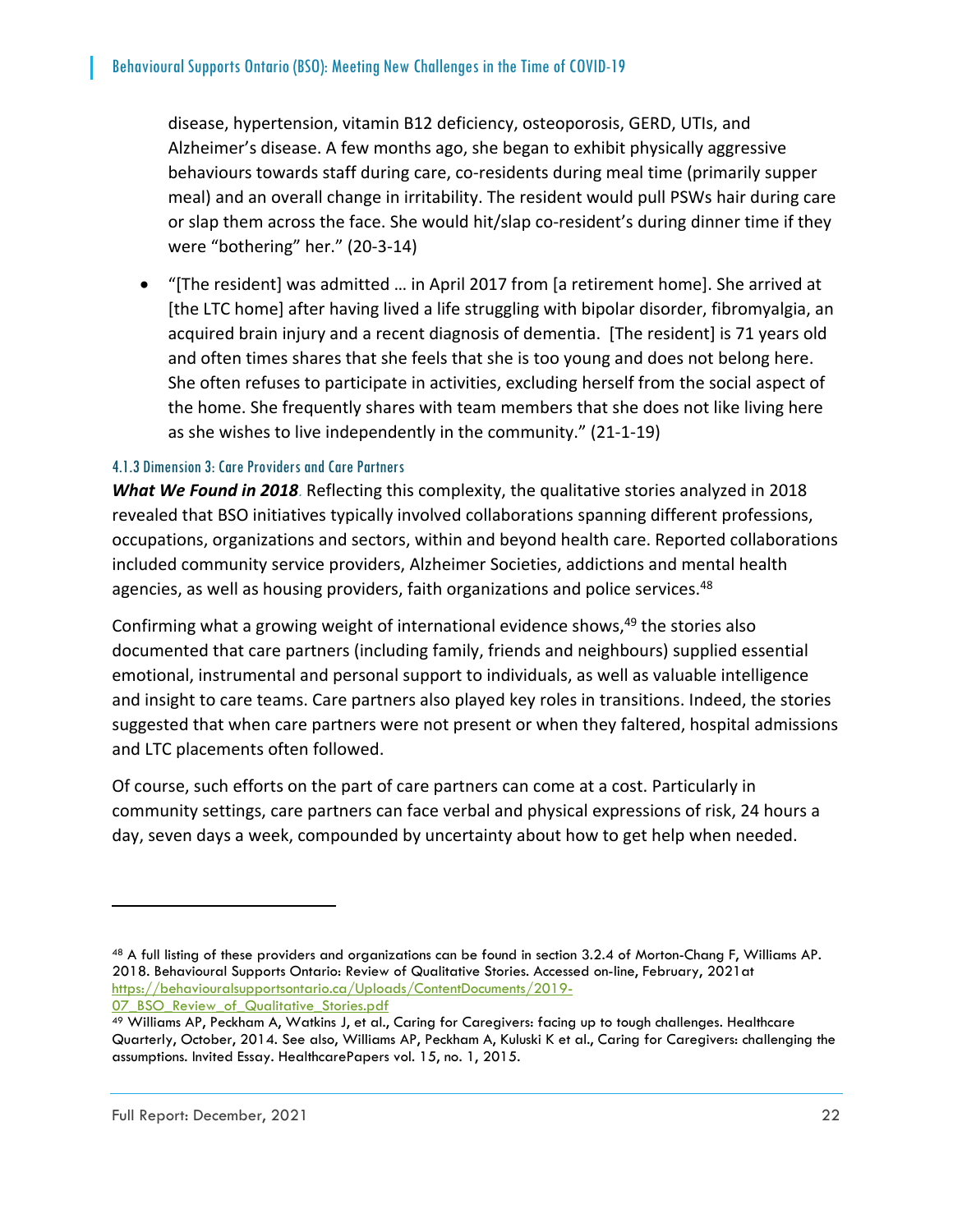Further, the stories revealed that even when cared-for persons transitioned to another care setting, the care partner role continued. Indeed, the ability and willingness of care partners to continue to support hospitalized patients, and their willingness to receive them back into the home, were essential for effective care and discharge planning. Likewise, even following a LTC home placement, care partners frequently continued to make critical contributions through direct personal care and emotional support alongside and in partnership with providers. Stories indicated that the withdrawal of care partners could result in escalating behaviours/ expressions.

*What Changed?* The more recent qualitative stories confirm and extend these observations. They show that BSO initiatives typically involve inter‐disciplinary, inter‐organizational, and sector-spanning collaborations including care partners when present. As Health Quality Ontario (now Ontario Health Quality Division) observed, when care is fragmented, persons with multiple needs can fall "through the cracks" and end up in inappropriate care settings.<sup>50</sup>

The following excerpts demonstrate the scope and reach of BSO collaborations:

- "As a support to the hospital staff and the LHIN Care Coordinator, the PRC was able to gather information from a number of community partners and suggested a care conference to explore the complex issues, including patient distress, frequent use of emergency/police services and significant caregiver burden and family stress. Participants included the Family Physician, the Geriatric Nurse, Specialized Geriatric Services, Community Responsive Behaviour team, the LHIN Care Coordinator, staff from the Adult Day Program and the hospital GEM [Geriatric Emergency Medicine] nurse … PRC facilitated a meeting with the patient/spouse, the LTC [home] and the hospital staff where behaviours and potential environmental considerations were explored." (19‐1‐ 06)
- "The main goal of the Care Conference was to prevent Mr. A from being discharged from adult day program because of the increased behaviours, as well as to assist the adult day program staff and caregiver (his wife) in implementing strategies to manage Mr. A's responsive behaviours at home. The following care providers met in the Care Conference for Mr. A's case, adult day program team lead, adult day program Client Care Counsellor, adult day program Manager, LHIN Care Coordinator, BSO Support Counsellor, BSO Psychogeriatric Resource Consultant, and BSO Community Support Worker." (19‐3‐14)

 $\overline{a}$ 

<sup>50</sup> Health Quality Ontario. Measuring Up 2019. Accessed on-line, February 2021, at https://www.hqontario.ca/System-Performance/Yearly-Reports/Measuring-Up-2019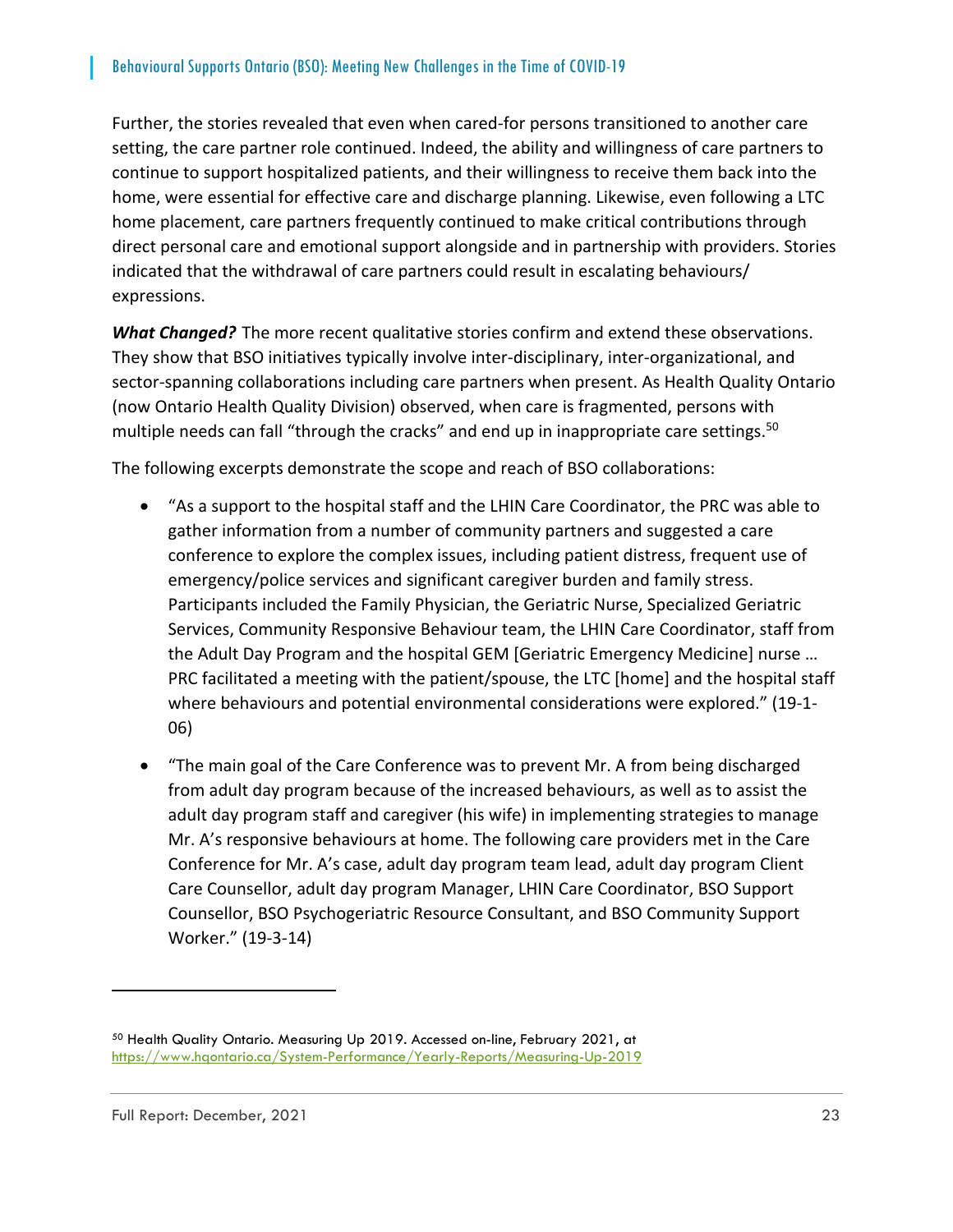"At a meeting subsequent to this home visit, several community partners ([community] Housing, the LHIN, [community] Support Services) met with a relative, the POA [designated power of attorney], as well as BSO staff. Concerns were expressed of the risks with which this senior was living, however it was suggested that this senior was managing and could possibly continue to do well if some risks were addressed. It was decided not to focus on crisis long term care placement until another capacity assessment was completed by the LHIN. … BSO staff shared with the relative not only the names and contact info of the embedded BSO staff at the preferred facility, but also shared and discussed resources of how to manage a LTC move, and how to adapt to LTC. PRC, in turn, shared pertinent information with her counterpart at [the local] Behavioural Response Team. … AS BSO staff called the community OPP [Ontario Provincial Police] officer and apprised her of the situation. OPP had been called out before and noted that this senior had always responded positively to a police presence. OPP agreed to be an on‐call presence at the tentative time of moving." (19‐4‐04)

The stories also show that care partners figure prominently in such collaborative efforts.

- "The BSO LTC Lead Team recommendations included: collaboration of client plan of care with Physiotherapist, Restorative Department, LTC [home] Nurse Practitioner, BSO Internal Team and referrals to both the Geriatric Mental Health Outreach Team (GMHOT) and the BSO Specialized [Social] Therapist (SST). … The Specialized Social Therapist worked with staff … [and] also supported the family regarding the modification of activities the client enjoyed …" (19‐1‐01)
- "The NP [Nurse Practitioner] had a lengthy and frank discussion about dementia with the patient's wife. … [the] homecare coordinator took time to update the community care coordinator about patient's care needs … A referral to the First Link program at the Alzheimer's Society was initiated by our social worker. … Pharmacist spent a lot of time on the phone with various health care providers to eventually determine that patient still needed to be taking Plavix … At the family's request, a WheelTrans application was provided. This may help with transportation to ADP in future." (19‐2‐17)
- "Bi monthly meetings were held with family in collaboration with internal PERT [Personal Expressions Resource Team] team, external BSO, pharmacy, MD [medical doctor], GMHOT [Geriatric Mental Health Outreach Team], pain specialist, Neighbourhood Coordinator, the Village Chaplain and Reg. dietitian. One family member was made the key contact to avoid any family dynamics, and for ease of implementing new interventions." (21‐1‐01)

As noted, care partner contributions may come at a cost. As a result of their caring activities, care partners can experience burden, distress and burnout. In addition to supporting individuals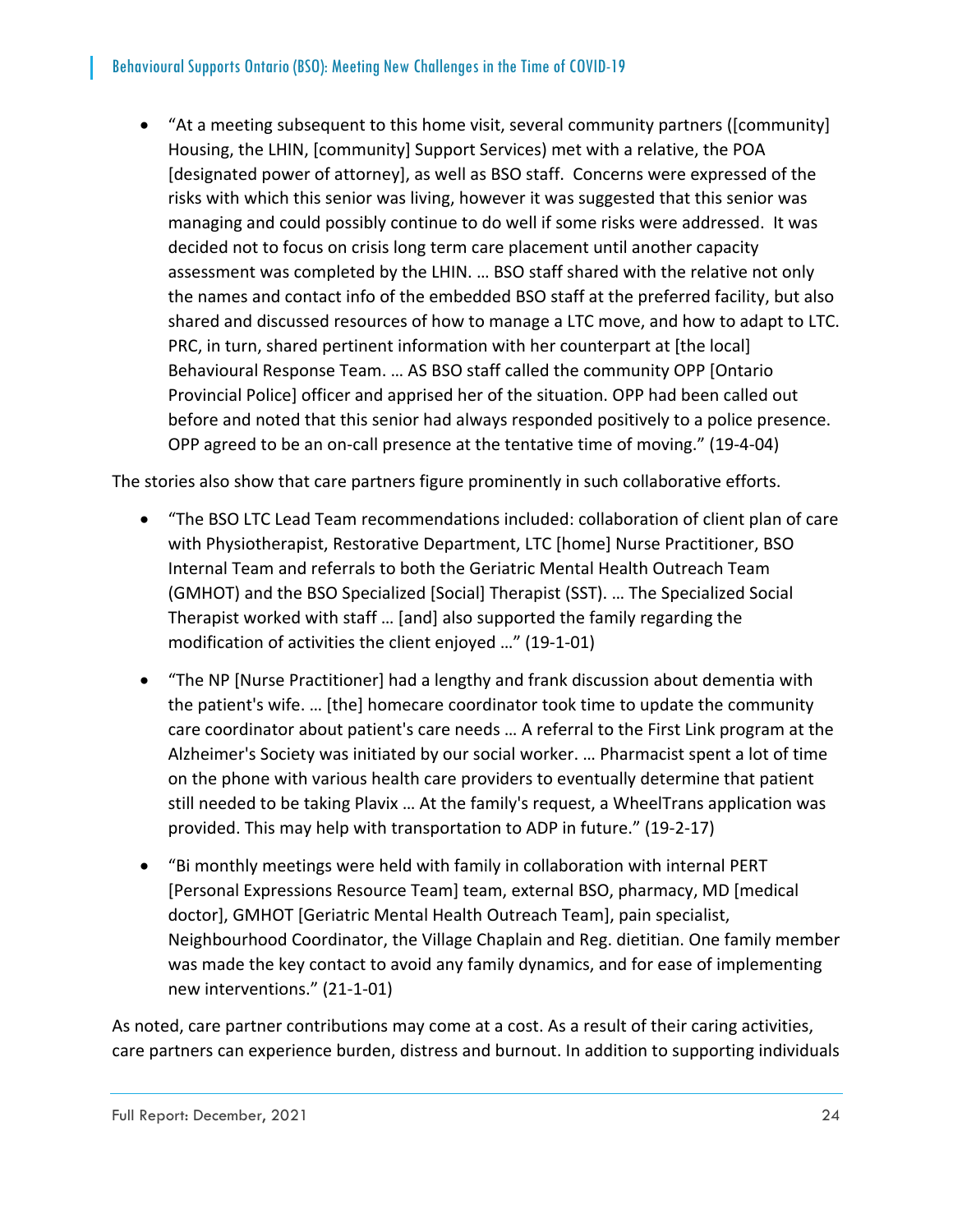living with behaviours/expressions, the stories clarify that many BSO initiatives also aim to sustain care partners so that they can maintain their own wellbeing and continue in their supportive role.

- "Over the course of our interactions with the client and caregivers the Alzheimer Society … was able to provide the caregivers, the client and outside agencies support but in this case having so many people involved including multiple teams lead to information being missed, or not shared in timely fashion, the caregiver also expressed concerns with not knowing who to reach out to or feeling overwhelmed." (19‐4‐18)
- "The BSO nurse reviewed the … Nurse Practitioner's (NP) dictation and assessment summaries from the patient's initial Comprehensive Geriatric Assessment (CGA). The BSO nurse conducted multiple home visits and phone calls to the patient's spouse/residence to get to know the patient and her unique situation; spent 1:1 time with family and the patient, not only to provide respite for the spouse, but to have time with the patient uninterrupted." (20-3-19)

#### 4.1.4 Dimension 4: Transitions

*What We Found in 2018.* The qualitative stories documented multiple transitions between care settings supported by BSO teams, including transitions between the family home, community‐ based programs (e.g., adult day programs), hospitals, seniors' residences, and LTC homes. While typically involving movement toward higher levels of care (e.g., from the family home to a hospital or LTC home), the stories also described successful transitions back to an original care setting (e.g., from hospital to home).

Nevertheless, even when successful, the stories showed that transitions almost always pose challenges. For individuals receiving care, a transition from a familiar place could result in disorientation, anxiety, fear, loss, withdrawal, an unwillingness to accept care, as well as verbal and physical expressions of risk. For care partners, feelings of failure, guilt, shame and distress could follow the departure of a family member or friend. For care providers, the arrival of a new patient or resident living with behaviours/expressions almost always required significant time, effort and expertise to assess, plan and deliver individualized care while keeping in mind the needs and safety of other patients/residents and staff.

In many cases risks associated with transitions were mitigated by BSO teams. In other cases, BSO teams worked to avoid transitions altogether by supporting persons in place.

*What Changed?* The more recent qualitative stories reveal similar patterns. Excerpts highlight successful transitions *between care settings* supported by BSO teams:

 "The BSO [Acute Care Team Lead] arrived on the hospital unit to find [the person] shouting for her vase while surrounded by hospital staff asking her to sit on the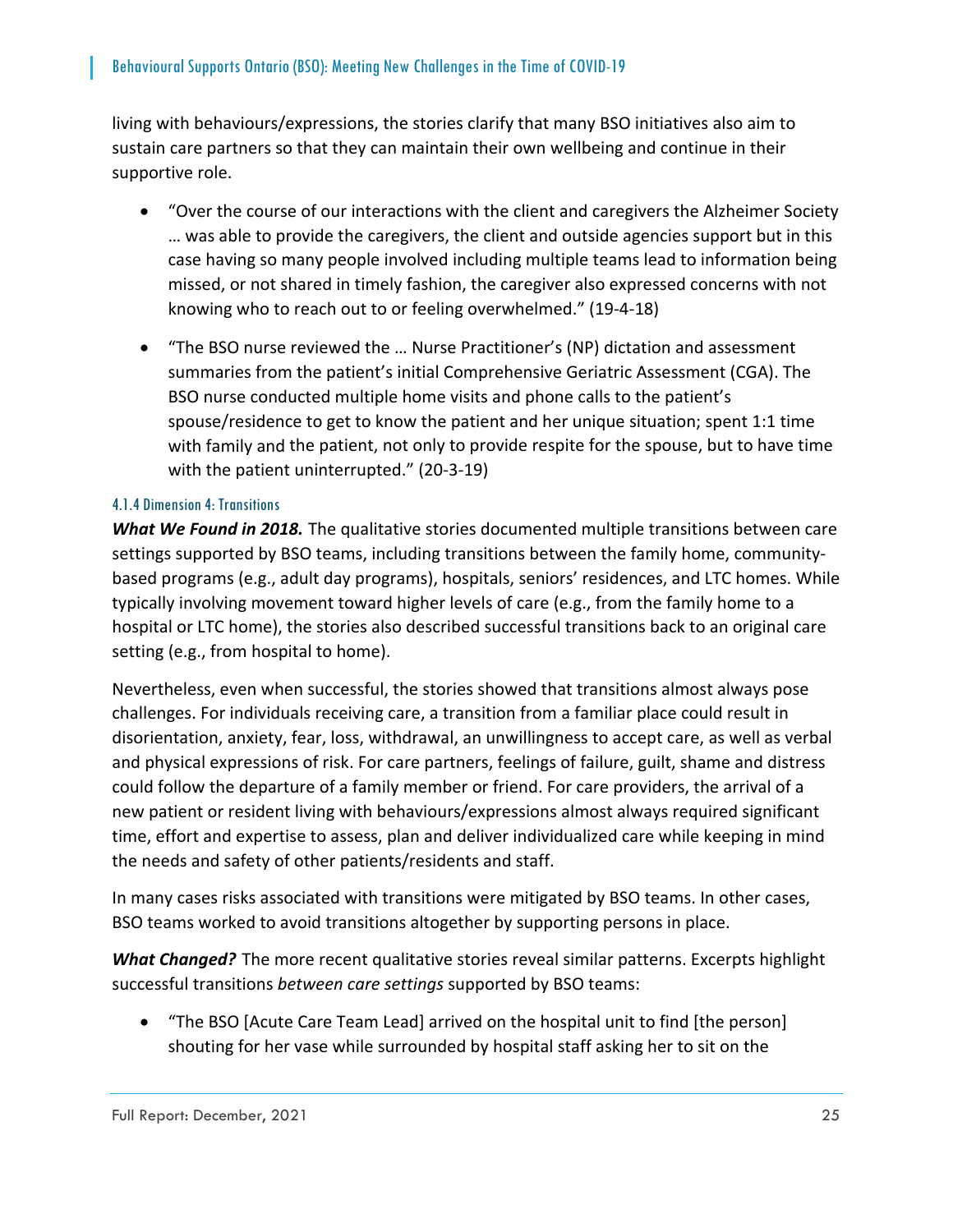stretcher. … The hospital staff expressed some hesitation around this transition, wondering if [the person] might throw the vase or attempt to exit the van while it was moving. … She chatted with staff throughout the ride to LTC; once there, she exited the van and was greeted by her husband and the BSO [Acute Care Team Lead]. The [Lead] shared [the patient's] behavioural care plan with staff at the home. … BSO teams know that transitions are vulnerable times when responsive behaviours may emerge." (19‐1‐ 09)

- "[The BSO Mobile Team] successfully supported the transition of a gentleman from hospital to LTC and then again from one LTC [home] to another LTC [home]. … Collaboration and information sharing with two [Mobile Team] primary nurses from different homes. [Mobile Team] PSWs sharing of information with other members of the LTC [home] team. … [Mobile Team] was really able to see the impact our successes can have. The new LTC [home] was eager to learn about the resident and happy to have the information ahead of time. It helped to build capacity and also eased the family member's mind knowing that we would continue to support the resident with the move." (20‐2‐20)
- "The patient is a 72‐year old male who was admitted to the [behavioural unit]… The BSO nurse and the [behavioural unit] coordinator collaborated to ensure a smooth transfer. The BSO nurse contacted the patient's wife prior to the transfer for a warm handover. Working collaboratively with the BSO nurse in the Long Term Care (LTC) facility, the behavioural care plan accompanied the patient so follow up with the patient in LTC could occur. … The patient successfully transitioned to LTC. Since the experience, the patient's wife has become a patient experience partner and will be included in the [hospital] working group to review the restraint policy and code white procedure to make it more senior‐friendly." (20‐3‐14)

The stories highlight the range of inter‐disciplinary and inter‐organizational resources marshalled and/or supported by BSO teams to facilitate successful transitions.

 "A referral was received from Home and Community Care with concern about an upcoming client transition into long‐term care. A 56 year old gentleman who has been living at home with early onset dementia for several years. … It was thought that long‐ term care was the only options for this gentleman even though he expressed passive suicidal ideation to his wife in relation to moving into a home. In collaboration with the care coordinator, caregiver and [Mobile Team] a plan was developed in order to best support the family with the transition. … [the Mobile Team] primary nurse and PRC set up an in home assessment to connect with both client and wife prior to LTC [home] admission. There was ongoing support provided to wife by primary nurse via phone.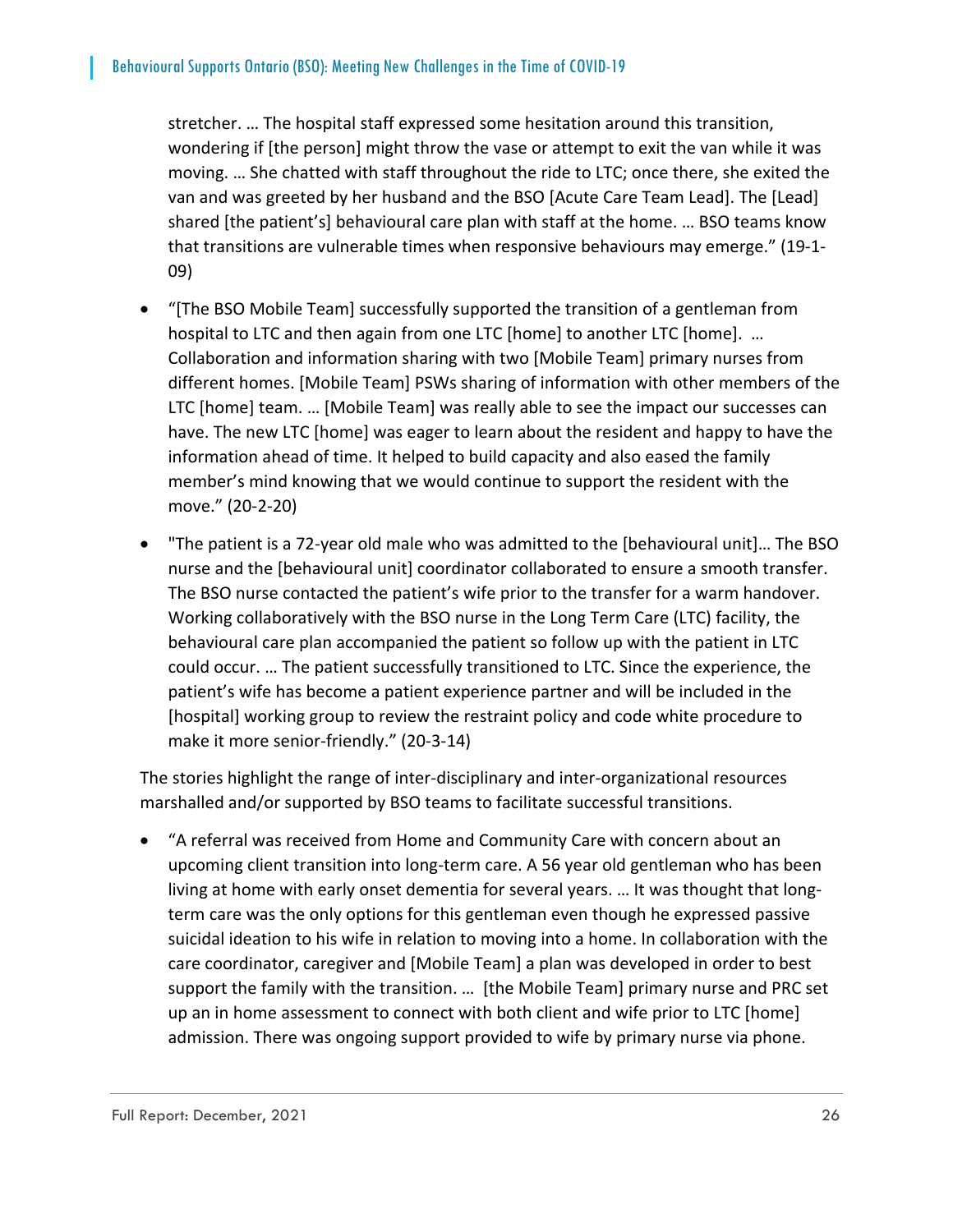Primary nurse also connected with the family physician. [LTC Mobile Team] staff met with LTC [home] staff prior to admission to review the client. [LTC Mobile Team] PRC/RN and PSW support was in the home for the day of transition. Before leaving [the LTC Mobile Team] PRC/RN met with the [doctor on call] to review and make suggestions for the plan of care and discuss follow up. [LTC Mobile Team] PSW support was provided in the home for 2 days after admission and client/resident continues to be followed by our team and his wife continues to be supported. … Client/resident had a successful transition into long‐term care. His wife felt supported in her decision and is now able to look after herself and her medical concerns. Resident did not have to go hospital on a Form 1 [application by a physician for a psychiatric assessment] which was thought to be probable outcome in the planning … LTC [home] staff feel supported and more prepared to do their job. Resident has been a great support at the home for other residents who have since transitioned to the floor." (19‐4‐26)

 "The ACBC [Acute Care Behavioural Consultant] supports the acute care sector in managing the responsive behaviours which are considered to be the barrier to discharge from hospital. The ACBC works closely with the social workers, discharge planners, care coordinators and front‐line staff at the hospital to identify the triggers, manage behaviours and determine the most appropriate discharge location. ACBC collaborate with community agencies and long term care homes to help transition clients to the most appropriate care setting post their acute episode. … A comprehensive care plan was completed by the BSO Acute Care Behavioural Consultant outlining specific intervention strategies on effectively communicating with the patient. Education huddles were facilitated by the BSO Acute Care Team (Acute Care Behavioural Consultant and Behaviour Intervention Specialist) to all nursing shifts. Education was also provided on behavioural documentation and accurately documenting the patients behaviours and staff interventions. With this additional information, the BSO Acute Care Team was able to further identify gaps in learning and provided huddles on modeling support for patient care." (20-2-11)

As noted, such collaborations can also help to maintain individuals in place thus avoiding or delaying unnecessary transitions, or reversing transitions as wellbeing improves. For example:

- "LTC [home] care providers will be able to phone skilled nurses who will guide them through a decision making process to determine whether all resources have been exhausted and/or suggest care interventions before transferring the resident to the ED."  $(19-1-03)$
- "Through our internal processes of our BSO team, antipsychotic reduction process, pain management, staff training … documentation (using DOCit), collaboration between the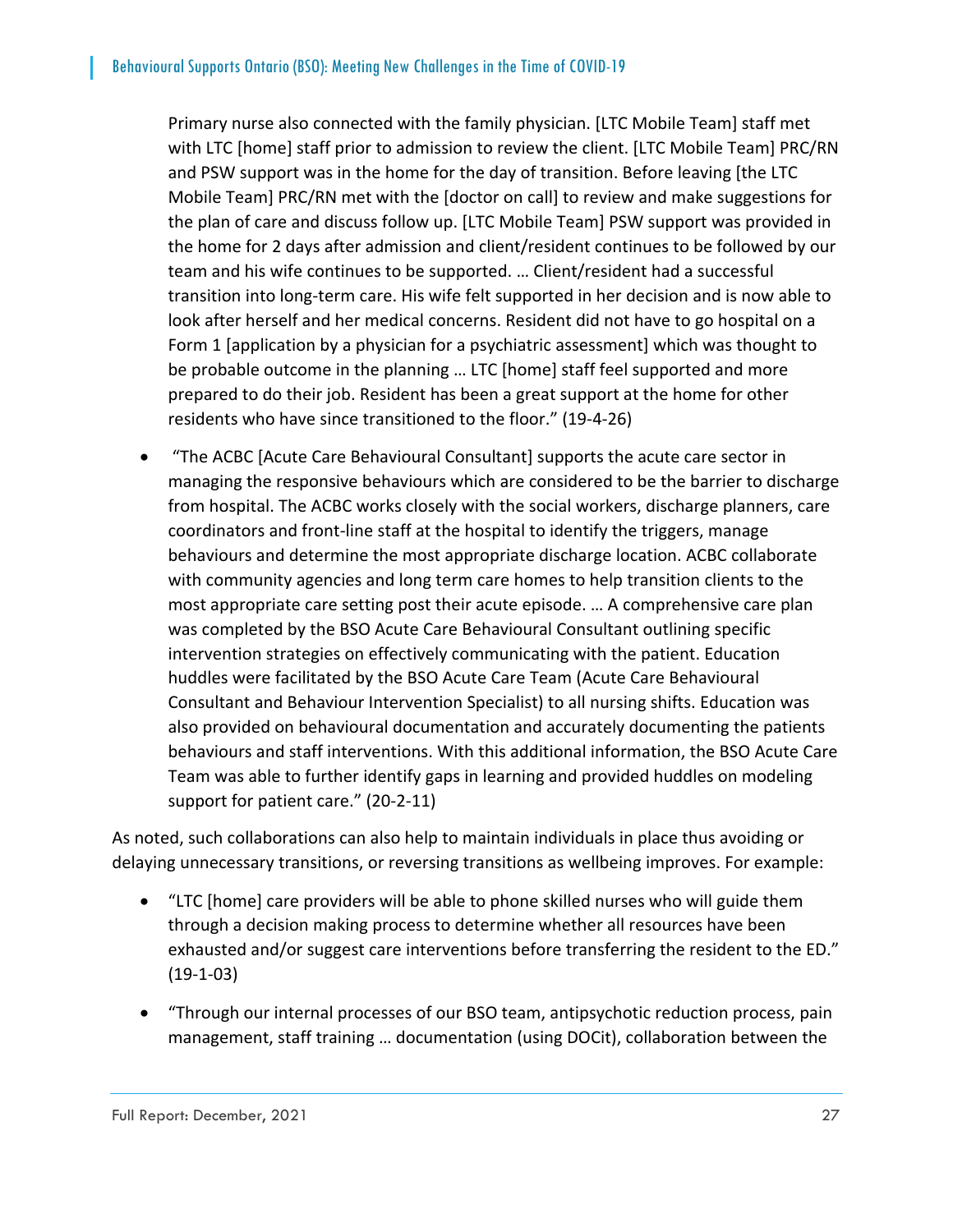interdisciplinary team and the family, [client] was able to be best cared for at [the LTC home] as we were able to utilize our strengths and ensure he was able to have quality of life. We were able to effectively prevent transfer to hospital for responsive behaviours by focusing on what the resident needed from his care partners." (19‐4‐07)

 "Client began calling EMS [Emergency Medical Services] weekly, but there was never anything physically wrong in the home. Client was brought to the attention of the community "situation table". Other community agencies became involved (Community Paramedics, Alzheimer Society … LHIN, Seniors Intensive Case Management) and aimed to provide support in the community. Client was assessed by a geriatric psychiatrist during this time as well, and the psychiatrist suggested an admission to a specialized geriatric unit would be ideal, but client/ family was not open to this. Client's hallucinations worsened and client went to hospital, voluntarily. … Due to the advocacy of community agencies and hospital staff, this client and his partner avoided being pushed toward LTC and will be able to stay at home longer." (21‐1‐03)

#### 4.1.5 Dimension 5: BSO Initiatives

*What We Found in 2018* Rather than constituting a single clinical intervention, we observed that BSO was more accurately described as a framework for a mix of initiatives aimed at improving care for persons living with behaviours/expressions and care partners. In addition to spanning different locations across the continuum of care, initiatives focused on improving care and building capacity at individual, organizations and systems levels. We also noted that multiple initiatives were often used, whether serially, or concurrently.

#### *Individual‐level initiatives* included:

- Activity boxes or aprons holding interesting objects to sort through or collect
- Activation strategies and techniques such as planning activities which engage individuals meaningfully and encourage socialization and fitness
- Aquariums or aviaries to provide visual stimulation
- Behaviour reinforcement to promote desirable behaviours
- Changing the location of care (e.g., from the bed to a chair or washroom)
- Communication in the person's mother tongue (e.g., laminated cards with important phrases/ instructions in large print with English on one side and mother‐tongue on the other)
- Consistent care (e.g., establishing individualized and familiar routines)
- Conversation, rapport building and kinship (e.g., staff taking time to understand the person and provide human contact; volunteers to provide extended companionship)
- Creating a calm environment (e.g., by spreading out meal times)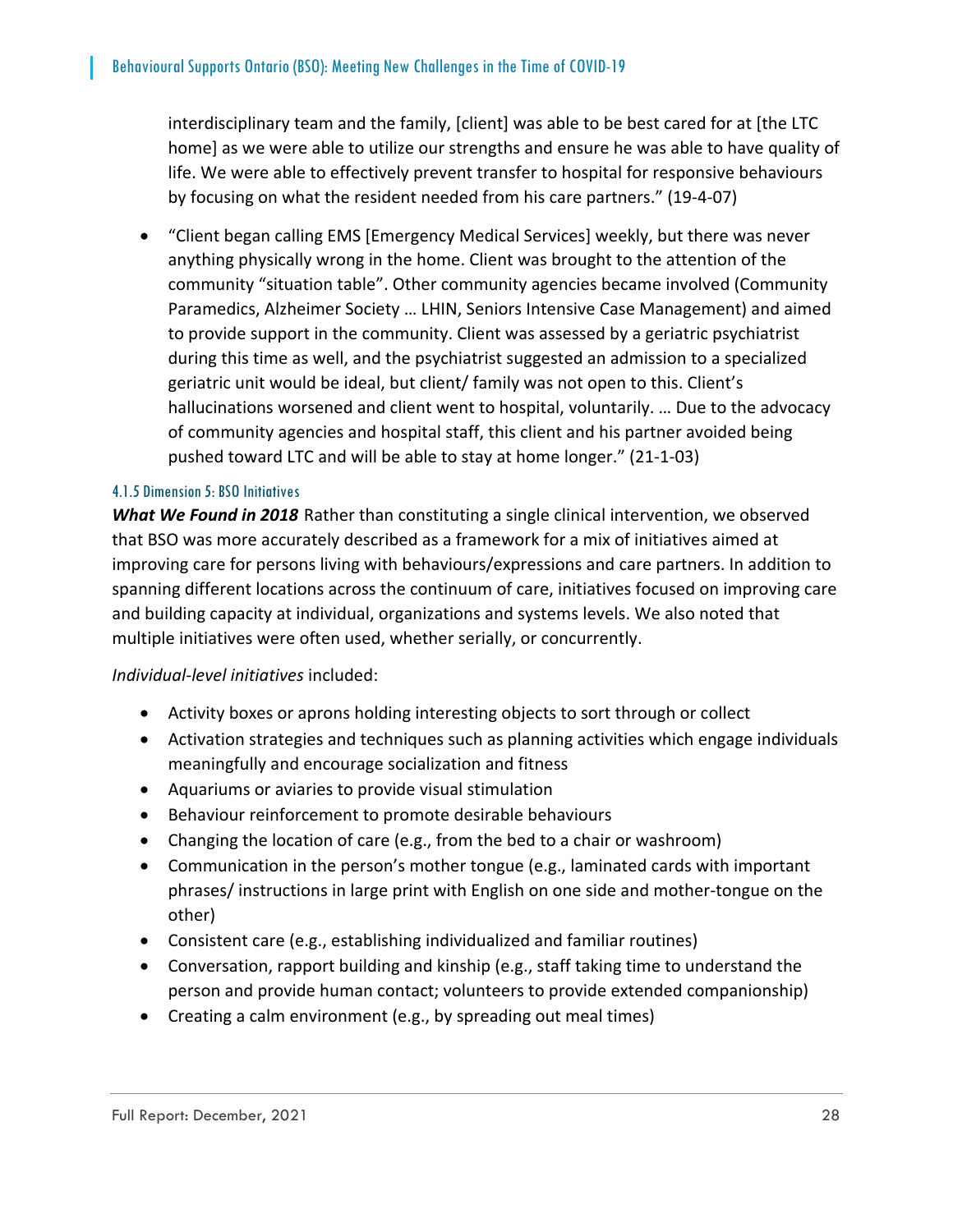- Disrobing interventions (e.g., one-piece clothing, layering clothing, and using clothing with ties/buttons/zippers to keep clients' hands busy)
- Doll therapy (e.g., providing dolls to clients to "babysit")
- Family support and education (e.g., linking care partners to Alzheimer Society services)
- Gentle persuasion (e.g., "stop and go" technique)
- Hobbies (e.g., maintaining/rekindling past interests such as knitting, crochet, or flower arranging)
- Humour (e.g., jokes, seeing the funny side of everyday life)
- Massage (e.g., hand or body)
- Meaningful tasks with a purpose (e.g., a replica chart for a former nurse; mail sorting to "earn" fake money to "pay" for room and board; office work such as sorting, envelope stuffing; "assisting" the maintenance staff)
- Medications management (e.g., surveillance of polypharmacy, multiple prescriptions from different providers)
- Memory boxes/ reminiscence bins (e.g., photos, letters and familiar objects)
- Monitoring, managing and addressing behaviours that are biologically-rooted (e.g., pain, hunger, thirst, a full bladder, poor vision/hearing)
- Music (e.g., providing preloaded iPods to encourage individuals to listen to favorite music on low‐cost, low‐tech players while also dampening environmental noise)
- Observation (e.g., observing an individual's routines and factors triggering behaviours)
- Pet therapy (e.g., allowing "pet visitors" accompanied by trained volunteers)
- Physical activity (e.g., providing a ball to encourage movement)
- "Pocket talker" (e.g., providing a device to assist hearing and conversation)
- Redirection (e.g., gently guiding an individual away from something that irritates or upsets them)
- Signage (e.g., arrows pointing in direction where a client need to go; door markers to recognize own room)

*Organization‐level* interventions included:

- BSO staff education and training
- BSO team support for individual assessment, care planning and monitoring
- Communication with all care team members
- Cultural translation/cultural sensitivity cards/training for staff
- Environmental modifications (e.g., lower lighting, quieter dining rooms, using vibrant colours in common areas)
- Flexible scheduling (e.g., letting clients get up and/or eat when they want)
- Ideas boards for staff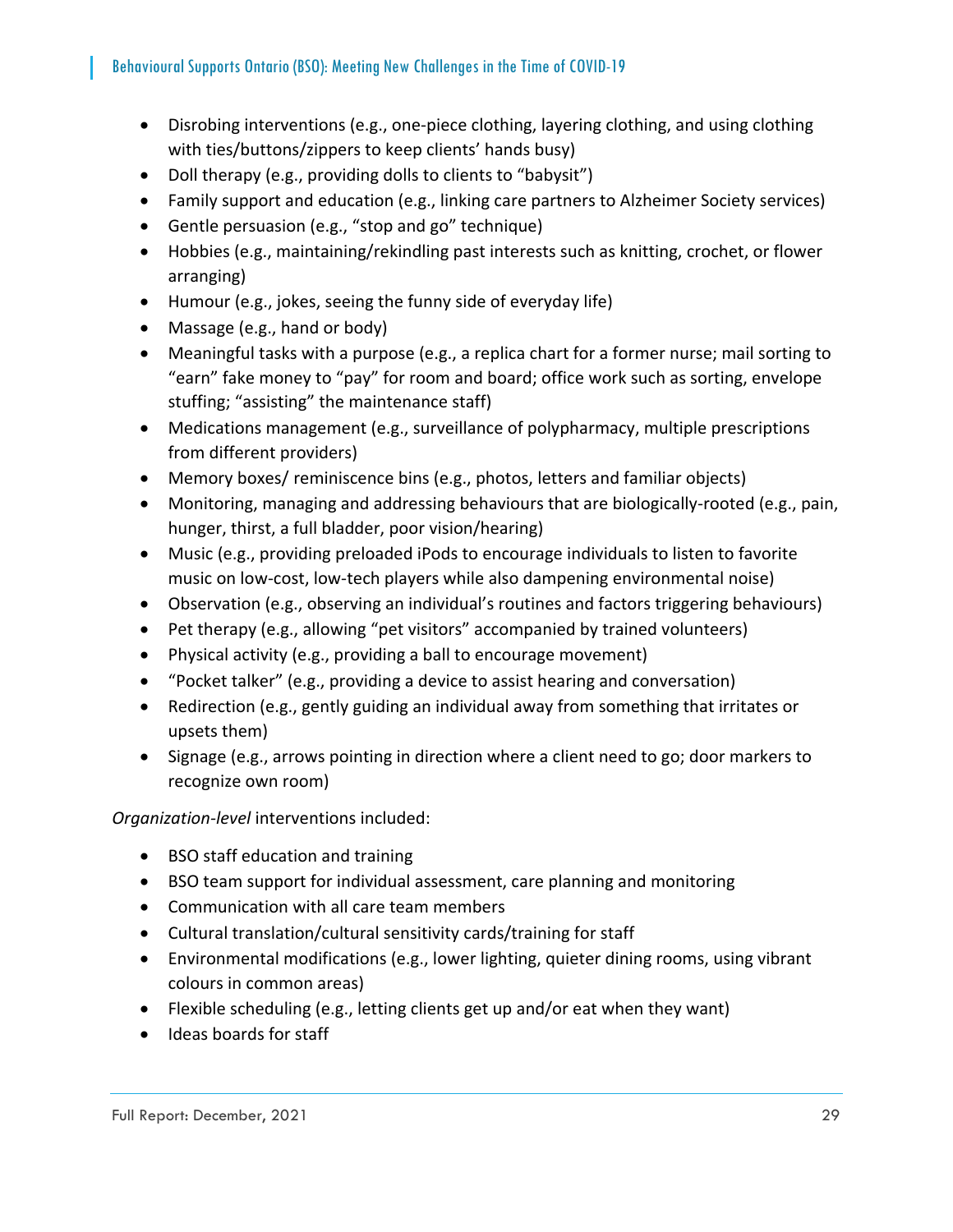- Montessori training (e.g. how to create an environment filled with cues and memory supports that enable individuals to care for themselves and others)
- Peer counselling, coaching and mentoring
- Personal biography forms (i.e., personhood tools)
- Recognition of personal space (e.g., knocking, requesting entry to rooms)
- Resident Tip Sheets (e.g., 3 things to remember when entering a specific persons' room)
- Shift schedules to allow client care by a consistent PSW
- Staff "huddles"
- Readable staff name tags.

*System‐level* interventions included:

- Regional best practices sharing
- Regional networking (e.g., BSO personnel and collaborators including LTCHs, outreach teams, mobile teams, specialized geriatric teams)
- Regional training sessions (e.g., Gentle Persuasion Approach, Montessori Methods for Dementia).

*What Changed?* The more recent qualitative stories confirm and reinforce what we observed in 2018: BSO interventions are numerous and diverse. They take place across the care continuum. While many aim to improve care for individuals, others aim to build organization and system‐ level capacity.

The stories acknowledge that not all interventions are successful: some may work for some individuals but not for others in the same setting. Even those that work at one point for a particular individual will not necessarily work at others as needs and circumstances change. A willingness to engage with the person, to draw on diverse skills and knowledge, experiment with different approaches and make adjustments as needed, are recurrent characteristics of BSO initiatives.

While many of the interventions documented in 2018 were also reported in the more recent qualitative stories, the following excerpts illustrate how they continue to be used to improve outcomes at individual, organization and system levels. For example, the following excerpts document interventions aimed at improving wellbeing at the *individual level*:

 "[The] writer sat down with resident to get to know her further. Writer explained to resident that she needs to be patient with staff since there are other residents that they are also caring for, resident understood. Writer shared with activity staff that she likes to paint her nails, hair clips, listen to radio inside her room and fashion magazines.… Writer contacted the organization and applied for the pal program which provides seniors of the LGBTQ community with weekly friendly visits in LTC." (19‐1‐13)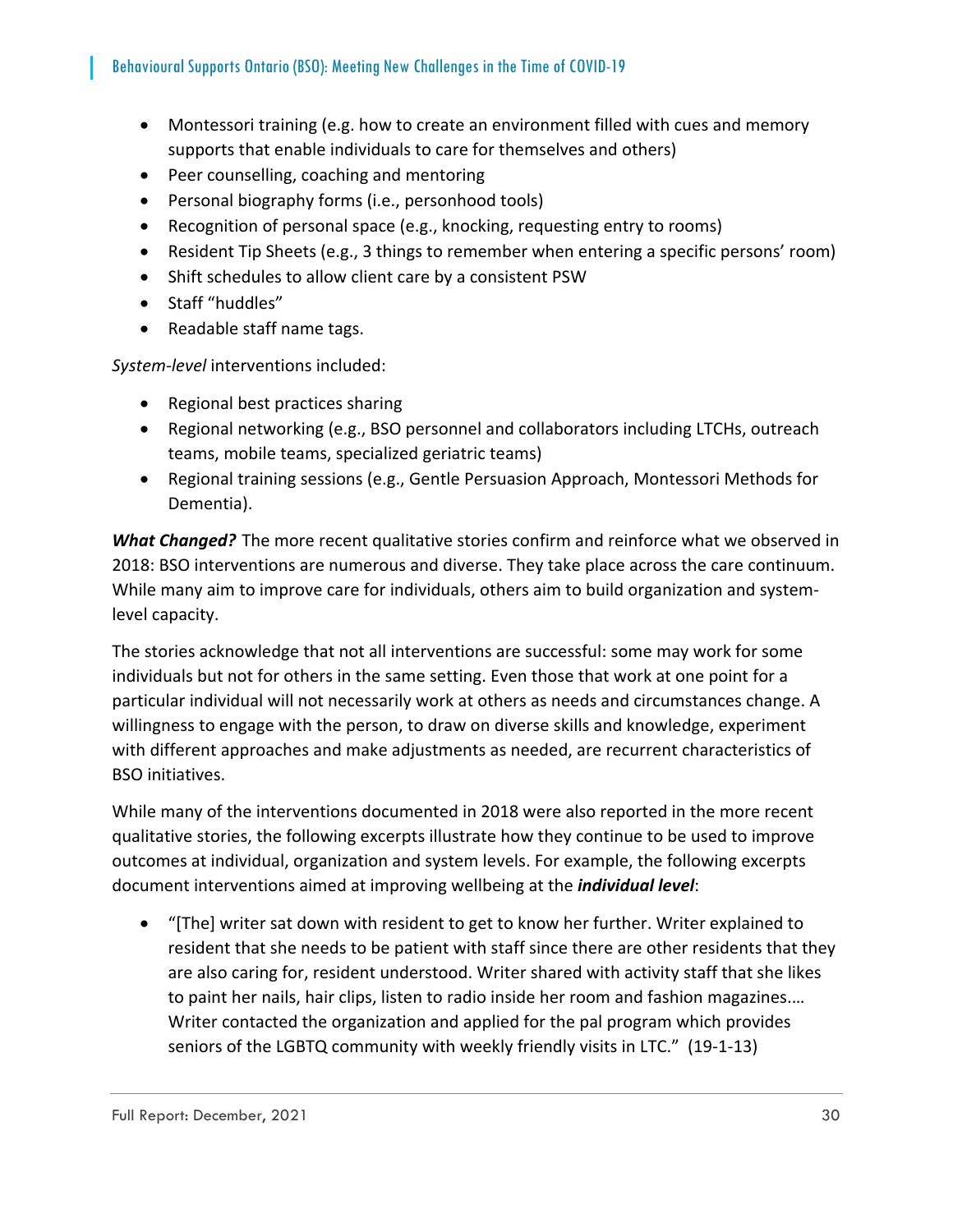- "BSO staff brought the resident to the Smudging Room while he was having very disturbing hallucinations about snakes, guns and violence. The BSO staff performed a ceremonial smudging on the resident and witnessed an immediate relaxation and a blanket of calm come over the resident. When the BSO staff de‐briefed the smudging during the next shift change, night staff reported that the resident has remained calm for the remainder of the day and through the night." (19‐4‐03)
- "Patient grew up on a farm, loved animals and previously owned cats. BSO RN provided the patient with a robotic cat which patient loved. Initially patient stated "this is not a real cat" and was relieved to learn it was robotic "so it would not run away." However patient eventually became concerned the cat was not eating or going to the bathroom. Patient's family started bringing in cat food. The patient was not satisfied with only dry food. Eventually, the social worker on the unit started bringing in mini cans of cat food. The staff explained to the patient that cats can only eat a tiny amount of food and the patient was satisfied with this explanation. … Outcomes included a decrease in the patient's agitation and exit seeking. The patient still packs her belongings and talks about leaving but has not come to the nursing station to call a cab and has not gone to a door since getting the cat." (20‐1‐12)

Other BSO initiatives aim to improve care and build capacity at the *organizational level*. As illustrated by the following excerpts, this can be done by providing education and training, implementing standardized tools, or supporting assessments, care planning, care delivery and monitoring. Modifications to the "built environment" can make spaces more person‐friendly.

- "Front line staff have implemented point‐of‐care charting for all residents. Electronic clinical charting at the point of care has resulted in more accurate and timely documentation of resident mood, triggers, and reasons for refusal of care. Improving the efficiency of documentation increases the time available for resident interaction."  $(19-2-03)$
- "… multiple Residents calling for staff's attention secondary to unmet needs pertaining to loneliness and boredom. Embedded BSO LTC resource was supported in completing DementiAbility's Montessori Methods and gained enhanced knowledge of new activities to implement with residents with a focus on promoting current abilities. Activation Staff were also supported in implementing a Reading Program which has been extremely successful with residents. …Residents are more independent and able to engage in meaningful activities. Staff have been taken back by discovering the abilities of residents and their engagement in BSO programming is a lot easier. … Don't inform staff on how to do an activity, show them how successful an activity is by doing it with a resident and buy‐in will be easy." (19‐4‐31)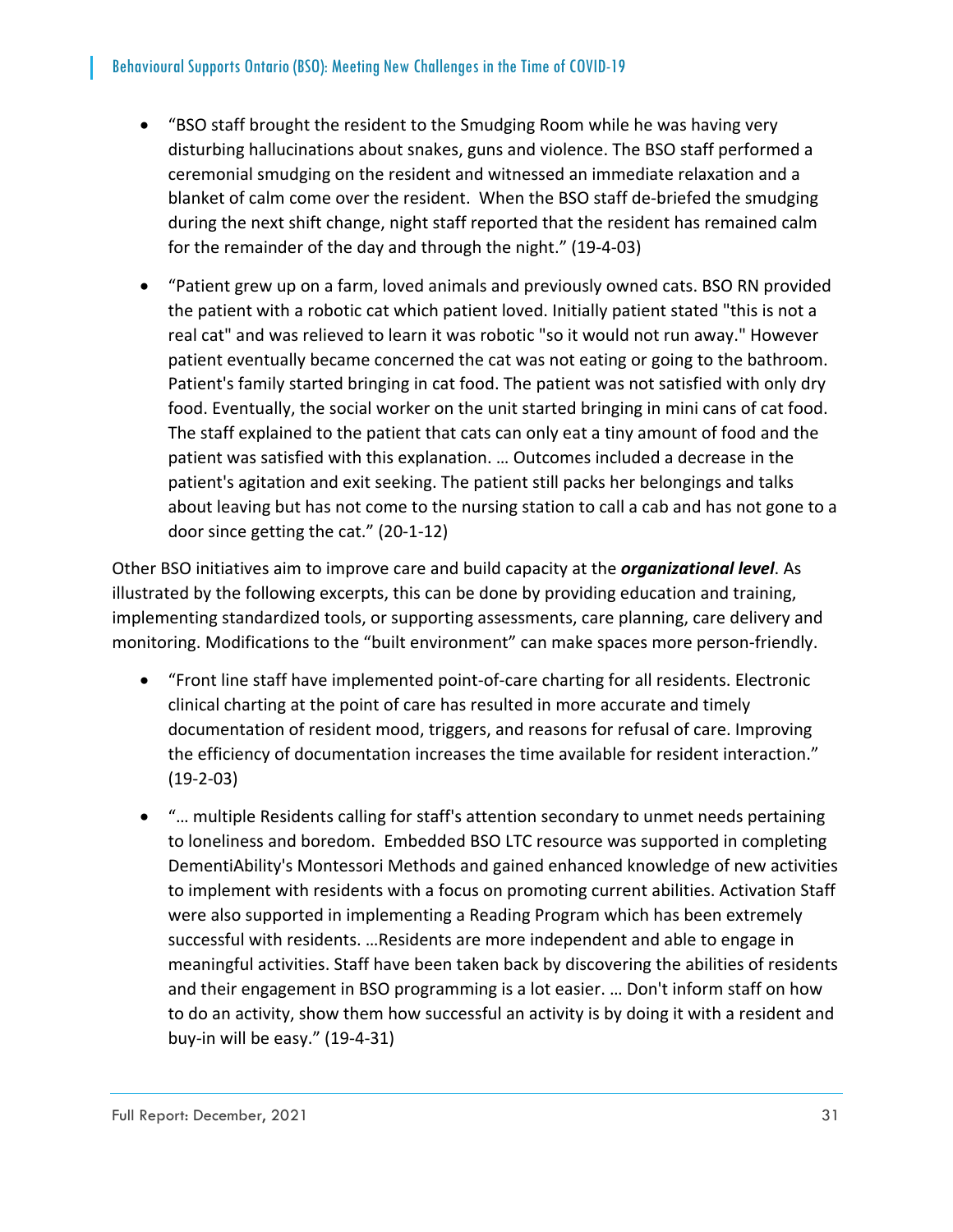"We painted our dementia care unit in 2019. The left and right hallways on either side of the nursing station are painted in different colours. Each colour guides residents to 2 different wings. After activities or meals, residents can follow one colour to easily find their room. … Door murals were applied to high risk rooms. These prevent residents from going into the wrong room or mistaking one for an exit. … The wall murals were painted based on the daily living needs of residents. … An activity board was placed in the hallways for residents to easily use. … An aquarium mural was painted on the window glass to block the reflections. One resident saw her own reflection and mistakenly thought someone was locked on the other side of the window. She then tried to break the door open to rescue her. … A sunroom was set up for residents to relax and enjoy the sunshine. … [The home created a] snoezelen room." (20‐3‐08)

*System‐level* initiatives are similarly diverse. These can entail inter‐disciplinary, inter‐ organizational and boundary spanning connections and collaborations; local, regional or provincial education and knowledge mobilization events; and the implementation of standardized tools that support care processes and create benchmarks. For example:

- "In consultation with LTC [home] leaders, a 4.5 hour quality improvement session was planned to address the identified objectives. … Through a facilitated discussion, the team learned about the opportunities and challenges related to the on‐line referral process. A quality improvement task involved small groups mapping and standardizing data gathering and submission processes as well as standardizing a data collection form to be used across the homes." (19‐1‐05)
- "This quarter our success has been more program specific, focusing on building our BSO inter‐professional and community processes, relationships and networking, within our LHIN community and within our City … Divisional BSO groups. … We continue to expand our professional processes, which are based on evidence, best practices, and a resident centred care approach." (19‐4‐12)
- "[The] LHIN LTC BSO Education and Steering Committee decided to focus on Pillar 3 of the Framework: Knowledgeable Care Team and Capacity Building. This particular education was geared towards long‐term care homes. The goal was to work together to enhance capacity of individuals, teams, organizations and the overall system. In order to achieve this, LTCs were encouraged to send 5 individuals from their LTC. This included the embedded BSO team members, but also Administrator's, Directors of Care, Social Workers, Recreation Therapists or whomever the LTC deemed an integral part of the BSO team within their respective LTCs." (20‐3‐09)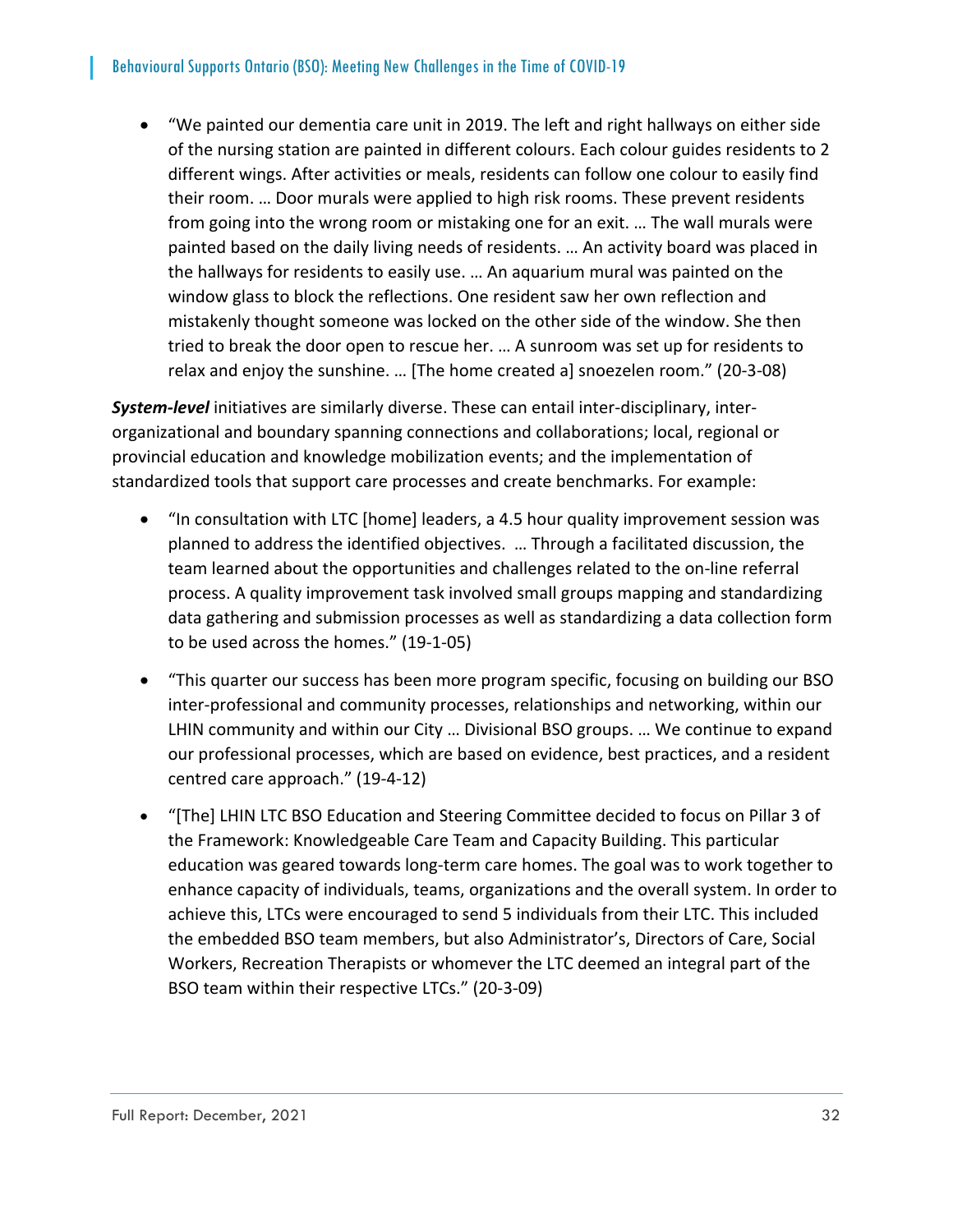#### 4.1.6 Dimension 6: Balancing Pharmacological and Non-Pharmacological Approaches

*What We Found in 2018*. In the qualitative stories prior to 2018, there were few references to the use of pharmaceuticals to manage responsive behaviours/personal expressions.

*What Changed?* The more recent qualitative stories demonstrate a heightened awareness of the costs and consequences of using pharmacological products to manage behaviours/expressions, as well as efforts by BSO teams to substitute, when appropriate, non‐ pharmacological alternatives.

The potential risks of over-reliance on drugs to manage behaviours/expressions are well documented. For example, a Health Quality Ontario (HQO) report published in 2015, titled "Looking for Balance," observed that "… antipsychotic medications may play an important role in managing the behavioural symptoms that sometimes occur with psychosis or dementia, such as agitation and aggression. However, the use of these medications has sparked controversy across the province, the country and internationally because of the possibility of harmful side effects such as sedation, higher risk of falls and slightly increased risk of death particularly for older persons living with dementia."<sup>51</sup>

Nevertheless, recent reports suggest that after a period of decline, pharmaceutical use is again escalating. A recent investigation concluded that "… some long‐term care homes, often struggling with staffing shortages, are routinely doling out these risky drugs [antipsychotics] to calm and "restrain" wandering, agitated and sometimes aggressive patients. At more than 40 homes across the province, roughly half the residents are on the drugs. At close to 300 homes, more than a third of the residents are on the drugs."<sup>52</sup>

The qualitative stories echo such concerns. Although there is little suggestion that the use of antipsychotics and other drugs should be eliminated entirely, the stories recount efforts to improve their use by reviewing utilization, supporting persons to manage their medications appropriately, and substituting non‐pharmacological interventions when appropriate.

The following excerpt from the qualitative stories illustrates a case in which a BSO team worked with a care partner and pharmacist to improve medication use.

■ "NP spoke at length about medication non-adherence with wife, which has been a longstanding issue. Did not try to 'convince' patient to take medications ‐ not productive.

<sup>51</sup> Health Quality Ontario. 2015. Looking for Balance: Antipsychotic medication use in Ontario long-term care homes. Accessed on-line, March 2021, at https://www.hqontario.ca/System-Performance/Long-Term-Care-Home-

Performance/Antipsychotic-Medication-Use<br><sup>52</sup> Bruser D, McLean J, Bailey A. 2021. Use of antipsychotics soaring at Ontario nursing homes. Toronto Star. Accessed on-line, June 2021, at

https://www.thestar.com/news/canada/2014/04/15/use\_of\_antipsychotics\_soaring\_at\_ontario\_nursing\_homes.html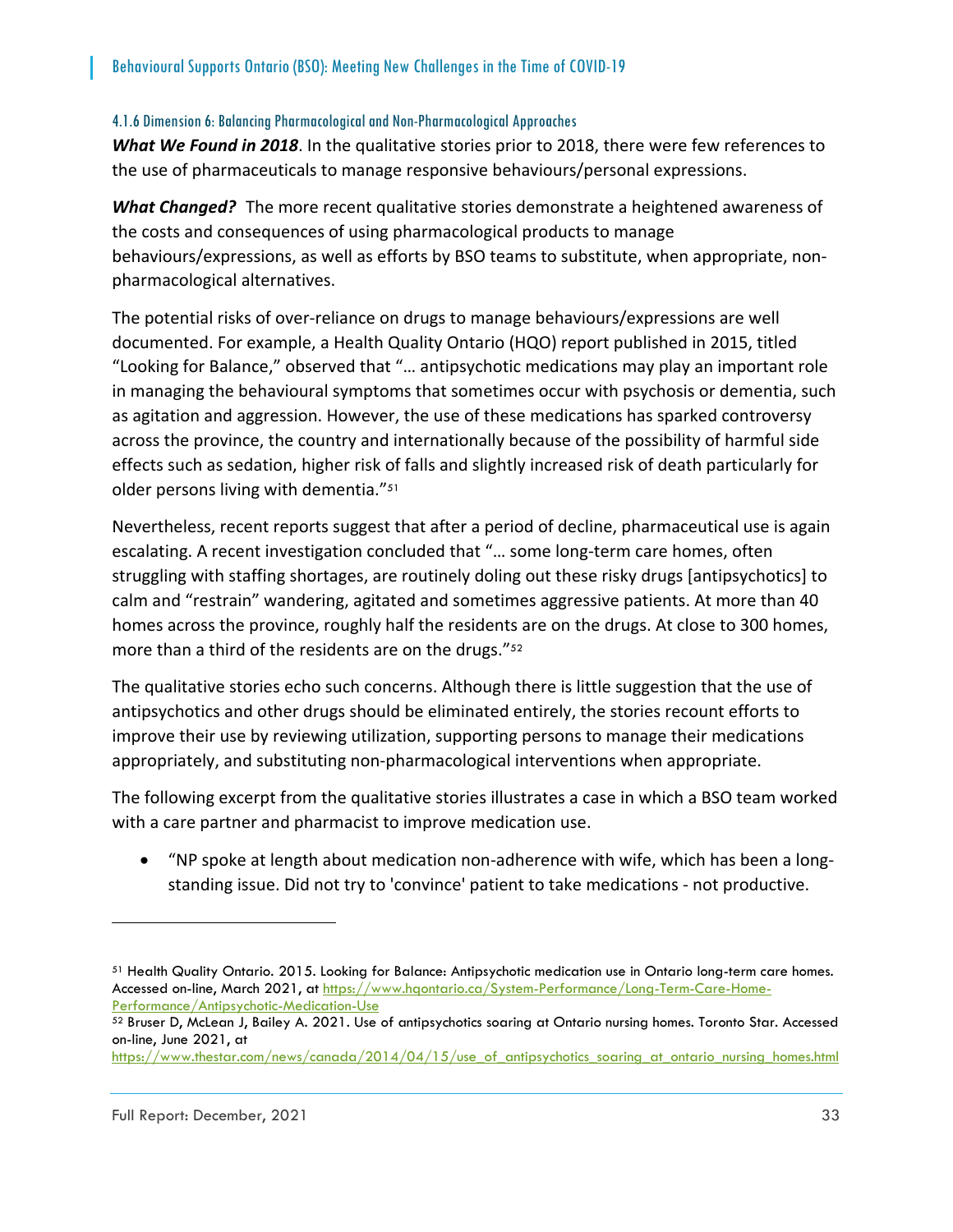She agreed that he may benefit from a trial of blister packing. Blister packing would allow his family to better visualize whether he has taken his daily medications. It would also prevent him from mixing vials of medications (which he is currently doing). Pharmacist spent a lot of time on the phone with various health care providers to eventually determine that patient still needed to be taking Plavix. NP requested that all of his medication be dosed once daily for ease of administration. … I explained that patient is unable to manage his medications independently and needs reminders." (19‐ 2‐17)

Likewise, the following two excerpts recount instances in which BSO teams worked to implement appropriate medications regimens, the first to manage pain, and the second to support smoking cessation.

- "Staff became more aware of [the client's] pain, and worked with her two sons and the MD [medical doctor] to review her … medications to help her manage pain. With the family support, [the client's] MD prescribed a pain medication for the evening during the time that [the client] was the most responsive identified through the BSO DOS [Dementia Observation System]. Two weeks after the plan was implemented [the client's] pain decreased as measured through pain indicators. … Although BSO is non‐ pharmacological, the team is still able to complete pain assessments to identify clients' needs and communicate this to LTC staff." (20‐2‐04)
- "Research on ENDS [Electronic Nicotine Delivery Systems] was conducted and determined to be a safer option than smoking. Along with reduced nicotine content, the resident was able to be psychiatrically stable with no readmissions for smoking related behaviours in over 9 months. While ENDS is not completely without harm, this is a safer alternative compared to smoking burned tobacco." (20‐2‐12)

Stories describing efforts to reduce pharmaceutical use predominate suggesting both a heightened awareness of the risks of inappropriate use, and knowledge that there are viable alternatives. Three examples are given below.

 "After a facility comparison showed our facility had one of the higher antipsychotic usage rates in the province … pharmacy provided a list of residents on antipsychotics. BSO collected information like diagnoses, history of use, baseline BPSD, adherence to administration, episodes of responsive behaviours and behavioural triggers. All this information was reviewed by the MDs [medical doctors] and the process of [de]prescribing started. Antipsychotics were tapered by a 25% dose reduction weekly. … Some residents became irritable … [Other] residents were noted to be more alert. Appetite increased and gait/mobility improved." (19‐1‐10)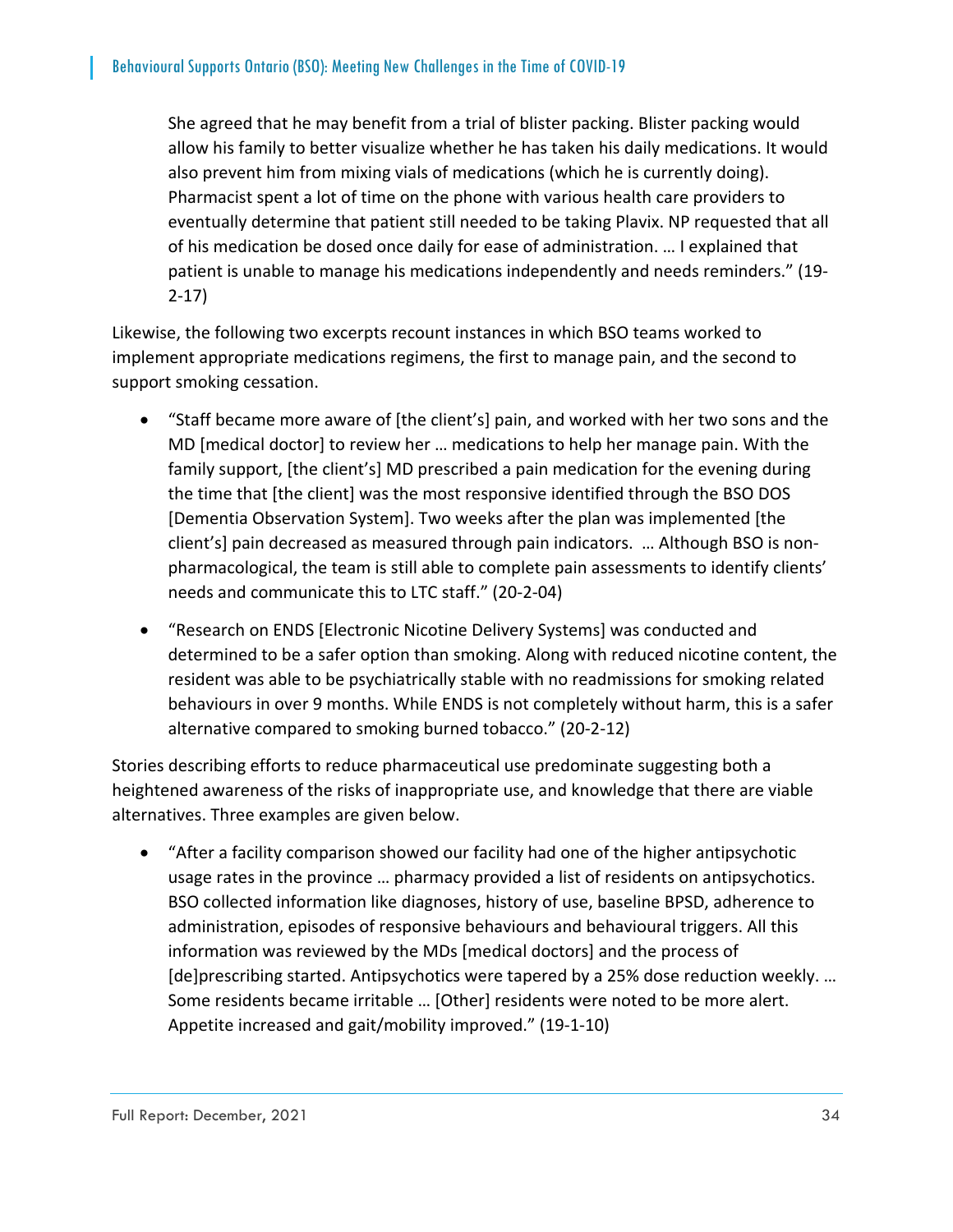- "The medication was effective as a sleep aid, however during the day she became more confused, less mobile and her depression rating score increased from 0 to 4. She was anxious through the day, couldn't remember where she lived or where her room was. She asked repetitive questions and made repetitive verbalizations many times a day. She also had unrealistic fears and many health and non‐health related concerns (cured by [non‐pharmacological] behavioural interventions such as rebalancing medications, engagement in activities like laundry folding, essential oil on pillow, and better management of bed times to avoid going to bed right after supper)." (19‐3‐25)
- "Medications were reviewed and the recommendation we received was to wean her off the Volporic Acid (which she had been on for a long time). … Our outcome was amazing. We hoped for some improvement in quality of life and got more than we expected. Within three weeks, and during the weening off of the Volporic Acid, she was sitting up and talking. Initially she continued to do a little calling‐out and trying to stand by herself. Once off the Volporic Acid, she was sitting up with assistance and playing the piano; a little stiff, but our miracle. That was in May 2019. Now, in August 2019, she is able to sit up in her wheel chair and propel herself up and down the hallway. She is walking with a walker, and one staff, up and down the hallway. She is able to feed herself and is eating a minced diet. She is off oxygen, except for exercises and walking, and has very little incontinence. Her short and long term memory have returned." (20‐2‐02)

# 4.1.7 Dimension 7: Impact

*What We Found in 2018.* Clinical studies typically focus on clearly‐defined outcomes for the individual (e.g., the effectiveness of a COVID vaccine). By contrast, our 2018 report emphasized that the benefits of BSO initiatives accrue more widely. We catalogued a range of positive outcomes for persons living with responsive behaviours/personal expressions, as well as care partners, providers and care systems.

At the *individual‐level*, stories highlighted benefits such as:

- Client less agitated, more willing to accept care, more willing to return home
- Improved sense of self-worth
- Enhanced wellbeing and quality of life
- Care partner no longer fearful, willing to continue to provide care, willing to accept individual back into the home
- Decreased risk for others.

At the *organization‐level***,** reported benefits included:

- Enhanced staff feelings of comfort, knowledge, and safety
- Fewer staff sick days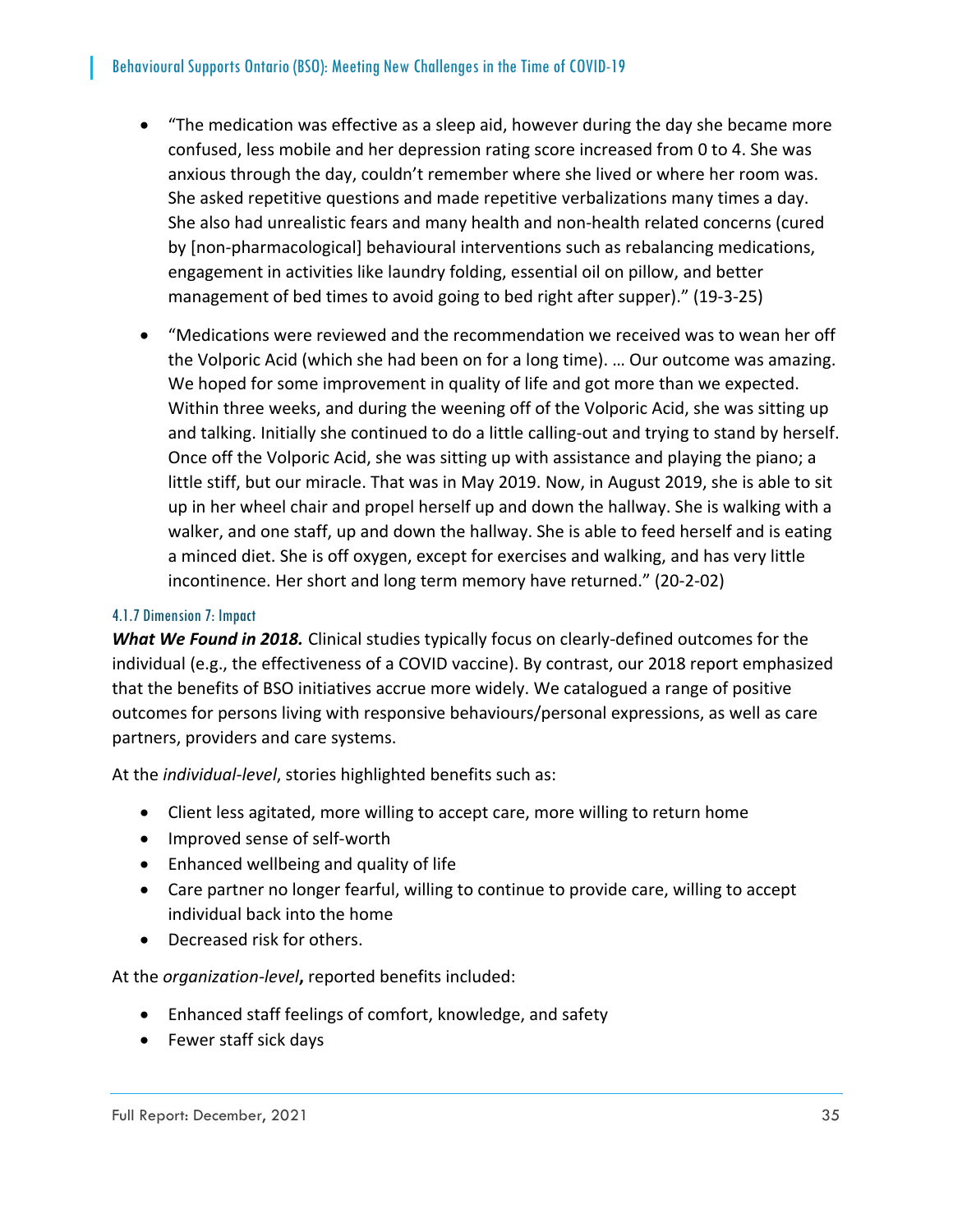- Higher work satisfaction
- Greater willingness to try new approaches
- Improved teamwork/collaboration
- Reduced staff turnover
- Staff more confident in their ability to manage complex situations.

At the *system‐level*, benefits included:

- Avoided hospital admissions and LTC crisis placements
- Fewer ER visits
- Reduced hospital ALC days
- Fewer 911 emergency calls and less police involvement
- Smoother transitions between care settings
- Return to original care setting (e.g., home, retirement residence, LTC home).

*What Changed?* The stories since 2018 confirm that BSO initiatives produce a range of significant benefits at individual, organization and system levels. The following quotes illustrate benefits reported for *individuals*.

- "Consistent use of interventions has decreased all of the resident's behaviours and she does not get agitated as easily as before. … The resident is experiencing an improved quality of life. … Resident is happier. Reinforcement to staff that behaviour can be successfully managed without medication. Family members less worried and more confident that their mother is in good hands." (19‐1‐16)
- "BSO provided emotional support to client's daughter. After listening to her worries, frustration and anger re: her Mom's current situation, BSO was able to convince her to agree with sending a referral to Alzheimer Society. BSO sent referral to Alzheimer Society. … MUSIC THERAPY; GENTLE TOUCH AND MEANINGFUL CONVERSATIONS … BSO was able to demonstrate strategies of approach to daughter and grandson during visit to client. BSO also played some sample relaxation music via iPad. Both were in tears, while client was conversing with BSO. BSO held client's right hand; gently stroked the back of her hand and started to talk to her; reintroduced self and started conversing with client." (19‐3‐22)
- "The combination of effective communication and medication adjustment has helped address resistance and overall improved agitation and anxiety. Her son feels closer to his mom now and better understands her disease. He is no longer wishing to bring his mother to the Emergency Department and feels supported. He is attending support groups, and is engaging his mom at home with crosswords, word searches, and colouring books as directed." (20‐2‐19)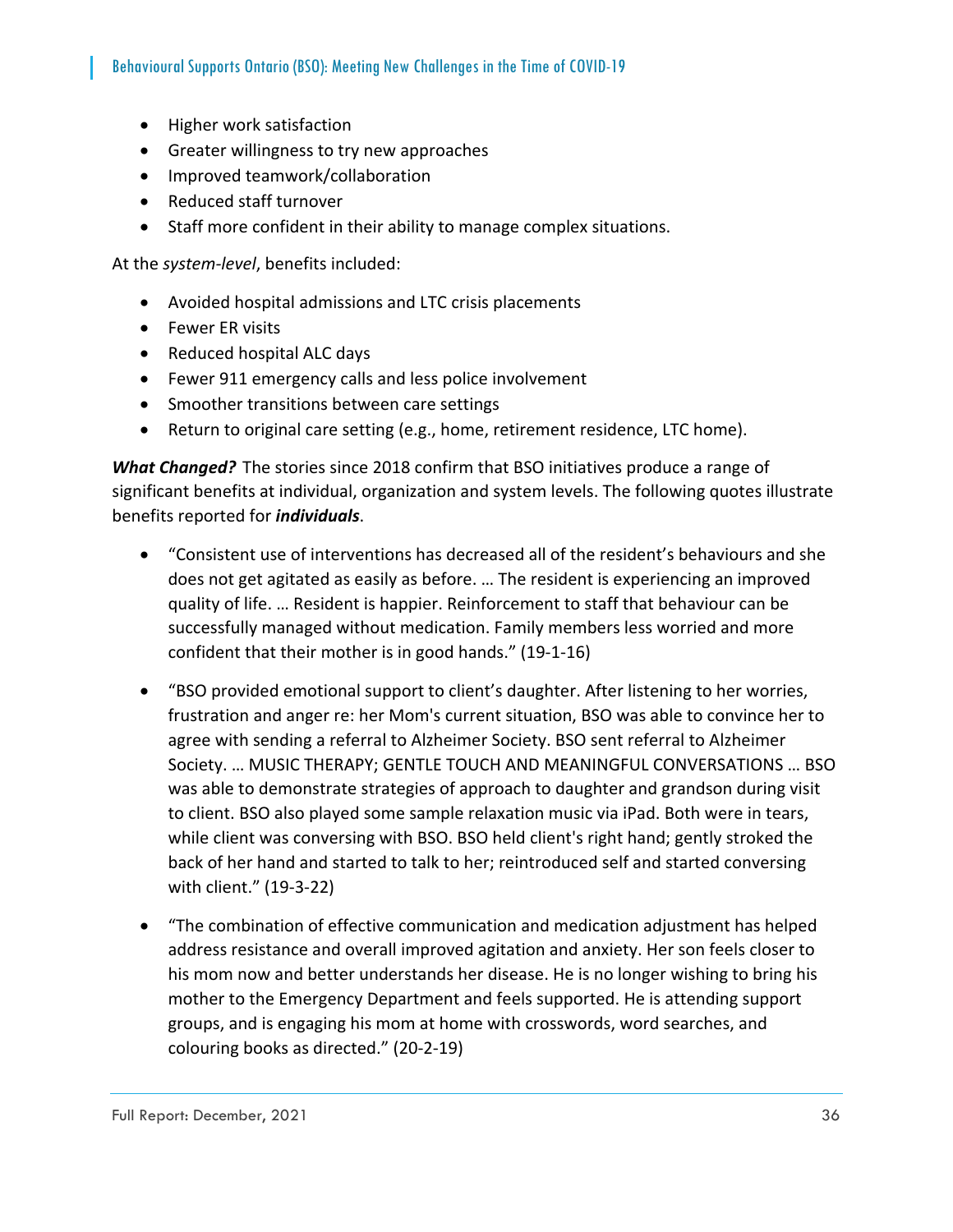The following excerpts highlight benefits for *organizations*.

- "Front line staff provided more person centered care and they were not as task or routine focused. They went with the rhythm of the resident. When escalating behaviours were noted they stopped and re‐approached. They took the time to identify triggers." (19‐1‐10)
- "Our BSO team uses so many different types of interventions, some succeed, and some don't. We have improved some behaviours by adding in something so simple like a new fidget blanket or more one on one time; and we have improved behaviours by changing something larger like a new mattress for comfort or implementing a language board to help communicate. We have an amazing success rate with our residents because we have such an amazing support system for this program within our management, PSW's and our registered staff. Whenever the BSO team wants to implement a new idea, everyone is always on board and hands on to help find a solution to better the lives of the residents within our home." (20‐2‐23)
- "In collaboration with the management team, in-service sessions were booked to teach all staff from the front line how to properly utilize the DOS [Dementia Observation System]. It was determined that the DOS would be implemented on the home areas when 70% of the team was aware and expressed comfort in utilizing the new DOS. After two months of in‐services, a review was done on how many staff remained untrained. BSO hours were adjusted to support all shifts … Better data collection, accountability of staff and accurate completion of tool. This has improved overall team collaboration and partnership." (20‐3‐01)

The excerpts below highlight benefits for *care systems*.

- "LTC [home] care providers will be able to phone skilled nurses who will guide them through a decision making process to determine whether all resources have been exhausted and/or suggest care interventions before transferring the resident to the ED."  $(19-1-03)$
- "Through our internal processes of our BSO team, antipsychotic reduction process, pain management, staff training … documentation (using DOCit), collaboration between the inter‐disciplinary team and the family, [the client] was able to be best cared for [in the community] as we were able to utilize our strengths and ensure he was able to have quality of life. We were able to effectively prevent transfer to hospital for responsive behaviours by focusing on what the resident needed from his care partners." (19‐4‐07)
- "The patient was diverted from an inappropriate destination. With the support from the BSO Acute Care Team the patient successfully transitioned from the hospital with an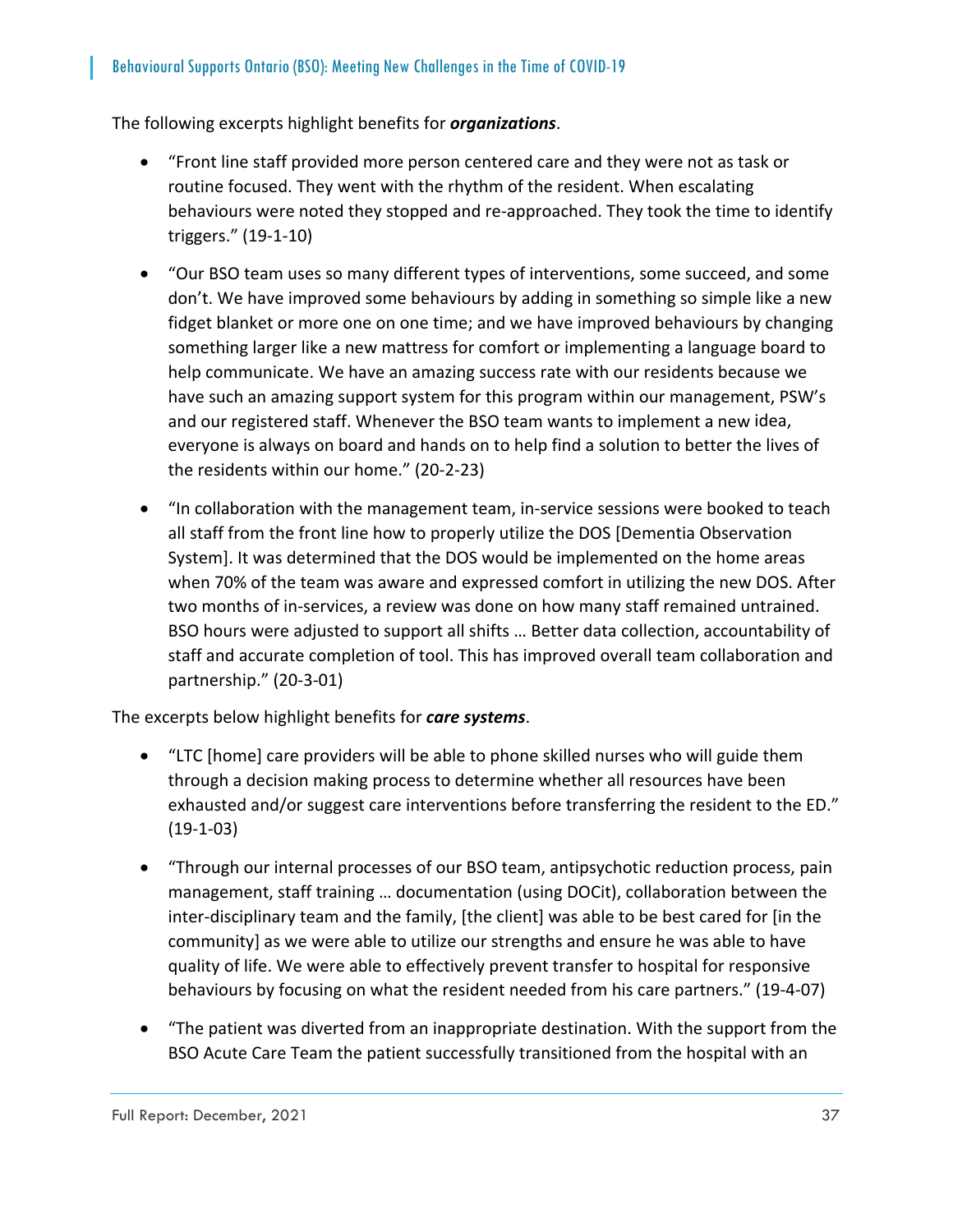appropriate plan. The BSO Behavioural Intervention Specialists supported the transition and a BSO Community Support Worker was also referred to for additional follow up. As a result the Length of Stay was reduced and advocacy for the patient was provided to maintain dignity and to recognize the patient's needs." (20‐2‐11)

# 4.1.8 Dimension 8: New Challenges in the Time of COVID-19

*What We Found in 2018.* The COVID‐19 pandemic began in early 2020, long after our 2018 report was completed. While that report did not anticipate the pandemic, it pointed to a growing volume of more complex needs and behaviours/expressions in all care settings.

*What Changed?* The qualitative stories analyzed in this report cover the period up to the second quarter of 2020 when the COVID‐19 pandemic was already well underway. COVID's impact was felt in all care settings, with LTC homes hardest hit. For LTC residents, the impact of existing challenges, such as staffing shortages, were compounded by isolation from other residents and restrictions on visits by care partners. The following excerpts provide insight into the difficult realities faced by residents and staff as the pandemic intensified.

- "A LTC resident referred to [BSO] for increased behaviours during lockdown/pandemic; constant requests from staff resulting in risk behaviours towards staff; insults, swearing, yelling, throwing items and hitting/kicking. Prior to lockdown/pandemic, he went out for day trips with his support worker and was a very busy individual who enjoyed making plans." (20‐4‐18)
- "During the Covid-19 pandemic, residents being admitted to LTC are having a great difficulty adjusting to the transfer with the limited supports allowed from family and friends." (21‐1‐16)

Community‐dwelling persons and care partners faced similar challenges as home and community care services were curtailed.

- "Caregiver had extreme burnout due to lack of community supports due to COVID‐19 restrictions. Patient was an elopement risk and becoming increasingly difficult for caregiver to support at home. Caregiver was having difficulty providing personal care, Patient was at risk of COVID‐19 exposure due to wandering/elopement risk in the community and experiencing inconsistent sleep patterns." (21‐1‐04)
- "Client was a 49 year old [adult child] residing at home with [their] mother. The client had down [sic] syndrome with dementia. The Family Caregiver was experiencing caregiver burnout while trying to balance her [adult child's] care needs as well as her own health needs. The Family Caregiver was receiving respite care for 30 hrs. per week through an agency and hired private care for the morning. … As a result of COVID‐19, the 30 hrs. per week respite services were placed on hold. Shortly after, the Private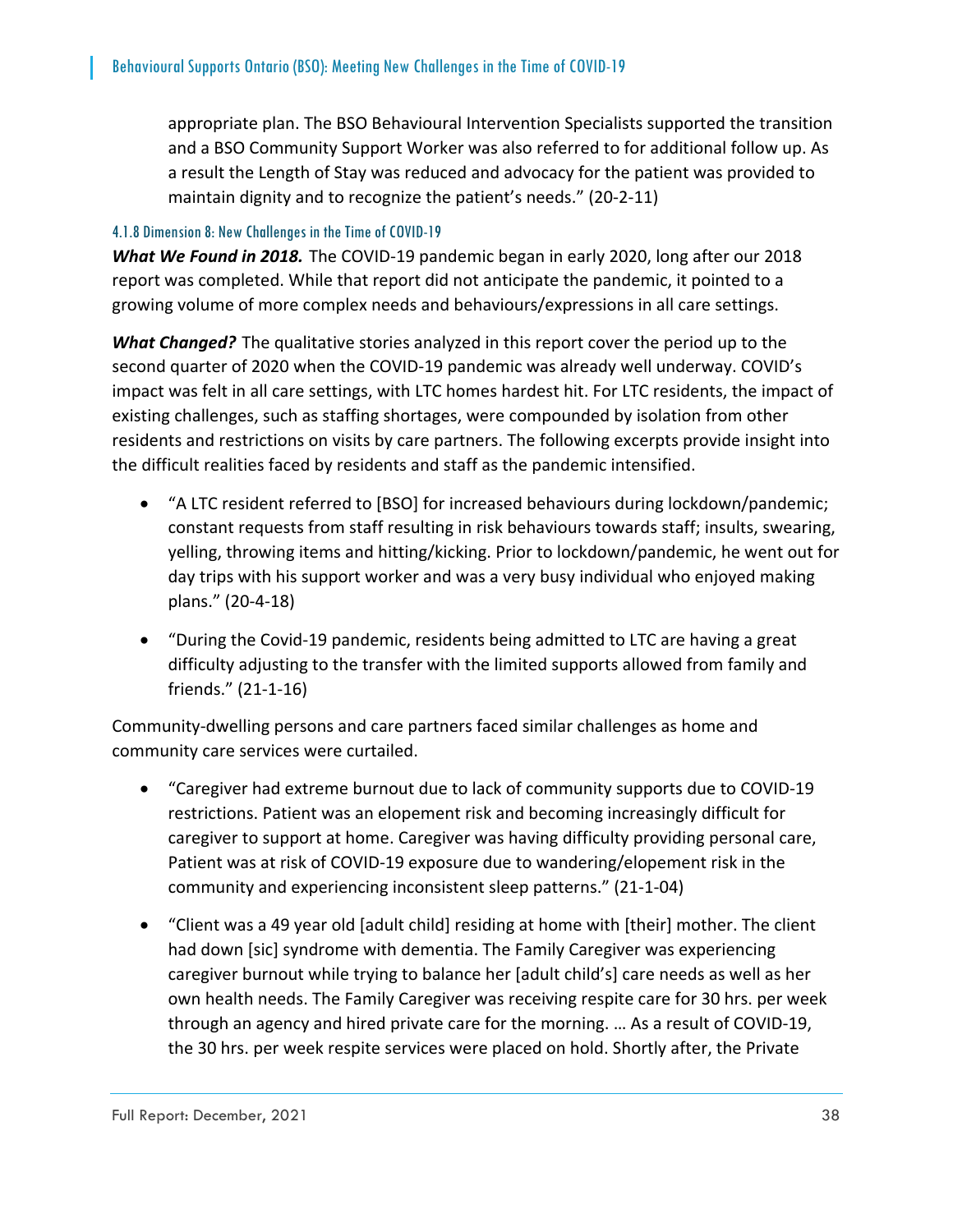Caregiver was unable to support due to reasons related to COVID‐19. … COVID‐19 has created unique challenges for caregivers who are supporting someone in the community. As in‐home supports are placed on hold, Caregivers may feel isolated, helpless and exhausted. The specialized nature of BSO support (even if it is virtual) can help a caregiver feel connected, in control and supported." (21-1-07)

 "This client lived in a rural home … and became quite isolated when all programs that were supporting him and his spouse closed down when the pandemic worsened in March. The client had been attending Adult Day program two times per week and was receiving PSW supports as well in the home and when these were no longer offered the client's dementia worsened without stimulation and participation with outside care providers, so much that the client was no longer verbal at times. Our team also witnessed the burnout that was occurring in the spouse. Both the clients need and the spouse burnout prompted our team into action to find a way to provide innovative care strategies to support." (21‐2‐10)

Nevertheless, as suggested in the following excerpts, the pandemic also stimulated creative responses by BSO teams used to coping with difficult challenges through collaboration and teamwork.

- "Direct face‐to‐face interactions are discouraged (aside from high risk circumstances) in order to support social distancing efforts aimed at preventing the spread of illness. We were faced with the challenge of how to continue to provide quality care during these changing times; specifically how to provide proper cognitive assessments that are traditionally administered through paper and pen means … Our team members, and especially our patients and their family members, quickly adapted to the use of telephone and videoconference interviews/assessments." (20‐4‐15)
- "The biggest difficulty we face in the care of our residents with dementia is the distance we are required to maintain and the lack of physical contact. … The biggest challenge was how to continue to approach in a caring and safe way when I could not recognize myself in the mirror; adorned with masks, gowns, gloves, face shield and eyeglasses. The question to answer; if I couldn't recognize myself in PPE; how could my residents know it was me. … Then I realized, my voice had a great impact; my residents could recognize me by my voice. Whenever I approached them, I would sing a piece from a song that was familiar to them. Each resident had their own special song, and when I approached, I called them by their name using a melodic, soft and comforting tone. … Together with the help of the Recreation department, we played music and it was wonderful to see their faces bringing them hope for better days. The hope that all this will pass; and that better days will come." (21‐2‐11)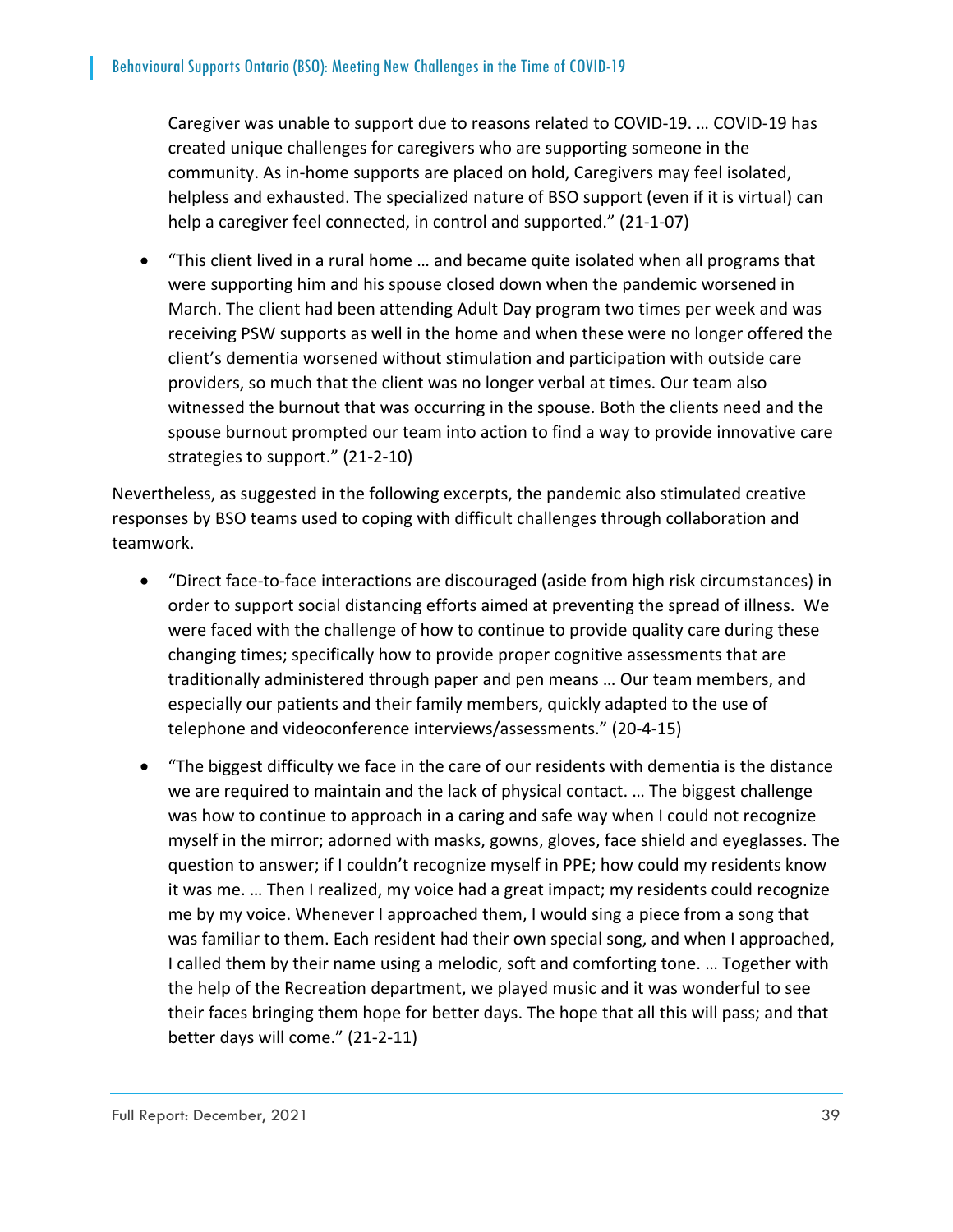As the pandemic progressed, transitions between care settings became increasingly difficult. BSO teams used their specialized knowledge and ability to reach across disciplinary and organizational boundaries to ease transitions.

- "Due to the new protocols implemented to allow residents to be admitted to our home the challenge of requiring the residents to self‐isolate for 14 days has taken a considerable amount of pre‐admission preparation.… Assisting a resident with advanced dementia into a secure unit and following a 14 day post admission quarantine can prove difficult. [The LTC home] BSO team was able to anticipate the admission and working with the family in advance provide a variety of individualized activities of interest to the resident to assist with ease of transition through purposeful engagement. Consistency in staff also assisted to build trust and rapport and ease transition into Long Term Care despite the added challenges imposed by COVID‐19 protocols." (21‐1‐17)
- "[During the pandemic] some changes have been made to how we are transitioning residents. In an attempt to provide continuity of care, we have implemented a transition strategy which allows our team members to visit at [regional hospital] with patients who will be admitted to our LTC home. This has provided our team with a better understanding of the patient in their current care setting. It also provides the opportunity for our staff to speak directly with the nursing staff that care for the patient and meet their family/friend/caregiver. … Lastly, we also request that the family bring personal belongings the day before admission, allowing our BSO team to personalize their space as a familiar and comforting environment and ensure they have clothes that are labelled. In these uncertain times, a little extra goes a long way." (21‐2‐18)

One noteworthy challenge, reported in multiple stories, was tobacco use. While never a healthy choice, smoking now became an imminent threat for virus spread.

 "The resident was a chronic smoker. He started smoking during middle age adulthood and continued smoking until the COVID‐19 pandemic, when during mid‐March the Ministry of Long Term Care sent Directive 3 to the LTC [homes] that residents should not to leave the property for temporary absences. … The Home decided to supply cigarettes to the twenty‐five smokers residing in the Home including [this resident]. Cigarettes were provided to the smokers on a schedule based. This was to prevent the residents from gathering together and from sharing cigarettes in order to contain and prevent any spread of the virus … As time progressed the smoking times were reduced smoking from every hour down to every 2‐3 hours. The home supplied cigarettes to [the resident] and the other smokers to reduce the possibility of going out and buying cigarettes." (21‐2‐ 09)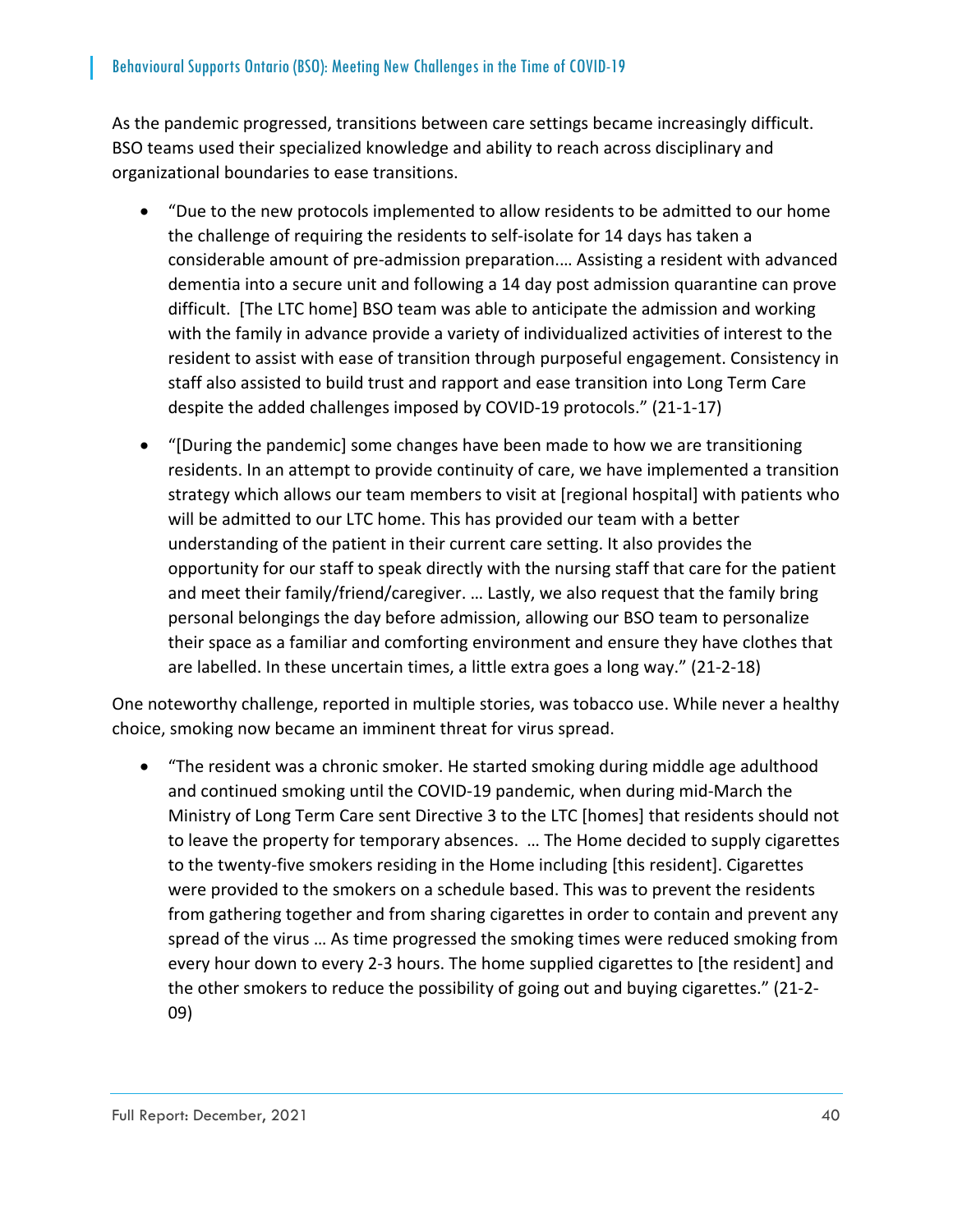#### 4.1.9 Dimension 9: Lessons Learned/Best Practices

*What We Found in 2018.* Our 2018 analysis yielded five key lessons learned/best practices, each closely aligned to the BSO Framework.

- **Person-centred care**. Knowing the person is not a frill; it is a crucial prerequisite for the design and implementation of approaches that work for the person, organization and care system.
- *Care partner engagement*. Care partner contributions are most visible in the community where family, friends and neighbours provide the bulk of the 24/7 care needed to maintain persons living with responsive behaviours/personal expressions as independently as possible, for as long as possible. Less commented is the fact that this role often continues in hospitals and LTC homes where care partners may provide direct personal care, emotional support, and crucial insights into the person's needs.
- *Inter‐disciplinary, inter‐organizational and inter‐sectoral collaboration*. Although conventional health care systems focus on episodic curative care for well‐defined illnesses or medical conditions, persons living with responsive behaviours/personal expressions often present with "multi‐morbidities," complex combinations of chronic health and social needs that must be managed over the long term in different settings across the care continuum. Given this complexity, inter‐disciplinary, inter‐organizational and inter‐sectoral teamwork seem essential.
- *Managed transitions*. Transitions between care settings almost always pose challenges for persons living with responsive behaviours/personal expressions as well as care partners, care providers, other clients and residents, organizations, and care systems. Poorly managed transitions can lead to mental and physical decline, as well as escalating behaviours/expressions.
- *Knowledge mobilization and capacity building*. This lesson highlights the value of applying lessons learned, best practices and experiences between providers and organizations, and across sectors and regions.

*What Changed?* The more recent qualitative stories highlight the relevance and importance of these lessons. As population needs rise in volume and complexity, as fragmented care systems continue to struggle, and as the pandemic layers on new challenges, person‐centred care, valuing care partners, building collaborations, managing transitions and mobilizing knowledge remain essential building blocks for initiatives that work at individual, organization and system levels. To this list we have added "balancing pharmacological and non‐pharmacological approaches," which, as noted earlier, reflects a strong emphasis in the more recent qualitative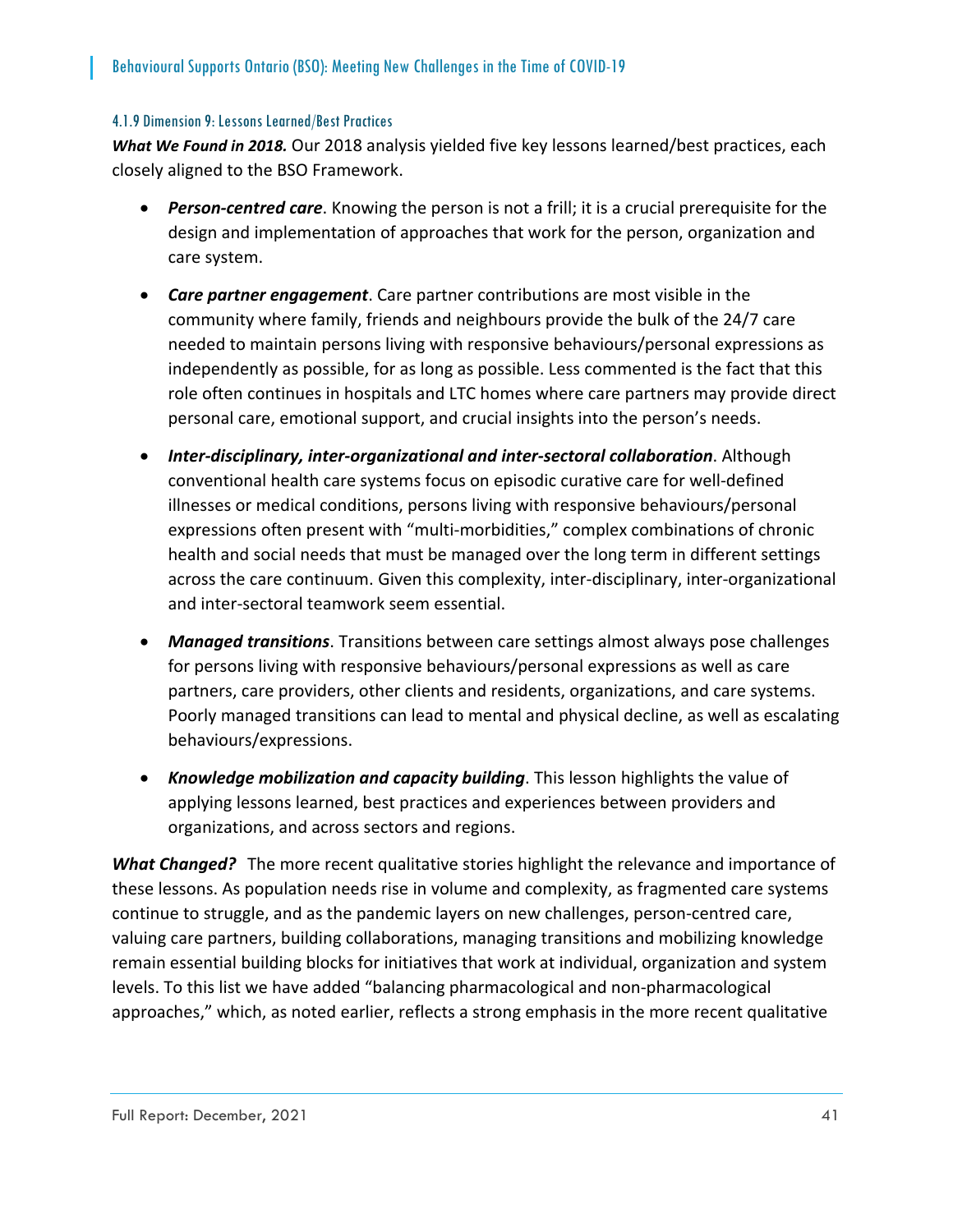stories on ensuring that drug use, when necessary, is appropriate and evidence‐based, and where possible, is replaced by non-pharmacological interventions.

Below we refresh each of these lessons learned with results from the qualitative stories since 2018.

*Person‐centred care*. This first lesson underscores the need to "know the person." While always crucial to validating personhood and understanding needs and responsive behaviours/personal expressions, this lesson is even more vital given growing and more complex needs, and heightened public and political awareness around issues of diversity and inclusion. Differences related to gender, language, culture, religion and disability appear more prominently in the more recent qualitative stories.

- "She only speaks Portuguese. She lived with her mother her entire life until admitted to the home. She can ambulate but requires guidance. She has a developmental delay and her cognition performance score is 3. She has short and long term memory problems. She is very attached to her mother and feels like she has been abandoned here." (19‐3‐ 15)
- "70 year old male. Single never married. No active family members involved in his care. He identifies as part of the LGBTQ+ community. Has been living at [community support agency] since 2014 as part of the Addictions Supportive Housing (ASH) program. He has been drinking since age 20; smokes approximately 9‐10 cigarettes/day. He previously resided in a Toronto men's shelter. Has a history of stroke, Myocardial Infarction (MI), Diabetes Mellitus (DM), and Parkinson's disease …" (19‐4‐24)

*Family and care partner engagement*. The importance of engaging care partners as active collaborators with their own support needs comes through loud and clear in the qualitative stories since 2018. The following excerpts illustrate this best practice in action.

- "As [daughter] describes in her letter, she was the sole caregiver for her mother … and experienced "emotional strain" in her caregiving role. [BSO lead] took the time to keep [daughter] informed of her work with [mother]. The definition of the BSO population includes clients and their caregivers, and [BSO lead's] work clearly involved all partners and embodied this definition. [BSO team lead's] work demonstrated the importance of supporting not only clients, but also their informal care partners and supports." (19‐2‐ 07)
- "A BSO package was prepared for the client's daughter which included a care plan with suggested interventions and strategies for handling different areas of behavioural concern, aggression, agitation, hallucinations, refusing care, and bathing tips. …The package was reviewed with the daughter and questions were addressed. Educational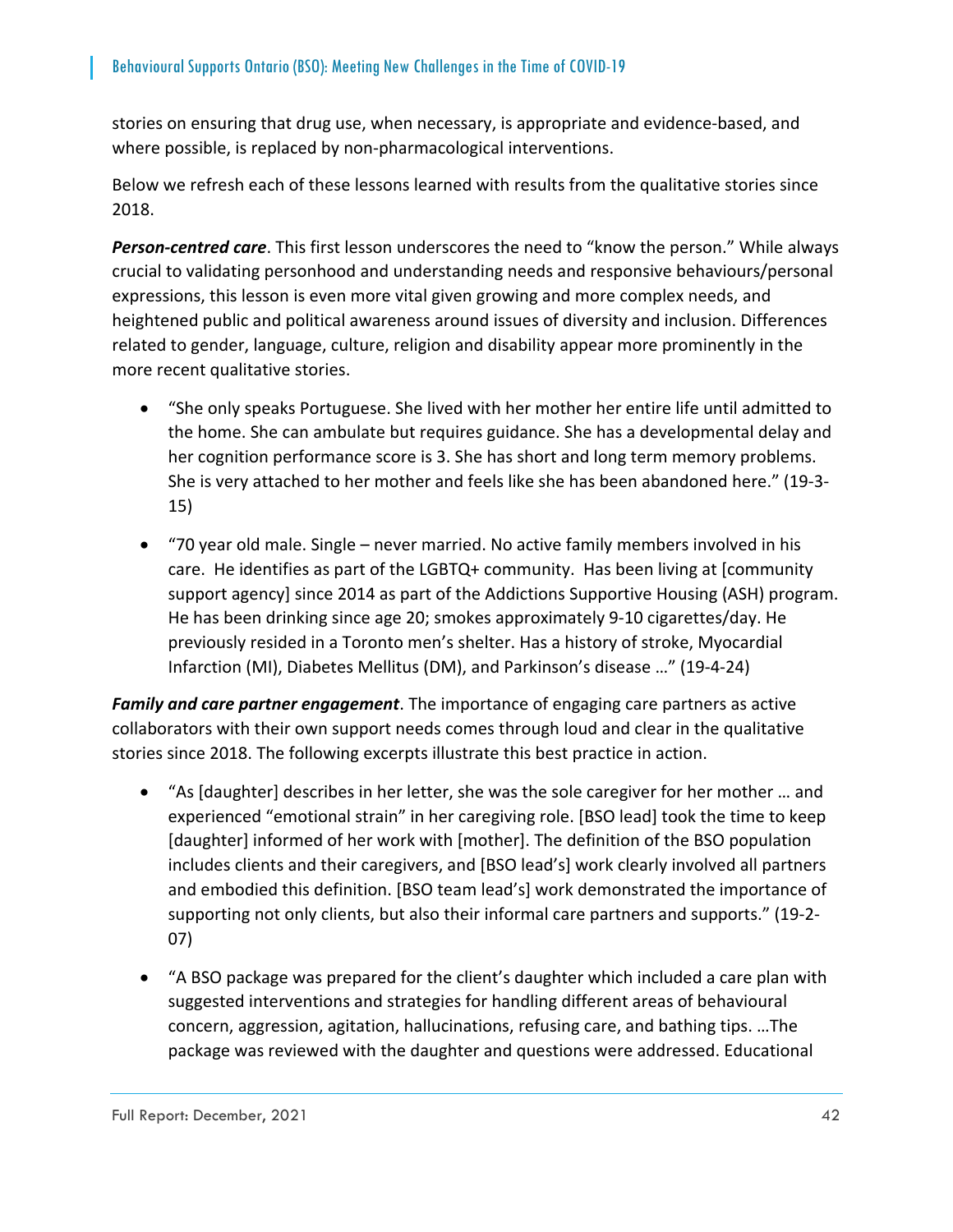resources were provided and a connection was made to the Alzheimer Society First Link program and Lifeline service." (19‐4‐25)

*Inter‐disciplinary and inter‐sectoral collaboration***.** Mirroring the range and complexity of needs and responsive behaviours/personal expressions, multifaceted collaborations feature prominently in the qualitative stories as a way of bringing together diverse resources to address increasingly complex needs.

- "The BSO LTC Lead Team recommendations included: collaboration of client plan of care with Physiotherapist, Restorative Department, LTC [home] Nurse Practitioner, BSO Internal Team and referrals to both the Geriatric Mental Health Outreach Team (GMHOT) and the BSO Specialized [Social] Therapist (SST)." (19‐1‐25)
- "The home had made every effort to support the resident and was now asking for support if the home was going to continue to care for this resident. A resolution table meeting brought together 12 care providers including 2 hospital staff, CAMH [Centre for Addiction and Mental Health], BSOT [Behaviour Support Outreach Team], Geriatric Mental Health Outreach Team, LTC nursing, developmental services, geriatric psychiatry and geriatric addictions." (20‐2‐12)

*Managed transitions*. Moves between care settings remain a key focal point in the qualitative stories. Ideally, transitions between care settings occur only when necessitated by the person's needs, with communication and coordination between providers along the care pathway. Here, BSO teams play an essential role by working to avoid unnecessary transitions, and preparing transitions when needed by ensuring that vital information and expertise flow with the person.

- "The BSO COT (Community Outreach Team) worker provided a thorough summary of the Transitional Lead role, emphasizing that the new partner would be equipped to support [the client] on an ongoing basis, move with her through the transition to Long-Term Care, and ensure that all partners were equipped with the strategies needed to best support [the client]. The family agreed to have the Transitional Lead involved, and a joint meeting was held with staff at the Retirement Home, BSO COT, the BSO Transitional Lead, and [the client's] family to warmly share the strategies that had been effective." (19‐1‐08)
- "The ACBC [Acute Care Behavioural Consultant] supports the acute care sector in managing the responsive behaviours which are considered to be the barrier to discharge from hospital. The ACBC works closely with the social workers, discharge planners, care coordinators and front‐line staff at the hospital to identify the triggers, manage behaviours and determine the most appropriate discharge location. ACBC collaborate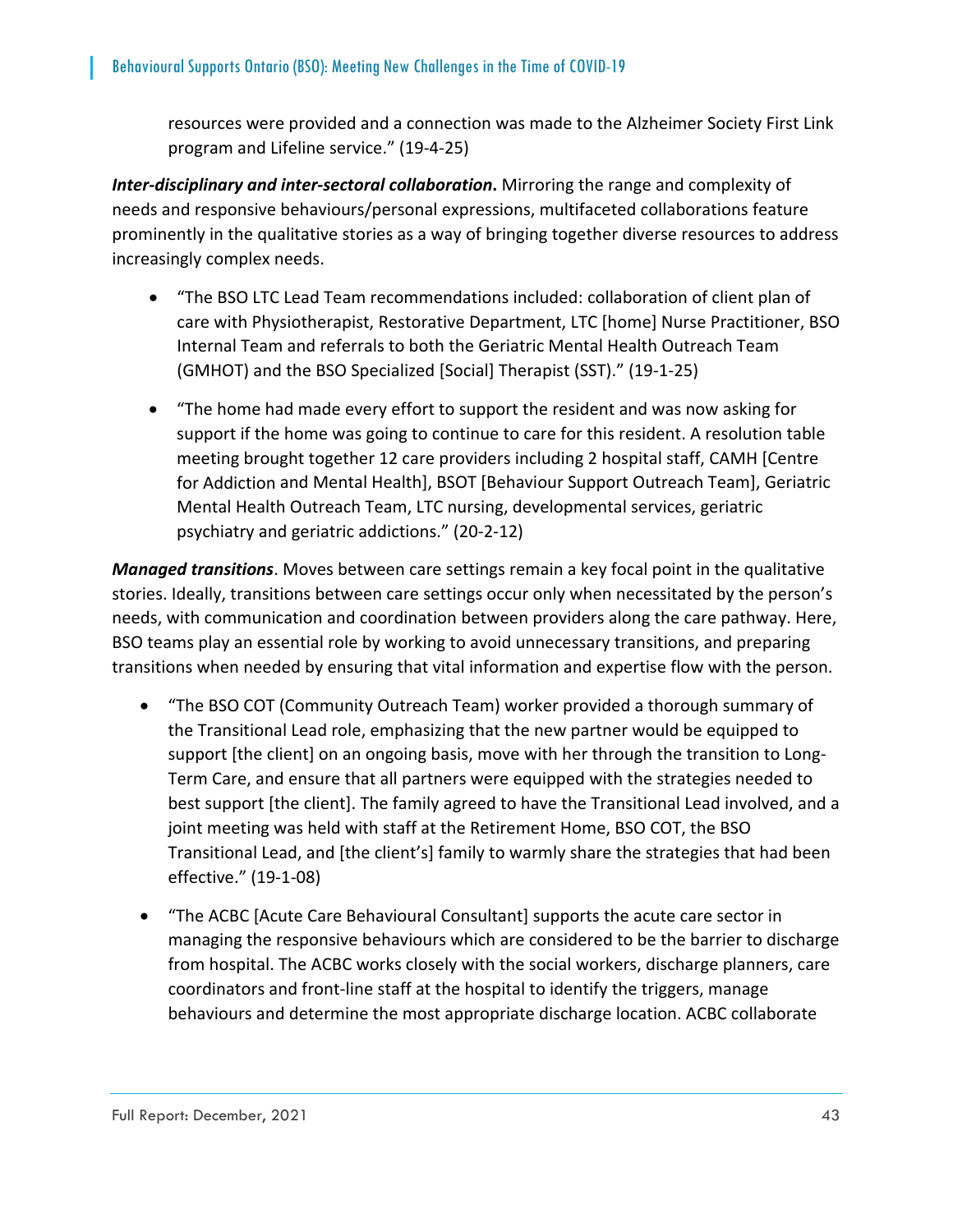with community agencies and long term care homes to help transition clients to the most appropriate care setting post their acute episode." (20‐2‐11)

*Knowledge mobilization and capacity building*. In addition to supporting individuals, the qualitative stories document how BSO teams advance knowledge mobilization and capacity building at organization and system levels. For example, team "huddles," in‐service education, and support for "trialing" care innovations, can contribute to better-equipped and confident teams within organizations. Likewise, BSO‐initiated or supported meetings, colloquia and education events can enhance knowledge mobilization and capacity‐building across organizations at regional and provincial levels.

- "In consultation with LTC [home] leaders, a 4.5 hour quality improvement session was planned to address the identified objectives … Through a facilitated discussion, the team learned about the opportunities and challenges related to the on‐line referral process. A quality improvement task involved small groups mapping and standardizing data gathering and submission processes as well as standardizing a data collection form to be used across the homes." (19‐1‐05)
- "Having extra outside resources are essential in continuing to provide education and training to our staff in our LTC home. This opportunity of education gave the staff support, knowing that someone out there understood, listened to and acknowledged their situations when working with a [resident with Multiple Sclerosis] or resident who has responsive behaviours." (19‐2‐9)
- "… LHIN LTC BSO Education and Steering Committee decided to focus on Pillar 3 of the Framework: Knowledgeable Care Team and Capacity Building. This particular education was geared towards long-term care homes. The goal was to work together to enhance capacity of individuals, teams, organizations and the overall system. In order to achieve this, LTCs were encouraged to send 5 individuals from their LTC. This included the embedded BSO team members, but also Administrator's, Directors of Care, Social Workers, Recreation Therapists or whomever the LTC deemed an integral part of the BSO team within their respective LTCs." (20‐3‐09)

*Balancing pharmacological and non‐pharmacological approaches*. This newly‐added lesson learned/best practice highlights the need to continuously monitor and manage pharmaceutical use, particularly among older persons living with responsive behaviours/personal expressions, since inappropriate use can actually escalate behaviours/expressions, speed physical and mental decline, and pose deadly risks in some cases. The following excerpts illustrate this lesson: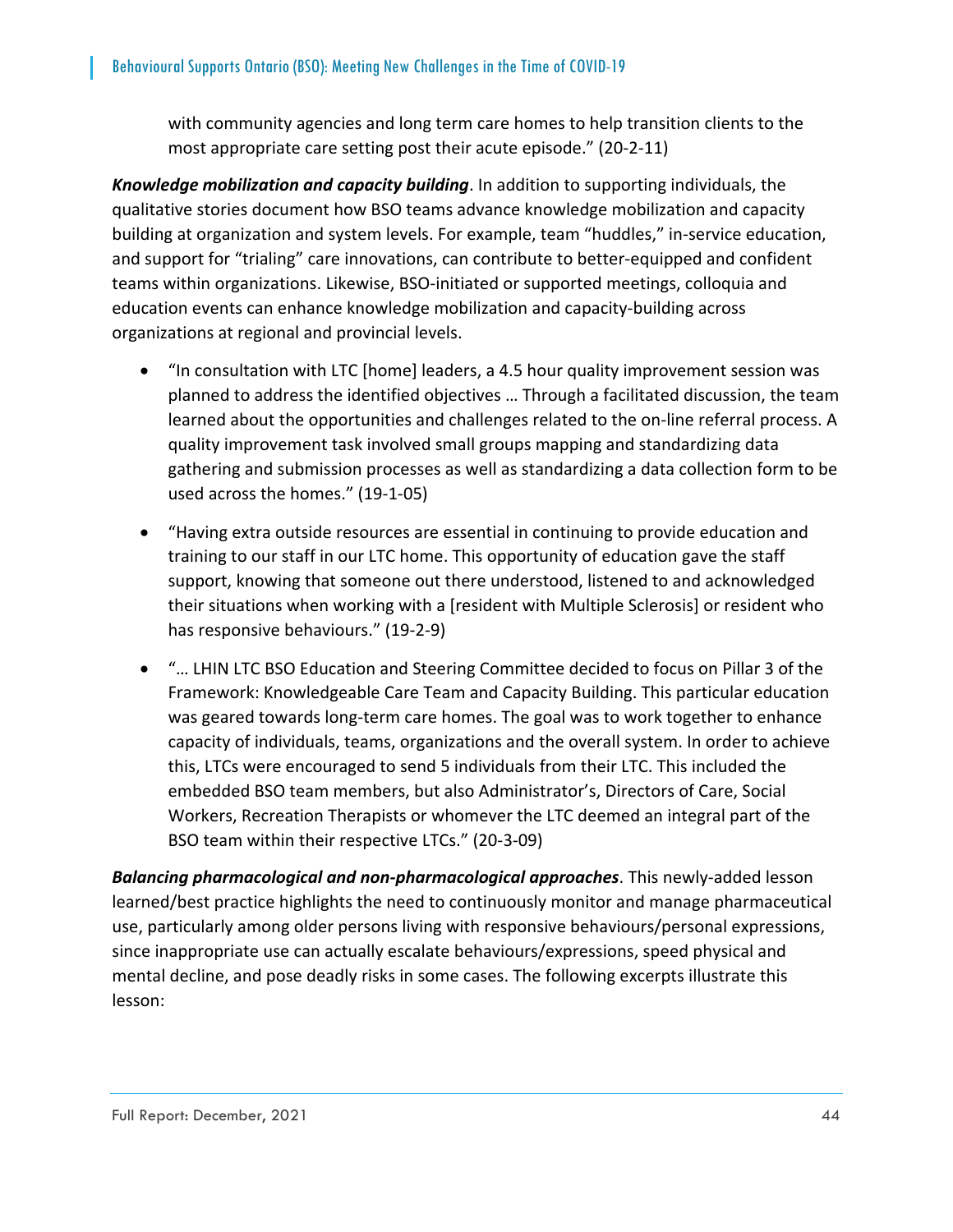- "A need for monitoring antipsychotic usage more closely has been recognized to increase the awareness of antipsychotic utilization and the need for monitoring resident's outcomes while taking antipsychotic medication. … The internal Behaviour Support RPN [Registered Practical Nurse] has ensured DOS's [Dementia Observation System reports] are completed after new antipsychotics are prescribed to monitor for increase or decrease in responsive behaviours targeted for antipsychotic usage. The internal Behaviour Support RPN reviews quarterlies placed on each unit by the pharmacy to ensure accuracy and the correct indication for use is noted for the antipsychotic medications. The internal Behaviour Support RPN will also leave suggestions for the doctor to either discontinue or taper an antipsychotic when indicated." (19‐1‐18)
- "BSO Acute Care RN upon review noted a pattern with increased physical aggression, confusion and worsening insomnia with the introduction of Haldol. … Pharmacological recommendations made to discontinue Haldol and supported by ordering practitioner having desirable effects. Daughter was also contacted to clarify shared information (between patient and writer) to help better understand patient's personhood, values and goals. Daughter was agreeable to bringing in reading material and patient's iPad to offer him meaningful activity and to reduce boredom during hospital stay. Physical aggression has stopped since above interventions have been implemented. … Improved pharmacological and non‐pharmacological interventions to meet patient's needs. Reduced boredom, improved meaningful activity. Valued patient's personhood, showing importance of respectful and dignified care." (19‐4‐22)

# 4.2 Key Informant Interviews

As detailed in Section 3.2, we conducted semi‐structured Key Informant interviews with 20 BSO team members and collaborators from across the province, care continuum and different professional/occupational groups.

The interviews yielded more than 12 hours of recordings and transcripts that the consultants coded independently and then cross‐checked. Two overarching themes emerged:

- What happens now: demand and supply-side trends and issues
- What should happen in the future: best practices.

# 4.2.1 What Happens Now: Demand and Supply-Side Trends and Issues

Key Informants were asked what, if anything, had changed in the BSO landscape since 2018? Responses highlighted "demand‐side" changes (e.g., those related to population needs) and "supply‐side" changes (e.g., those related to service delivery).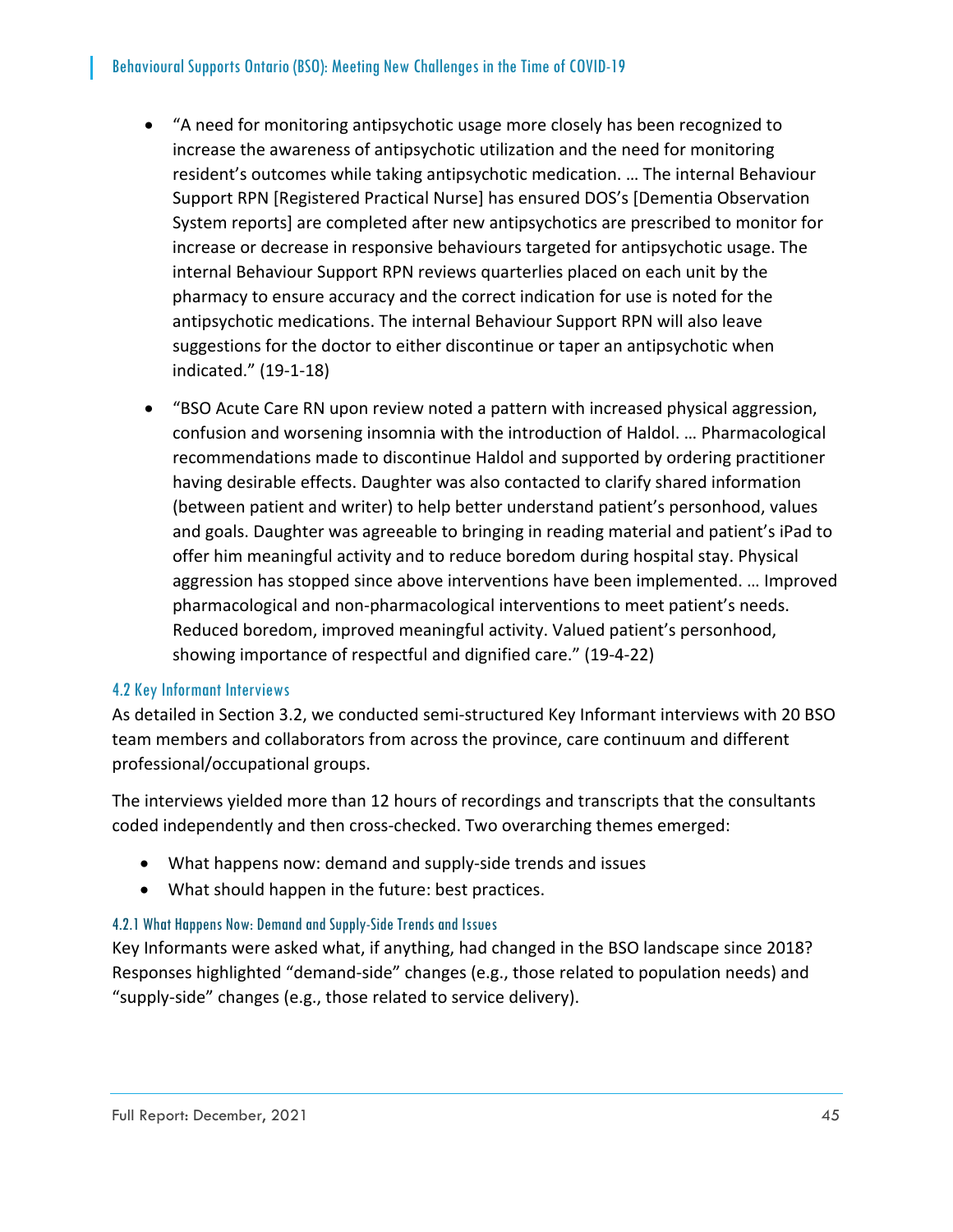#### Demand-Side: Rising and More Complex Needs

On the demand‐side, Key Informants pointed to a rising volume and complexity of needs and behaviours/expressions observed in community, hospital and LTC settings.

Confirming what the qualitative stories had suggested, one Key Informant estimated that "75% of our residents [in a LTC home] actively have dementia" (KI05) and that many live with behaviours/expressions requiring individualized support. While such changes impact all care settings, they are most visible in LTC homes. According to one Key Informant,

 "Whereas it used to be a nursing home full of little old ladies who were gentle and quiet and proper, we don't see that anymore, we see fighting, kicking, screaming …" (KI12)

Another Key Informant described the needs and behaviours/expressions of one resident in their LTC home. Previously, such individuals were the exception; now they are increasingly seen as the norm.

 "So we had a lady who had frontal lobe dementia and she was wandering. Her behaviours were aggression, hitting, kicking, wandering … She would literally chase you and like go to hit you … a lot of the staff were afraid of her and they didn't really know how to work with her. So we ended up trying a bunch of different things. She had a whole bunch of other issues as well like, I think she had some past abuse and so she was scared of her washroom." (KI09)

Moreover, these characteristics and needs are no longer seen only among older persons. Key Informants pointed to growing numbers of younger persons being admitted to LTC homes with mental illness, autism, developmental delays, physical disabilities, and addictions. While medical advances have meant that individuals with previously life‐shortening or life‐threatening conditions now live longer, care systems have not kept pace; most importantly, there are too few community‐based care options to meet ongoing needs. Lacking such options, younger persons increasingly default to LTC. In addition to shifting the age profile within LTC homes, this adds new complexity and challenges. According to one Key Informant working in a LTC home,

 "You know, the complexity really is mind boggling. You know, there's just so many layers to peel back …" (KI04)

Other Key Informants elaborated this observation, saying:

 "I've seen a big influx in the last few years of like mental health needs … a lot younger people [with] acquired brain injuries. … So it's really changed the dynamic of the nursing home. … Trying to find meaningful activities for these younger people, when our population is so high with dementia. Right, so it's hard for these two [groups] of people to really intermingle in the facility." (KI05)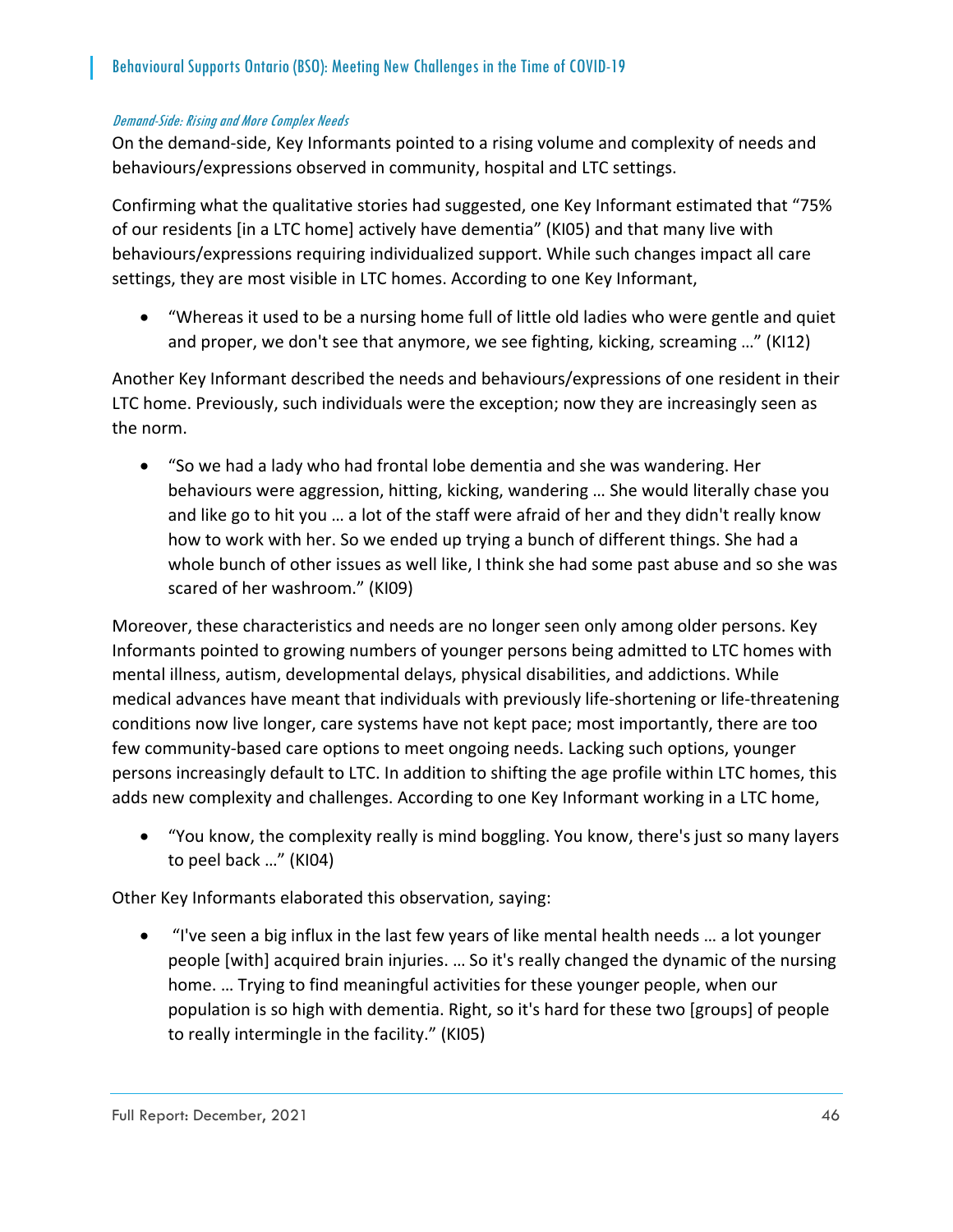- "It's been younger folks who ended up moving into long term care homes because there was no other place for them. And there's now a complete mismatch between where they are and what the system can provide for them so … In some ways, that is exactly what I feel is that BSO has stepped up where a lot of people haven't." (KI08)
- "… even in the six years I've seen that we have a decrease in as many dementia related cases and an increase in things such as … developmental disabilities. So a lot of people with autism, schizophrenia tendencies coming in. OCD (Obsessive Compulsive Disorder] and then you couple that with an aging population … It makes it harder to deal with …" (KI10)

Although BSO emerged historically in response to growing numbers of older persons living with dementia, Key Informants reported that BSO teams now face increasingly complex combinations of dementia, depression, acquired brain injury (ABI), spinal cord injury, autism, and substance use (e.g., alcohol, tobacco and even "hard" drugs such as crack cocaine) among persons of all ages. While one Key Informant questioned whether BSO could sustain this widening mandate, most took this as a given, focusing instead on how BSO teams could best respond.

# Supply-Side: Growing Care Gaps.

On the supply‐side, Key Informants painted a picture of struggling care partners, providers and care systems.

Key Informants acknowledged the crucial role of care partners in community and residential care settings: in addition to providing direct personal and emotional support on a daily basis, care partners provide essential intelligence and support to care teams. However, such support is not a given. On the one hand, more people with multiple chronic care needs live alone with no one in the household to provide support. On the other, even when care partners are present, they often struggle to access and coordinate multiple services and providers on behalf of the persons they support, as well as services like counselling and respite that they need to sustain their caring activities. In the absence of care partners, or as they become fatigued and withdraw, persons living with behaviours/expressions are more likely to default to hospitals or LTC homes even though these may not be the most appropriate care settings. According to Key Informants,

 "I think if there was adequate care at home and people could stay at home … I think that's the best thing for them, especially for someone [living with] dementia, just because change is so hard on them." (KI20)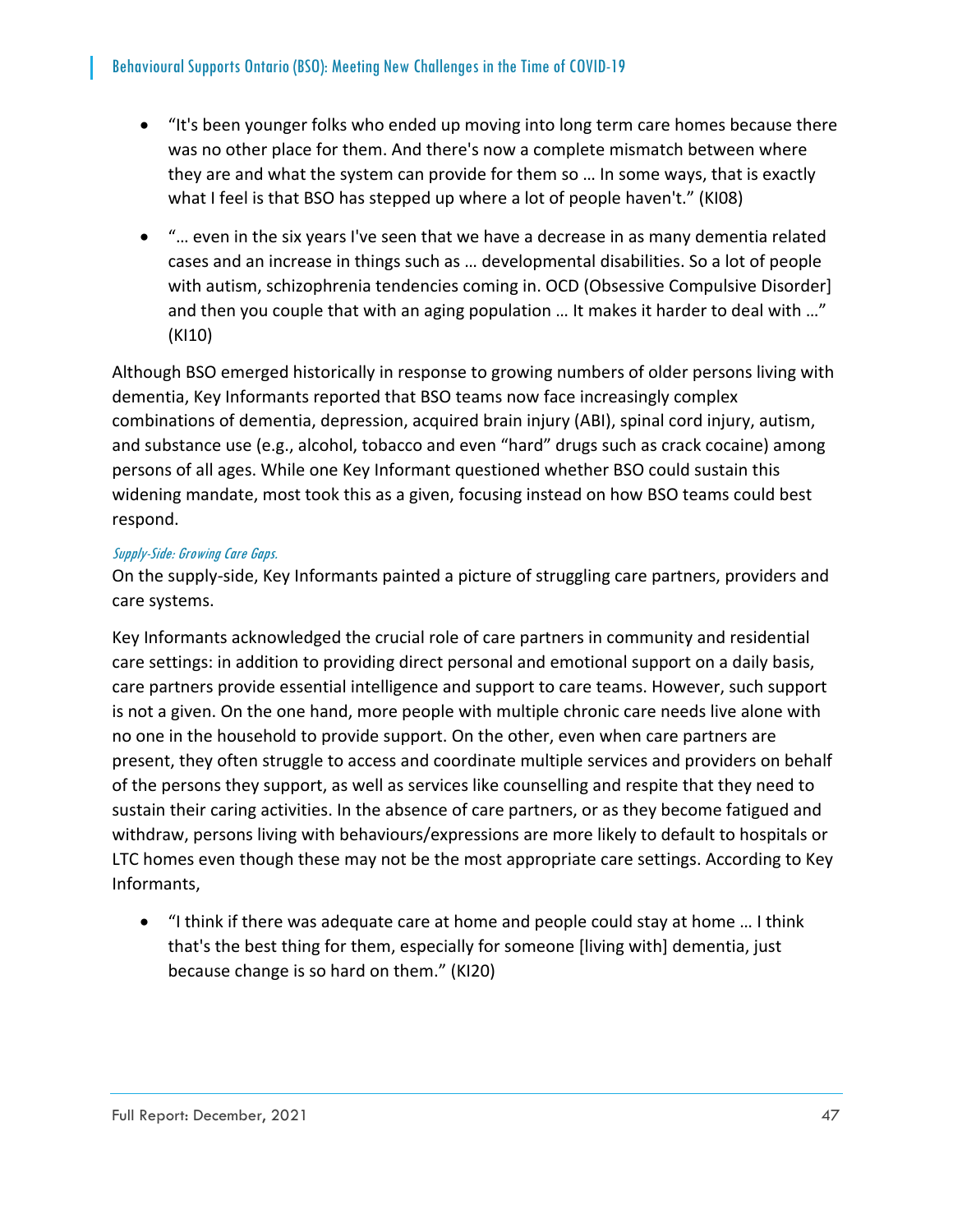- "There's a lot of burnout in the community, a lot of I'd say people out there that are unsupported with family members living outside the city limits or across Canada or even in the States." (KI03)
- "I hear an awful lot because my work takes me everywhere; it takes me not just in long term care homes but into people's private homes as well, and just anywhere they might be. But I hear a lot of families struggling with maybe the time of day that the PSW's or the home care supports can get there, perhaps they're not able to make it at all one day. Or you know they're showing up at dinnertime and they're getting their bedtime medications … different little logistical things that really have a huge impact." (KI13)

Increasingly‐stretched health and social care systems add further challenges. As indicated earlier, Key Informants suggested that a lack of viable community-based care options means that persons of all ages with complex chronic needs are now being directed toward LTC homes. They noted, for instance, that supportive housing and attendant care are in short supply with long wait lists, and that community mental health resources, supposed to be strengthened after successive waves of "de-institutionalization," remain inadequate outside of large urban centres, but even in inner cities.

- "… I think we're seeing the environment changing so where some of these people were previously cared for in a psychiatric institution or a hospital setting, I think our long term care homes are [admitting them instead]" (KI13)
- "I don't know how many years ago we've been seeing the trends in terms of increasing complexity. Number one, because people are living longer. Number two, because so many people who have different kinds of problems are ending up in the BSO bucket. So, there are many people who are not seniors who have primarily mental health problems, who end up in long term care because there is no … supportive housing …" (KI08)

As a result, LTC is becoming the default destination for younger persons living with physical and intellectual disabilities who will likely remain there the rest of their lives.

- "The example I often use is … there was an individual in [city] where I live that was 18 years old, and had no family. [The client] was in a motorcycle accident that made [them] a quadriplegic. [They] literally could be placed in long term care because [they] fit the criteria. And [they are] going to live for 70 years in a long term care facility." (KI07)
- "Hospitals for … people living with an intellectual disability have all gone to more community models … it's really unfortunate for that person who is young and is now finding themselves in a long term care home." (KI15)

Thus, LTC homes, and BSO teams, face unprecedented challenges.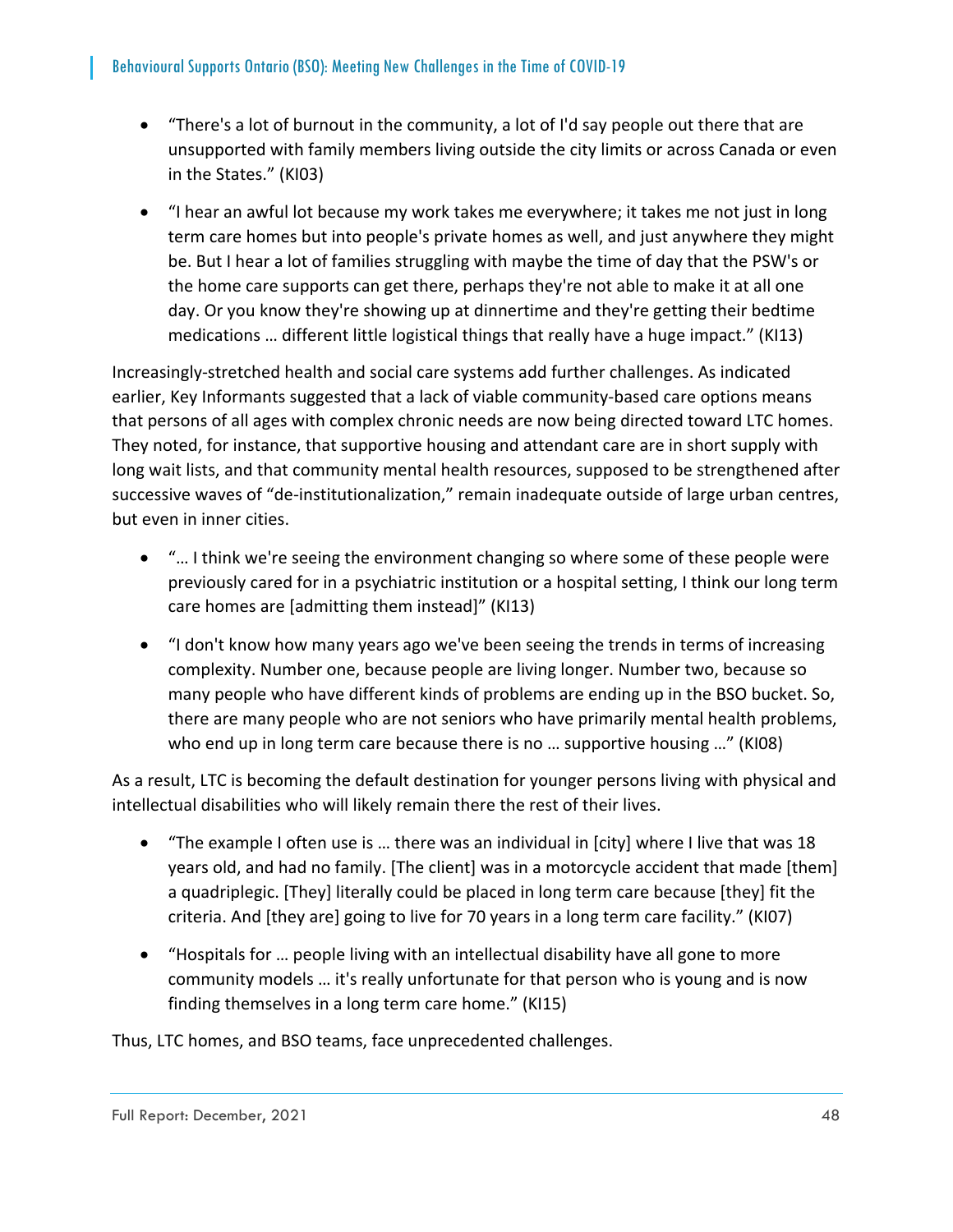- "A lot younger people coming into the nursing home [with] stroke, acquired brain injury that kind of stuff. So it's really changed the dynamic of the nursing home. … Trying to find meaningful activities for these younger people, when our population is so high with dementia." (KI08)
- "And they also have their own complications, especially when you're looking at autism, where it has to be very specific things, otherwise you are looking at outbursts. Right. And the other thing that complicates this issue is that the younger individuals, they are more able‐bodied. They can, you know, move a lot faster. They're a lot stronger. So if they are having a, you know, an outburst of some sort, it can, you know, not be very good." (KI10)
- "So now to me we have frail elderly cognitively aware people living in fear in long term care based on behaviours exhibited by actively psychotic patients with a psychiatric diagnosis." (KI07)

Paradoxically, once in a LTC home, some specialized resources such as community mental health services may be discontinued.

■ "So a lot of these people have had some sort of co-morbidity that has affected them that they would require the extra care of long term care that they can't facilitate in the community. Right, so they end up here. … However, once they get in long term care a lot of the community resources aren't available …" (KI05)

Ongoing shortages of qualified workers added further complications. Even when workers are available, they may not have the skills and knowledge required to care for persons with increasingly complex needs and behaviours/expressions. Key Informants identified poor pay and working conditions as contributing factors.

 "… you see a vast difference between training of PSWs and I think that's also huge. I think if PSWs are trained and paid appropriately that would make a huge difference … I think there's not a whole lot of PSWs who want to do the work that they're doing because they don't get paid very well, they are extremely busy, and they don't do the most beautiful things. I mean they do amazing things for families, but they don't have the most glamorous job …" (KI20)

*COVID‐19: Layering on New Challenges.* Key Informants also spoke about the impact of the pandemic. They emphasized that COVID-19 did not create the challenges they faced day-to-day; rather it worsened long-standing challenges and layered on new ones. Said one Key Informant,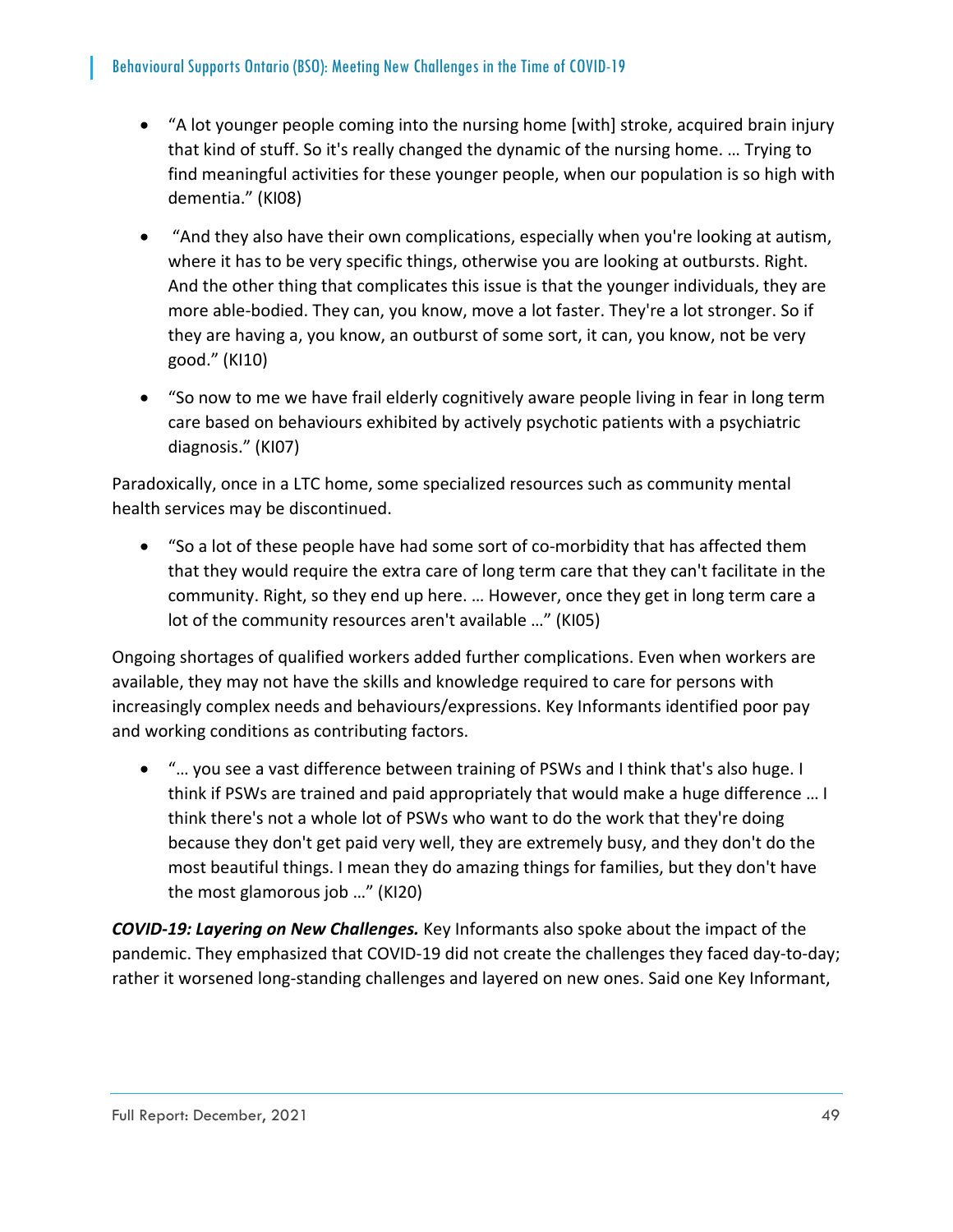"You know the challenges that were there to begin with … the only thing I could think of at the time was this is not a drill. Like this is real, this is happening now …we are now awake to the reality of what's been going on for years." (KI18)

In the community, pandemic‐related challenges took the form of shuttered community services (e.g., reduced home care, adult day programs). This forced persons requiring care to rely more extensively on care partners, when present, who in turn lost access to services like respite that they relied on to support their caring activities. Nevertheless, as care partners read front‐page newspaper accounts of the pandemic's deadly toll in LTC homes, they resisted or delayed transitions to institutional LTC – and are likely to continue to do so in the future – pushing them closer to burnout.

 "People at home, with no day programs, trying to take care of their spouse with you know very little activity. … People on waiting lists now say, whoa, maybe I don't want my relative to go to long term care. And what I'm reading [on] the front page of the Toronto Star doesn't sound very good. People who enter … long term care homes from the community, from hospital, from everywhere, have to spend two weeks in isolation. And then the outbreaks in long term care homes, which have devastated." (KI08)

In LTC homes, Key Informants reported that the pandemic had resulted in wide-ranging disruptions to established routines that could worsen existing behaviours/expressions.

 "… where they're left to themselves or just alone [with] less interaction with staff, less interaction with residents, it can lead to more interaction with their hallucinations and delusions … (KI10)

This Key Informant went on to say,

 "… they've seen an increase of depression‐related symptoms since the isolation protocols. … what I've seen here is the actual depression related symptoms." (KI10)

According to another Key Informant, although residents in their LTC home did not die of COVID‐ 19, they did suffer from COVID‐related "confinement syndrome" as programs and services were curtailed, familiar workers were replaced by unfamiliar agency workers, and visits by care partners and friends were restricted. (KI13) "Cohorting" residents in unfamiliar rooms without their personal belongings and communications devices (e.g., telephones), while done to limit virus transmission, were also identified as factors increasing the likelihood of decline and death.

For new admissions to LTC homes, the challenges were just as formidable. They faced 14 days of isolation, in unfamiliar places, without their own furniture and belongings, and sometimes with no direct contact with families and care partners since telecommunications installers (e.g., telephone, cable) would not enter LTC homes.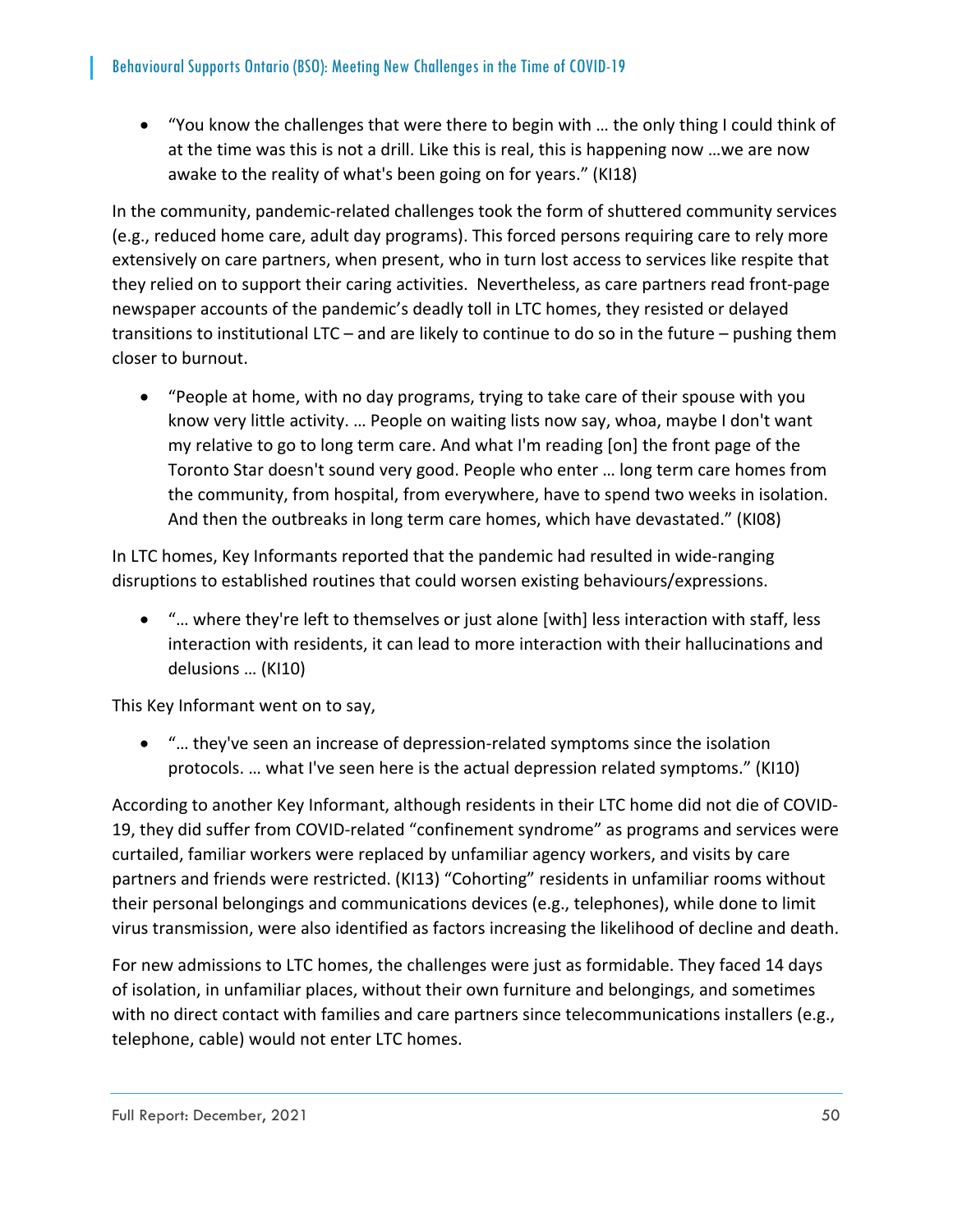- "They leave the family, and so on this terrible heartbroken time you know they don't want to come to a new place … all the people are strangers. There's even no family around … it's hard for them to stay in the room, they're just very anxious and walking around looking … terrible." (KI15)
- "It's even worse now. It's like basically they're dropping their loved one at the door and that person is going into a barren room in a lot of cases, and I speak that from experience. They go into a barren room and are expected to be there for two weeks. With no support, with no one there, with no family. So as an individual that has some cognitive impairments, when your loved one drops you off at the door and you don't see them for two weeks, how do you feel? You feel abandoned." (KI07)

For overburdened staff "already scared to death" by COVID (KI09), new admissions could be daunting, since people would literally "show up at the door" without an "I am who I am assessment," or any meaningful insight into the person's likes, dislikes, preferences, hobbies or cultural/religious beliefs. Moreover, available staff had no time to "sort through" or "figure out" why a behaviour/expression was happening before new residents were isolated in their rooms. (KI01)

Such circumstances directly impacted BSO teams, who were frequently called to put aside their specialist activities to provide basic care and support to residents. For instance, BSO transitional teams, normally tasked to prepare transitions into LTC, now modified their work to focus on the "highest need" homes. For homes in outbreak, it was a case of doing anything needed.

- "We were no longer really doing BSO work. We were just all hands on deck so we were helping with screening, we were helping on the floor … they were helping in any way they could." (KI01)
- "… if we're talking about BSO staff, a lot of those staff are being pulled and working in other capacities." (KI04)
- "We've seen where if it's very easy for people to be pulled into things and pulled out of the role that they're going to be playing if they are embedded because all of a sudden it's like well you're not this specialized person … you're going to be pulled into this wing or that wing …" (KI18)

Under lockdown, long‐standing challenges like tobacco use took on a new urgency. Smoking now had to be curtailed so that smokers would not congregate, leave the premises to buy cigarettes, remove masks, share cigarettes or lighters, or touch their fingers to their lips and then to door handles and elevator buttons. BSO teams worked to manage this now potentially deadly behaviour.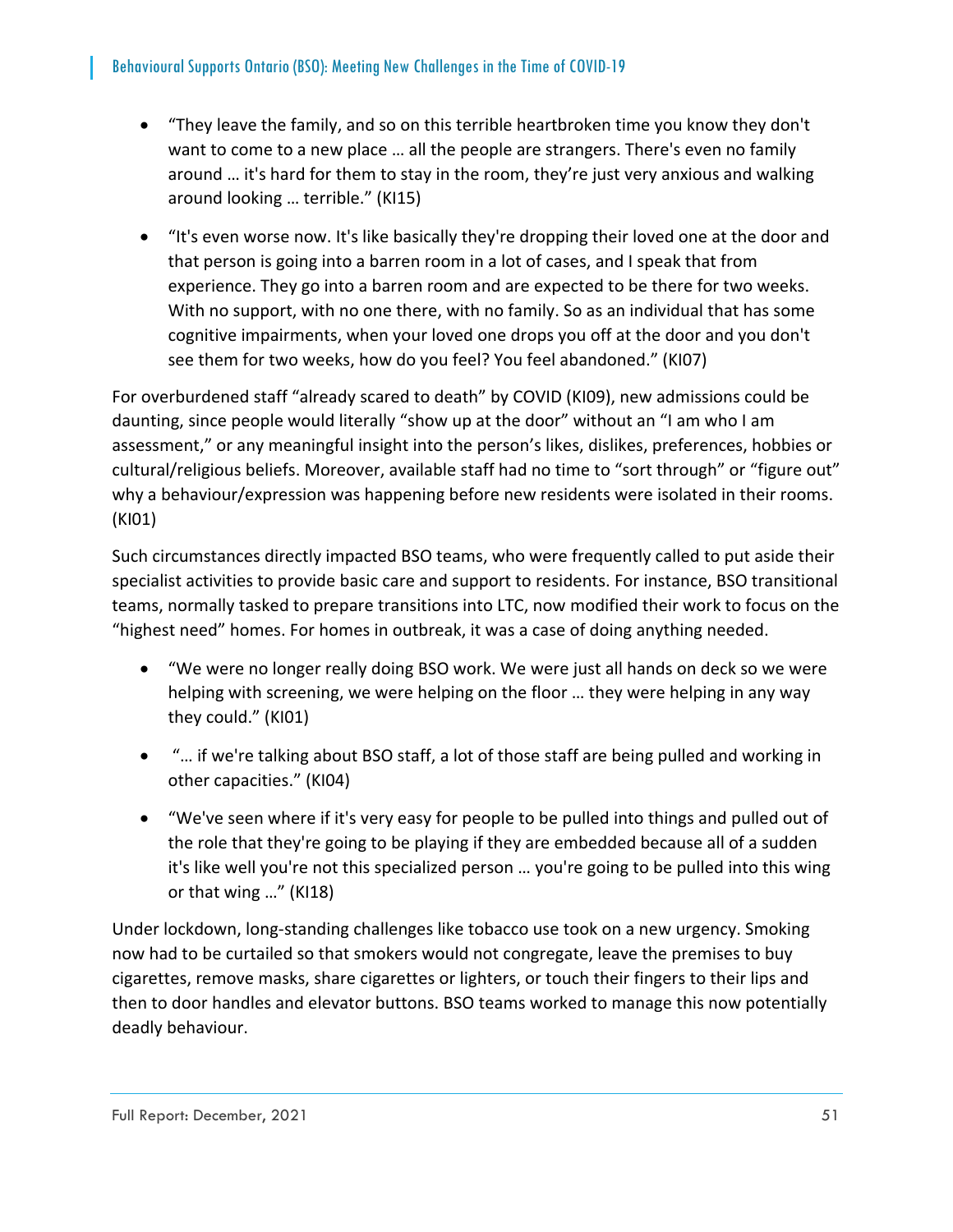"So we only have a few smokers left. It was a huge change, especially in rural Ontario … our last three smokers will not be able to go outside. … we have that smoking cessation program available immediately to decrease the risk of these responsive behaviours." (KI06)

Similarly, wandering/exploring, or walking from place to place, normally considered behaviours/expressions with low risk, now became deadly threats for COVID‐19 transmission. Drawing on their specialized expertise, BSO teams worked to find solutions.

 "The other thing was wandering … when you look at responsive behaviours, wandering is probably the one that you worry about the least, but then when we went into an outbreak situation, the risk to residents, not only to themselves and to others increased exponentially. … the wandering care pathway that came out from BSO and I believe it was the brainXchange, kind of came out right at the beginning of outbreak and I wish we had more planning …" (KI05)

Ironically, Key Informants reported that in some instances behaviours/expressions actually declined in LTC homes. They attributed this to less traffic in hallways, less noise, and fewer congregate situations where residents could trigger each other.

 "They settled out because again, when there's visitors, when there's parties, when there's commotion … [it's] unsettling to a lot of people … there's more hubbub, there's more noise, there's more stimulation. Well, now it was just the people that they worked with every day and there wasn't the comings and goings … after the initial probably couple of months people settled into their new normal." (KI07)

Similarly, as residents in older homes with four‐to‐a‐room wards died or were transferred elsewhere, behaviours/expressions declined.

 "We started with XX residents at the beginning of this pandemic and now we're eventually going down to XX [about two thirds of the original number] because the rooms had four in a room because it's such an old home …" (KI12)

However, it is important to clarify that Key Informants did not suggest that confining people to their rooms was a desirable thing to do: lockdowns and isolation resulted in many negative outcomes for surviving residents, care partners and staff. Rather, the lesson learned is that environments with less noise and more privacy are better for residents, particularly those living with behaviours/expressions.

# 4.2.2 What Should Happen: Six Best Practices

As well as identifying demand and supply‐side challenges, Key Informants offered lessons learned/best practices for the future. Six best practices emerged.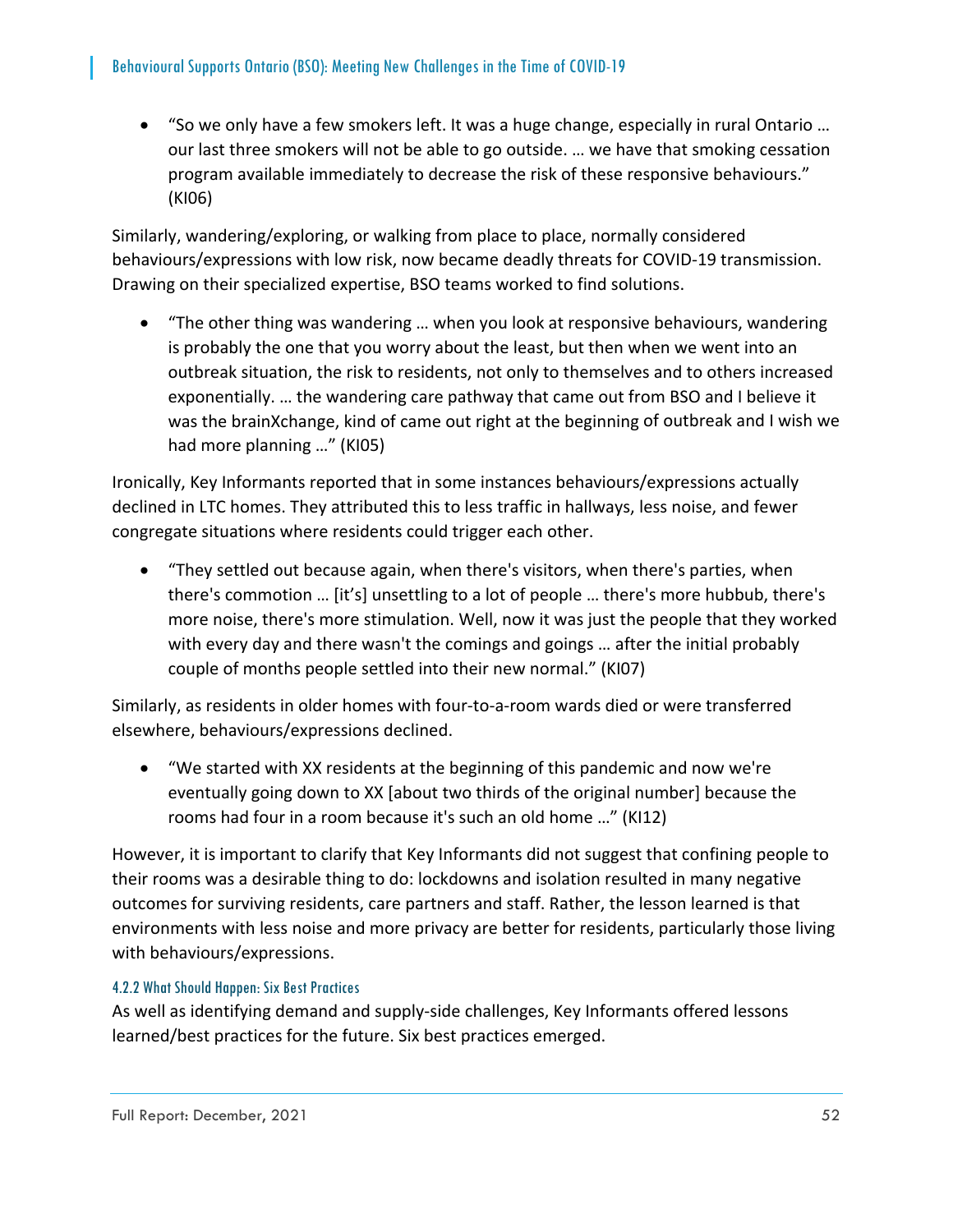#### Deliver Person-Centred Care

This first best practice requires care built around the needs, experiences, preferences, beliefs, likes and dislikes of the person. Rather than being treated as impersonal "cases," person‐ centred care emphasizes "knowing the person" and treating each individual, including care partners, as active participants and collaborators. Key Informants insisted that person‐centred care is, and should remain the foundation of BSO work. According to a Key Informant,

 "I want more for these patients. I want them to be heard…. I want them to be honored for the people who they are ... Whole person assessment: gather all information; identify possible triggers; drilling down to find out why a behaviour is happening. "Are we noticing pain?" Trial a bunch of initiatives and find out what works best for the person. Try it and show staff the results. Model the approach. Coach staff. Check results. Involve family." (KI03)

Key Informants also emphasized that "person‐centred care" must be more than just a catchphrase. This means taking the time to learn about the person, to understand their needs and to find out what works for them, even if not every attempt succeeds.

- "No two residents are alike … it's not just about basic needs anymore. I mean, it's about figuring stuff out. It's about making their lives worthwhile and I mean it's about making their environment safe." (KI04)
- "I would like to think I serve as a detective where I will just watch; I'll do an observation for a couple of days. I'll watch every interaction and everything that the person is going through, what they may be experiencing, before I necessarily interact with them or with the staff. Because a lot of the time … unmet need is what is causing the behaviour. And it could be something as simple as them needing to have more frequent bathroom visits or it could be something a lot more complicated that requires continuous investigation …" (KI09)
- "Building the relationships and building trust and creating a quiet predictable environment. So we are able to sit with them and talk to them, and when we're giving a shower we have to take our time and discuss past relationships and past history …" (KI12)

Key Informants contrasted person‐centred care with a "task‐oriented" approach. Rather than "knowing the person," too‐often the focus is on getting things done whether or not these align with individual needs and preferences.

 "Often times staff in these homes are working on multiple units and they're part‐time because they don't get paid enough so they're not working consistently with these people." (KI09)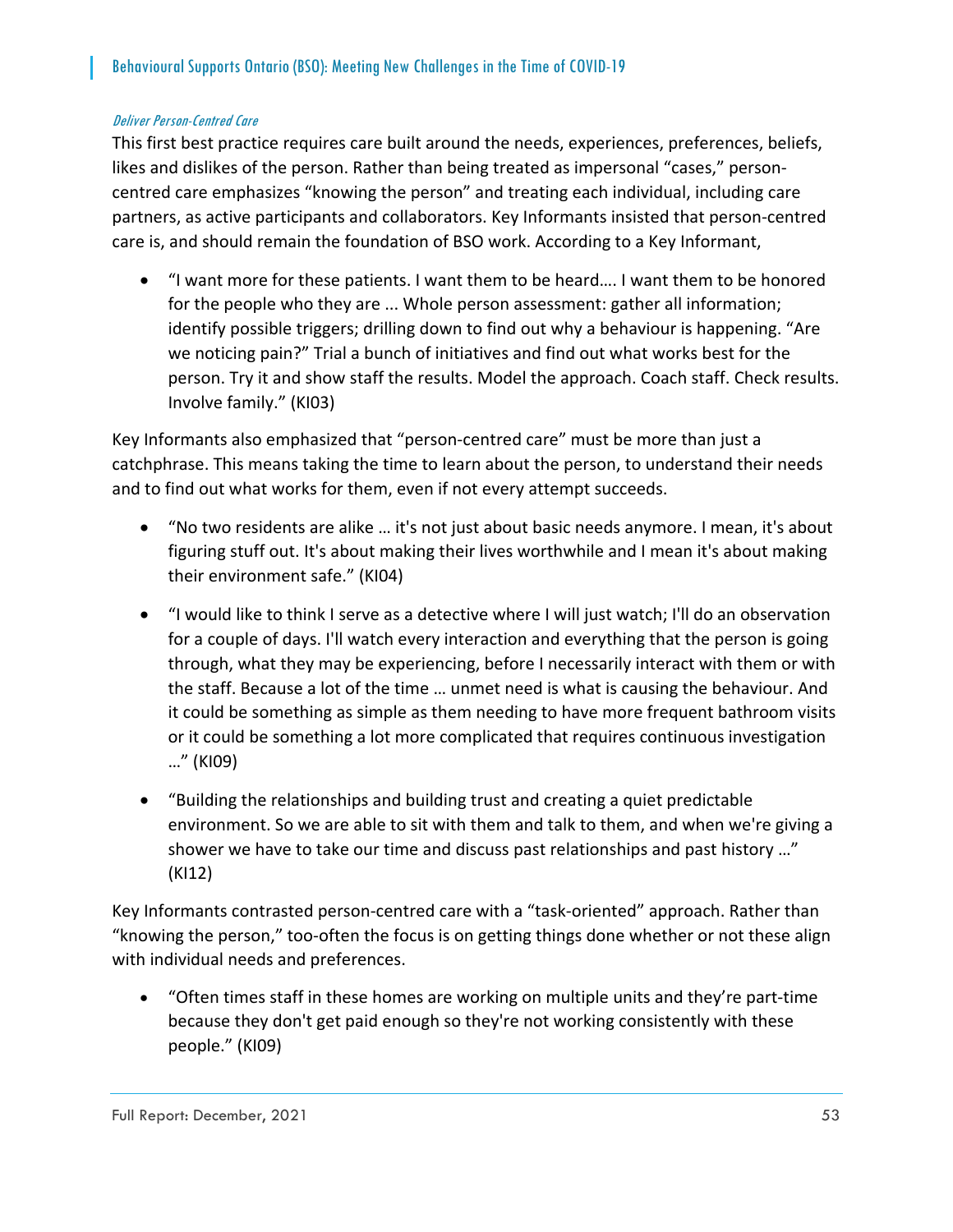"Most PSW's are very task oriented, they need to get their work done and get through the day, so we need to change their mindset about what it means to be a caregiver. It's not necessarily getting the shower done, getting the food into them and changing their briefs. It's more about relationship building and trust building …" (KI12)

In contrast, finding out what works best for the person takes time and effort. Standardized tools and approaches familiar to BSO teams can assist.

 "We're using the psychosocial approach of the PIECES [Physical, Intellectual, Emotional, Capabilities, Environment, Social] model where we're investigating the person's physical needs, their intellectual needs, their environment, their capabilities, their emotional needs, and their social needs." <sup>53</sup>

Looking beyond the individual, Key Informants said that BSO teams, whether embedded in specific care settings or working across different settings, played an important role in improving practice.

 "We certainly need to transform not only where we provide the care, but how we provide the care. And it's really getting people on board with some of the simple things of treating people with dementia, like they're people. Nobody's doing it intentionally with any ill will there. I get it that frontline staff are so strapped and so stressed and so pulled that they go with what they know, which is task focused. It's that survival mode." (KI13)

While recognizing that there was always more that can be done, BSO efforts to promote person‐centred care received strong affirmation. The following quotes are typical:

- "Can't get a more valuable program than this" (KI04)
- "[BSO is] so important, so important. I'm so grateful that we got the funding to have the program, actually just very grateful that we have this resource even available. We've come a long way in the last year." (KI05)

# Bolster Inter-Disciplinary, Inter-Organizational Collaborations Including Care Partners

Key informants emphasized that particularly in fragmented care systems, inter-disciplinary, inter‐organizational collaborations that include care partners can go a long way to ensuring that people with complex health and social needs and responsive behaviours/personal expressions receive person‐centred care in the most appropriate care setting.

 $\overline{a}$ 

<sup>53</sup> Baycrest. (No date). P.I.E.C.E.S. Accessed on-line, March 2021 at https://www.baycrest.org/Baycrest/Education-Training/Educational-Resources/Responsive-Behaviours/P-I-E-C-E-S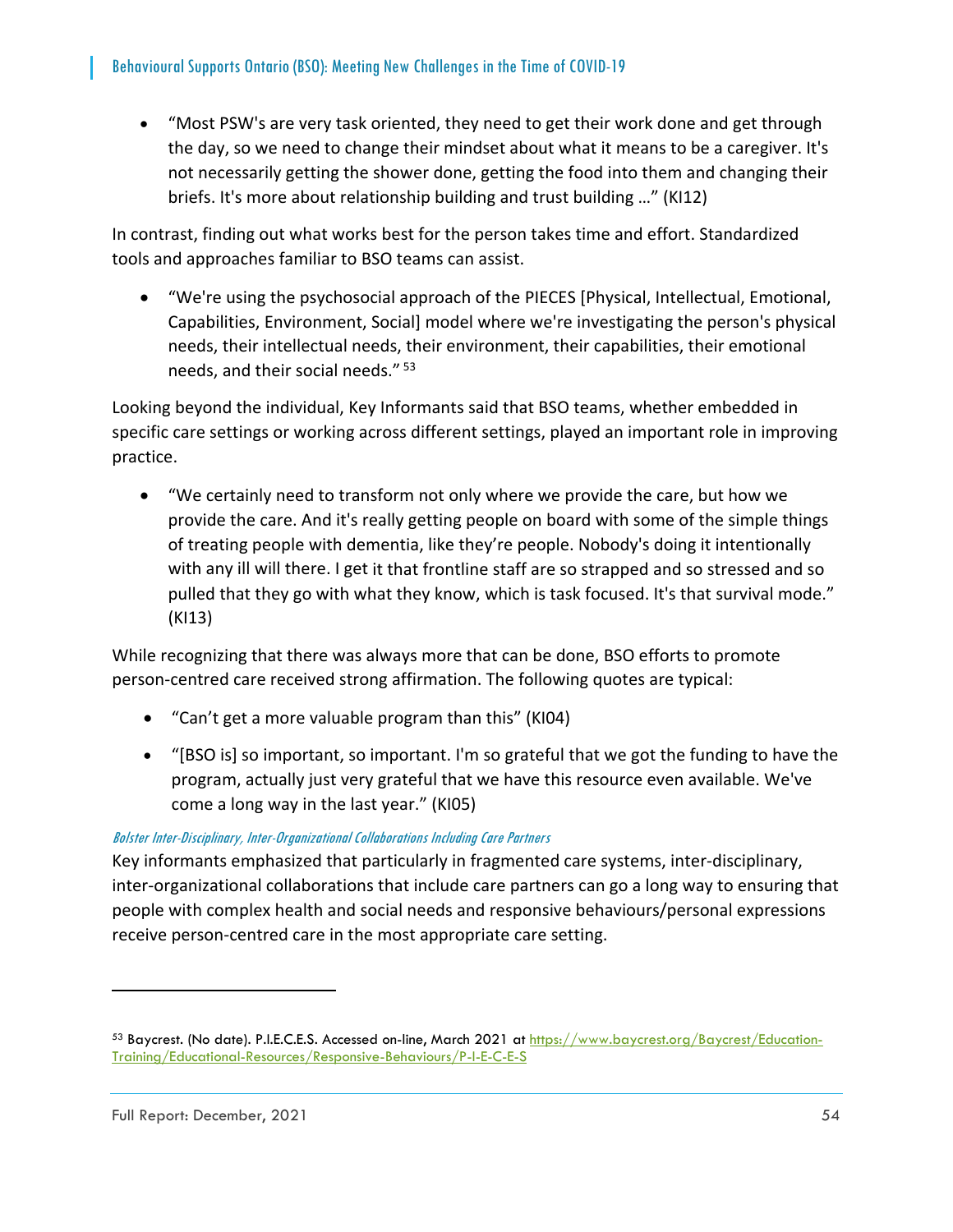However, Key Informants worried that in spite of decades of exhortation about the need for collaboration and teamwork, and waves of system reforms aimed at integrating care, care systems remain fragmented and uncoordinated. Said one Key Informant, in spite of "a lot of talk about collaboration between organizations and sectors, collaboration was still 'a work in progress'."

In this connection, Key Informants observed that BSO team members worked hard to facilitate collaboration and teamwork. For example, BSO team members in LTC homes described their efforts to coordinate with PSWs (personal support workers), nurses, PTs (physiotherapists), OTs (occupational therapists), nutritionists, physicians, other workers and care partners to provide the best possible care for residents.

- "We definitely took a very collaborative approach. So, you know, you would have the BSO staff there with the psychiatrist. Family was always involved … maybe it was not necessarily the PSWs that knew the resident best. I mean, people from environmental or kitchen staff or really anybody that knew that person well was invited to attend." (KI04)
- "… huddle talks with the staff … I always go around and find out how everybody's feeling about everything. We frequently use the DOS [Dementia Observation System] tool. … let's start the DOS tool for five to seven days and try to capture some of these patterns. See if there's, if something's going on … those are our little times to connect with multiple staff … just to let them know that it doesn't take a doctor's order. If you are struggling with a patient and you want some advice, call me, call my extension, email me." (KI03)

In addition to mobilizing in‐house resources, Key Informants said they would reach out when appropriate to specialists such as geriatric psychiatrists, pain specialists, and neurologists. Said one Key Informant,

 "[LTC] is great for one stop shopping. But I think if we're talking about just the complex support needs that these people require … sometimes you don't have access to a neurologist's doors. Some of those specialist services sometimes get dropped … I mean, I think, not everybody had geriatric psychiatry either …" (KI04)

In another example, a BSO lead had reached out to a local health unit to implement a smoking cessation program.

 "We've had a significant amount of issues with smoking in our home … We had the public health unit come in to facilitate a smoking cessation program … this was the best thing that we have ever done … these seven people no longer smoke." (KI05)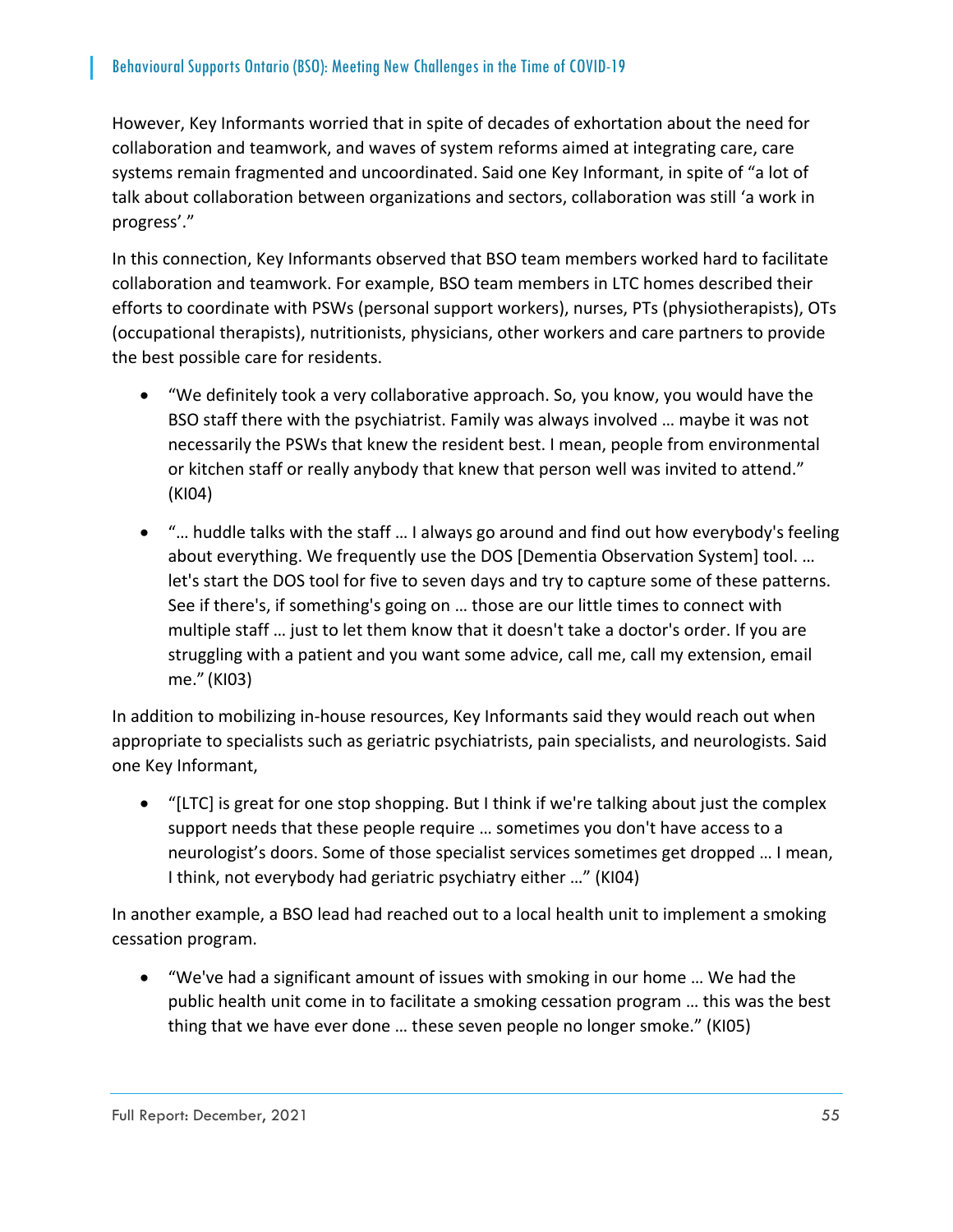One Key Informant noted that such collaboration can also avoid overlapping or duplicative initiatives by raising awareness of what others are doing. Said one Key Informant,

 "Who's working with whom? I think we need to collaborate better … if it's going to be a cross‐cutting strategy then it needs to be partnering better with those other strategies because people still seem to be going on parallel tracks for the most part, caregiver organizations included. And yeah there's lots of parallel work and we were trying very hard to keep track of it all and to pull it all together. But it becomes hard to be a connector all the time because there's so much going on. It's good work, but a lot of it's parallel." (KI08)

A helpful approach used in one region was to create a "table" where diverse resources could be marshalled and coordinated.

 "In [this region] for instance, we have an initiative for many years now called the complex case resolution table for individual cases in long term care homes that are really challenging. So the local resources on the ground, the behavioural lead, the geriatric mental health outreach team, the PRC, the long term care behaviours support it. … when everybody's sat around, done their best, really thrown everything they had at it and they're still wondering what to do, then they might go to the BSO office and say, we'd like to have a complex case resolution table." (KI08)

# Support Transitions

Key Informants talked at length about the importance of ensuring that transitions between care settings are well prepared in advance particularly for persons living with complex needs and behaviours/expressions who may require support to adapt to new places and faces. They emphasized the need to "follow the person through the system" and to make sure that crucial background information and assessments arrives *before* the person. Well planned transitions can also avoid situations in which families and care partners burn out precipitating emergency hospital admissions or crisis LTC home placements.

 "… the hardest thing in our system is to work on transitions. Because sometimes, the Community has come to the end of the road and they've done their best, and they cannot do anymore. … I mean, no matter how much care we provide … how much respite, and how much modeling we do … some families have just done their work, and done it and they cannot do any more." (KI08)

Nevertheless, many times persons with complex needs and behaviours/expressions still "land up at your door" (KI05) without adequate preparation. Staff in the receiving care setting then have to start from scratch, doing their best to learn about the person even as they cope with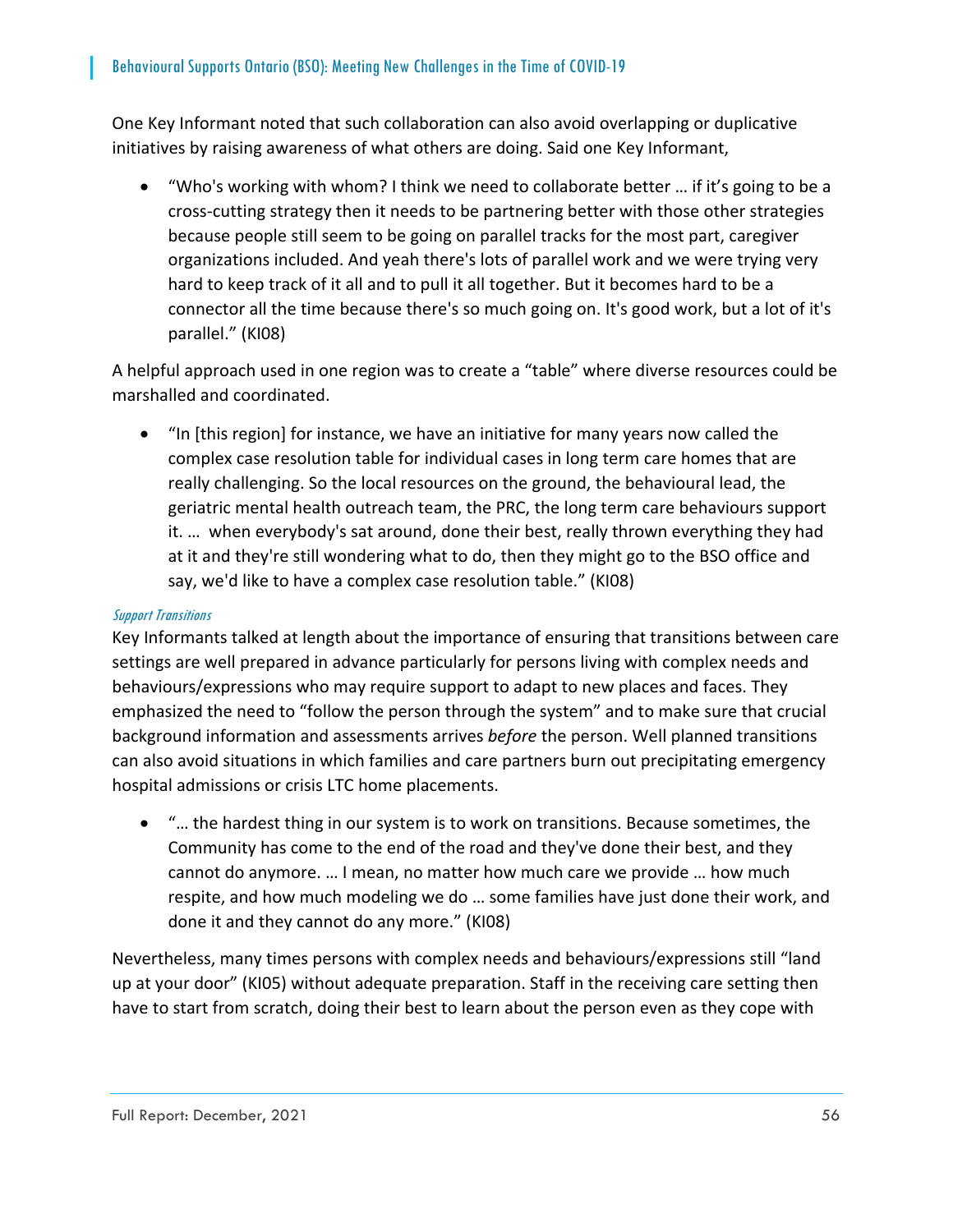their immediate needs. Besides causing stress and anxiety for persons and care partners, this forces staff to struggle to make sure "the wheels don't fall off." (KI04)

Well-prepared transitions are increasingly vital as needs and behaviours/expressions become more complex. Without planning what comes next, persons may end up "stuck" in inappropriate care settings such as acute care beds when they do not require acute care, impacting negatively on their physical and mental wellbeing while further stretching already‐ stretched hospital resources. Said one Key Informant working in a hospital,

 "…they're dealing with acute mental health patients and then patients with dementia … these patients that come through those doors, they're labeled, stigmatized and then we can't place them." (KI03)

This same Key Informant went on to say that, in spite of such challenges, progress was being made, often as a result of BSO efforts to establish and maintain lines of communication across organizational "siloes."

 "Yeah [coordination happens] regularly when my patients are getting ready to be discharged to long term care … Well, I'm having those conversations with the BSO long term care team. We would have monthly meetings … just to keep that relationship going, talking about what's going on out there." (KI03)

In this connection, BSO teams have the considerable advantage of being able to reach out to their counterparts in different care settings to prepare transitions. While the excerpt below pertains to hospital‐LTC home transitions, BSO teams also facilitate transitions in both directions between community, hospital and LTC settings.

 "… if we can get these teams going within hospitals and community and all the areas that I spoke of … we can be the familiar support to the family and to that individual when they come to long term care. There's a familiar face." (KI07)

In addition to ensuring smoother transitions in specific cases, such efforts can establish durable pathways that do not have to be re‐created for each and every transition. One Key Informant pointed to efforts made by BSO teams to strengthen inter‐organizational connections and build system capacity.

 "… we're also working on, like a transitional support resource model that is going to be accessible by … a busy clinician or a PSW or a family member... So we're getting to know each other right now, which is huge because before I think there was always that sort of disconnect." (KI09)

In turn, shared resources can stimulate a positive cycle of stronger communication and collaboration.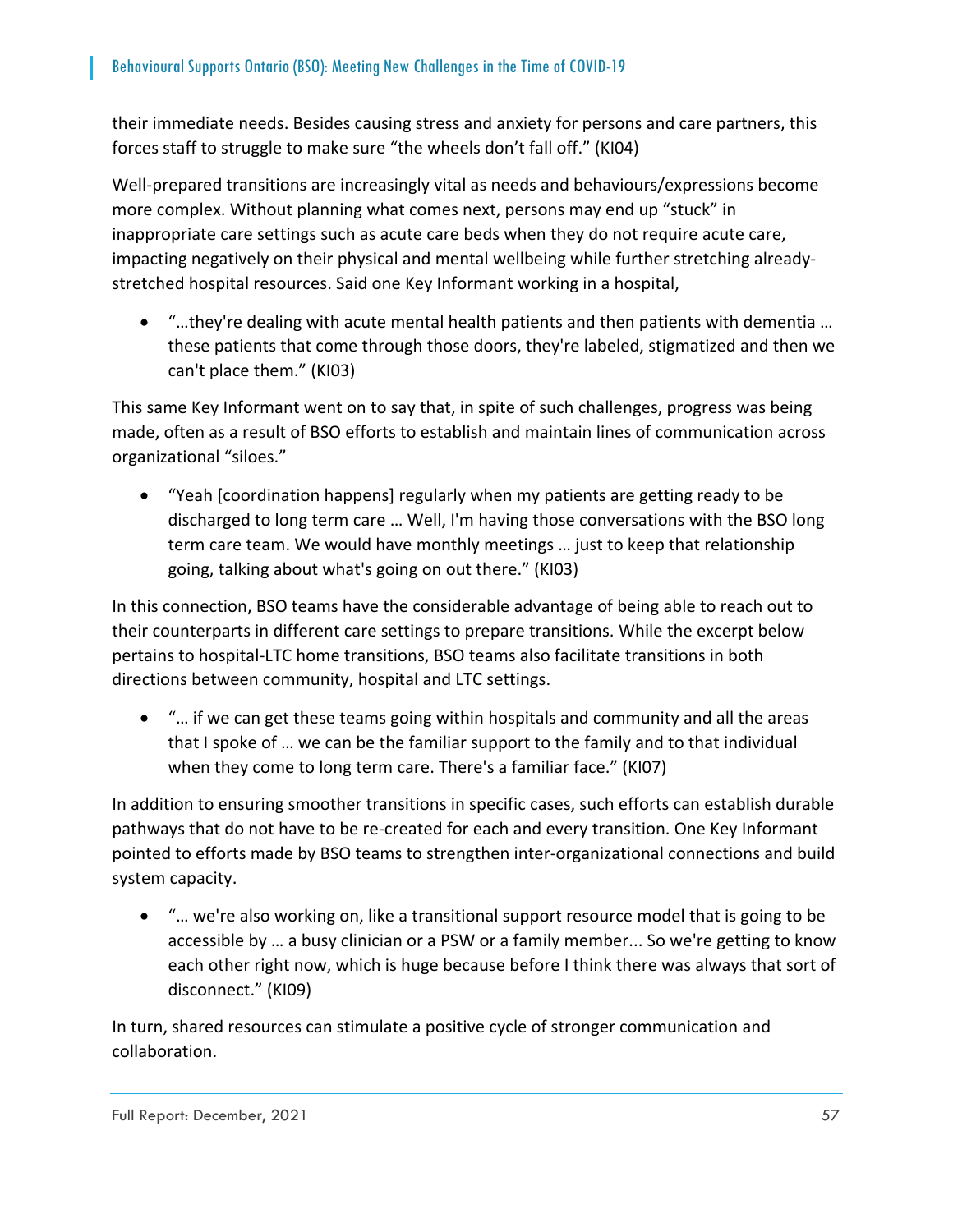"Well there's always been transitions but for some reason, I guess, there was a gap that was identified where we could have more support and more help and we've just really ramped up and seen a lot of success … information sharing, I think, is the biggest thing and where we can most be helpful, especially when people are going to long term care homes ... if we can do some nice transition care planning, that's really helpful." (KI13)

#### Advance Knowledge Mobilization and Capacity Building

As reflected in the quote above, Key Informants emphasized the critical role of information sharing and knowledge mobilization, not only to address immediate needs, but to build capacity at organization and system levels.

Key Informants said that they facilitate team meetings in their organizations where staff share experiences, hear ideas from peers, gain insights from care partners, and access specialist knowledge.

- "There's the opportunity to ask questions. You know, the staff can maybe bring up something like 'why would you be using this medication as opposed to this medication' or 'can you explain, you know, that Lewy Body dementia piece a little bit more'. 'Why are we seeing this with this particular diagnosis?' It just opens things up so that we have that base relationship with the psychiatrists and the staff and the families. And so it's just a really good capacity building opportunity …" (KI04)
- "We are always building on that stockpile of information and encouraging them and saying you know, 'were you able to share that with your team, were you able to share that with your lead, with the nurse manager?' … Because we want them to know that their input, their experience, their successes, are equally as important and inform our practice moving forward. So I can honestly say that we've also seen teams … where they get equally as excited when something is successful, or when they've been able to contribute to a really positive outcome." (KI19)

Another Key Informant noted that established lines of communication are particularly important during periods of extraordinary stress such as the pandemic. However, this is also when staff are least likely to be able to take time away from pressing everyday tasks or add unpaid time to already long days. One suggestion was to add a small amount of paid time at the beginning or end of work schedules so that staff could engage collectively, share experiences, and see that their contributions are valued.

 "… for sure, medical issues first. If you have a UTI (urinary tract infection) … [you have to] rule this out. And then … figure out what's the root reason, the possible triggers … [then develop] a care strategy … share with the frontline staff, and then they will be coached on how to do that. … if we can pay for 20 minutes after their work, I believe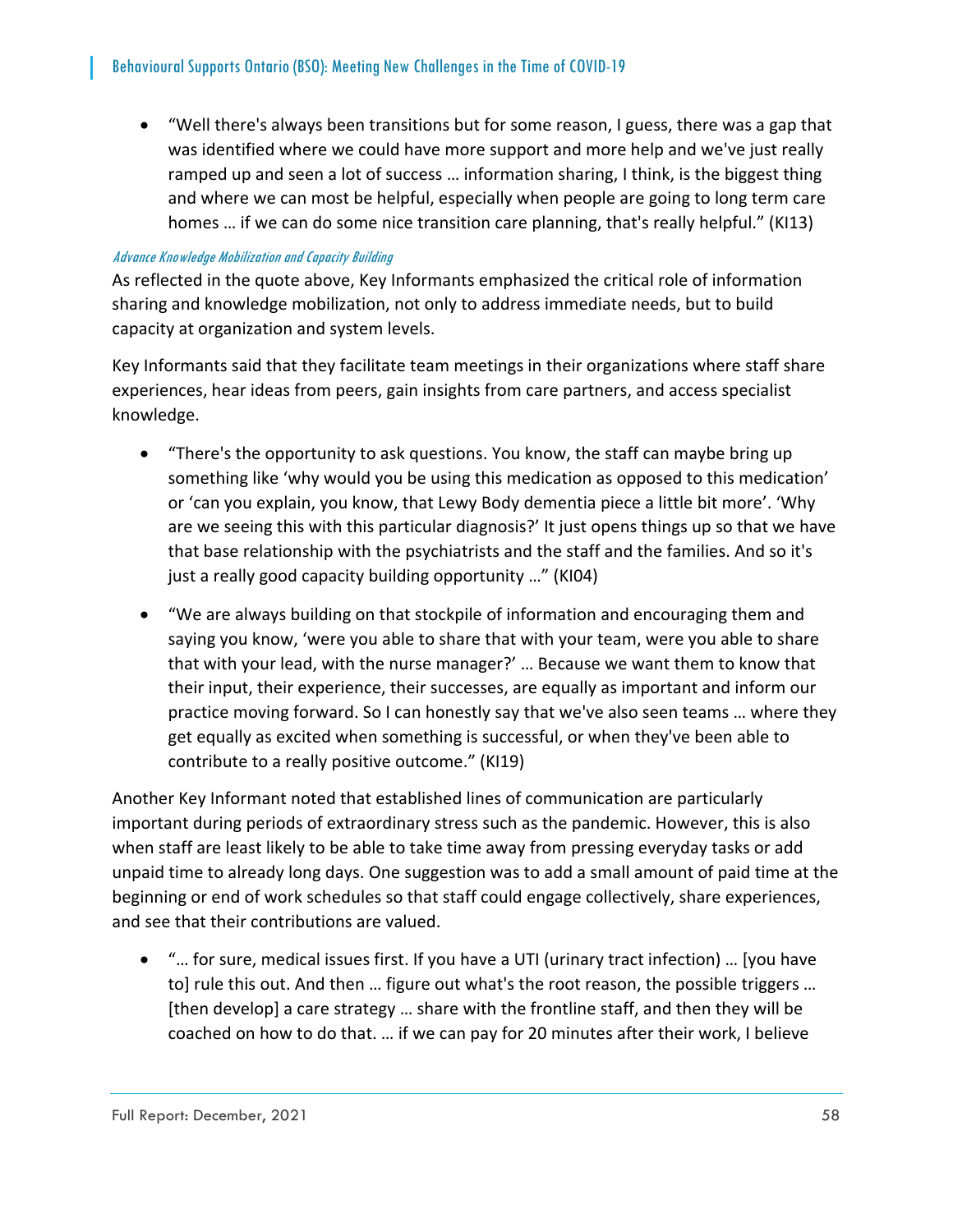they [staff] would like to stay and like to talk. That's very important not just teach them, you know, sometimes they teach me … they have a lot of experience ..." (KI15)

Key Informants also highlighted approaches used to advance knowledge mobilization and capacity building at a system level. One Key Informant spoke to the progress that had been made in one region by bringing people and knowledge together.

 "For me, we definitely have made incremental improvements and changes that are positive… I feel like there is a system there. Now, with respect to different partners it can still be improved and we're still tweaking it and working on things … But I think … especially in the last five years, there's been a real kind of solidification of what we have." (KI08)

Another Key Informant spoke of the resources being marshalled by BSO teams at the regional level to build capacity.

 "… we have a psychogeriatric resource consultant who can provide education … Montessori DemetiAbility, Gentle Persuasion …PIECES training. … we also have within the last year an Occupational Therapist that has been hired that works with our team as well. So we are able to build capacity." (KI07)

Key Informants also highlighted the value of educating staff about the use of standardized tools. The BSO Provincial Coordinating Office (PCO) was singled out as a particularly valuable resource for identifying issues, disseminating information and promoting the use of standardized tools across the province. (KI04) Similarly, the brainXchange received accolades – "wonderful" (KI05) – for its ability to mobilize knowledge.

 "They do have a website called brainXchange which is very informative. They have a lot of events that are mainly free … the last couple … have been around pharmacology … sexual relationships between residents has been another one … how do you handle these scenarios and make sure everybody's safe …?" (KI10)

As noted earlier, Key Informants observed that during the pandemic, BSO team members had been pulled away from such activities to deal with urgent care tasks. In the post-COVID period, however, it would be essential to resume and expand these activities, particularly since, as a result of the pandemic, there were now many new residents, workers and senior administrators in LTC homes and other care settings. (KI04)

# Balance Pharmacological and Non-Pharmacological Approaches

As noted, the Key Informant interviews highlighted the importance of moving away from what many judged to be an over-reliance on drugs for managing behaviours/ expressions, to non-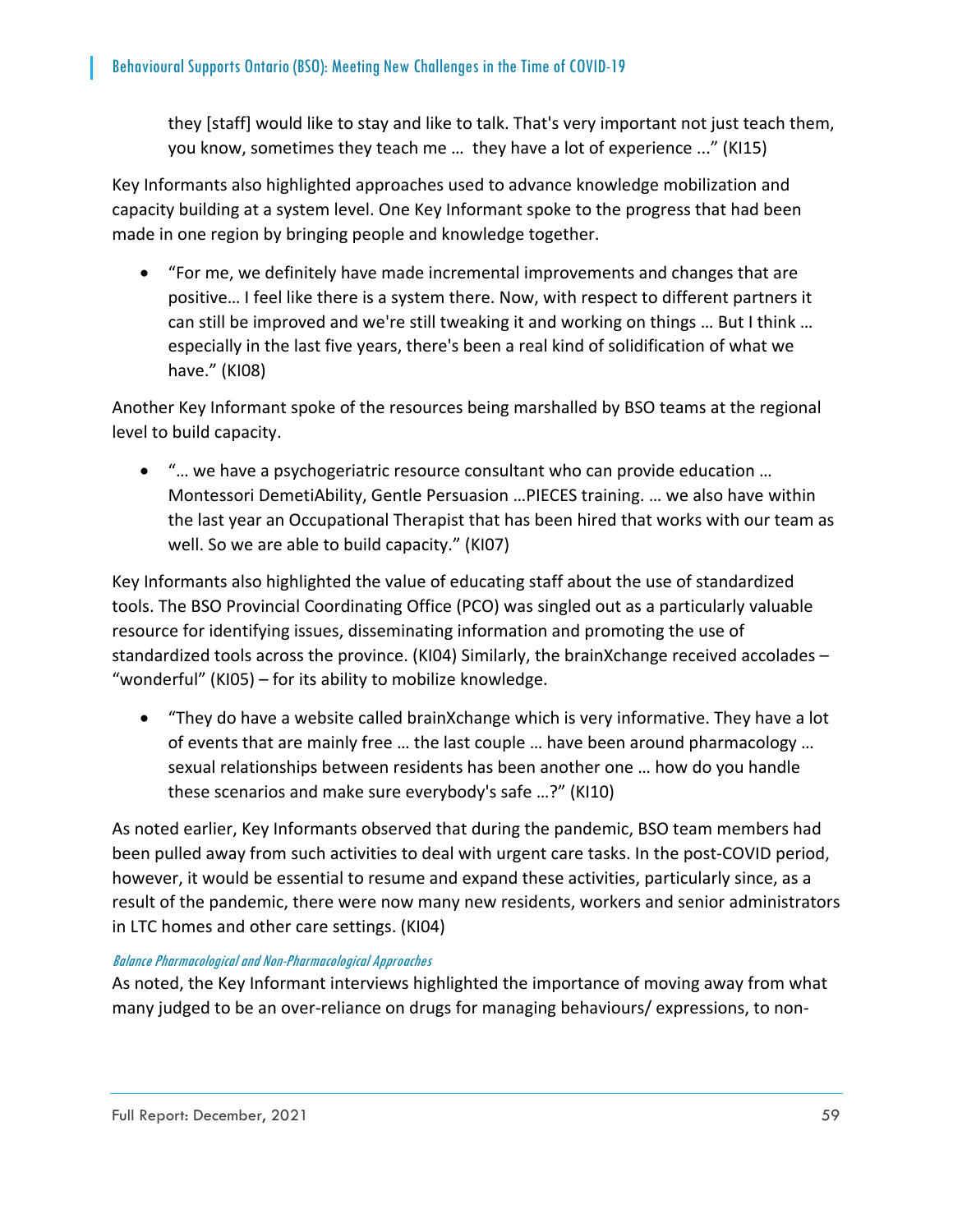pharmacological approaches aimed at understanding the person and addressing unmet needs through non‐drug interventions. Said one Key Informant,

■ "I know that there's other ways that are non-pharmacological to work with people who have dementia, absolutely. And they were over‐medicated but now we're more easily recognizing that the little old sweet lady might actually have a diagnosis of anxiety. A true diagnosis of anxiety … so it's not necessarily the dementia that's causing her distress, it could be dementia with anxiety and or depression …" (KI12)

No Key Informant advocated eliminating the use of drugs to manage behaviours/expressions. Nevertheless, they were clear that drugs should not be used as the first resort and only where the evidence indicated they were appropriate.

 "We don't want people trying medications they've already had … there might be things in their history that explain why they're feeling or acting a certain way now, so I feel like a real detective sometimes, but it's important." (KI14)

Key Informants provided numerous examples in which they had worked to find activities or resources such as music or art that were meaningful to the person, rather than relying on drugs. This created a kind of a "virtuous" cycle in which drug use was further reduced as behaviours/expressions moderated.

 "For instance, we had one lady with an acquired brain injury, she would have really manic periods … And she's very young for our population and she didn't have a meaningful activity. She didn't find meaning in bingo, or the [robot] cat …. she couldn't remember anything past like three minutes. … She constantly would get upset and anxious and it was a cycle. So we actually made her an activity assistant within the home."

Key Informants reported cases in which they judged that the drugs given to individuals were not appropriate or effective; instead of meeting the needs of the person, they were driven by worker shortages or a lack of time to develop and deliver person-centred care plans. However, even when front‐line staff such as PSWs believed that drugs were not working, or were counter‐productive, they might not feel able to question the prescribing physician. In such cases, BSO team members could play a helpful role.

 "… we can observe timing, like, oh, the person got their medication, yes or no, or at the wrong time, or I think it was effective or ineffective. But we, I can't go to a doctor and be like, hey, I don't think this person should be on, you know, Prozac right now. But the nurse might be able to say, you know, we investigated this person's past and [another approach] may be more appropriate …" (KI09)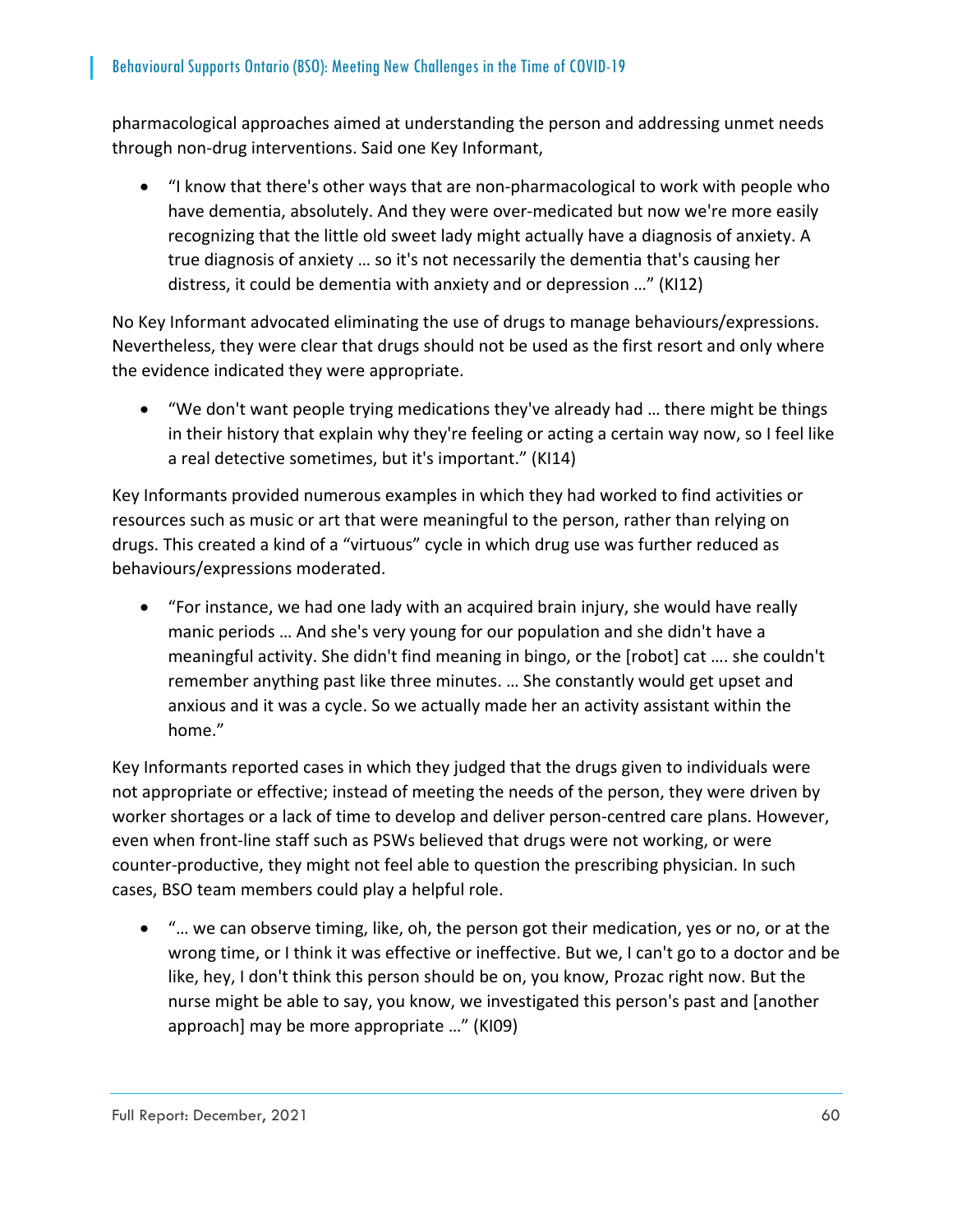Such stories also highlight the value of devising interventions that not only address individual needs, but engage and educate entire care teams about the care of residents.

■ "I'm developing a psychotropic de-prescribing program with the physicians ... It's where they're trying to safely de‐prescribe these psychotropics … The goal would be really to have everyone off of psychotropics [although] it's not always possible …" (KI05)

# Use Technology as an Enabler

If the pandemic had produced any benefits at all, Key Informants observed that it was in the form of a greater appreciation of the role that technology can play in connecting people to people and people to care.

Key Informants reported that during the course of the pandemic, and particularly during lockdowns when in‐person meetings were not possible, technology allowed essential BSO work to continue. This included virtual consultations with specialists, who even in pre‐COVID times were difficult to meet with in-person. Said one Key Informant,

 "It's always better in person. But I think that's been a huge barrier in terms of cost and people working night shift, different shifts. So if there's things that can be recorded and people can review them, I think that's amazing. The other thing too is we have a lot of consulting specialists that aren't necessarily in proximity nearby… this technology is very, very helpful in that regard. I mean I hate to see it become so much a best practice that we lose the in‐person connection …" (KI14)

Likewise, an inability to conduct in‐person assessments had spurred innovative approaches to doing them virtually using iPads, computers and smart phones. In turn, this had forged new connections between BSO team members and collaborators, both near and far.

 "I've had a lot of success … not necessarily using Zoom but using OTN [Ontario Telemedicine Network] to do these consultations and do some cognitive testing virtually as well. So there was an excellent webinar that I attended at the beginning of the pandemic that talked about ways to modify your ability to do cognitive testing virtually. And we've really shared that information fairly widely and have had some success with making really good connections with people, which I was surprised to virtually to be able to gain that rapport. But it worked really well …" (KI14)

Education and knowledge mobilization had also advanced as technology enabled new linkages between team members in different locations. Just as importantly, more thought was now being put into not simply making connections, but thinking of new ways in which resources and ideas could be used to bring "knowledge to practice."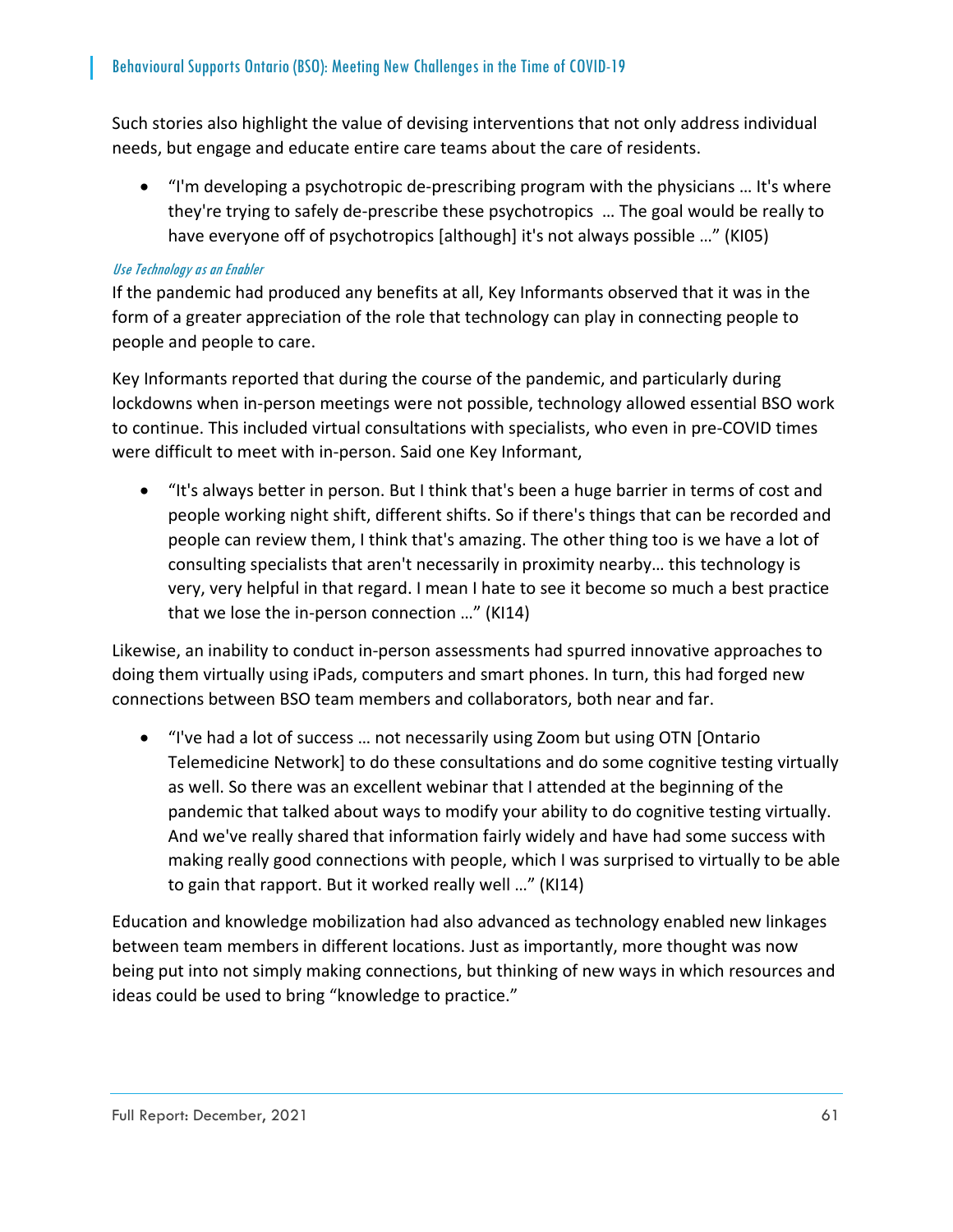"… creating virtual education and not just doing the "same old, same old" but on Zoom or [Microsoft] Teams. Really changing the delivery, really pushing the providers of the core curriculum be it GPA [Gentle Persuasive Approaches] or DementiAbility to create virtual delivery models that really helped or enable knowledge to practice or really helped the adult learner. It wasn't, we call it zoom fatigue, of sitting and listening to something that's supposed to be in person … we need them to be emotionally present as well or it's going to go in one ear and out the other." (KI13)

One Key Informant observed that while many meetings could be conducted independently, regular meetings with the BSO regional office had been particularly helpful in bringing larger groups together and sharing information and lessons learned.

■ "Plus the BSO office and the PRC had been holding a weekly check-in with the behaviour leads for the … homes and the [region] … which I think has been a very helpful morale booster and wellness booster in addition to a problem‐solving booster." (KI08)

Particularly during lockdowns, when in‐person visits by family and friends were curtailed, technology had also shown its potential to keep people connected.

 "Yeah, so sometimes you need to help her on the other end of the camera, a family member… but yeah we've had great success with just changing the way we're delivering the instructions … to be able to set them up with their pen and paper … they're able to hold up their written portion to the camera and we can take screenshots and whatnot so that's been really nice." (KI14)

Further, iPads were now being used to access music, art and entertainment, in order to reduce isolation and keep people engaged.

 "We had given this client this iPad and it was amazing because we programmed it so that I had music and therefore when she was hyper‐aroused … I had sermons in the morning because … that was her routine in her life, you've got up and gone to church or she had listened to church sermons in the morning …" (KI09)

Of course, Key Informants recognized that in spite of such advantages, not every household or person had access to needed technology, or the ability to use it. Particularly when in‐person visits were not possible, this could produce inequities that needed to be addressed.

 "… they don't have Internet, they don't have a computer … and if you have a family member who did they're trying to balance all the other things in life and dealing with the pandemic, so they don't necessarily have the time …I think there's a lot of work that can still be done in that sense, and just making care accessible, even from home because I know for a lot of seniors getting people to Adult Day Program is hard, or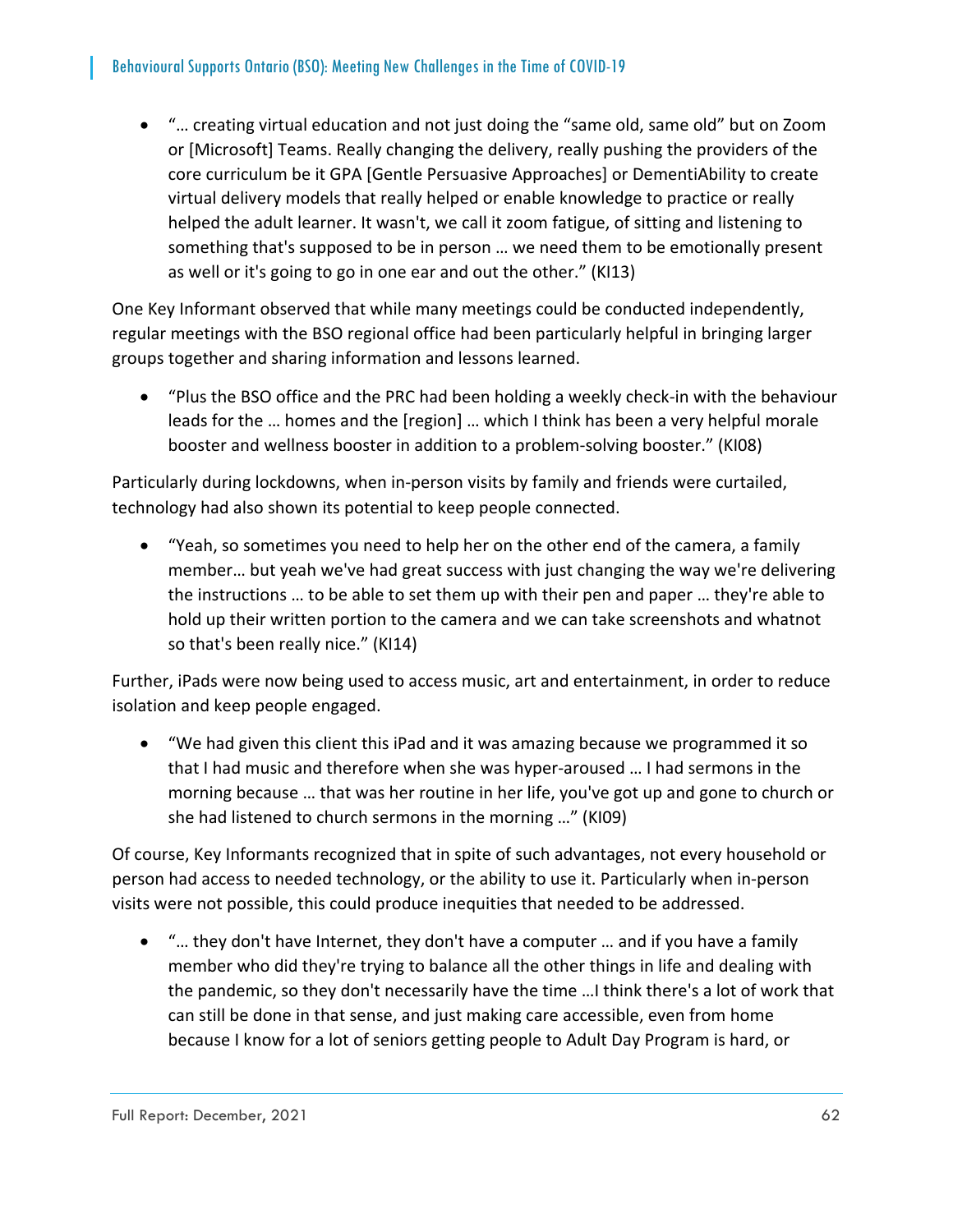getting people to appointments is hard, so I found a lot of people actually really enjoyed doing virtual doctor's appointments, but on the other side, some people didn't like those because the doctor didn't see the client either so there's kind of both sides." (KI20)

# 4.2.3 For Continuing Discussion: Embedded and Mobile Teams

A recurrent issue, raised by a number of Key Informants, concerned the relative merits of embedded BSO leads and mobile BSO teams.

On the one hand, Key Informants observed that embedded leads have the strong advantage of being able to build trust with staff, residents and families and establish strong, durable relationships. They also had more scope to educate and support staff, try out different approaches, demonstrate effectiveness, and put them into practice. On the downside, BSO embedded leads reported that they were sometimes pulled away from their BSO work to do routine tasks caused by escalating needs and worker shortages.

On the other hand, mobile teams were seen to have the advantage of a broader system view along with access to a wider range of specialist resources (e.g., neurologists) not generally available within a particular organization. A disadvantage is that these teams have less opportunity to engage with staff in a particular setting, to build trust, trial approaches, and encourage the adoption of best practices learned elsewhere.

However, no Key Informants argued that it should be one or the other. In fact, virtually all suggested that embedded leads and mobile teams offer complementary strengths increasingly needed to respond to growing and more complex needs in all care settings. According to one Key Informant working in a LTC home:

 "I think it's a little bit of both. Honestly, because the mobile response team is still available to me. So we brainstorm within the home …we've had a lot of education. We try to do our PIECES, work out like physical, environmental, what's going on around them that's causing these issues. So when we're at a loss …it is most definitely appropriate to have those backups. … We have monthly meetings actually with them and we have our standard group that we review and they are just so important. … Instead of trying to reinvent the wheel we'll trade back and forth." (KI05)

A member of a BSO mobile team offered a similar perspective, suggesting that there was a working division of labour in which mobile teams and embedded leads each brought crucial skills and knowledge to the table.

 "I go into the [LTC] home periodically, but [the embedded BSO] PSW would be assigned to be there daily to sort of do the hands on, eyes on, day‐to‐day things alongside the staff. Develop interventions along the way and some strategies in which to help manage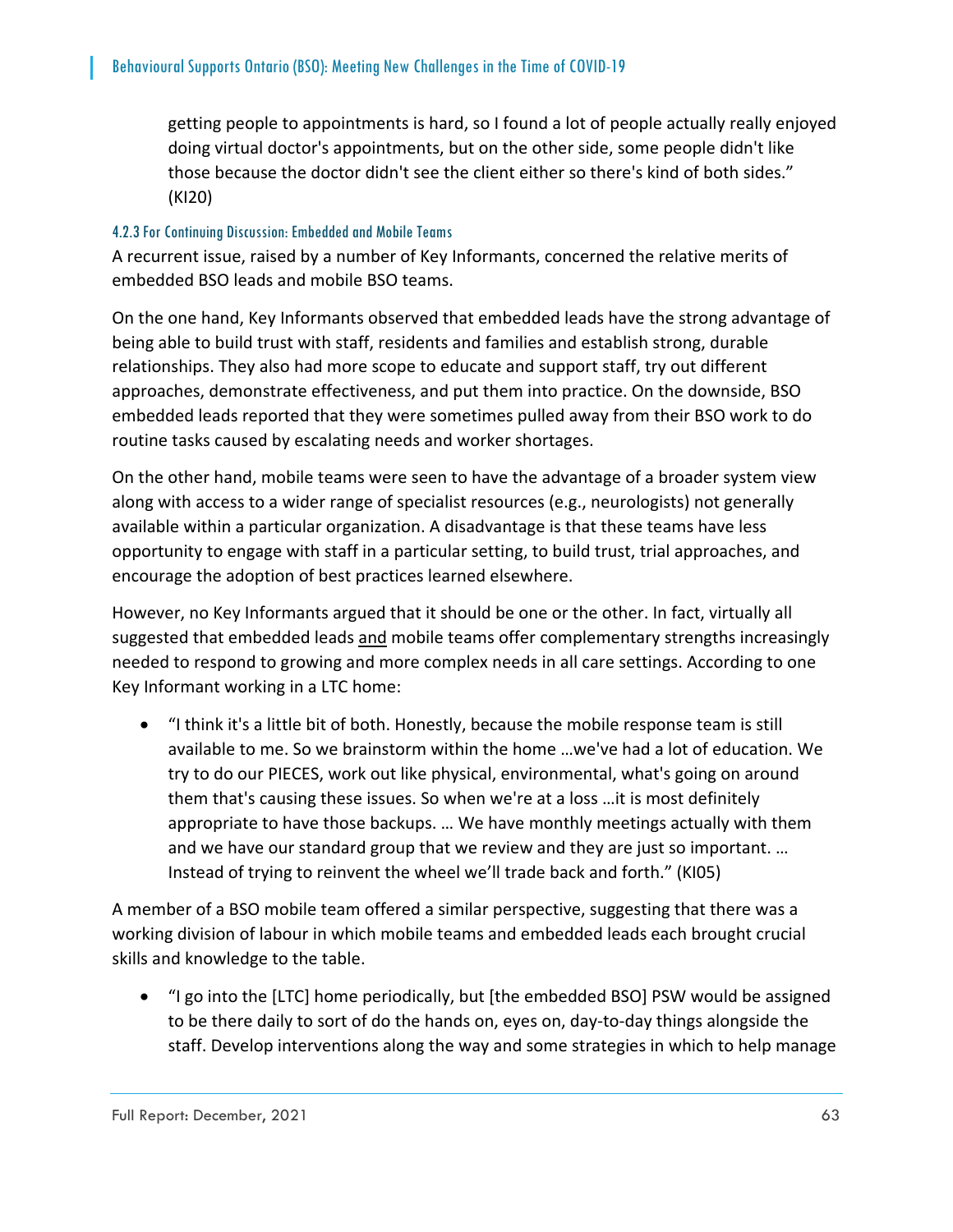the responsive behaviours; that is my role … Now we've developed collaborative care plans based on the strategies that have been developed by our team and the home." (KI07)

Said other Key Informants,

- "So, to avoid that duplication and really help the homes out, we said, you know what, you refer directly to the mobile team, and then the mobile team comes in, they do their observation. Once they've completed the observation, the PRC is going to meet with the mobile team RPN and PSWs and collaborate." (KI13)
- "When the mobile team started, [the question was] how do we avoid duplication? …so we did some work with that. The team started up and we're really quite proud of a collaborative model that we, I'll be honest, we kind of recommended it from the beginning." (KI13)

Collaboration between mobile and embedded teams was universally supported by Key Informants because of its capacity to "raise the bar" on care for persons living with behaviours/expressions and build much needed capacity at organization and system levels. Said a Key Informant working on a mobile team,

 "Right, so it was a … blended or a hybrid model, where there were internal resources and then our mobile response team…. I really appreciate how the embedded will be able to flag things earlier … However, I [also] appreciate how the mobile team has that very focused and specialized knowledge. What we learned through that was it's not just about custodial care it's about developing very detailed behavioural support care plans … I think that speaks to … the vision for us having the blended model … the long term care homes with internal support, as well as our external supports coming in." (KI16)

In addition to supporting LTC homes, mobile teams worked in community and hospital settings, thus adding a valuable system‐wide perspective.

 "[This] region has … psychogeriatric resource consultants [PRCs] … supporting … long term care homes and community agencies, including day programs, and so that initiative has been around since the inception of the provincial program as part of the Alzheimer strategy. So we do knowledge‐to‐practice work related to supporting frontline staff with capacity building around responsive behaviours related to dementia, mental health problems or other neurological conditions. … We develop topic specific customized education, building on best practice and evidence." (KI13)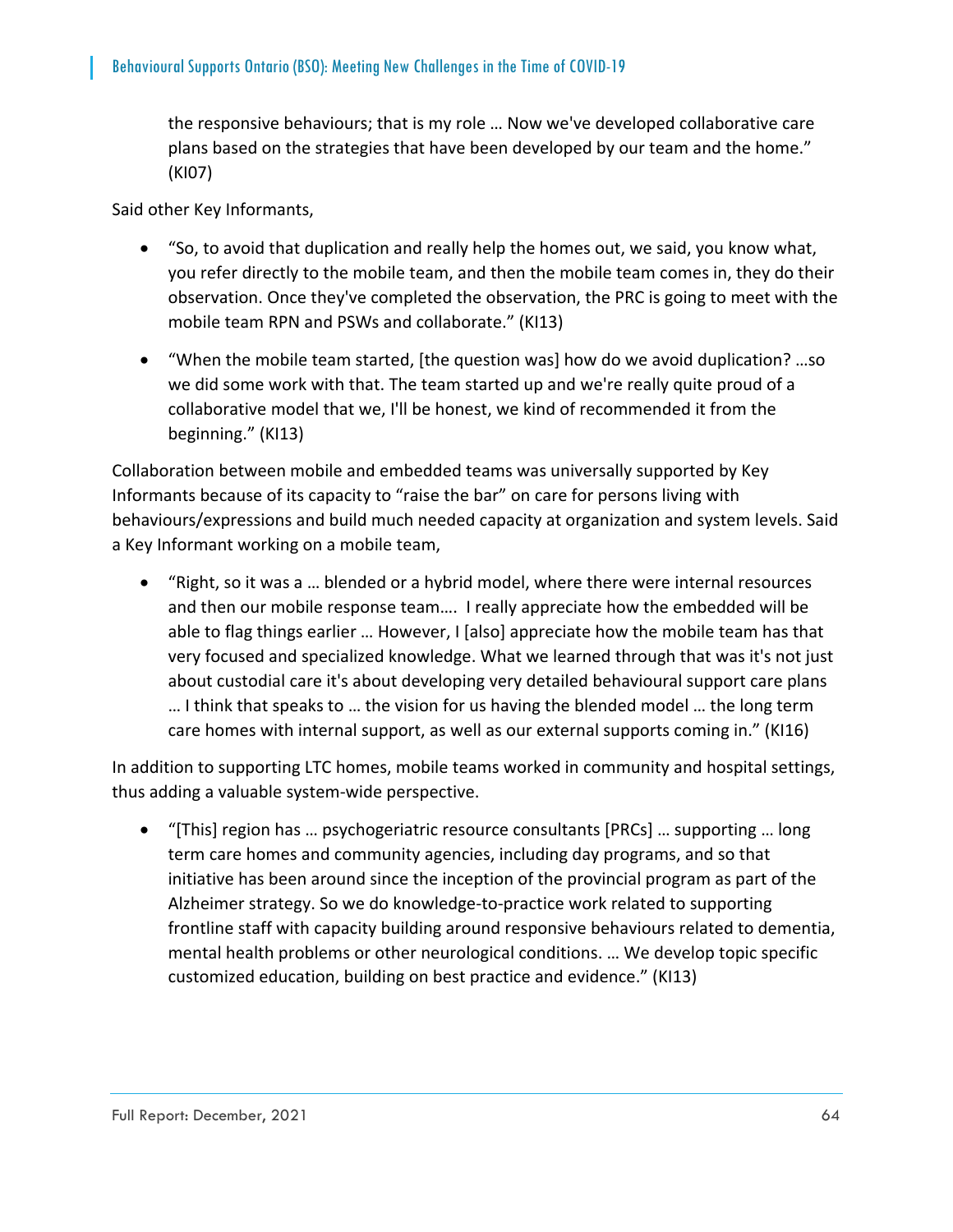This Key Informant went further, observing how mobile teams in their region were working with, and learning from, teams in other regions, to broaden the knowledge base and build capacity on a regional and provincial basis.

 "A lot of the homes really advocated for themselves and wanted an embedded model, so we have a bit of a hybrid model going on here … We work very closely with our PRC colleagues to the north … [and] to the south …" (KI13)

# 4.3 Lived Experience Forum and Interviews

This section of evaluation findings adds a crucial perspective: it documents the "lived experience" of persons living with dementia and care partners, those at the centre of BSO work.

As detailed in Section 3.3 above, we used two complementary approaches to record lived experience: an on‐line forum, and semi‐structured interviews with individuals who did not attend the forum. Together, these approaches generated more than four hours of recordings and transcripts.

Since there was considerable overlap in findings from the forum and interviews, we have combined them below.

Two over‐arching themes emerged: the first speaks to the challenges faced by individuals and care partners when attempting to access person‐centred care; and the second, best practices to improve access to, and the quality of care.

# 4.3.1 What Happens Now: Accessing Person-centred Care

Forum and interview Respondents strongly validated the idea of "person-centred" care, that is, care tailored to the experiences and preferences of the person, as well as their clinical needs. This means not only knowing the person and care partner at the beginning of the care journey, but continuously adjusting and adapting care as needs and circumstances change along the way.

However, from the perspectives of Lived Experience forum and interview Respondents, person‐ centred care can be notoriously difficult to access; a variety of challenges can stand in the way.

# Having Voices Heard

A first challenge, said Lived Experience Respondents, is getting providers to listen. Forum and interview Respondents observed that for a variety of reasons related to the nature of professional education and roles, heavy workloads, and a simple reluctance to hear those who are not trained professionals, persons living with dementia and care partners can find themselves trying, without success, to have their voices heard. Said one forum participant of their attempts to convince a health care professional that they were experiencing early‐onset dementia (later confirmed),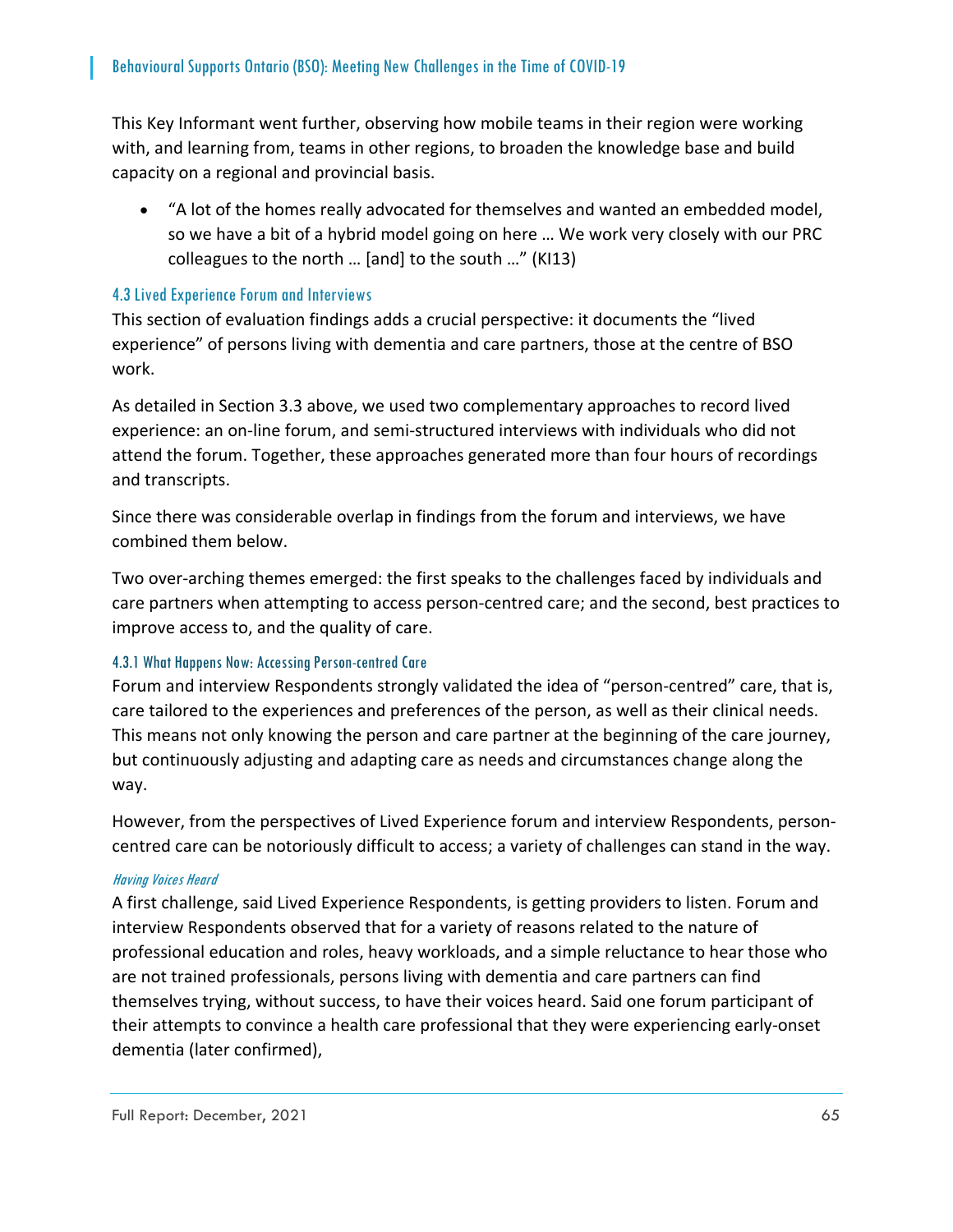"You know, with me, it was a joke, I was called a hypochondriac." (LEF02)

Others reported similar experiences.

 "I felt I wasn't getting anywhere with the doctors. Okay, so I kept pushing and pushing and pushing and pushing because I really felt I wasn't getting anywhere … I felt like I wasn't being taken seriously … [they] just thought I was faking. (LEI03)

This person went on to say that getting an accurate diagnosis had taken persistence. Not just one provider, but a whole lineup of different providers all had to be convinced.

 "… at that time I was seeing three neurologists and really was not getting anywhere. When I wasn't getting anywhere with the neurologists and I knew something was wrong, I actually went to the Alzheimer Society and kind of asked for help. They gave a cognitive test and it seemed … to get the ball rolling … even my family doctor two weeks before my diagnosis says no, you don't have dementia, until we got the letter from the neurologist that changed his mind." (LEI03)

Recounting a similar experience early in their care journey when a diagnosis by a physician seemed to be incorrect (later confirmed), a forum participant said,

 "We were clashing with different doctors and we were clashing over the particular course that they wanted to take and we didn't agree with it. And so we ended up with one particular doctor basically firing [them] … and so we've had a really rough go of it … so we just started asking to see our records all the time, so we knew exactly what was being said." (LEF07)

Another forum participant spoke about the challenges they faced when trying to get staff to listen after her husband was admitted to a LTC home.

 "I found early on, after my husband was transferred there that if I didn't make a point of speaking out nobody would. … I just went right to the director of the building. And generally my voice was heard, but my fear is, for many people … in that seniors category, that unfortunately, this group just kind of accepts what the professionals tell them because that's what they've done all their life." (LEF04)

# Lack of Recognition and Support for Care Partners

After diagnosis, persons living with dementia and care partners were too‐often left on their own to navigate their way through different providers, programs and services that all worked independently with their own rules and requirements. In doing this, care partners said they were often ignored or discounted.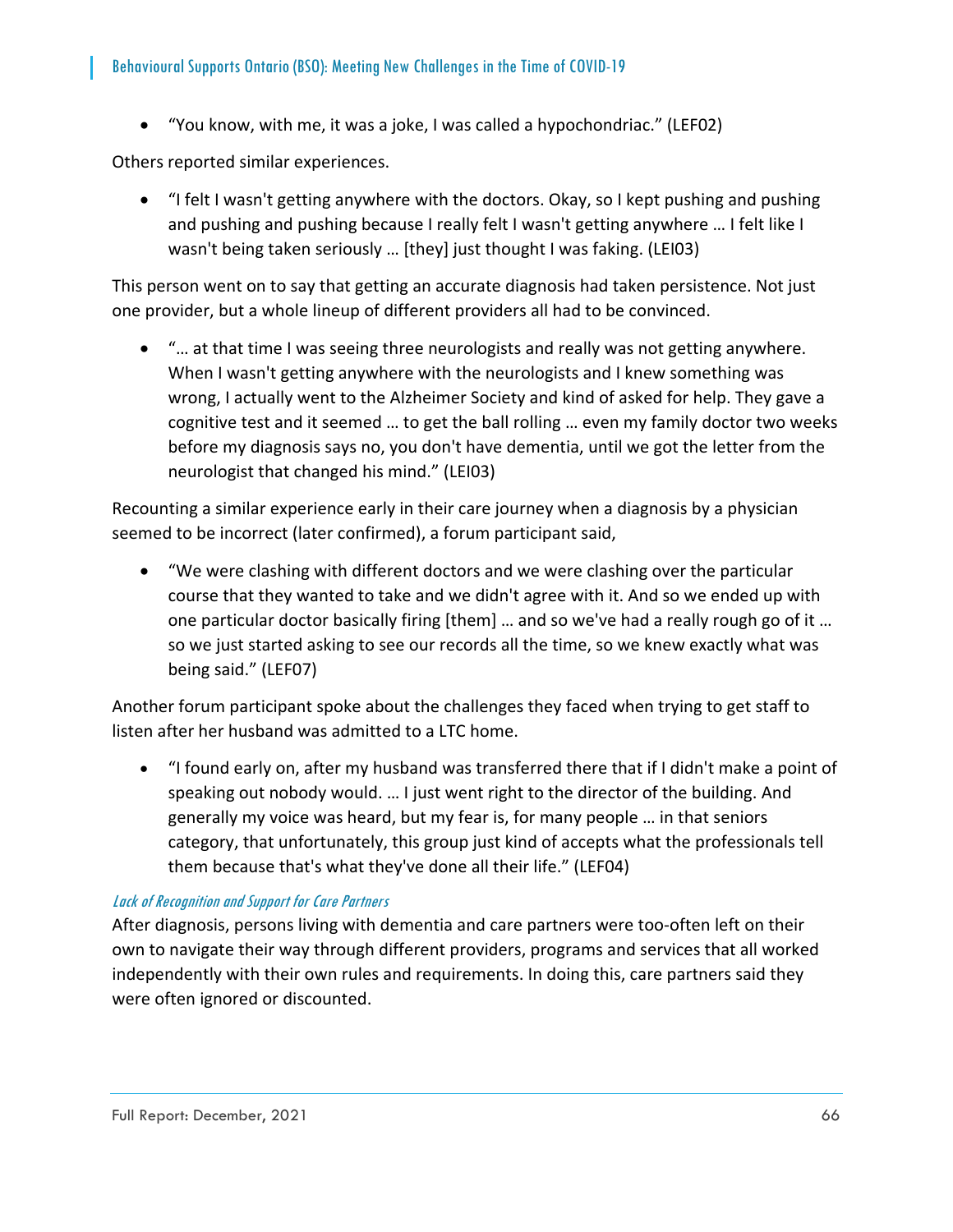"Family members and friends, as you know, [are an] essential part of the care team. This importance cannot be underestimated, [but] it is." (LEF05)

In addition to providing day‐to‐day support to persons living with dementia, care partners said they also had to learn new roles as advocates and care coordinators with little education or support. According to a care partner assisting a parent living with dementia,

 "I think, from someone coming from the caregiver perspective, is that many just don't know what's out there ... Where do I go, what do I do? … I think, at that point … it's harder to go out and seek out that information when you're in a reactive mode ..." (LEI02).

Even when needed services and supports were available (not always the case), accessing and managing them took considerable time and energy.

 "There's a lot of information out there, but a lot of caregivers are not connecting to quite a lot of it and the system is extremely fragmented and some of it is not the most efficient and that's causing a lot of issues." (LEI05)

Lacking basic dementia education, or information on how to access needed services, care partners could miss or misinterpret important warning signs. Said one care partner about the time their parent began to exit the family home,

 "Maybe the sixth or seventh time he went missing [I realized] that I needed the police. I didn't realize … I didn't connect that easily, right. Eventually, people will connect it. It's just I would have liked to have connected that maybe around number one or two incidences earlier. … I had five or six chances before I realized how serious it was. … but there are families that don't get that second chance …" (LEI02)

Such challenges can persist throughout the care journey, leaving care partners to make on their own. Said a care partner about the day when their parent transitioned to a LTC home,

 "It's such an emotionally charged day and people are handing you papers to sign … in my case, we got my mother there, which was a feat in itself … but I'm handing my mother over to strangers and having to admit that we can no longer win the battle of keeping her in her own home independently and … she has to go now." (LEI04)

# Challenges Working with Providers

Even after accessing home and community care or transitioning to a LTC home, Lived Experience Respondents said they still faced challenges working with providers. Instead of responding to what people need, care often depends on what providers are able and willing to offer.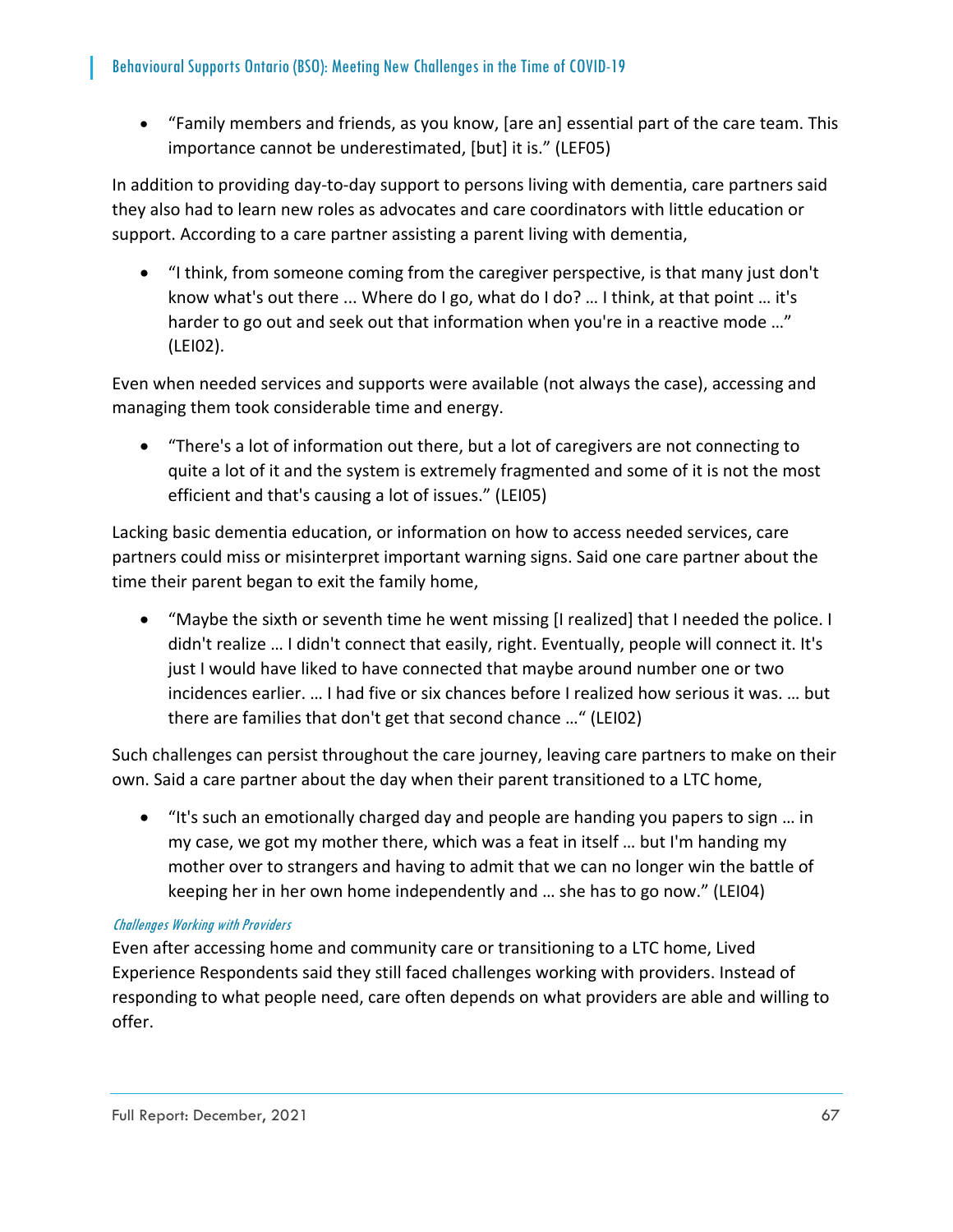One key factor identified concerns the availability of workers trained in dementia and cognitive wellbeing. While workers may know basics such as dressing, toileting, and bathing, they may have little practical understanding of how to meaningfully engage with persons living with dementia and care partners. According to a person living in a LTC home,

 "I wish we would educate PSWs when we do orientation, because I found that a lot of the [staff] not knowingly will go up and just push your wheelchair without telling the person in the wheelchair that they're doing it, and it really upsets people with dementia because it's a scare …" (LEI01)

Chronic understaffing create additional challenges. Even when workers have the skills and knowledge to provide person‐centred care, they might still not have the time and resources to do it. Said the same interviewee,

 "I have to tell you, these [staff] are overworked … [they] have a lot of residents to deal with. I think they go from eight to 11 residents … And it's hard, especially in the morning and they have to get people up, get them ready for breakfast, get them dressed. And then you have some people who … scratch … and they have to deal with that." (LEI01)

While person-centred care anticipates that providers will know the person and tailor care to the person's needs and preferences, this takes time. In the absence of consistent staffing, the focus can quickly shift from individual wellbeing to completing basic tasks as expeditiously as possible. One forum respondent who had worked in a primary school where they assisted with the development of individualized student learning plans, used the example of a crowded classroom to illustrate the similar challenges faced in a residential care setting.

 "The teachers had 30 or more kids in their class and trying to create a student‐centered educational plan for each of those students, especially grade one where they're all over the place … Now you've got long term care they have … 12 residents on a ward [with] one nurse ... trying to make sure that they have time to care for each person. They make the beds. They have to wash, shower. Change, feed. … And they have to do this in their time slot which they never have enough time … and then to expect them to also sit down and have a little chat with the client. That never happens. They are task oriented all the time, so to get that person centered care they need more people …" (LEF06)

A lack of care standards and poor working conditions further undercut the promise of person‐ centred care. According to an interview participant,

 "We sent two letters out to our MPs [Members of Parliament], one for the national standards … and the other saying that the PSWs need to be better paid. Full time work with benefits. There's a PSW in Ottawa that's living in a shelter ... It just boggles my mind." (LEI05)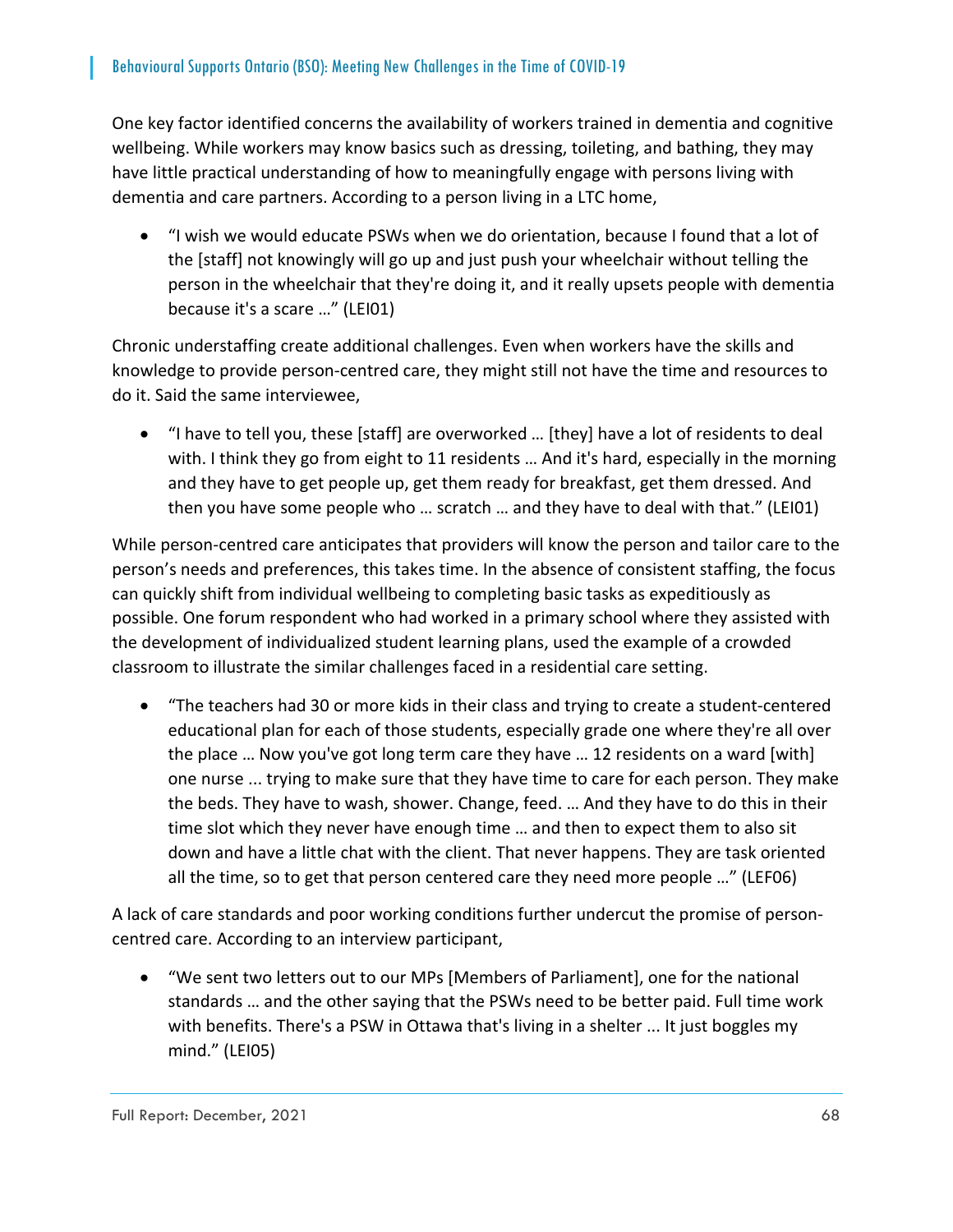Competition for available workers adds further complications. One interviewee noted that workers in LTC homes typically have lower pay and benefits than those in hospitals. Thus, as hospitals recruit workers, it becomes more difficult to attract and retain qualified workers in LTC homes, let alone in the community where pay and benefits may be lower yet.

 "… the need to attract staff and to hold them … What is it that maintains someone who has gone through all of the requirements to be a staff member in long term care? And then the hospital gives them a salary and shifts that they prefer and so they're gone." (LEI04)

Such challenges are not limited to LTC. A care partner supporting a parent living with dementia in the family home said they faced numerous challenges trying to get consistent home care workers.

 "The agency, which was [a national home care provider], scheduled 12 people for 13 sessions. I was furious when I heard, because if they throw darts at a dartboard they cannot do much worse … So it's like they weren't even trying for God's sake, they just they treat people like helpless commodities." (LEI05)

Similarly, a care partner spoke of having to deal with an ever‐changing line‐up of workers who had little time to learn about the needs of the person they were caring for, and didn't know what other workers had done. Each time a worker changed, care plans would start from scratch.

 "I found I spent most of my time explaining to the different people who are coming into the [family] house to help keep my husband social and or active …he didn't need help showering, he didn't need help toileting, he didn't need help feeding or anything like that. He just needed someone basically to watch him and make sure he didn't wander away or get into anything that he wasn't supposed to. … I found it very frustrating because I had three different care coordinators and each one did not communicate with the following one. And then, if, for some reason, the person who would normally come into the house couldn't come into the house then it was start over." (LEF06)

Another care partner stated that even when they supported the same person, different providers and workers rarely communicated with each other.

 "My husband was involved in two day programs. And there was no communication between the two. As to why he went into the second one [it] was because the behaviour was becoming unmanageable; I knew that, but the new place did not. So I think it's really important that there is connection between whatever groups are in your, let's say your health team." (LEF04)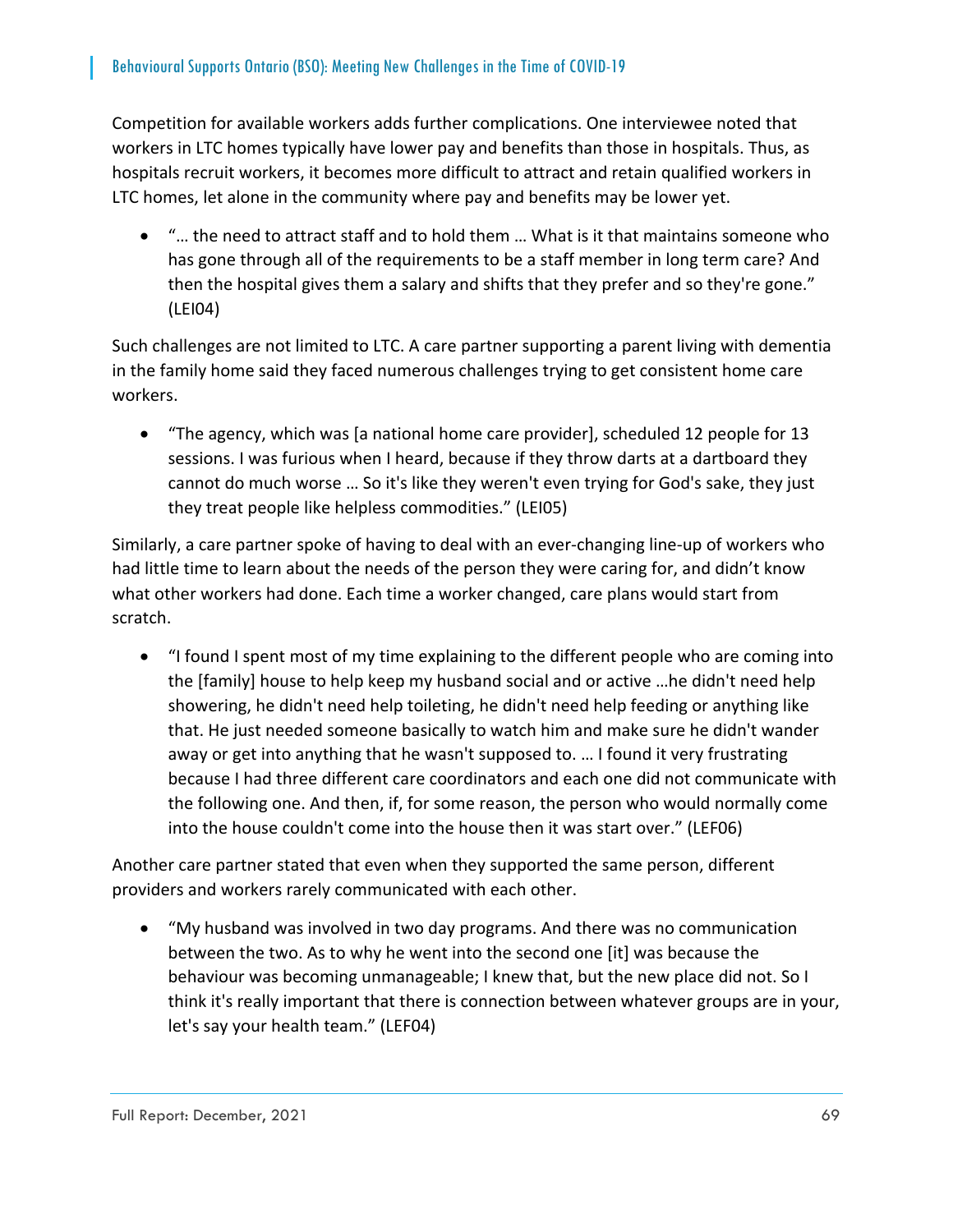Similarly, a person living with dementia observed how challenging it was for them to deal with many different providers along their care journey.

 "In three years of diagnosis, I think there's probably 100 different characters that I have to deal with. There's no consistency [although] consistency is a key … You know those kinds of things are really important … having one person as a point of contact." (LEF03)

Additional challenges are added when providers cannot communicate in the person's first language. A forum respondent observed that this can result in persons with dementia being treated like children.

 "… a lot of people revert back to their mother tongue even though they have lived in Canada for a long time and they speak English. … In my dad's home there are some people who speak different languages …I am able to use my phone for Google translate but [residents] don't have the support … And so what often results is … the infantilization of the residents …" (LEF05)

## COVID's Added Impact

Lived experience respondents did not comment at length about the impact of the pandemic, in part because most lived in community settings where COVID's impact had been less marked than in LTC homes. However, the experience of one interviewee, a resident of a LTC home, is worth noting. They recounted how COVID had created many hardships, including isolation and the deaths of co‐residents and friends.

Observing that they had been lucky to survive, this respondent described the distressing experience of being "cohorted" for an extended period of time, effectively isolated in an unfamiliar room with few personal possessions and little contact with the outside world. This experience was made all the more difficult by a lack of information about what was going on or when isolation would end.

 "The second wave we had a few people sick … but the first wave, we lost 12 residents. And I was cohorted in a room that was not my own … so I couldn't even go into the hall to see how my peers were doing. And I think this really upset me … no one told me anything so I didn't know that some of my friends passed away … and that's really upsetting because when you make friends and you see someone every day, and you laugh, and you joke, and you go on trips together. And then, all of a sudden they're not there anymore." (LEI01)

## 4.3.2 What Should Happen: Best Practices

On the positive side of the ledger, Lived Experience forum and interview Respondents identified opportunities for advancing person‐centred care. Four lessons learned/best practices emerged.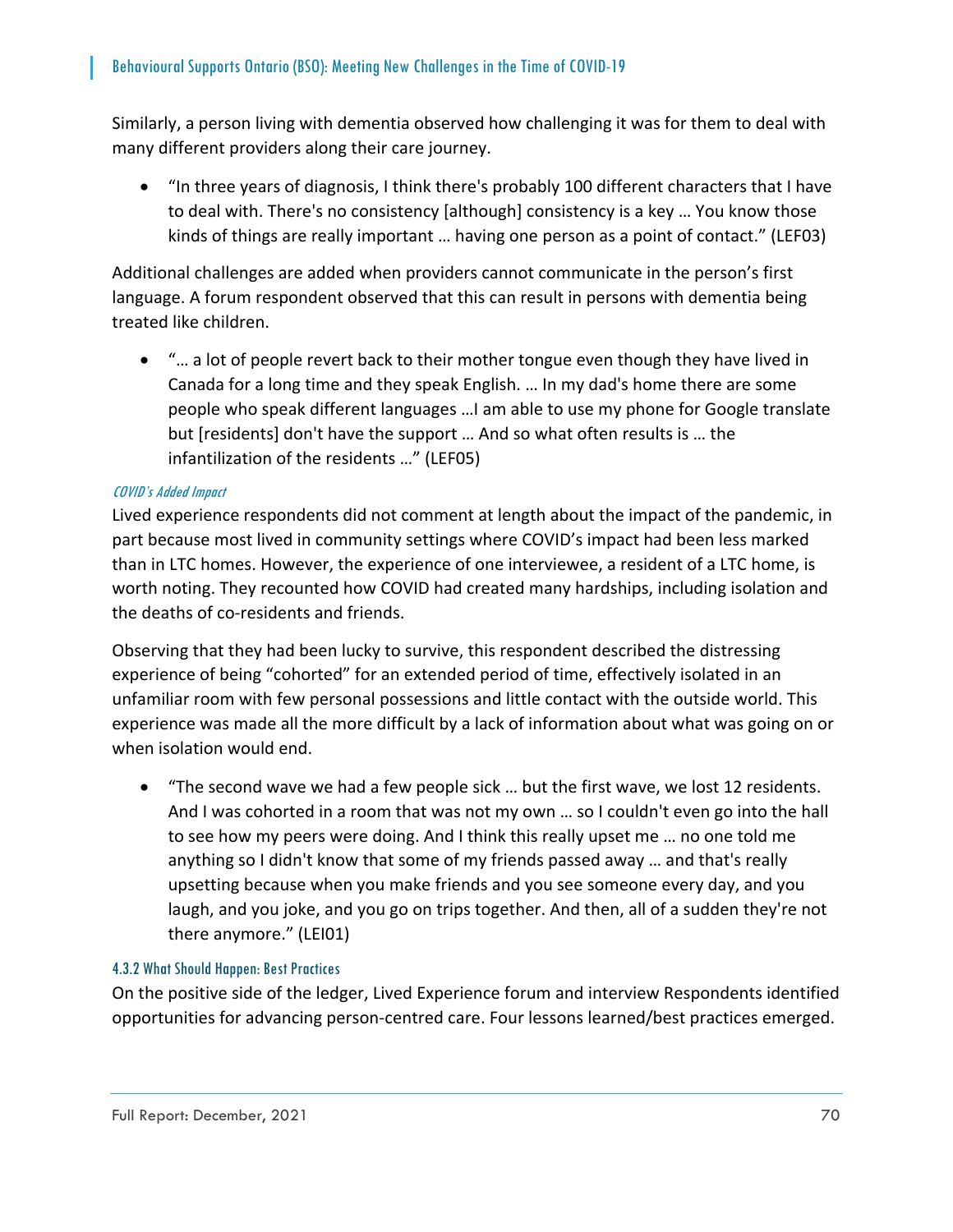#### Know and Value the Person

This first best practice highlights the importance of acknowledging persons living with dementia and/or behaviours/expressions, not just as recipients of care, but as whole persons with histories, interests, achievements and preferences, and with the potential not only to participate in their own care, but to make meaningful contributions to others. Knowing the person, not just their clinical needs, is essential for person-centred care.

■ "Age, sex, education, that kind of stuff [is very important]. The [most important] psychographics for me are your opinions, beliefs, values. …okay well your dad is a spiritual man … he loves music." (LEI02)

A forum participant elaborated this idea.

 "… we have a situation where you know the doctor who was seeing person after person after person kind of comes in, their eyes glaze over, they look at the chart and just kind of like you know, just another kind of name on the list. And then it just happened someone mentioned that my dad played hockey … and he played "old timers" into his 70s and the doctor was like, what? You play hockey? And then suddenly the conversation completely changed. It was fascinating to see …" (LEF05)

Similarly, a person living in a LTC home suggested that instead of being seen simply as new admissions, persons moving into care homes should be welcomed as full members of their communities. Peers (e.g., other persons living in the home) should be engaged in this process, thereby easing often‐difficult transitions, while validating their own capacity to contribute to others.

 "When they come into long term care, I think it would be a nice idea if they were brought by their families to go through the home and have people speak with them … the day they come in, I don't think they should be bombarded with 100 [questions] from students. I think they should get a chance to get used to the place and I think it would be nice if one of the peers could be appointed to take them through the home and show them where things are … invite them to come to residents' council meetings ... give them a welcome basket, which we can do now, we put in toiletries and they put in a little bear." (LEI01)

Forum and interview Respondents elaborated this idea. They suggested that person‐centred care means more than just asking people what they need, although this is clearly important. It also means acknowledging and supporting the person's variable potential to help themselves and others. For example, a resident of a LTC home stated that they used the skills and knowledge learned as a teacher to support other residents.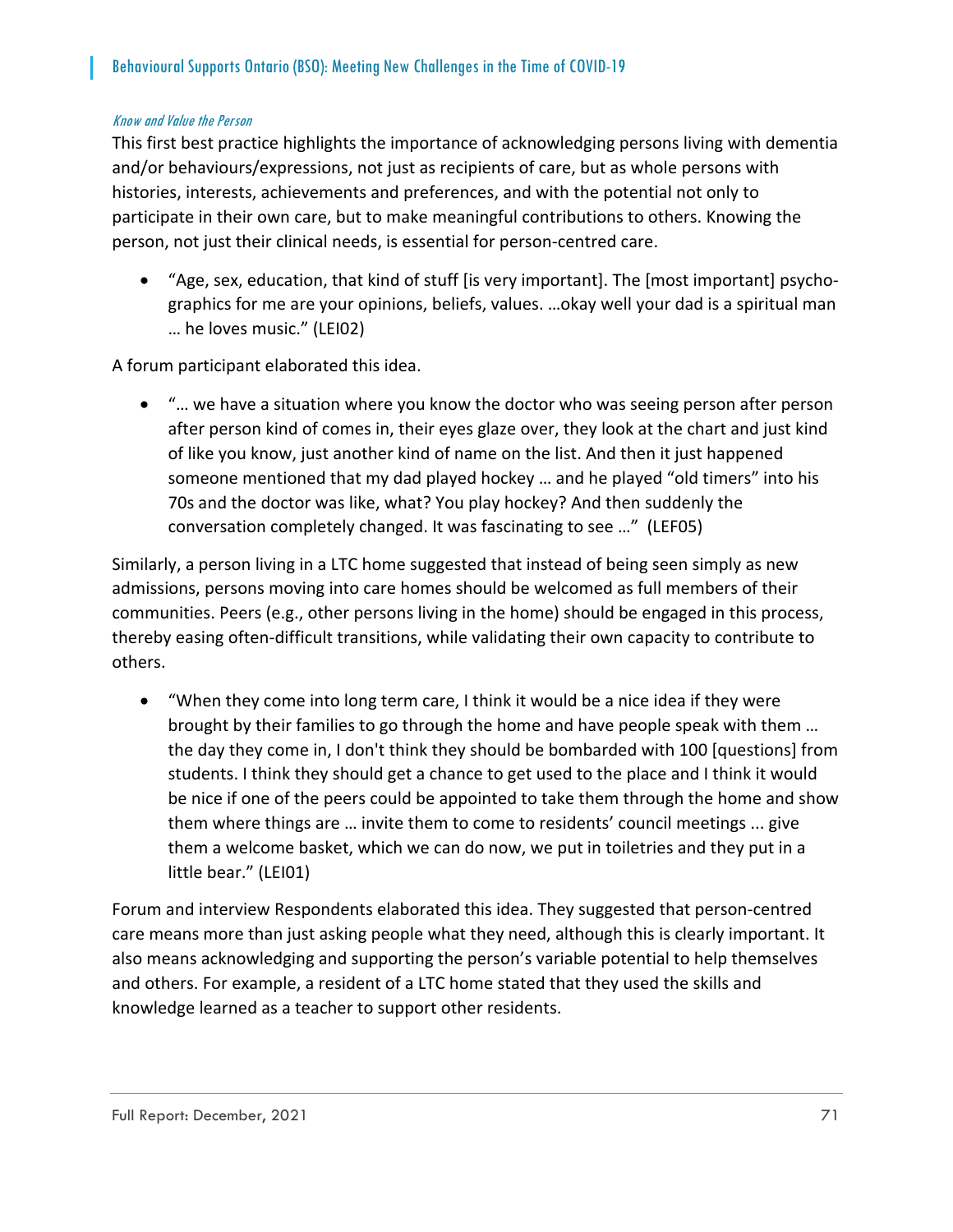"But if we ever get over this [pandemic] and I'm still alive, I would definitely like to work with [other residents] … before the pandemic I sat with this gentleman whose wife asked me if I would do some activities with them one on one and so I got some books. … so I kind of picked up some workbooks, I guess, and we did that." (LEI01)

This participant went on to say that they also educated and encouraged staff as they faced day‐ to‐day challenges.

 "So now, I find myself in a long term care home surrounded by a lot of people who have dementia. And unfortunately, I see some of the … staff … yelling at them. And I get so upset I have to go through and say don't yell. Now I've got the staff laughing and talking with them and joking and being very supportive." (LEI01)

Along the same lines, a person living with dementia in the community talked about the value of pairing persons at different points in the care journey to provide mutual support and a sense of purpose and self‐worth.

 "[In this dementia support program] you're paired up with people with dementia with lived experience. That way it's kind of like a partnership, because … you guide the person and get information [from] the person with dementia." (LEI03)

Persons with lived experience could also help, if given the opportunity, to create more person‐ friendly living environments. For example, one interviewee observed that grouping people together in small social units, rather than on large institutional floors, could create a stronger sense of community. Likewise, building accessible counter‐tops and wider doorways could enable residents with mobility challenges to do more to help themselves and others.

 "The new homes … have small units … with eight people, and in the middle they have a dining area and the lounge area. And then at the other end they have another [unit] with another eight people. … They come together for meals and they come together for activities … [Also] having light switches at wheelchair height … Having bathrooms wide enough so that you can go in with a chair turned around." (LEI01)

Similar principles could be applied in the community. For instance, one interviewee spoke to the advantages of cooperative housing (co‐housing) in which available resources (such as care workers) could be shared among people living in the same building to improve scheduling, moderate costs and strengthen connections.

 "The home care [is] \$16 to \$19 an hour…most medication administration was \$35 to \$40 an hour, with one to two hours minimum … [Or] they can potentially go in to help people get dressed and go around to help [other] people take a shower or medication.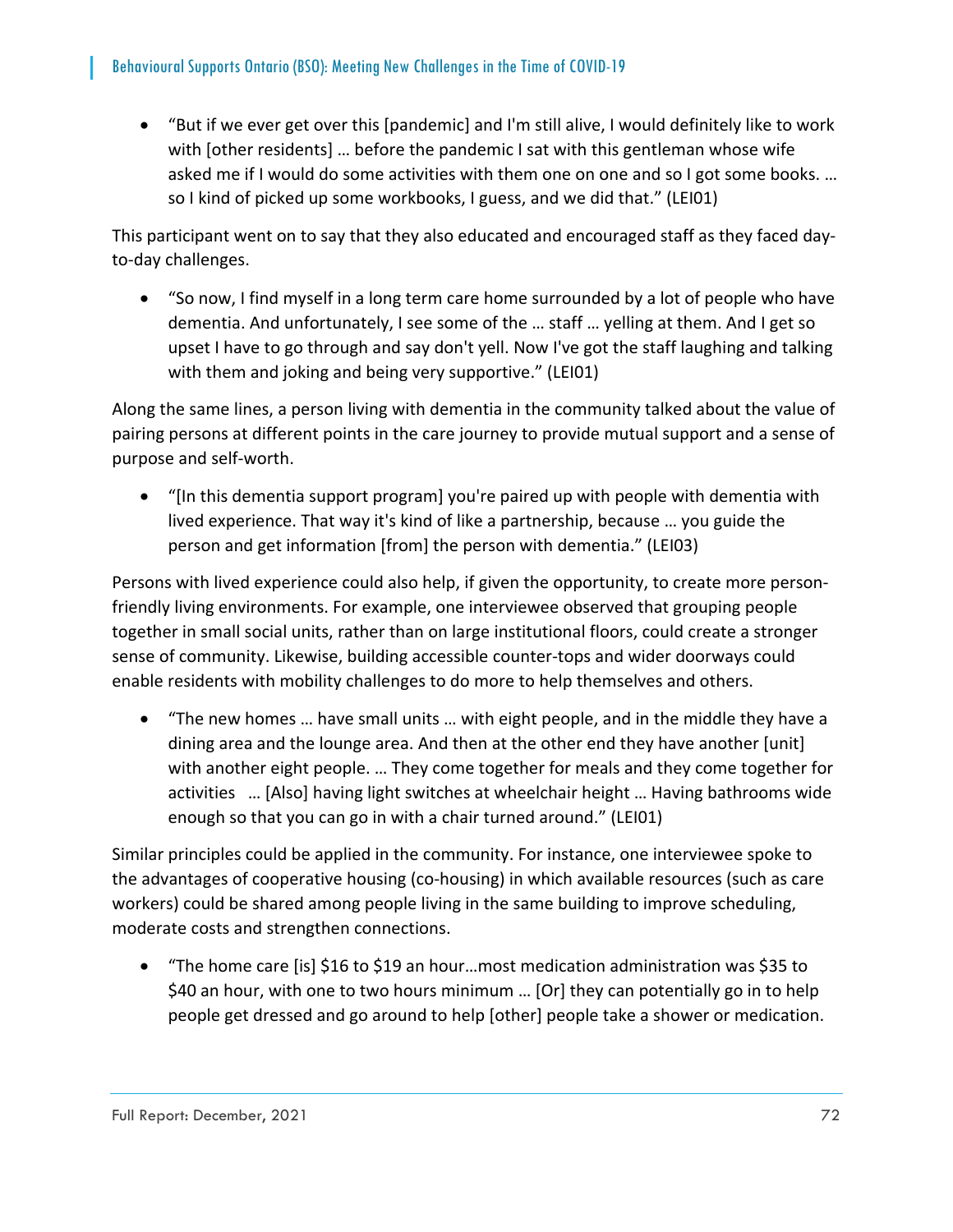And then come to make sure they have lunch … you can potentially keep [workers] in the same building just going around to different households." (LEI05)

The idea of mutual assistance could also be used to encourage and reward volunteers. One lived Experience participant talked about offering volunteers credits for the hours they contributed which could then be exchanged for benefits such as home‐cooked meals.

 "… and what they did is say anybody volunteering more than four hours gets a meal, a home cooked meal. And so they have these elderly, maybe lonely people. And maybe those on limited income volunteer. And so with the price of a home cooked lunch they got four to eight volunteer hours. Okay, and that is absolutely fantastic value." (LEI05)

While emphasizing that there was much to do, persons living with dementia and care partners acknowledged that important progress was being made in some areas. They cited the BSO *Provincial Lived Experience Advisory* as an example of how persons living with dementia and care partners can be engaged to inform decision‐making. Likewise, the *By Us for Us Guide* initiative, supported by the Murray Alzheimer Research & Education Program at the Schlegel ‐ UW Research Institute for Aging, was cited as a constructive means of engaging people living with dementia and care partners in meaningful work and supporting others.<sup>54</sup> Said one interviewee,

 "… 'By Us for Us' guides. The previous [guide] was the young onset [dementia guide] which I helped with and now we're doing one currently which is going into publication right now on social isolation. … That's why it's 'By Us For Us' because it's people with dementia kind of giving their ideas on how to cope and get through …" (LEI03)

#### Engage and Support Care Partners

Lived Experience forum and interview Respondents also spoke to the importance of engaging with care partners and giving them the support they need to sustain their essential caring activities.

One interviewee, a care partner who had assisted a parent living with dementia, stated that care partners need to know from the start that they cannot do everything by themselves and that they should seek help, although finding help can be challenging.

 "And my joke is even Superman … is by himself the strongest guy, or Wonder Woman … they even created a team, called the justice league … you find the other superheroes you know, and all that and it's a team game, not an individual game." (LEI02)

 $\overline{a}$ 

<sup>54</sup> Research Institute for Aging. By Us for Us Guides. Accessed on-line, May 2021, at https://the-ria.ca/resources/byus-for-us-guides/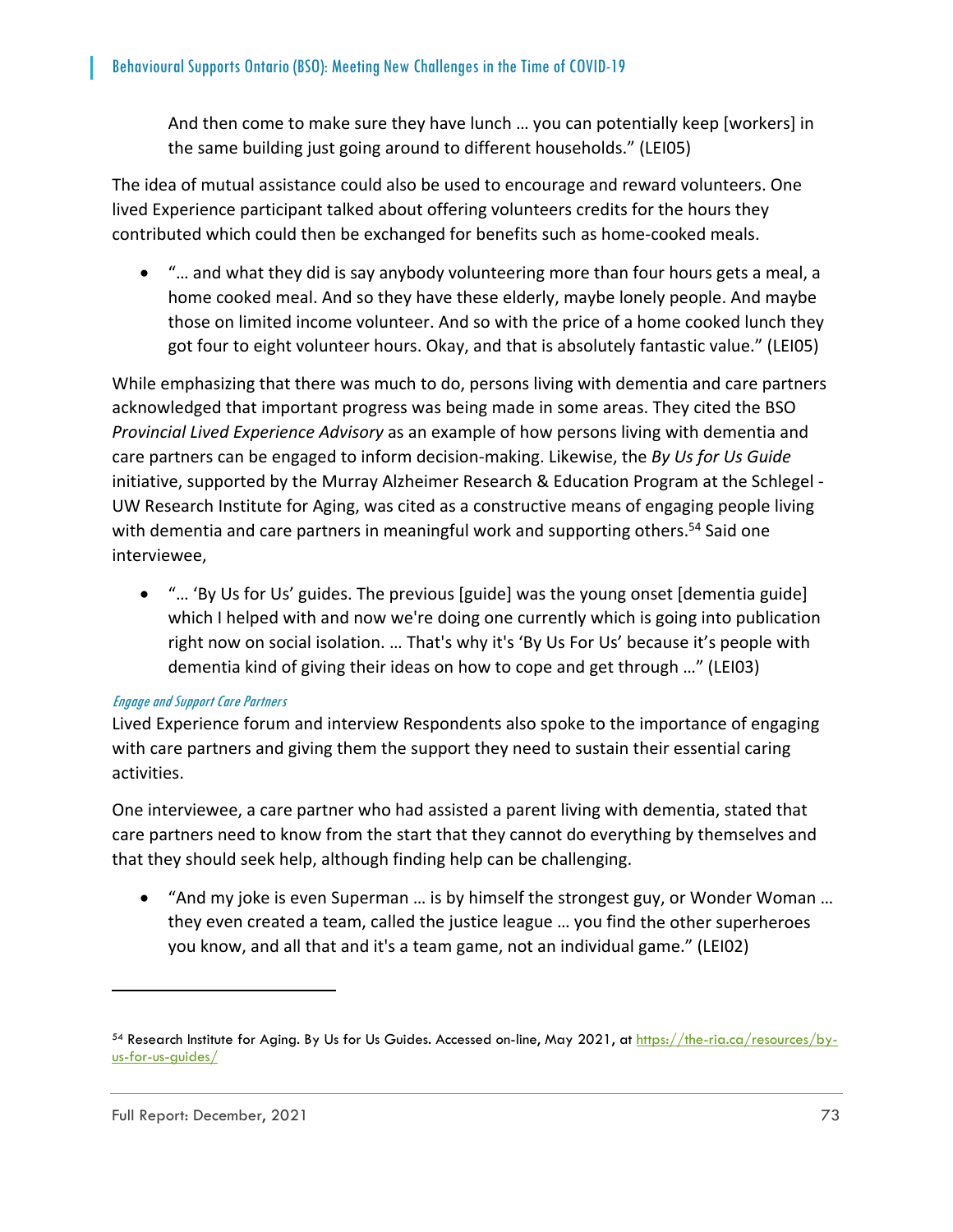This perspective was echoed by a care partner who had accessed a support group offered by a local agency. Their experience, while positive, raised the question of how to encourage different providers and agencies to work together to make such resources more widely accessible.

 "They started a caregiver support group and I went … and that's when the Alzheimer's [Society] people came in … my question is, there are obviously linkages that exist now between BSO and Alzheimer's. Are there ways that those collaborative links can be enhanced? … I guess this comes back to … the importance of connections and collaboration." (LEI04)

Education was highlighted as a crucial resource for care partners. Said one participant, providing care to a loved one is inherently challenging. But trying to do it without knowing what to expect, what resources are out there, or how to get to them, can make caring unsustainable.

 "Bridge the gap. The essential caregivers, family or volunteers, can be a bridge, but we need to be trained." (LEI05)

A person living with dementia elaborated this idea, saying,

 "I think the educational aspect … is so important. I mean somebody becomes a caregiver… Well they go home with this person who has dementia, his or her foibles, and they have got the faintest idea what they have to deal with. But they find ways to deal with it and they're not always the right way. So anyway, there [should be] a better education process." (LEF03)

This theme was echoed by a care partner who saw education as essential tool to support a demanding long‐term role.

 "[Care giving] is not something that we've chosen to do but we are doing it, and we do it to the best of our ability. And if we can have a little bit more … education and training … it would be so helpful. (LEF06)

Of course, education should not be limited to care partners; everyone on the care team should have the skills and knowledge required to work as a team and provide person-centred care. However, for one forum participant, trends seemed to be moving in the wrong direction. They noted that, in a bid to graduate PSWs more quickly, education standards appeared to be in decline.

 "There are some generalizations that need to be learnt and that aren't taught … and they were talking about reducing the length of time that PSW's are in school. And like shortening their education. And it just frightens me because I think they're the front line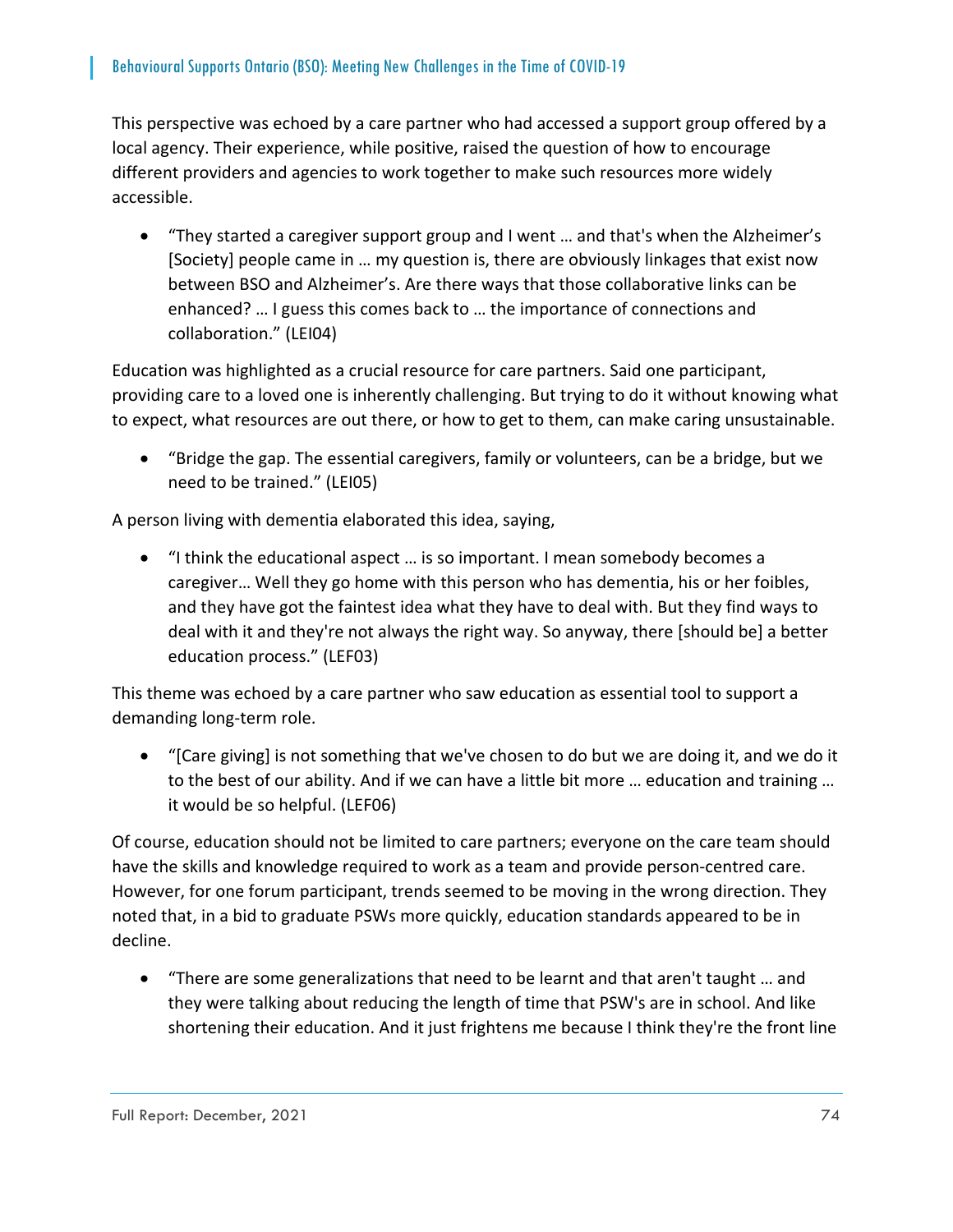people, especially for home care and in long term care and their education is already limited." (LEF 06)

#### Ensure Access to and Continuity of Care

A third best practice aims to improve access to, and continuity of care. Instead of having to search for the right resources, particularly when things are at their worst, persons living with dementia and care partners should have a single point of contact that they can use throughout the care journey. One forum respondent observed,

■ "A single point of contact ... through to end-of-life, so that everyone gets to know each other and so that, rather than it being crisis, when people are at their very worst … To use a personal example, my father was very physically active. … my family took him out, we took him out every day for a walk. But, in the middle of the night, they decided that if he would get up, they would just call the police … You know, we had no one to call to say this is ridiculous. We talked to the representative from the care home and their answer was like don't worry about it, you don't have to pay for the ambulance … That was the only concern that they could understand. … But if we had had someone, we could say, should my dad be sent to the hospital like on a weekly basis? … But we had nobody to contact, so I think I love this idea of the care teams across the care settings." (LEF05)

Another participant linked this idea to the work of BSO mobile teams and their ability to connect different providers and care settings.

 "I wish that there was a way that there could be that ongoing regular contact that could at least provide a little bit of comfort and security … [but] BSO teams, at least the mobile teams, were short term which breaks my heart a little bit because you wish that you could continue on and not have to go, okay great you know we've managed these challenging issues, and now the case can be closed …" (LEF01)

Access to care records also emerged as an issue. One forum participant who had experienced difficulty finding out how a family member had been diagnosed and treated, emphasized the importance of care partners and families being able to access care records. In addition to learning what providers had seen and done, such access to information and records could promote communication, collaboration and continuity of care.

 "I'll jump in here and add one of the things that I would like to see as part of the conversation … the notion that people have access to their own health records. I think that would you know, help mitigate some of the communication gaps … from a family perspective it's not so much that we don't trust people or we want to judge them. It's that everyone has a lot of work to do and it's like you know, if everyone is working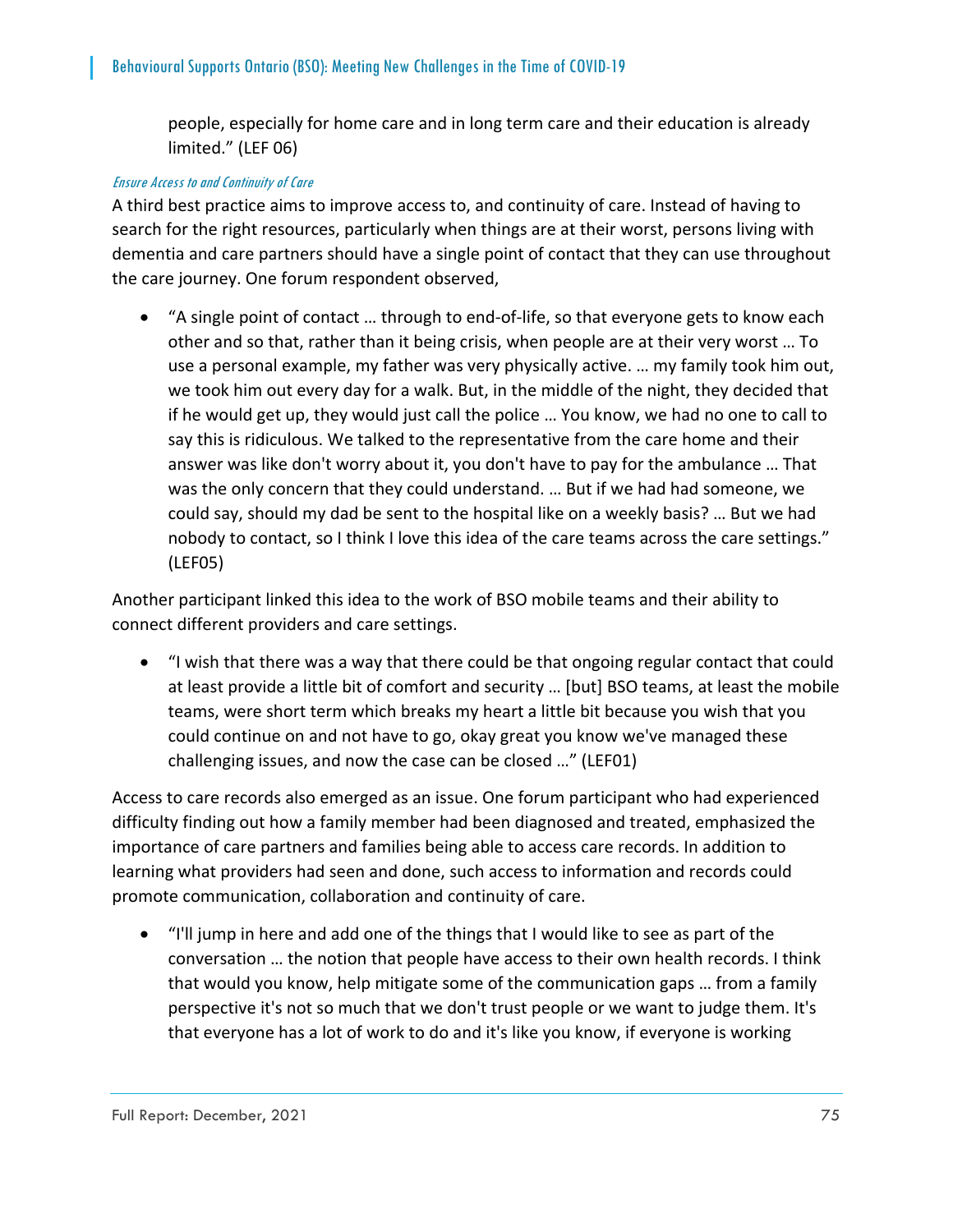together and helping each other and everyone has different pieces of the information, if it can all be shared in a way." (LEF04)

## Start Early

A fourth best practice highlights the importance of engaging as early as possible in the care journey. Rather than being reactive and trying to manage problems after they have advanced to the crisis point, the better way is to be proactive, to know and value the person, to engage and support care partners as early as possible in the care journey. A comment by a forum participant captures this idea,

 "I do feel like we need to be more proactive and preventative in our work. … Family members, staff members, everybody who is caring for somebody who has dementia. I really think it needs to start back in the community … the dream would be for people to think about this, even before a diagnosis. … capture a little bit of their life story in a video … so that that can be an educational tool, no matter where the person goes in their journey, whether it's in hospital, long‐term care, retirement home, I want it to be accessible to anybody who's involved in the person's care with the person and their family's consent." (LEF01)

Ideally, education for care partners should begin early, soon after diagnosis, so that they, along with other members of care teams, know what comes next and what they can do about it.

 "[At first diagnosis] the caregiver person who was going to be looking after them [should be] given [education] immediately … a considerable amount of education. That would be important. And that education cannot be limited just to caregiving. It's kind of neat for all other professionals." (LEF03)

# 5.0 Summary

This report, the third in a series commissioned by the BSO Provincial Coordinating Office (PCO), draws on multiple evidence sources to evaluate the work and impact of BSO prior to and during the COVID‐19 pandemic. Evidence sources include:

- Two hundred and sixty nine qualitative stories written by BSO teams across Ontario between 2018 and 2020
- Key Informant interviews with 20 BSO team members and collaborators conducted in late 2020 and early 2021
- Findings from a Lived Experience forum and individual interviews involving a total of 13 persons living with dementia and care partners conducted in the spring of 2021.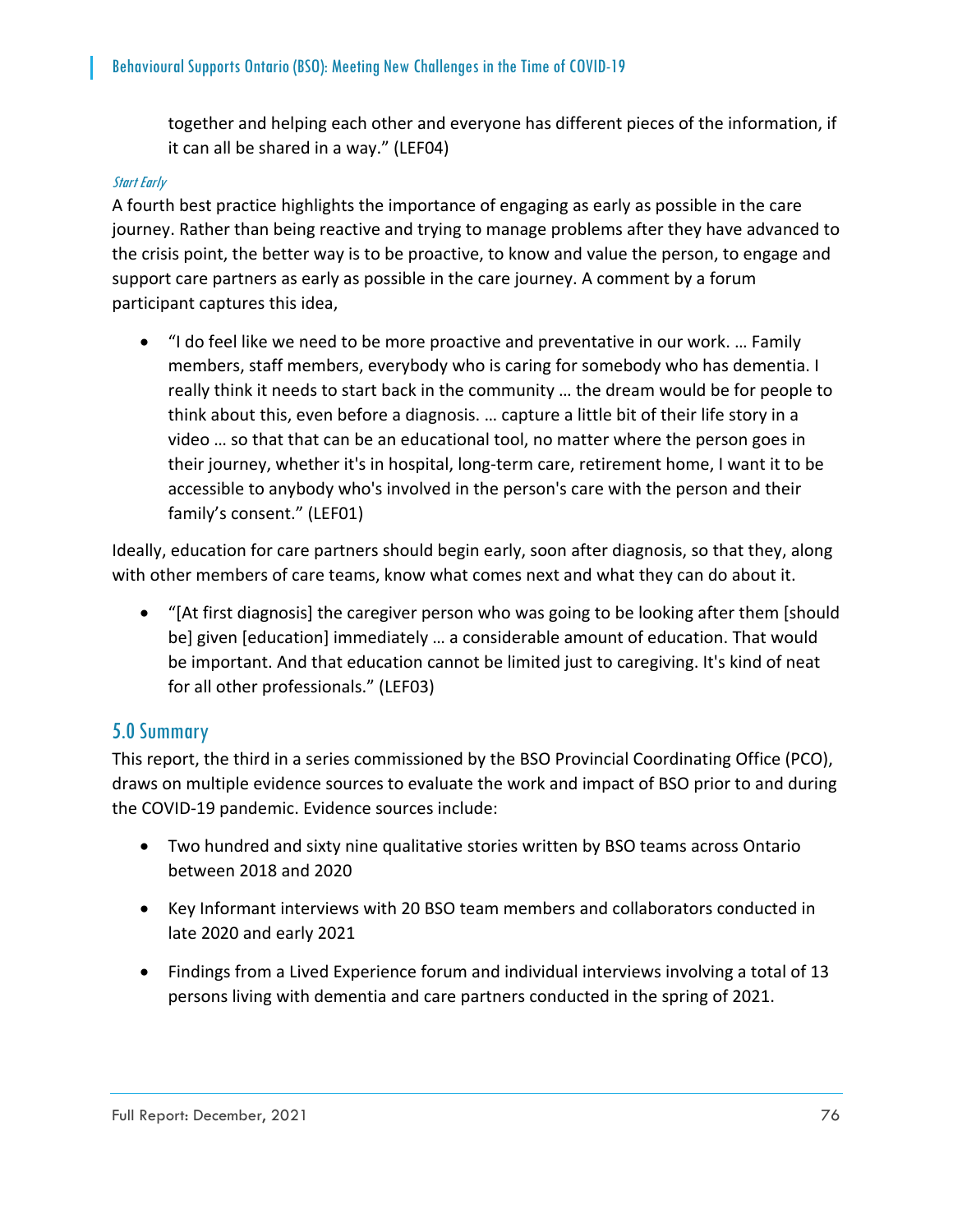In addition, this report is informed by the findings of two previous evaluation projects completed in 2018, one a review of previous evaluation findings and the other a detailed analysis of BSO qualitative stories written between 2015 and 2018. Together these evidence sources paint an exceptionally detailed portrait of the work and impact of BSO, not just at one point in time, but over five years, a period characterized by rising and more complex population needs and by care systems struggling to respond even prior to the COVID‐19 pandemic.

In the sections below we summarize key findings from each of the three evidence sources used, along three common dimensions: demand‐side trends and issues; supply‐side trends and issues; and lessons learned/best practices.

## 5.1 What We Found: Highlights

#### 5.1.1 Qualitative Stories

The qualitative stories provide detailed first‐hand accounts, by BSO team members, of experiences in day‐to‐day practice.

#### Demand-side Trends and Issues

As detailed in Section 4.1, the stories invariably put the "person" at the centre of BSO work. In contrast to 2018, when we distinguished responsive behaviours/personal expressions from needs – aiming to highlight both – in this report we bring them together, reflecting the incisive observation of one story‐writer that "behaviours don't define a person" and that both are integral to knowing and appropriately supporting the person.

Confirming what we observed in 2018, the more recent stories reveal that needs and behaviours/expressions are extremely diverse and complex.

With respect to needs, whereas BSO emerged largely to support older persons living with dementia, the stories show that BSO clients now include persons of all ages living with dementia, mental illness, substance use, and/or other neuro‐cognitive conditions, in combination with multiple chronic health needs (e.g., cancer, arthritis, heart disease, addictions), social deficits (e.g., poverty, family distress, social isolation) and the compounding effects of inadequate or inappropriate health system responses (e.g., inappropriate prescribing, failure to diagnose and treat conditions such as chronic pain). Added to this mix is growing diversity in areas such as language, culture, religion and sexual orientation. In sum, since its inception, the volume and complexity of needs and behaviours/expressions reported by BSO teams has risen, and continues to rise, exponentially.

The stories also show that responsive behaviours/personal expressions span a wide spectrum ranging from wandering/exploring and withdrawal with lower associated risk, to verbal and physical behaviours/expressions with greater risk. Moreover, individuals may present with different behaviours/expressions at different points in time, or multiple behaviours/expressions simultaneously.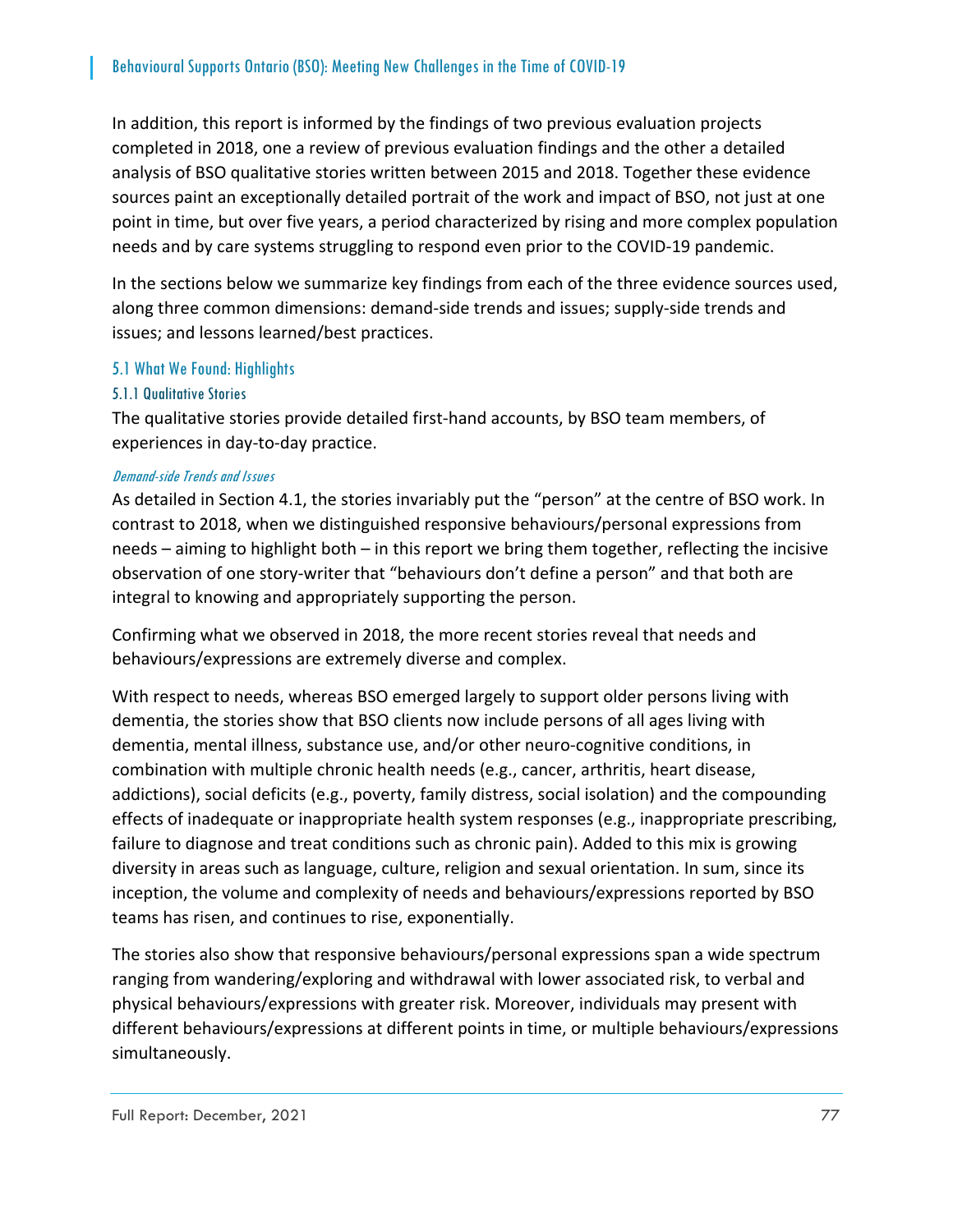The stories further clarify that care partners, when present, are rarely bystanders. During the course of the pandemic, their "essential" role in community and residential care settings has been increasingly visible and acknowledged by providers and policy-makers. In addition to offering ongoing personal, instrumental and emotional support, care partners continue to fill gaps resulting from worker shortages and service disruptions, and they contribute as active participants on care teams. Just as importantly, the stories emphasize that in doing this, care partners require support in their own right to sustain their caring activities.

#### Supply-side Trends and Issues

The qualitative stories document widening care gaps resulting from escalating needs but insufficient system capacity to meet needs. In addition to impacting negatively on the wellbeing and quality of life of persons living with responsive behaviours/personal expressions and care partners, such gaps can be costly and disruptive for providers and care systems. While "hallway medicine" has become one of the most visible indicators of care systems at their limits, the qualitative stories suggest that stretched system resources can contribute to less visible, but equally weighty dilemmas, such as over‐reliance on the use of drugs to manage behaviours/expressions.

In this demanding context BSO plays a pivotal role. The stories document how BSO mobile and embedded teams reach across professional, organizational and geographic boundaries to support persons with complex, chronic needs and behaviours/expressions in the most appropriate care settings, while smoothing transitions between care settings when they are needed. Even within fragmented care systems, BSO teams thus work to integrate care around persons who might otherwise "fall through the cracks" leading to unnecessary hospital and LTC home admissions.

The stories also document BSO's crucial role in mobilizing knowledge and best practices to improve care and build system capacity. In addition to promoting the use of validated, standardized tools such as the BSO DOS [Dementia Observation System], BSO creates local, regional and provincial platforms for education and knowledge exchange.

#### Lessons Learned/Best Practices

The qualitative stories yield six lessons learned/best practices that strongly align with BSO's mission to create a quality‐driven, sustainable support system of person‐centred care for those living with, or at risk of developing, responsive behaviours/personal expressions.

Five of these are essentially similar to, and reinforce, lessons learned/best practices identified in 2018. They emphasize the importance of person‐centred care; engagement of family and care partners; inter-disciplinary and inter-sectoral collaborations; managed transitions between care settings; and knowledge mobilization and capacity building.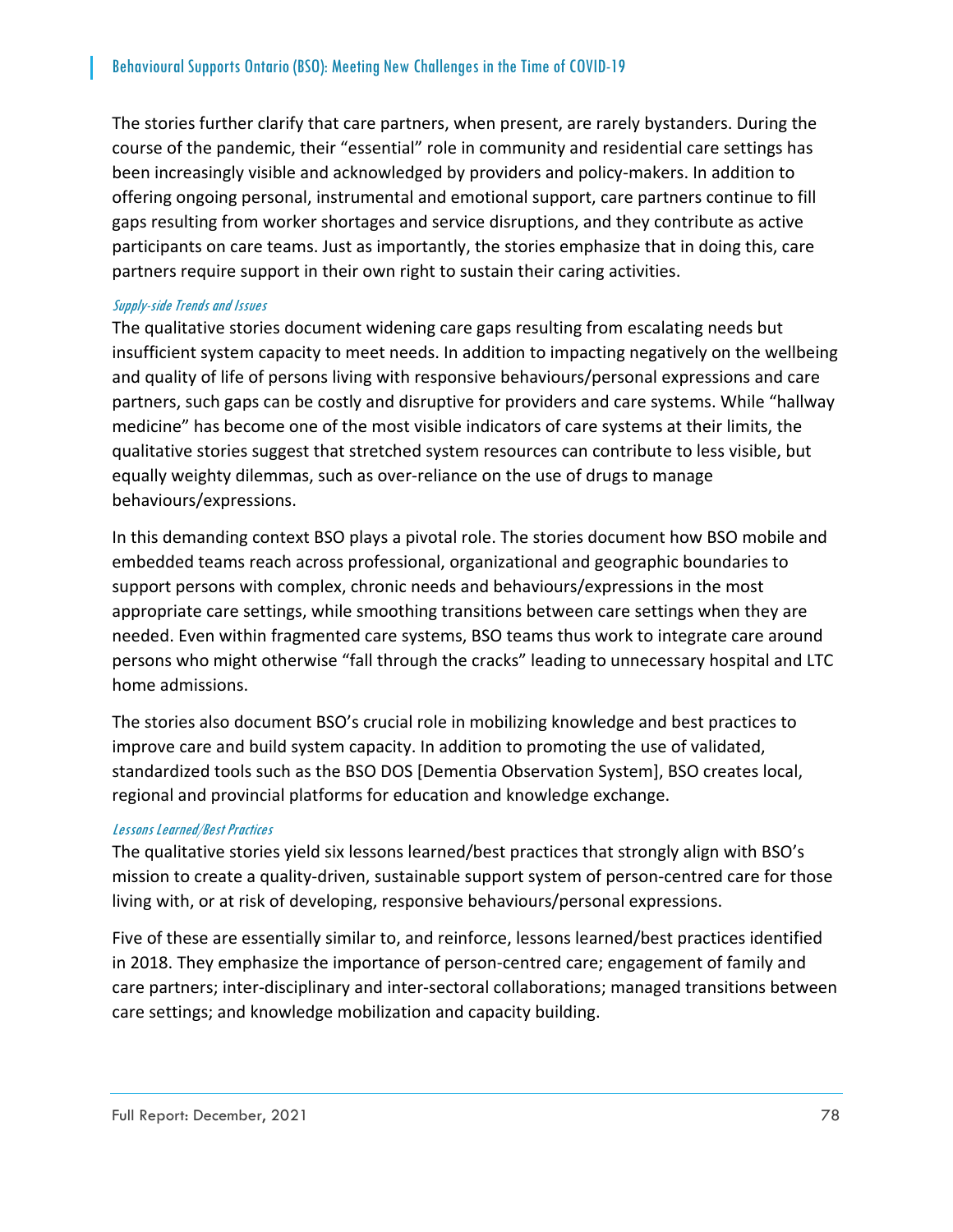A noteworthy addition is "balancing pharmacological and non‐pharmacological approaches." This reflects the perception that there is an over‐reliance on the use of drugs to manage responsive behaviours/personal expressions, and that such use, when not evidence-informed and closely monitored, may cause harm including escalation of the behaviours/expressions they are meant to moderate. Instead, this lesson learned/best practice points to a re‐balancing of pharmacological and non‐pharmacological approaches toward the latter. As the stories document, BSO teams are particularly well‐equipped to do this drawing on a growing body of evidence and best practices to design and deliver person‐centred interventions that are less reliant on drugs.

#### 5.1.2 Key Informant Interviews

The Key Informant interviews elaborate and extend these findings.

#### Demand-side Trends and Issues

The interviews point to a disquieting "new normal." While the qualitative stories detail discrete cases of persons living with complex needs and responsive behaviours/personal expressions, Key Informants, with their broader view, suggest that such cases are increasingly the norm in all care settings across the province. Said one Key Informant, "whereas it used to be a nursing home full of little old ladies who were gentle and quiet and proper … [now] we see kicking, fighting, screaming ..." (KI12).

Nor, as suggested in this quote, is it only "little old ladies." Increasingly, BSO teams support younger persons living with complex, chronic needs including developmental delays, physical disabilities, autism, mental health and substance use, as well as dementia and neuro‐cognitive conditions.

#### Supply-side Trends and Issues

While demographic shifts and medical advances partly account for this trend, Key Informants clarified that supply‐side factors also play a crucial role. They observed, for example, that while in the past persons living with mental illness often received care in institutional settings, successive waves of "de‐institutionalization," without a corresponding expansion of community‐based alternatives such as supportive housing, had made LTC homes the default destination for growing numbers of younger persons with complex needs and behaviours/expressions.

According to Key Informants, the COVID‐19 pandemic layered on new challenges. In the community, programs and services were curtailed, home visits were no longer feasible, and care partners faced rising burden and burnout. Here, BSO teams pivoted to using virtual technologies (e.g., OTN, Zoom) to conduct assessments, assemble care teams, and provide education and support to persons, care partners and providers. Such approaches, while not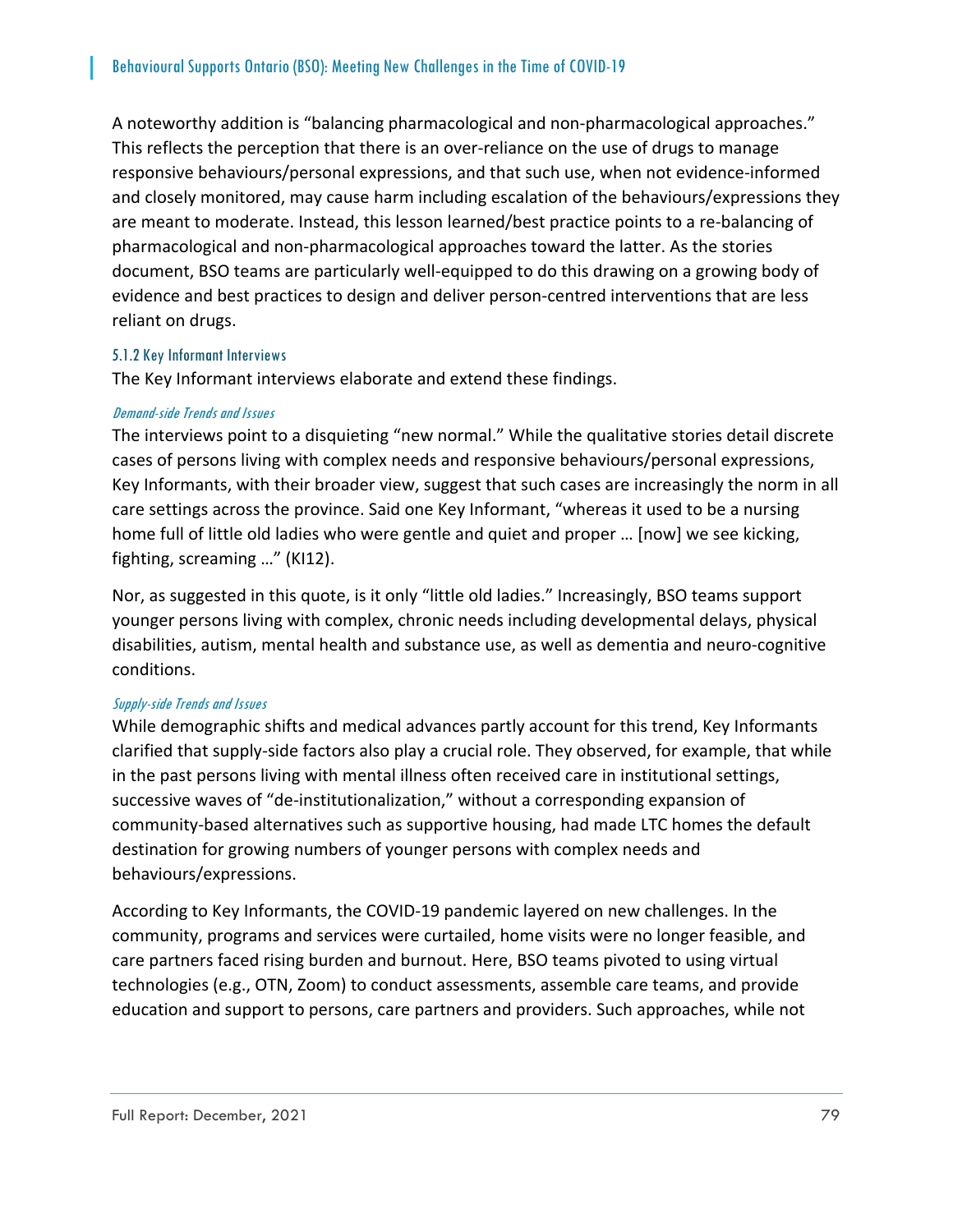always a preferred option, greatly extended BSO's scope and reach, particularly in underserved northern areas of the province as well as inner cities.

In LTC homes, where the majority of COVID‐related deaths occurred during the pandemic's first wave, BSO teams applied their specialized skills and knowledge to support residents and staff impacted by worker shortages, service disruptions, isolation, depression, loneliness, the deaths of co-residents, and restrictions on visits by care partners. Although frequently called "to the floor" to perform routine tasks, BSO teams continued to reach out to external partners such as local health units to support residents and mitigate behaviours/expressions such as wandering and tobacco use that now posed infection control risks. Paradoxically, Key Informants reported that in some LTC homes, behaviours/expressions actually declined during the pandemic as a result of reduced noise and fewer residents sharing rooms.

#### Lessons Learned/Best Practices.

Key Informants strongly reaffirmed the importance of person-centred care, not simply as a frill, but as an essential means of understanding and responding appropriately to increasingly complex needs and behaviours/expressions among persons of all ages. Rather than suggesting that BSO mobile or embedded teams are better equipped to do this, Key Informants clarified that both mobile and embedded teams are essential to meet existing and new needs.

Added lessons emerge regarding the use of virtual technologies. Particularly since the onset of the pandemic, Key Informants said they increasingly use technologies to conduct assessments and enable collaboration, teamwork, and capacity‐building. In key areas like mental health, virtual technologies have enabled access to specialized expertise that might not otherwise be accessible. Virtual technologies have become, and will remain, an essential tool in the BSO toolkit. Of course, this raises new questions of how best to ensure that all persons that require support, including those with limited resources, have access to needed technologies. While offering many advantages, reliance on technologies can also create inequalities in access to care.

## 5.1.3 Lived Experience Forum and Interviews

The results of the Lived Experience forum and interviews add a crucial perspectives to the evaluation findings. They document how persons living with dementia and care partners perceive their needs, the responses of providers and care systems, and what should be done to ensure person‐centred care.

## Demand-side Trends and Issues

Lived Experience forum and interview Respondents said that full awareness of their needs had emerged slowly. For example, a person living with dementia spoke about realizing that the memory issues they experienced were not a normal part of aging. Similarly, a care partner spoke about realizing that exit-seeking by a family member was rooted in dementia, and that it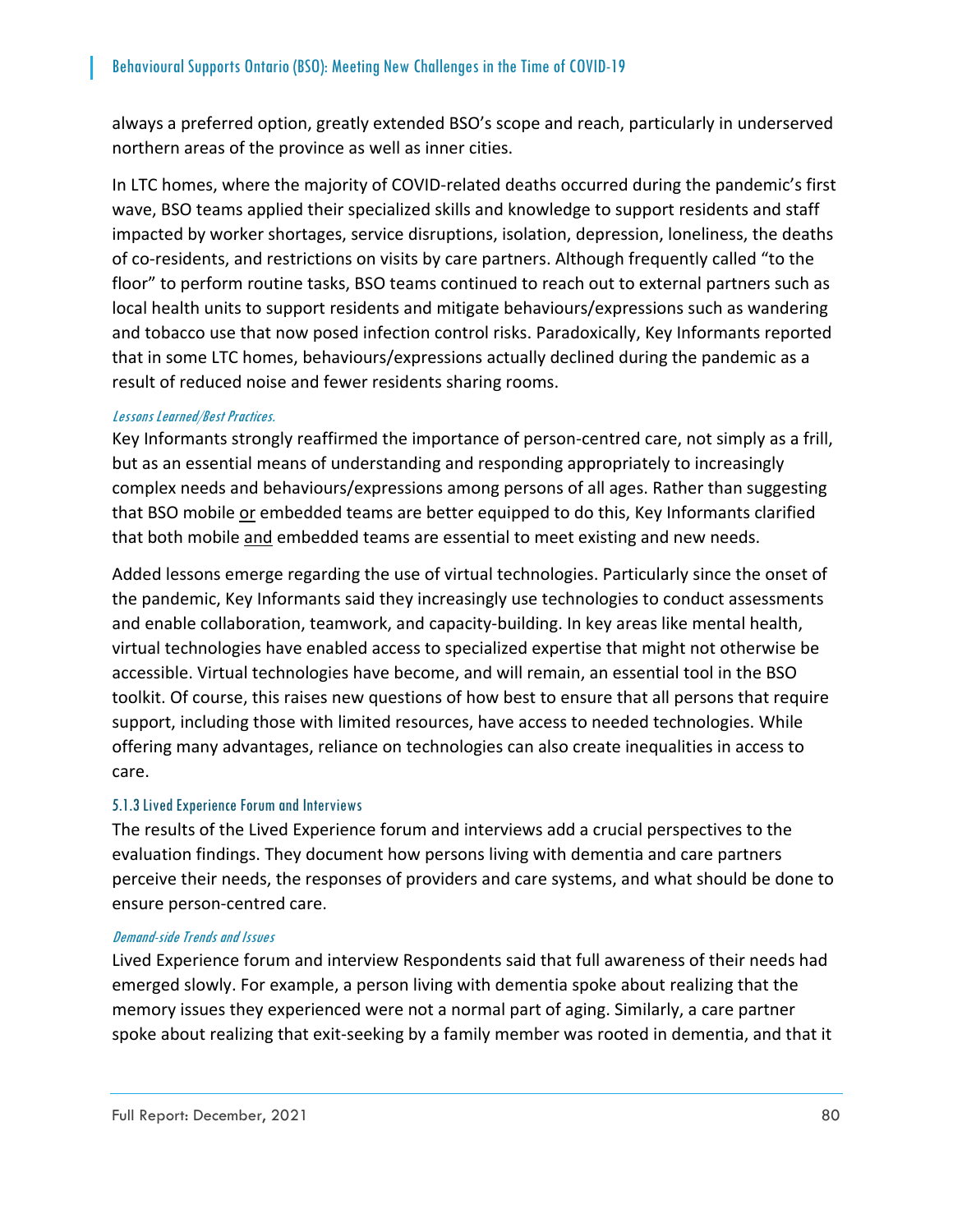posed risks. However, for the most part, Lived Experience Respondents took their needs as given: they focused on the challenges experienced as they attempted to access care.

#### Supply-side Trends and Issues

For example, Lived Experience Respondents said they had struggled even to get providers to listen to them and obtain an accurate diagnosis. Following diagnosis, they were left on their own to navigate convoluted care systems where different providers, programs and services all worked independently and with little communication between them. Obstacles included ever‐ changing casts of workers who rarely coordinated their efforts and who, because of a lack of education or time, tended to focus more on completing tasks than engaging with persons living with dementia and care partners to understand and address their needs. Access to health records also posed problems, as providers controlled, and sometimes withheld, crucial information. To get needed support, Respondents had had to confront providers, a particularly daunting challenge for persons living with dementia and care partners.

#### Lessons Learned/Best Practices

Lessons learned/best practices from Lived Experience Respondents accordingly underscore the importance of "person-centred care," that is, care that takes into account the values, preferences, histories, interests, and achievements of persons living with dementia and care partners, as well as clinical needs. Whereas persons living with dementia and care partners may sometimes be treated as passive recipients of care with decisions made on their behalf by well‐ meaning experts, Lived Experience Respondents asserted that that they wished to be acknowledged as full participants in decisions affecting their lives with the potential to contribute to others.

In this connection, Lived Experience Respondents emphasized the crucial importance of early diagnosis and connections to care to ensure that appropriate resources, including education, are accessible as soon as possible. To facilitate this, all providers, from front‐line workers to medical experts, should be educated to understand the principles of person‐centred care and how these principles should be applied on a day‐to‐day basis.

Further, Respondents said that their potential to make meaningful contributions to others should be recognized and supported. For example, a person living with dementia talked about the benefits of pairing persons at different points along the care journey to provide peer‐to‐ peer support. Similarly, a LTC home resident talked about tapping into past professional training and lived experience of residents to support other residents and staff. Respondents also talked about the valuable insights that persons with lived experience could bring to the design of person‐friendly care environments. The work of the *BSO Provincial Lived Experience Advisory* and the *By Us For Us Guides* initiative were cited as examples of how persons with lived experience can tap into that experience to assist themselves and others. While the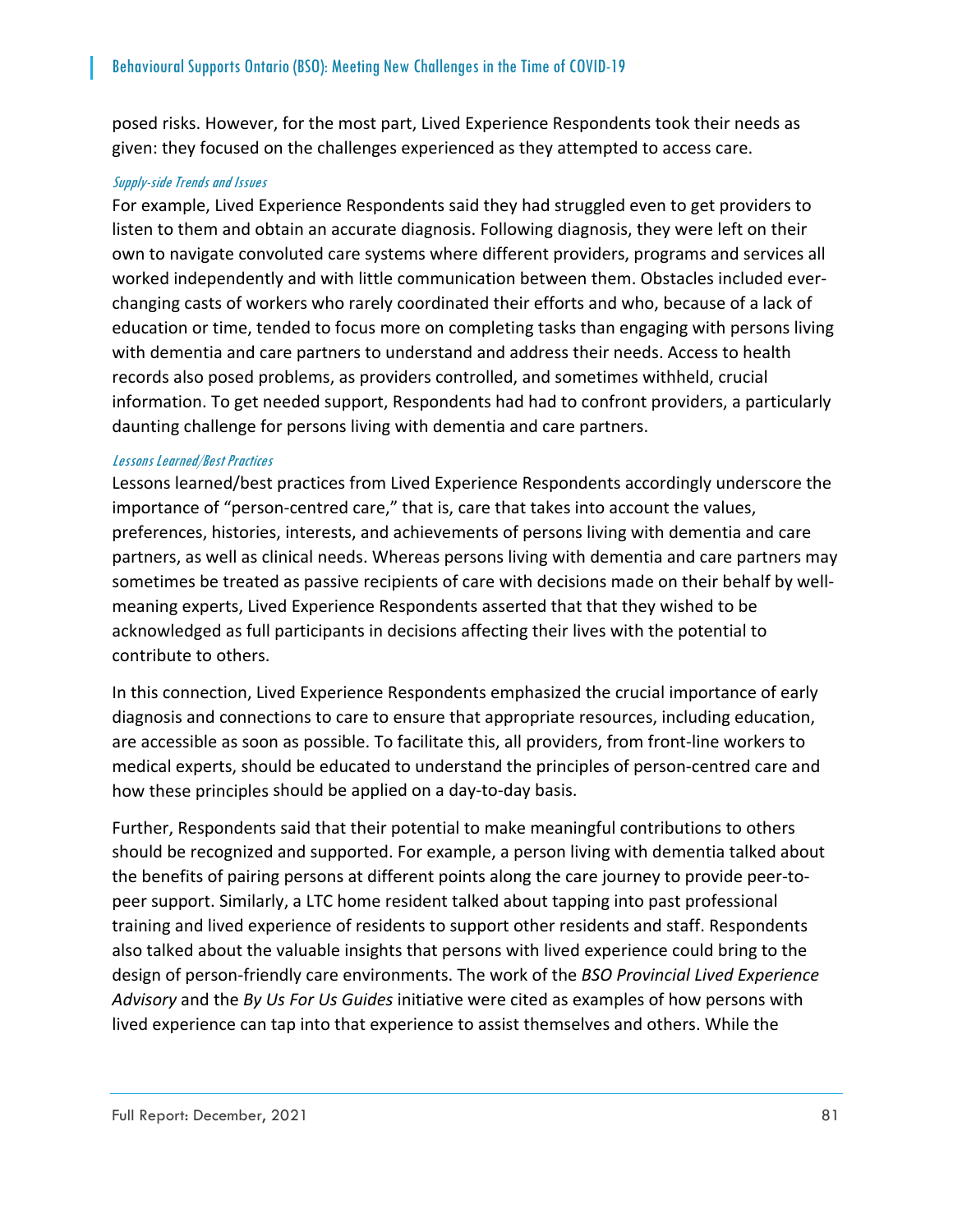Advisory generates advice for providers and policy‐makers,55 the *By Us For Us Guides* initiative engages persons living with dementia and care partners to create accessible guidebooks for peers "to enhance their well-being and manage daily challenges."<sup>56</sup>

# 6.0 Recommendations

Informed by these findings, we offer three recommendations for BSO work going forward. To set the stage, we begin by briefly reviewing our recommendations for 2018 and then indicate how our 2021 recommendations have changed.

## 6.1 What We Recommended in 2018

In 2018 our recommendations were:

- Reaffirm person-centred care as a core value
- Strengthen the evidence-base
- Advance knowledge-mobilization and capacity-building.

Consistent with BSO foundational principles, this first recommendation located the person at the centre of all BSO work. We noted that, "particularly when needs and behaviours are multifaceted and chronic, 'knowing the person' and creating individualized care plans that make the most effective use of available resources, is not only good for people, the health care 'top line,' but good as well for the health care 'bottom line,' system sustainability."57

The second and third recommendations emphasized the importance of knowledge creation and knowledge mobilization as key means of advancing person‐centred care. Here, we proposed that BSO continue to use its extensive province‐wide networks to gather evidence and intelligence about changing needs, best practices and innovations in care, as well as establishing outcome metrics and performance indicators. Further, BSO should continue to expand its networks to ensure that such evidence and intelligence is put in the hands of those who can best use it to improve care and build system capacity.

## 6.2 What We Recommend in 2021

In 2021 we build on these recommendations. We also add a sense of urgency.

<sup>55</sup> brainXchange. Provincial Lived Experience Advisory Network. Accessed on-line, June 6 2021, at https://brainxchange.ca/BSOProvincial-Lived-Experience-Advisory-Network<br><sup>56</sup> brainXchange. By Us For Us Guides. Accessed on-line, June 6 2021, at <u>https://brainxchange.ca/Public/Resource-</u>

Centre-Topics-A-to-Z/Caregiver-Care-Partner-Support-and-Resources/By-Us-For-Us-Guides 57 Morton Chang F, Williams AP. 2018. Behavioural Supports Ontario (BSO): Review of Qualitative Stories. Accessed

on-line, June 2021 at https://behaviouralsupportsontario.ca/Uploads/ContentDocuments/2019- 07\_BSO\_Review\_of\_Qualitative\_Stories.pdf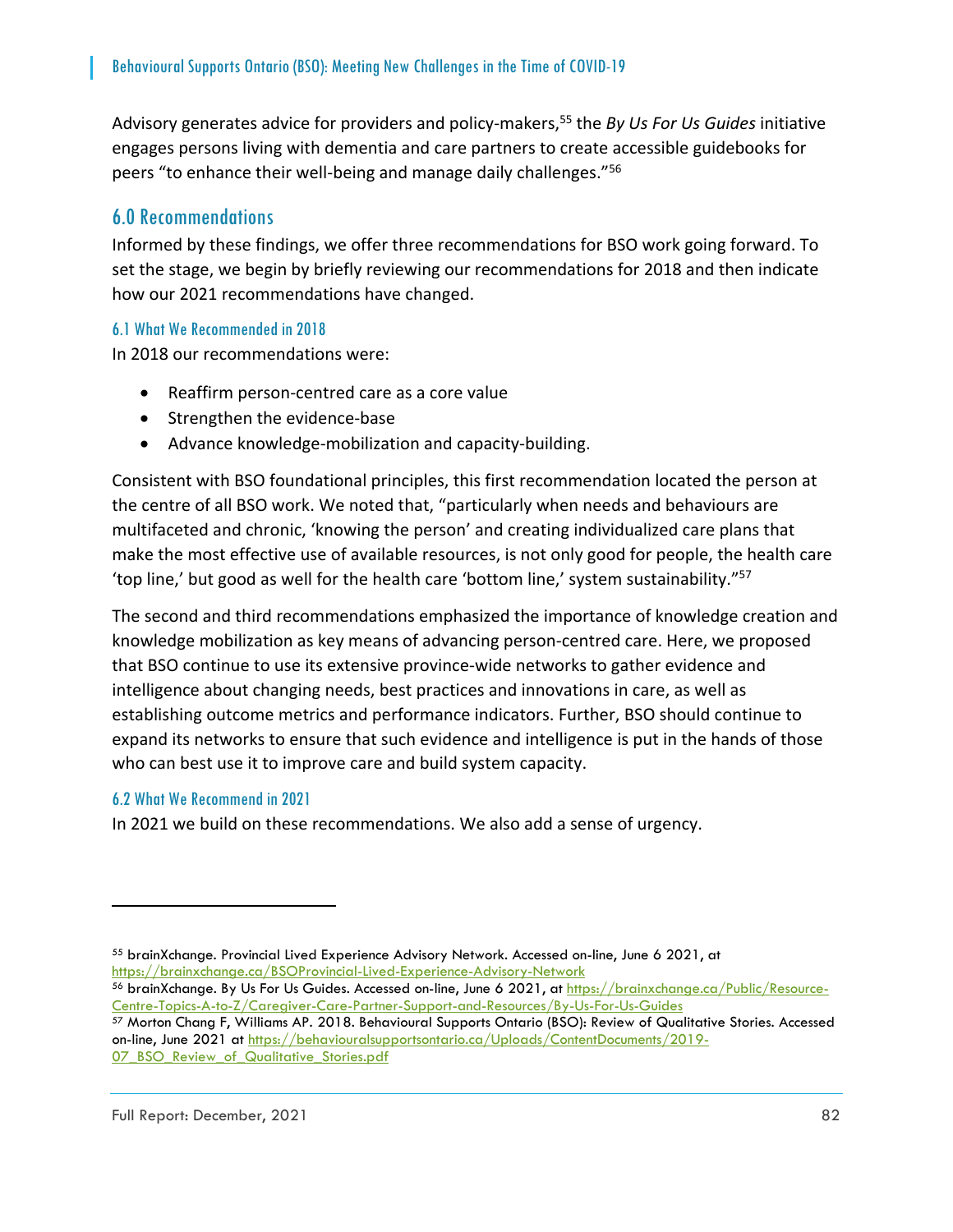For decades it has been widely acknowledged that an aging population and an associated rise in complex chronic health and social needs would challenge fragmented health care systems. In Ontario, the persistence of "hallway medicine" has been linked directly to the fact that persons with multiple needs can "fall through the cracks" and end up in inappropriate care settings such as acute care hospital beds even when such costly care is not required and may add to decline.

The evidence presented in this evaluation suggests the rise of a troubling "new normal." Firsthand accounts from BSO teams across Ontario document not only the growing complexity of needs and responsive behaviours/personal expressions in all care settings, but the fact that these are no longer associated only with older persons. This "new normal" includes growing numbers of persons of all ages who live with multiple, overlapping needs and behaviours/expressions that push providers and care systems to their limits. In this context, scaling and spreading successful initiatives, like those led and supported by BSO, seems increasingly urgent.

## 6.2.1 Recommendation 1: Aspire to Person-Directed Care

As noted, our first recommendation in 2018 reaffirmed the BSO core value of person‐centred care and BSO's considerable success in achieving such care. In 2021, prompted particularly by the findings of the Lived Experience forum and interviews, we recommend that BSO and its partners aspire to "person-directed care."

For its part, "person‐centred care" has been described in terms of altruistic experts providing care that is "respectful of and responsive to the preferences, needs, and values" of the individual, "ensuring that the care recipient's values guide all clinical decisions."<sup>58</sup> In addition to equipping "patients/clients/consumers" with better education so that they can be more informed about care options, person‐centred care "gives priority to outcomes that are important to the patient  $[sic]$  — such as quality of life — over technical and process measures."

By comparison, "person‐directed care" contends that individuals requiring care can and should exert some degree of control over the context and content of that care, to the extent of their abilities, with knowledgeable experts playing a facilitating role. This anticipates a subtle, but important shift in the balance between professional expertise and lived experience, toward the latter.<sup>59</sup>

<sup>58</sup> Lines LM, Lepore Michael, Wiener JM. 2015. Patient-centered, Person-centered, and Person-directed Care They are Not the Same. Medical Care. Medical Care: July 2015 - Volume 53 - Issue 7 - p 561-563. Accessed online, June 6, 2021 at https://journals.lww.com/lww-

medicalcare/Fulltext/2015/07000/Patient\_centered, Person\_centered, and.1.aspx 59 Pioneer Network. 2011. Continuum of Person-Directed Culture. Accessed on-line, June 29 2021, at https://www.pioneernetwork.net/resource/continuum-of-a-person-directed-culture/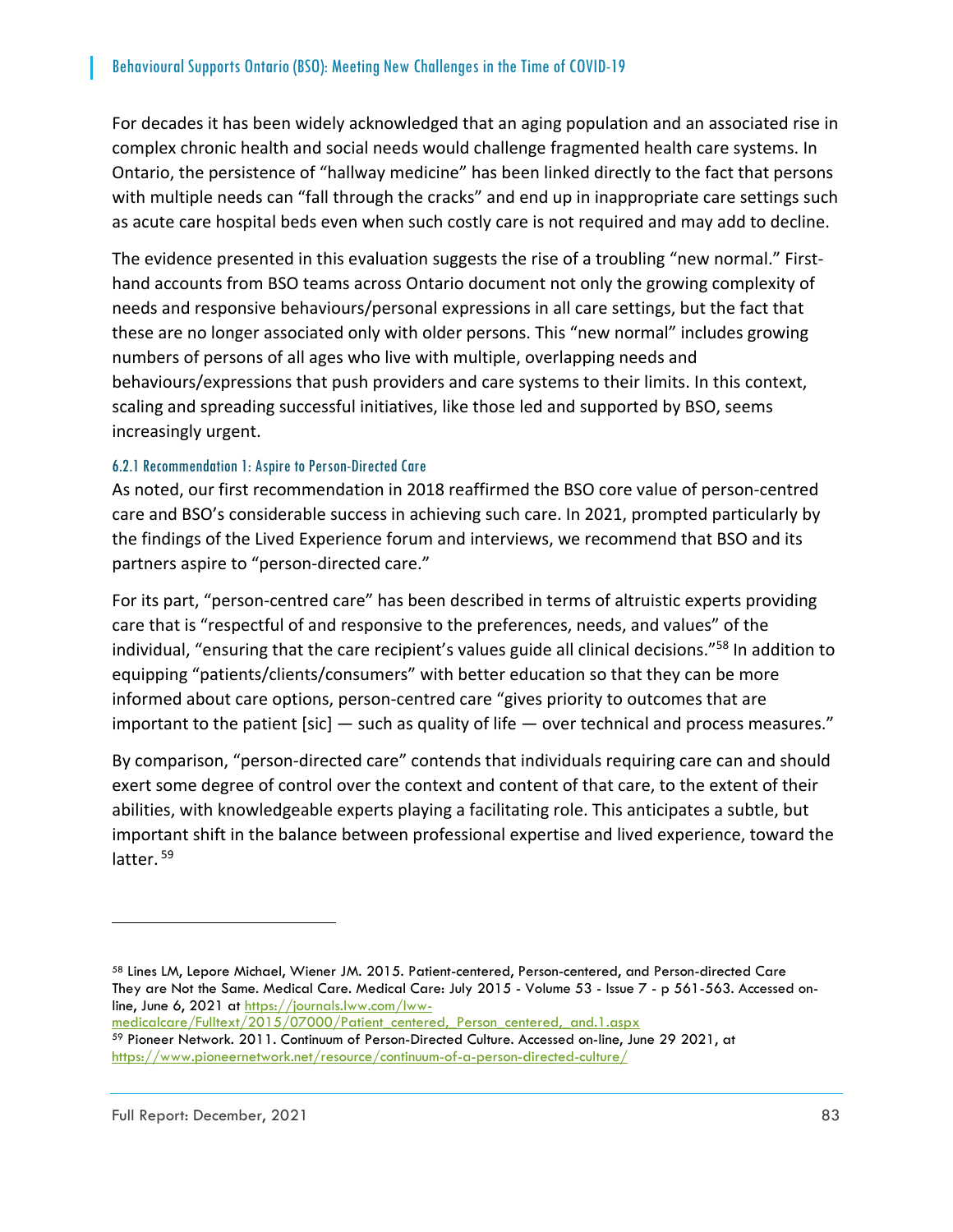Pioneered in the disability community, the concept of person-directed care asserts that service users are uniquely qualified to determine what they need and how it should be provided. However, this is not an "either/or" scenario. It recognizes that individuals living with multiple needs will require appropriate support to set goals, make good decisions, build supportive relationships and contribute to community life.<sup>60</sup>

Such concepts are closely aligned with established and emerging approaches to care that highlight the psycho-social, relational, and emotional dimensions of "personhood."<sup>61</sup> In addition to considering *what* is done, personhood also considers *how* it is done. This includes respecting and leveraging individual capacity to express preferences, build relationships and engage in care decisions to the extent possible.<sup>62</sup>

These concepts align with the highly influential work of the World Health Organization (WHO). In its Alma Ata declaration of  $1978<sup>63</sup>$  the WHO emphasized that "people have a right and duty to participate individually and collectively in the planning and implementation of their health care." Such participation is seen both as a means of making better decisions, since people and communities are most knowledgeable about the challenges facing them, and as an end in itself, since individual control and empowerment are themselves key determinants of health. In its recent vision for the global "Decade of Healthy Ageing" (2020‐2030), the WHO asserts that all persons, "without distinction of any kind," have a right to the highest attainable standards of physical and mental health along with the right to participate in broader "public, political and cultural life." <sup>64</sup>

To be clear, our first recommendation does not anticipate the adoption of a particular funding or delivery model. Rather, it highlights the importance of the work that BSO and partners are already doing to engage persons and care partners as active participants in their own care, and to support their contributions to the broader community.

<sup>60</sup> Corbrook, Family Service Toronto, Griffin Centre, et al. 2016. A Facilitator's Guide to Person Directed Planning. Accessed on-line, November 2021, at https://familyservicetoronto.org/wp-

content/uploads/2016/03/A. Facilitators. Guide. to. Person. Directed. Planning. 6.pdf 6.pdf 61 Kitwood T. 1997. Dementia reconsidered: The person comes first. Berkshire, UK: Open University Press. <sup>62</sup> Williams AP. 2018. Backgrounder: IHPME Centre for Patient and Caregiver Engagement. Institute for Health

Policy, Management and Evaluation, University of Toronto.<br><sup>63</sup> World Health Organization. Declaration of Alma Ata. September, 1978. Accessed on-line, June 2021, at

http://www.euro.who.int/en/publications/policy-documents/declaration-of-alma-ata,-1978.<br><sup>64</sup> World Health Organization. Decade of Healthy Ageing 2020-2030. 2020. Accessed on-line, November 2021, at https://cdn.who.int/media/docs/default-source/decade-of-healthy-ageing/final-decade-proposal/decadeproposal-final-apr2020-en.pdf?sfvrsn=b4b75ebc\_25&download=true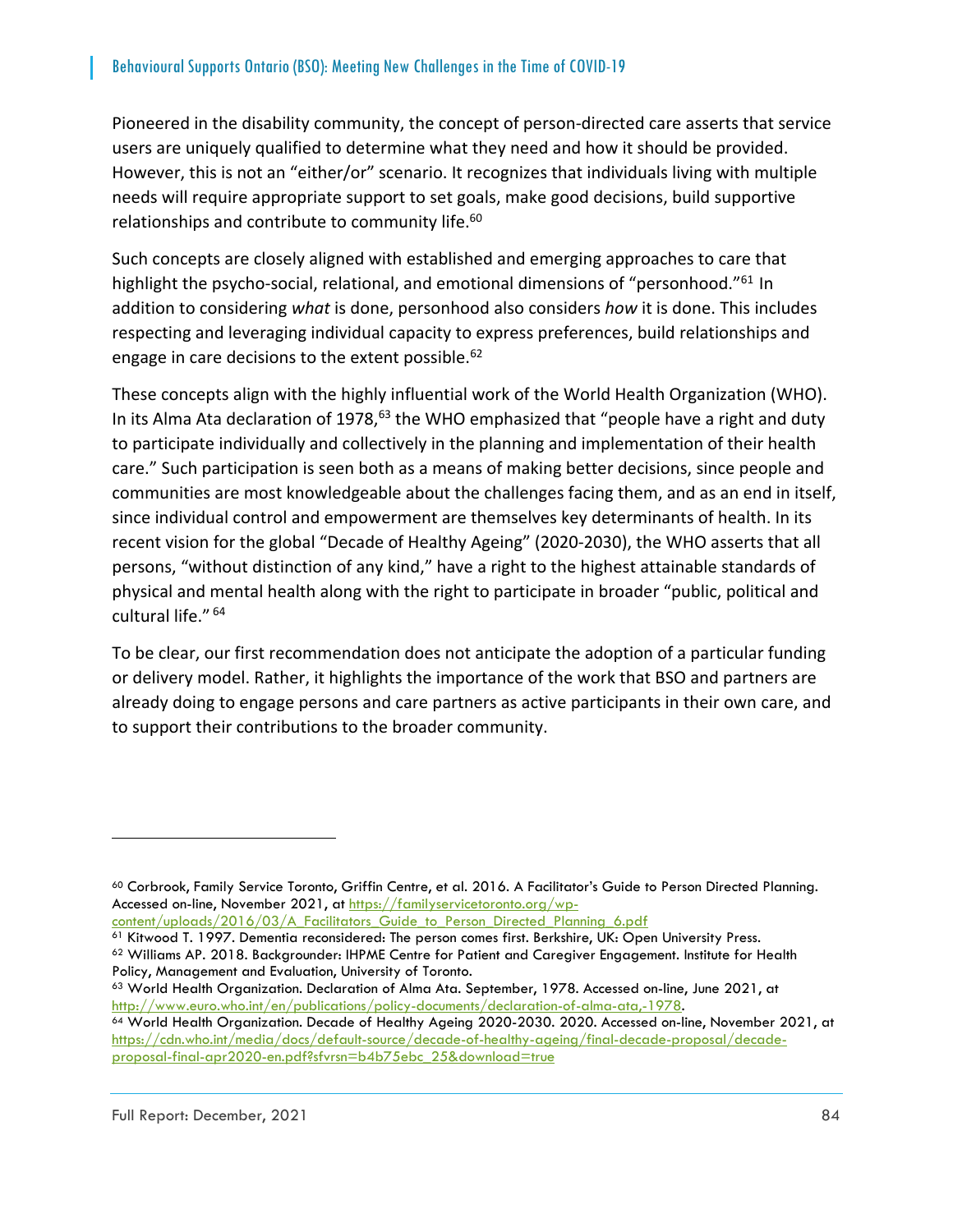For example, The BSO *Provincial Lived Experience Advisory* and *By Us For Us Guides*<sup>65</sup> initiatives were offered as concrete examples of how persons and care partners can draw on their lived experience to educate and support peers and provide decision‐makers with essential insights into needs and the value of different approaches to meet needs.

Other opportunities include pairing LTC home residents for mutual support; drawing on previous professional training and experience to support peers and staff; and engaging residents in designing person‐friendly environments. Although not every person and care partner will be willing or able to participate in these particular ways, the goal is to encourage active engagement in personal and community life to the extent possible at all points along the care journey. In addition to improving care, this can nurture a sense of self‐worth and purpose, affirm personhood, and strengthen communities.

Our first recommendation thus anticipates that these and similar initiatives will be scaled and spread so that persons and care partners are enabled to engage actively in their own care and contribute to their communities, to the extent possible, with support from providers.

#### 6.2.2 Recommendation 2: Bolster Collaboration

Of course, aspiring to person‐directed care rings hollow if care is not accessible. While collaborations that reach across disciplinary, organization and geographic boundaries cannot generate resources out of thin air, they can do much to ensure that available resources are used to the best possible advantage.

The importance of this recommendation is heightened by the experience of the pandemic. It is now widely recognized that individuals and communities experiencing overlapping, intersectional needs and risks related to age, sexual orientation, race, poverty, and disability, live with inequitable and often inadequate access to health and social supports. The weight of evidence in this evaluation suggests that this is equally true for persons living with responsive behaviours/personal expressions and care partners who likewise experience multiple, overlapping needs and risks, and confront sometimes formidable barriers to care in fragmented and increasingly‐stretched care systems.

The qualitative stories offer numerous examples of successful collaborations initiated and/or supported by BSO teams to address complex needs and risks. Within community support agencies, hospitals and long‐term care homes, BSO teams engage with physicians, nurses, pharmacists, therapists, social workers, nutritionists, recreational staff, and PSWs, among many others including police and housing providers. Reaching across institutional boundaries, BSO

 $\overline{a}$ 

<sup>&</sup>lt;sup>65</sup> Research Institute for Aging. By Us For Us Guides. Accessed on-line, November 2021, at https://theria.ca/resources/by-us-for-us-guides/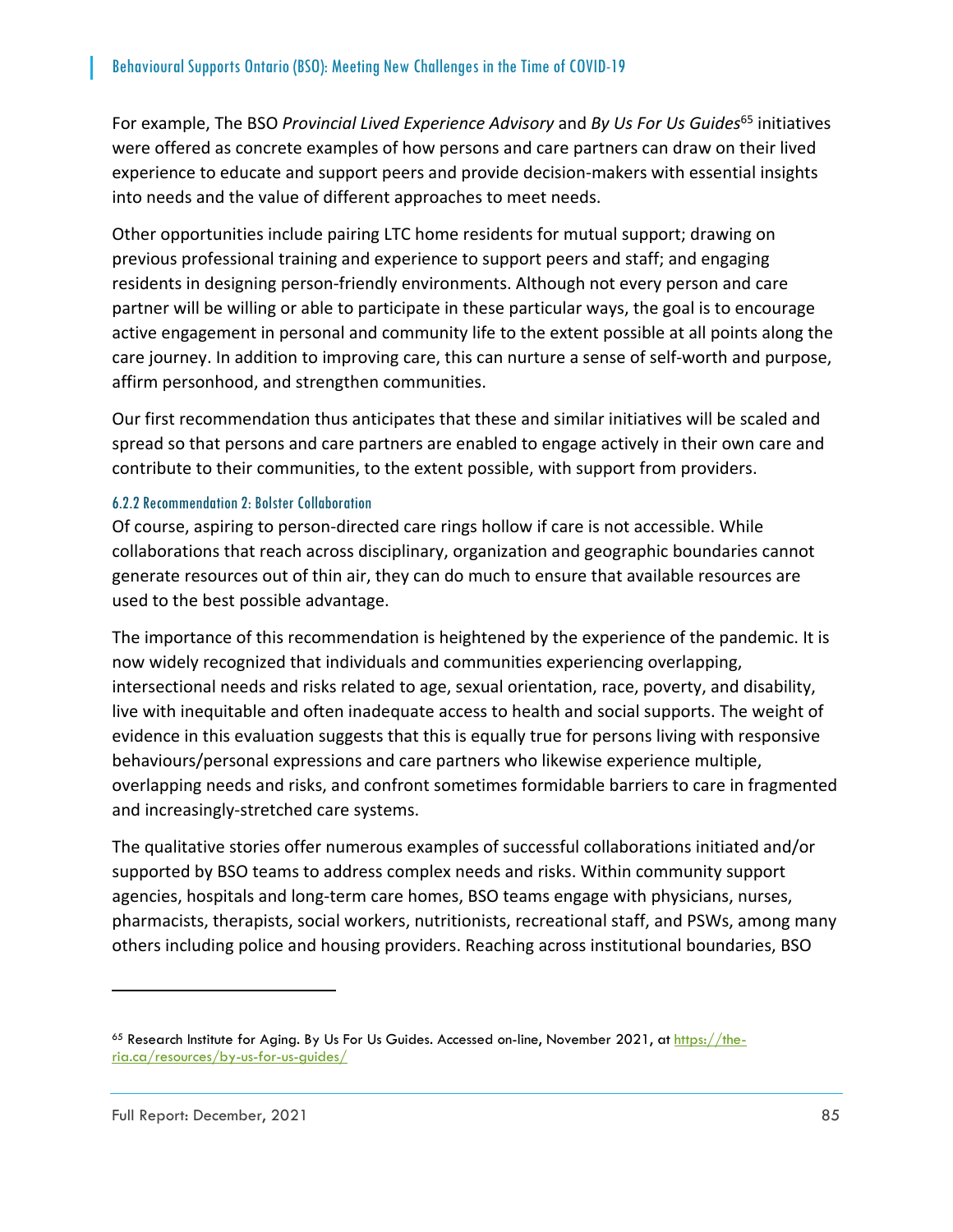teams bridge gaps between hospitals, mental health facilities, mental health outreach teams, developmental services, geriatric psychiatry and addictions specialists, as well as community support agencies, Alzheimer Societies, housing providers, faith organizations, police and other first responders. Even within otherwise fragmented care systems, BSO collaborations are thus uniquely positioned to deliver integrated, person‐centred care to those who need it most.

Nevertheless, according to Key Informants, such initiatives, while long advocated, remain the exception. Although cautioning against overlapping initiatives (a problem that can itself be mitigated through collaboration), Key Informants saw collaboration as an essential tool for meeting current and future needs. They also recognized the important work done by BSO to advance collaboration.

Perhaps the most compelling arguments for collaboration come from persons with lived experience. Even for those participating in this evaluation, who are comparatively knowledgeable and assertive, care systems can be notoriously difficult to access and navigate. In addition to adding burden and stress, this increases the odds that they will fail to get the care they require, spurring decline and potentially avoidable hospital and LTC home admissions.

Our second recommendation thus anticipates that BSO will continue to leverage its unique capacity to initiate and grow interdisciplinary and inter‐organizational collaborations across the province.

## 6.2.3 Recommendation 3: Mobilize Knowledge and Build Capacity

Knowledge mobilization and capacity‐building are foundational pillars of BSO. While initially focused on "the growth of care teams through the transfer of new knowledge and the implementation of best and emerging practices," the evaluation findings suggest that these pillars apply equally to persons living with responsive behaviours/personal expressions and care partners, as well as policy-makers.

The qualitative stories, Key Informant Interviews, and Lived Experience findings emphasize that persons and care partners, while increasingly recognized as active participants in care decisions, may not always be adequately prepared to understand their needs or care options. Relevant knowledge and best practices offered in accessible, person‐friendly ways such as guides written for peers by persons with lived experience, alongside counselling, education and support by experts, were cited as vital resources for improving individual care and building robust system capacity.

Moreover, as the experience of the pandemic has shown, policy-makers increasingly insist that decisions about resource deployment (e.g., tests and vaccinations), must be "evidence‐ informed." In the post‐pandemic era, as needs continue to rise, but emergency resources are scaled‐back, policy‐makers and providers will face even tougher choices about where available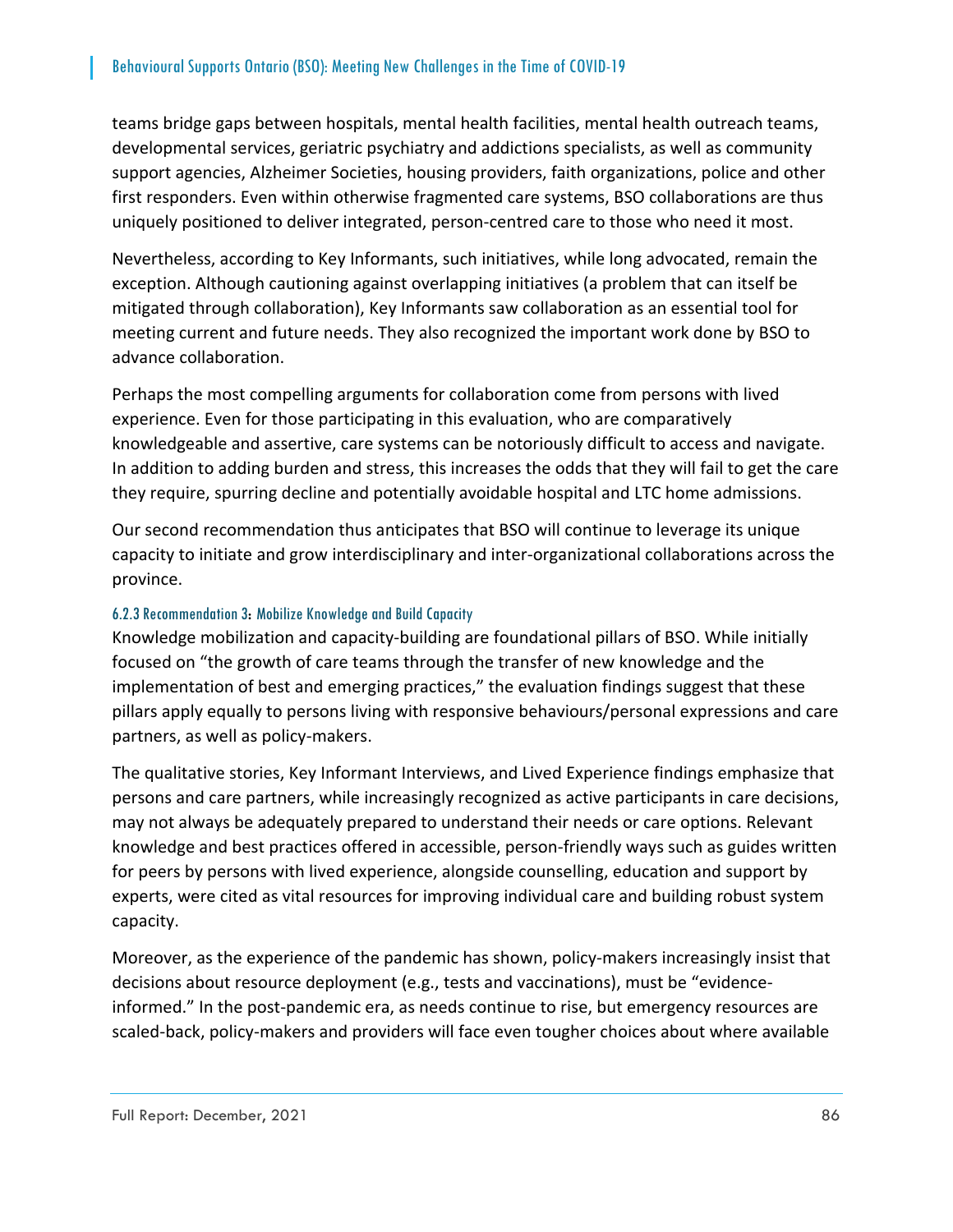resources should be invested. Getting accessible, policy-relevant evidence proactively into their hands will be all the more vital, especially when the needs of marginalized and less visible populations, such as persons living with responsive behaviours/personal expressions and care partners, are on the line.

We note that the grounds for public sector decision-making are becoming more inclusive. For example, the Canadian government now uses an approach to budgeting that explicitly considers the differential impact of spending decisions on historically marginalized groups such as women. Titled GBA+ (Gender‐based Analysis Plus), this approach recognizes that "all individuals have multiple identity factors that intersect to make them who they are, for example, race, national and ethnic origin, Indigenous origin or identity, age, sexual orientation, socio-economic condition, place of residence and disability."<sup>66</sup> GBA+ is now being used "to systematically incorporate important diversity considerations" into decision-making not just with respect to budgeting, but more generally.<sup>67</sup> Such considerations apply equally to persons living with responsive behaviours/personal expressions and care partners most of whom also experience overlapping, intersectional needs and risks. To make informed decisions, decisionmakers need to know how these needs and risks should be taken into account.

In areas characterized by great complexity, where needs are overlapping, interventions may be combined, and outcomes are not always clear-cut, "performance reports" drawing on firsthand "stories" as well as other evidence sources, can provide in-depth insight into what works, what doesn't, and why. Especially when such reports are recurrent, they can identify emerging trends and issues, as well as lessons learned, in real time.<sup>68</sup>

Here, BSO's work is well advanced. In addition to drawing on relevant scientific evidence, and best practices nationally and internationally, BSO is uniquely positioned to document what happens across the care continuum, across the province, and over time, informed by the firsthand perspectives of persons with lived experience and BSO team members. Particularly with the addition of lived experience, BSO and its collaborators now have access to a multi‐year, multi‐source evidence base that documents the pace and direction of change on both demand and supply‐sides, and the success of different approaches for improving care.

<sup>66</sup> Government of Canada. What is Gender-based Analysis Plus? Accessed on-line, June 2021, at https://womengender-equality.canada.ca/en/gender-based-analysis-plus/what-gender-based-analysis-plus.html<br><sup>67</sup> Government of Canada. Apply Gender-based Analysis Plus to your work. Accessed on-line, June 2021, at

https://women-gender-equality.canada.ca/en/gender-based-analysis-plus/apply-to-work.html<br><sup>68</sup> Thomas P. 2006. Performance Measurement, Reporting, Obstacles and Accountability: Recent Trends and Future

Directions. The Australian National University. Accessed on-line, June 2021, at https://www.researchgate.net/publication/328522788 Performance Measurement Reporting Obstacles and Acc

ountability\_Recent\_Trends\_and\_Future\_Directions